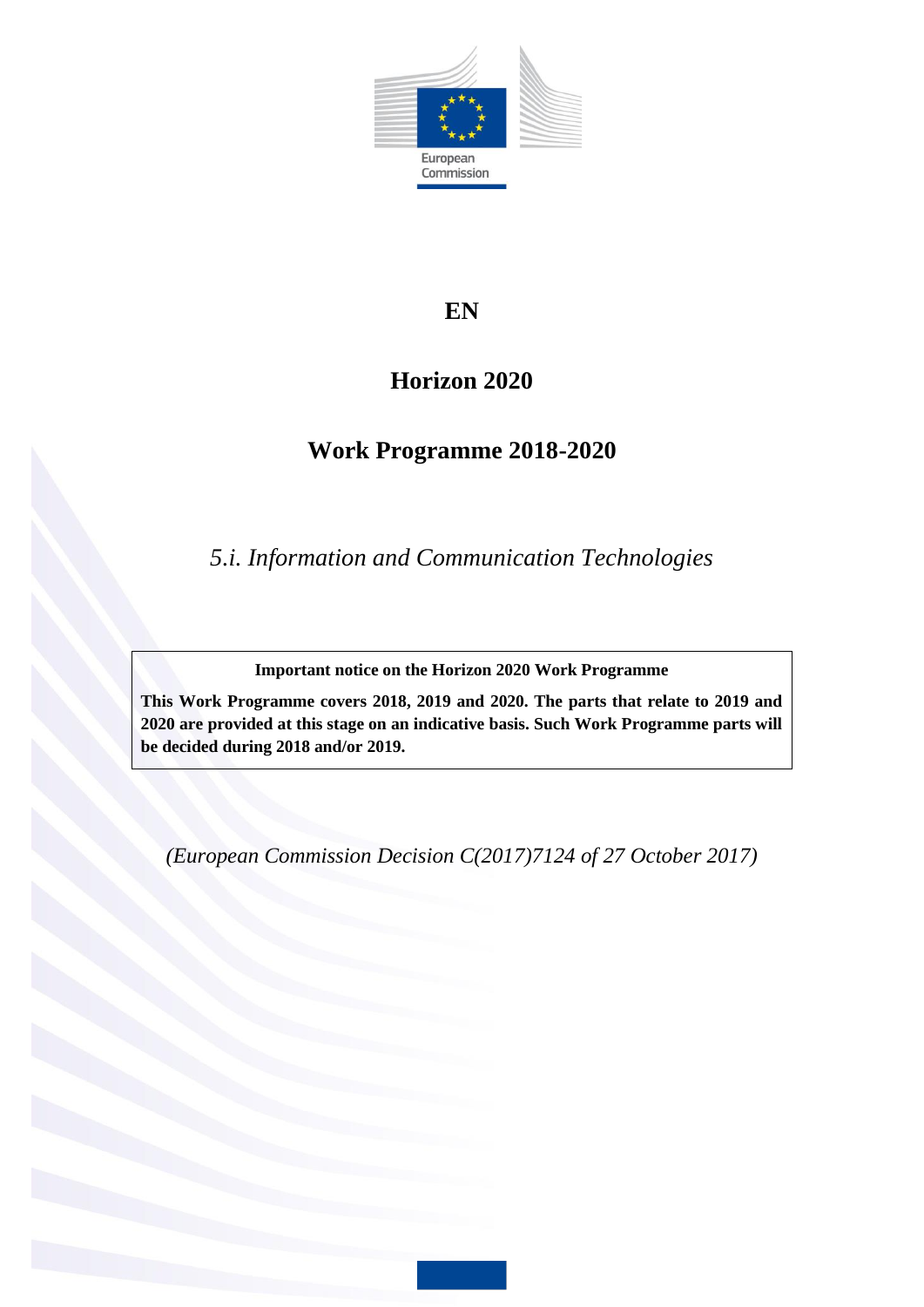| <b>Table of contents</b>                                                               |  |  |
|----------------------------------------------------------------------------------------|--|--|
|                                                                                        |  |  |
|                                                                                        |  |  |
|                                                                                        |  |  |
| ICT-01-2019: Computing technologies and engineering methods for cyber-physical         |  |  |
|                                                                                        |  |  |
|                                                                                        |  |  |
| ICT-03-2018-2019: Photonics Manufacturing Pilot Lines for Photonic Components and      |  |  |
| ICT-04-2018: Photonics based manufacturing, access to photonics, datacom photonics and |  |  |
|                                                                                        |  |  |
|                                                                                        |  |  |
|                                                                                        |  |  |
|                                                                                        |  |  |
| ICT-08-2019: Security and resilience for collaborative manufacturing environments 22   |  |  |
|                                                                                        |  |  |
|                                                                                        |  |  |
| European Data Infrastructure: HPC, Big Data and Cloud technologies 27                  |  |  |
| ICT-11-2018-2019: HPC and Big Data enabled Large-scale Test-beds and Applications 27   |  |  |
| ICT-12-2018-2020: Big Data technologies and extreme-scale analytics 29                 |  |  |
| ICT-13-2018-2019: Supporting the emergence of data markets and the data economy 30     |  |  |
|                                                                                        |  |  |
|                                                                                        |  |  |
|                                                                                        |  |  |
|                                                                                        |  |  |
|                                                                                        |  |  |
| ICT-18-2018: 5G for cooperative, connected and automated mobility (CCAM) 40            |  |  |
| ICT-19-2019: Advanced 5G validation trials across multiple vertical industries 41      |  |  |
|                                                                                        |  |  |
| ICT-21-2018: EU-US Collaboration for advanced wireless platforms 45                    |  |  |
|                                                                                        |  |  |
|                                                                                        |  |  |
|                                                                                        |  |  |
| ICT-24-2018-2019: Next Generation Internet - An Open Internet Initiative 50            |  |  |
|                                                                                        |  |  |
|                                                                                        |  |  |
|                                                                                        |  |  |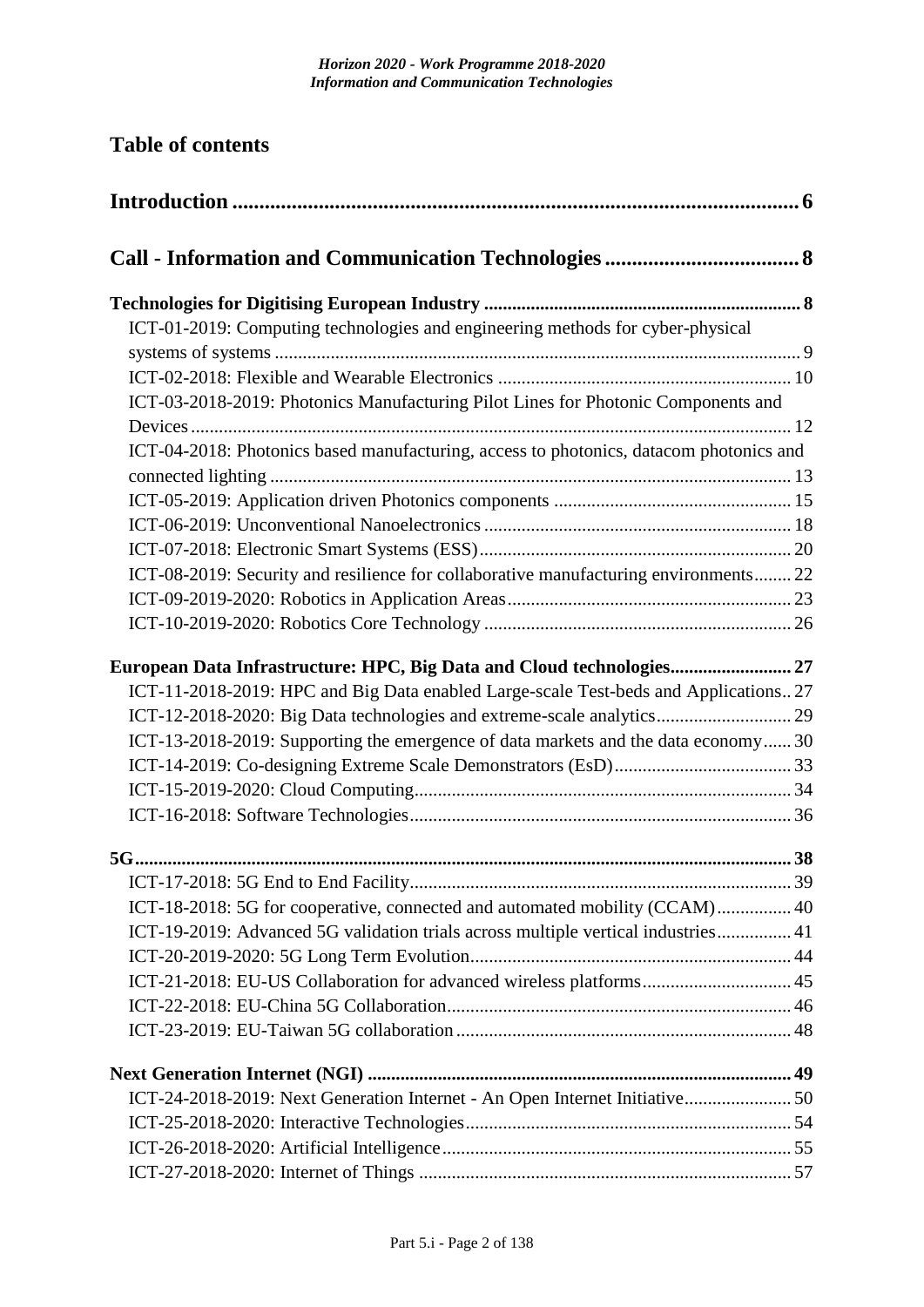| ICT-30-2019-2020: An empowering, inclusive Next Generation Internet  63                |  |
|----------------------------------------------------------------------------------------|--|
|                                                                                        |  |
|                                                                                        |  |
|                                                                                        |  |
|                                                                                        |  |
|                                                                                        |  |
| ICT-35-2018: Fintech: Support to experimentation frameworks and regulatory compliance  |  |
| Conditions for the Call - Information and Communication Technologies 72                |  |
| Call - Digitising and transforming European industry and services: digital             |  |
|                                                                                        |  |
|                                                                                        |  |
|                                                                                        |  |
|                                                                                        |  |
| DT-ICT-03-2020: I4MS (phase 4) - uptake of digital game changers and digital           |  |
|                                                                                        |  |
|                                                                                        |  |
|                                                                                        |  |
| DT-ICT-06-2018: Coordination and Support Activities for Digital Innovation Hub network |  |
|                                                                                        |  |
|                                                                                        |  |
| DT-ICT-07-2018-2019: Digital Manufacturing Platforms for Connected Smart Factories 85  |  |
|                                                                                        |  |
|                                                                                        |  |
|                                                                                        |  |
|                                                                                        |  |
|                                                                                        |  |
|                                                                                        |  |
| Conditions for the Call - Digitising and transforming European industry and services:  |  |
|                                                                                        |  |
|                                                                                        |  |
| SU-ICT-02-2020: Building blocks for resilience in evolving ICT systems 101             |  |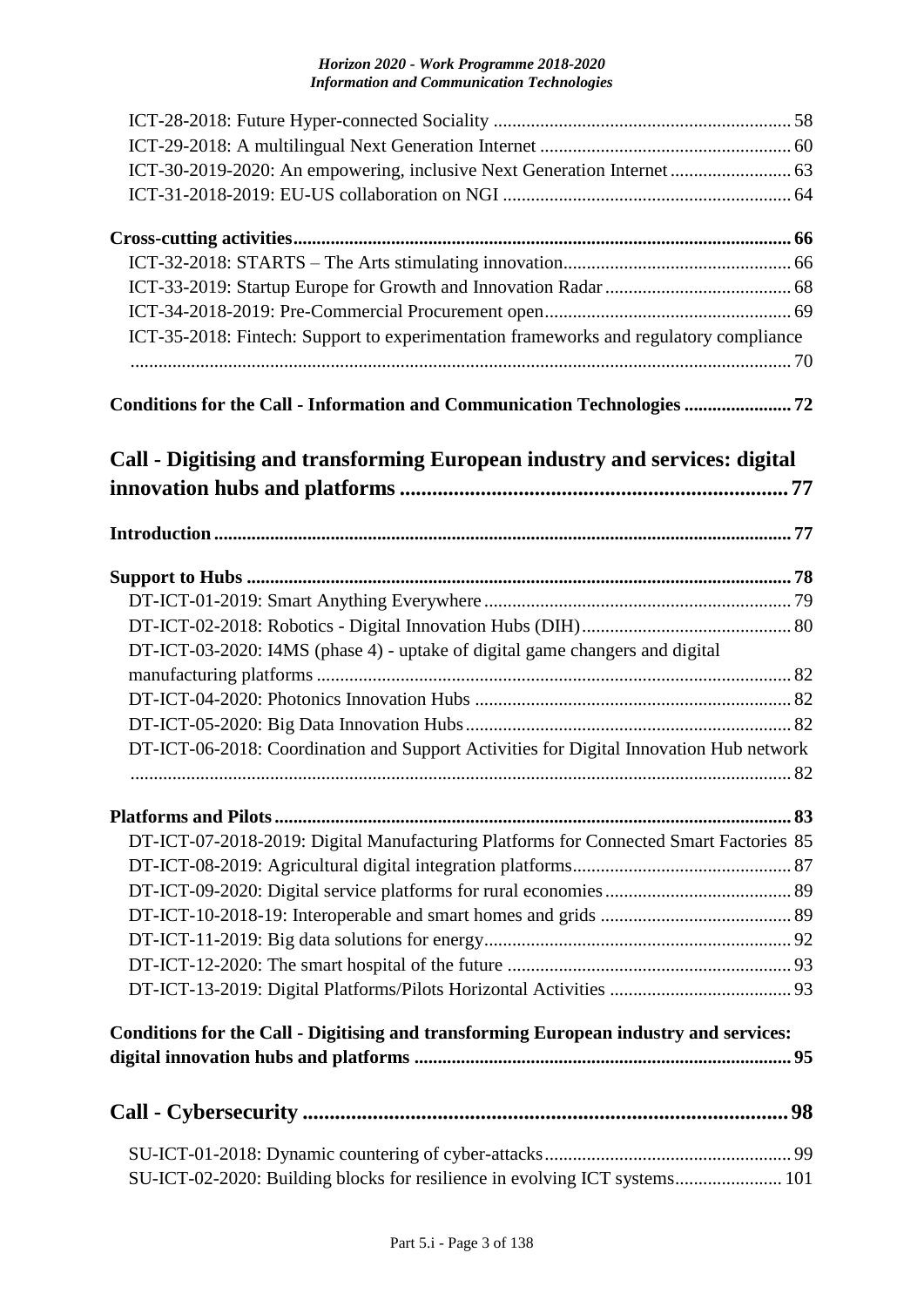| SU-ICT-03-2020: Advanced cybersecurity and digital privacy technologies 103              |  |
|------------------------------------------------------------------------------------------|--|
|                                                                                          |  |
|                                                                                          |  |
|                                                                                          |  |
| EUJ-01-2018: Advanced technologies (Security/Cloud/IoT/BigData) for a hyper-connected    |  |
|                                                                                          |  |
|                                                                                          |  |
|                                                                                          |  |
|                                                                                          |  |
|                                                                                          |  |
|                                                                                          |  |
|                                                                                          |  |
|                                                                                          |  |
|                                                                                          |  |
|                                                                                          |  |
|                                                                                          |  |
|                                                                                          |  |
| 5. Framework Partnership Agreement in European low-power microprocessor technologies     |  |
| 6. Framework Partnership Agreement in European low-power microprocessor technologies     |  |
|                                                                                          |  |
| 7. Fostering transnational cooperation between National Contact Points (NCP) in the area |  |
|                                                                                          |  |
|                                                                                          |  |
|                                                                                          |  |
|                                                                                          |  |
| Call - Information and Communication Technologies - Continued 132                        |  |
|                                                                                          |  |
| <b>Call- Digitising and transforming European industry and services -</b>                |  |
|                                                                                          |  |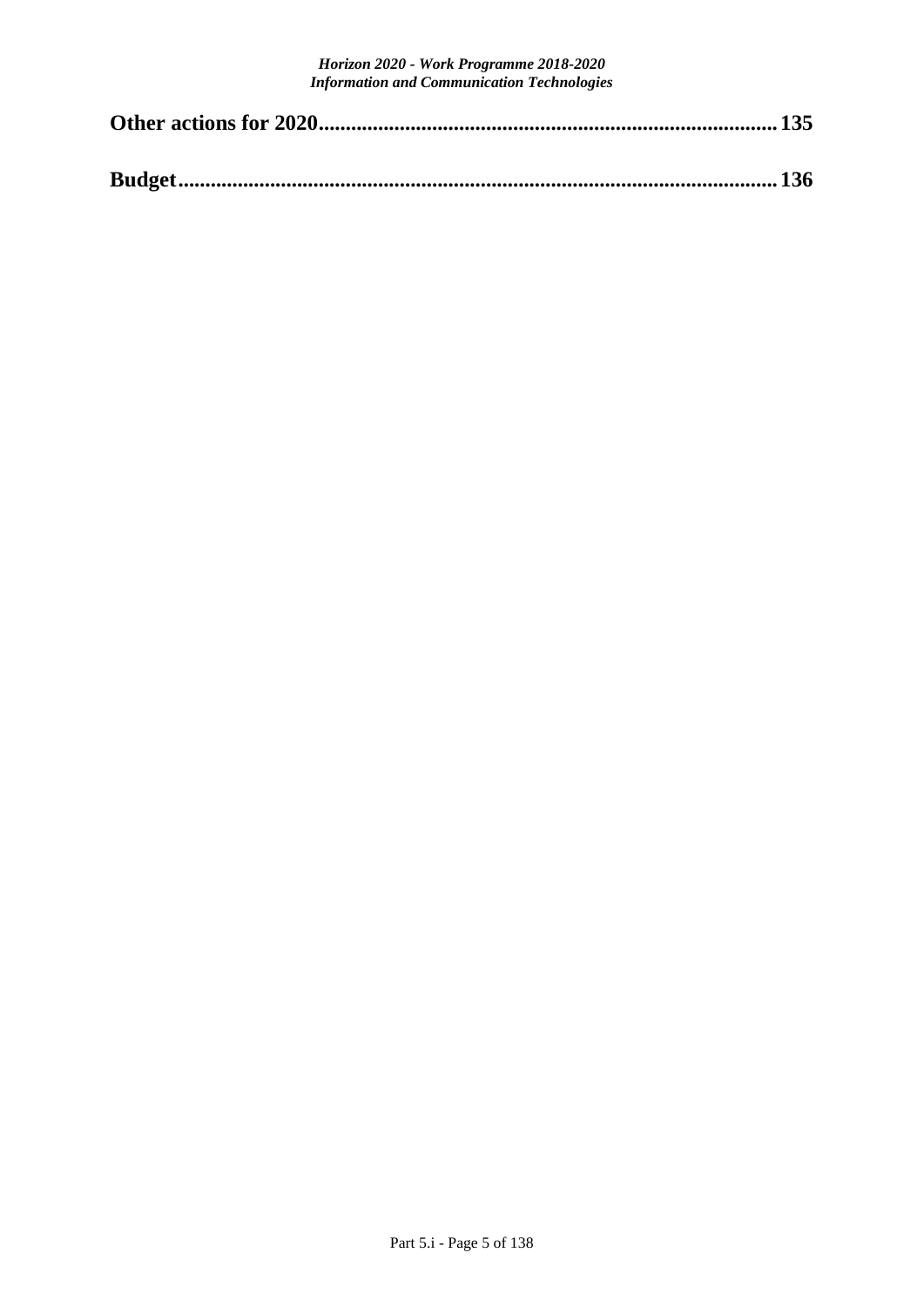# <span id="page-5-0"></span>**Introduction**

Digital technologies underpin innovation and competitiveness across private and public sectors and enable scientific progress in all disciplines. The topics addressed in this Work Programme part cover the ICT technology in a comprehensive way, from technologies for Digitising European Industry, HPC, Big Data and Cloud, 5G and Next Generation Internet. Pursuing the change initiated under Work Programme 2016-2017, activities will continue to promote more innovation-orientation to ensure that the EU industry remains strong in the core technologies that are at the roots of future value chains.

Firstly, this WP will support core ICT industries through roadmap-based Public Private Partnerships (PPPs). The work will contribute to maintaining and developing the technology leading edge in key areas such as electronics, photonics, embedded systems, computing, robotics, big data or network technologies and systems, in which the EU has and should keep major strengths. The ECSEL Joint Undertaking on electronic components and systems and the contractual PPPs will continue to be cornerstones for this strategy.

Secondly, support to the Focus Area Digitising and transforming European industry and services will be provided through Innovation hubs and cross-sectorial and integrated digital platforms and large-scale pilots for experimentation and co-creation with users.

All available demand-side instruments and accompanying measures will continue to be exploited in order to reinforce the involvement of end users, support digital entrepreneurship, strengthen support to start-ups and SMEs and as a result more effectively embed innovation in LEIT-ICT.

Security also remains a key transversal goal through a dedicated set of activities as well as a pervasive consideration for security issues throughout ICT research and innovation areas.

The international dimension of ICT activities is reinforced through joint calls with Japan and South Korea on a set of specific topics, dedicated twining activities on 5G with China and Taiwan, as well as additional support actions towards improved cooperation with the US on 5G and Next Generation Internet.

Finally, the STARTS activity promotes silo-breaking collaboration between researchers, industry and artists to have European innovation profit from the out of the box thinking of artists. In particular, STARTS encourages projects to consider including dedicated artistic practices, for instance, for exploration of technological limits via art installations, developing unexpected uses of technology, testing of unusual technical solutions, and for working on social acceptance.

Geolocation and earth observation data are playing an important role in digitisation. Wherever relevant, applicants are strongly encouraged to leverage data provided by the European satellite navigation systems Galileo and EGNOS, as well as the European Earth Observation programme Copernicus.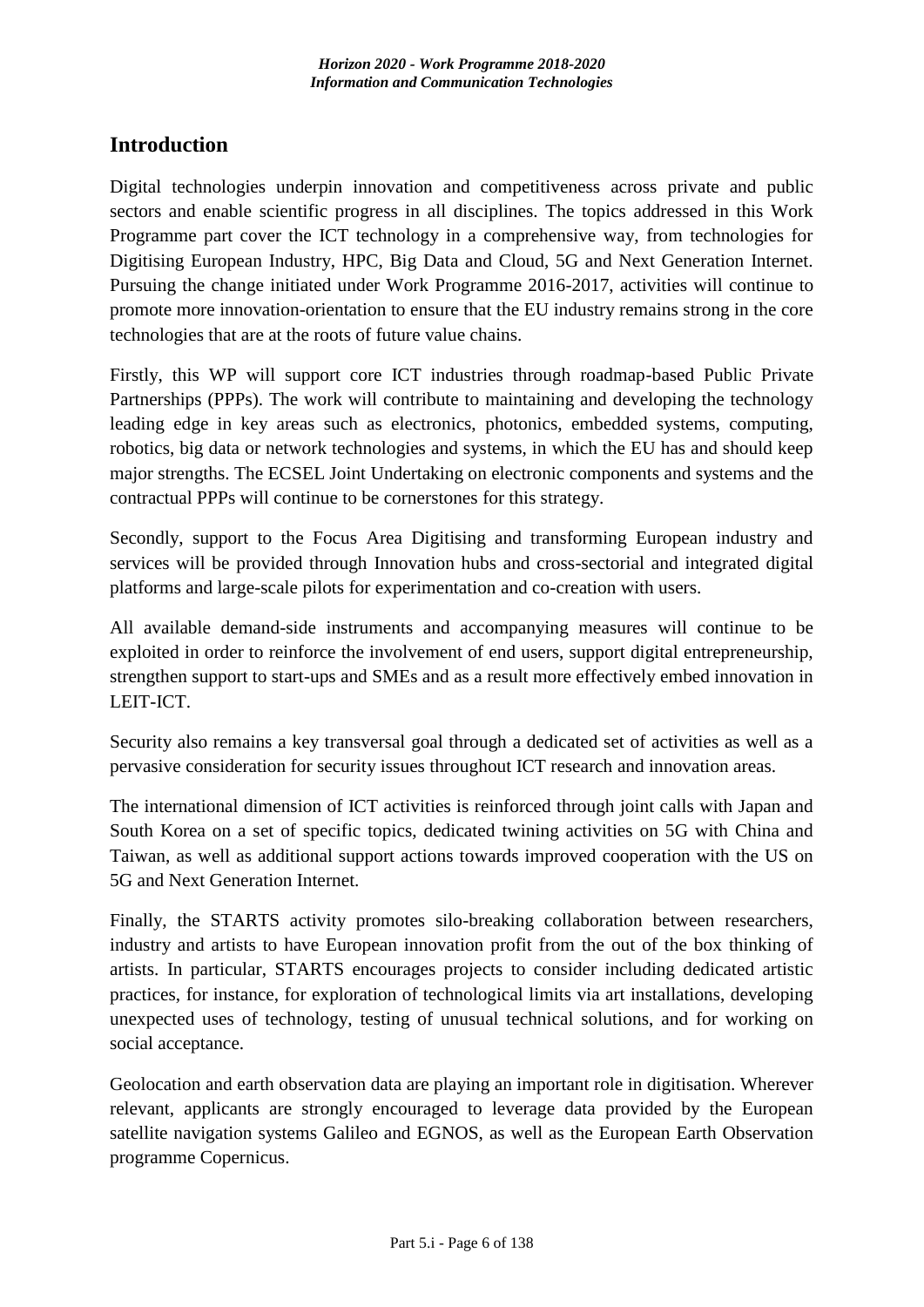### **Interim Evaluation**

This work programme takes into consideration and addresses the main findings of the Horizon 2020 Interim Evaluation. In particular, this Work Programme has a simpler and more coherent structure, in line with clear political priorities in the digital area. This will help increase impact and makes it easier to navigate for proposers. This is consistent with the Interim Evaluation's recommendation to 'simplify the work programme'. The work programme also reinforces international cooperation with Japan, South Korea, China, Taiwan and the US, a clear recommendation from the interim evaluation which noted a decrease in international participation as compared to FP7. This should help improve on the opening of the programme. This Work Programme responds to the need to deliver on the targets for sustainable development (in particular goal 9) through building resilient infrastructures, promote inclusive and sustainable industrialization and foster innovation.

#### **Open research data**

Grant beneficiaries under this work programme part will engage in research data sharing by default, as stipulated under Article 29.3 of the Horizon 2020 Model Grant Agreement (including the creation of a Data Management Plan). Participants may however opt out of these arrangements, both before and after the signature of the grant agreement. More information can be found under General Annex L of the work programme

#### **Contribution to focus area(s)**

Focus Area 'Digitising and transforming European industry and services' (DT): EUR 461.00 million

Focus Area 'Boosting the effectiveness of the Security Union' (SU): EUR 139.00 million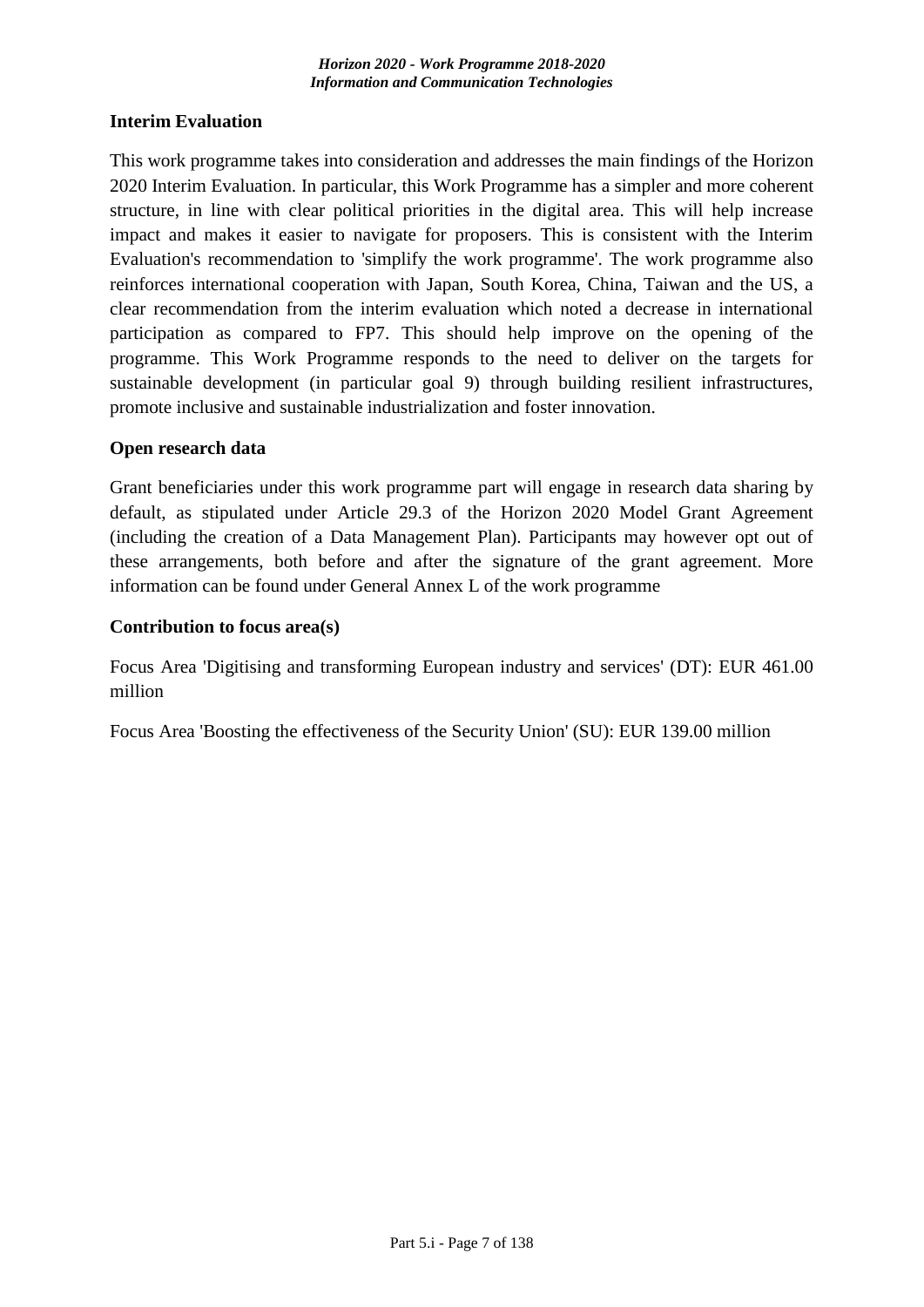# <span id="page-7-0"></span>**Call - Information and Communication Technologies<sup>1</sup>**

#### *H2020-ICT-2018-2020*

#### <span id="page-7-1"></span>**Technologies for Digitising European Industry**

The Digitising European Industry<sup>2</sup> initiative aims to establish next generation digital platforms and re-build the underlying digital supply chain on which all economic sectors are dependent. The initiative should enable all sector and application areas to adapt, transform and benefit from digitisation, notably by allowing also smaller players to capture value. Digital Platforms are becoming a key factor in one sector after another, enabling new types of services and applications, altering business models and creating new marketplaces. Actions under this heading will provide extensive support to key DEI components in Photonics, Robotics, Manufacturing technologies and Cyber-Physical Systems. Support to Microelectronics, in particular for higher TRLs, will continue through the ECSEL Joint Undertaking. In addition, innovation hubs and platforms, two key DEI objectives, will be supported through a Focus Area on Digitisation and Transformation of the EU industry, implemented in cooperation with other programme parts.

*Progress in technologies such as photonics, micro- and nanoelectronics, smart systems and robotics is changing the way we design, produce, commercialise and generate value from products and related services. Recent studies* <sup>3</sup> *estimate that digitisation of products and services will add more than 110 B€ of revenue for industry per year in Europe in the next 5 years. Close to a third of the growth of the overall industrial output in Europe is already due to the uptake of digital technologies.*<sup>4</sup> *The challenge ahead is for the European industry to seize fully and swiftly these opportunities. This is essential to ensure Europe's mid and long term competitiveness with implications for overall welfare. The purpose of the topics proposed under this heading is to ensure European industry is supported in further developing the building blocks of the digital transformation*

Proposals are invited against the following topic(s):

<u>.</u>

<sup>1</sup>It is expected that this call will continue in 2020.

Drawing on the success of actions of previous work programmes leveraging cascading grants to enable agility and reach out to new or key actors in the innovation chain (such as SMEs and mid-caps) not necessarily involved in standard EU R&I projects, part of the budget allocated to several actions of the Next Generation Internet topics will be dedicated to the support of experiments and smaller projects funded through financial support to third parties (in accordance with article 137 of the Financial Regulation). While their size will be small in comparison with standard Horizon 2020 actions, in line with article 23 (7) of the Rules for Participation the budget to be allocated per third party may exceed the default maximum amount foreseen in the Financial Regulation. Specific limits corresponding to the specific objectives to be addressed, and to the consequent expected scale and duration of the activities to be carried out by third parties are provided for the topics ICT-24- 2018-2019, ICT-25-2018-2020, ICT-26-2018-2020, ICT-29-2018, and ICT-30-2019-2020.

 $2$  http://bit.ly/DigIndEU

PwC, opportunities and Challenges of the industrial internet (2015), and Boston Consulting Group: the future of productivity and growth in manufacturing industries (2015)

Estimates by LIFE  $+$  series of studies 2016.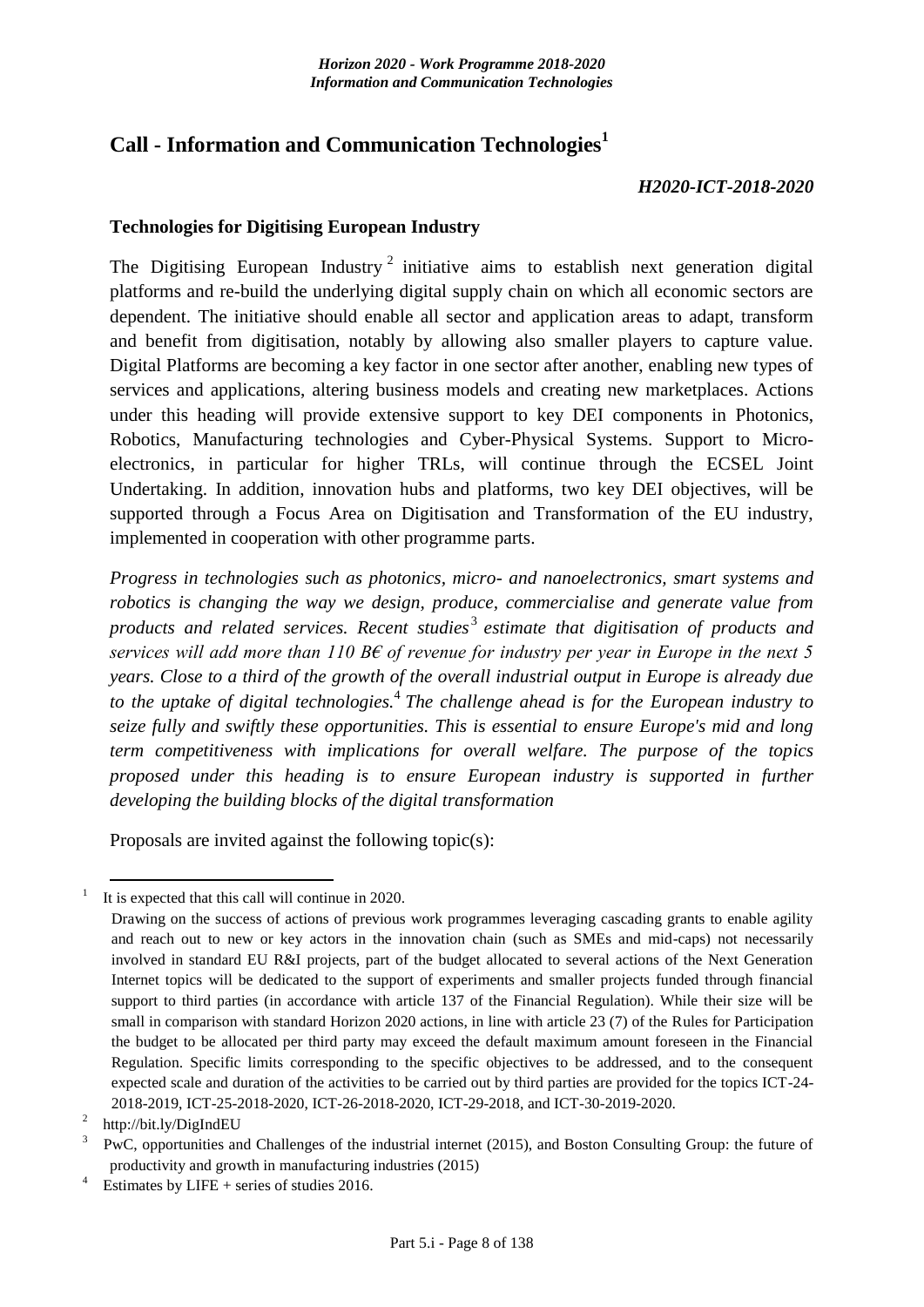# <span id="page-8-0"></span>**ICT-01-2019: Computing technologies and engineering methods for cyber-physical systems of systems**

Specific Challenge: Cyber-physical Systems of Systems (CPSoS), like transport networks or large manufacturing facilities, interact with and are controlled by a considerable number of distributed and networked computing elements and human users. These complex and physically-entangled systems of systems are of crucial importance for the quality of life of the citizens and for the European economy. At system level the challenge is to bring a step change to the engineering techniques supporting the design-operation continuum of dynamic CPSoS and to exploit emerging technologies such as augmented reality and artificial intelligence. At computing level the challenge is to develop radically new solutions overcoming the intrinsic limitations of today's computing system architectures and software design practices.

# Scope: **a. Research and Innovation Actions**

The focus is on dependable physically-entangled systems for applications in industrial sectors. Work is complementary to the initiative on European low-power microprocessor technologies, which addresses technology for HPC applications, and to the ECSEL programme, which addresses computing for CPSoS at higher TRL.

**Computing software and systems design for physically-entangled systems** supporting the creation of reliable, robust and energy-aware solutions for autonomous and safety-critical systems. The issues of energy efficiency, testability, trust and cyber-security should be considered, as well as the support of different levels of criticality on the same computing platform where needed.

**Models, tools and methods for design-operations continuum of dependable CPSoS** supporting the complete lifecycle of Cyber-Physical Systems of Systems (CPSoS), from requirements capture to design, test, operation and decommissioning. Projects shall focus on autonomic solutions capable of guaranteeing the overall reliability and security even when the components or subsystems are not fully reliable and unforeseen conditions emerge in the course of operation.

Projects will target TRLs 2-5, and will deliver a working prototype tested in at least two different use cases, demonstrating improvement over the state of the art in industrial and professional domains. The Commission considers that proposals requesting a contribution from the EU of between EUR 3 and 5 million would allow this area to be addressed appropriately. Nonetheless, this does not preclude submission and selection of proposals requesting other amounts. In each area at least four proposals will be funded.

# **b. Coordination and Support Activities**

The objective is to structure, connect and cross-fertilise the European academic and industrial research and innovation communities in Embedded Computing and Cyber-Physical Systems. The action should implement technology watch, facilitate take-up of technologies in realworld use cases and support know-how transfer. Activities will include constituency building,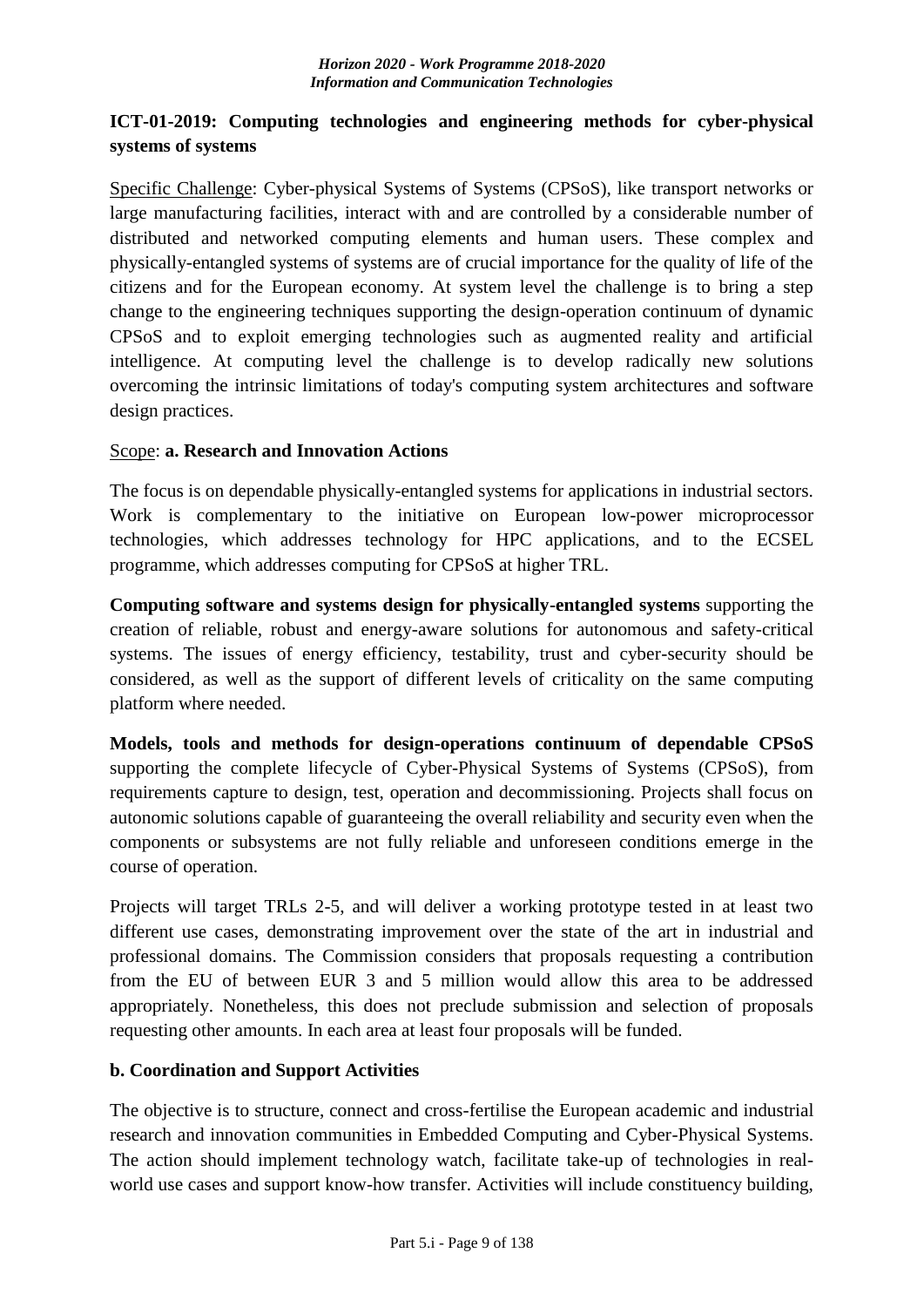clustering of related projects, liaison with related programmes such as ECSEL and EUREKA, impact analysis, communication of project results, pre-normative activities and road-mapping for future research and innovation. One proposal will be funded.

Expected Impact: Proposals should address one or more of the following impact criteria, providing metrics to measure success where appropriate:

- Availability of innovative technologies supporting compute-intensive applications in industrial and professional domains, demonstrating significant and measurable improvement over the state of the art.
- Availability of engineering practices and tools for CPSoS, resulting in a demonstrable improvement in quality and cost of development and operation for large SoS.
- Increased synergies and collaboration between industrial and academic communities; dissemination of high-quality roadmap for future research and innovation activities in the relevant areas.

Type of Action: Research and Innovation action, Coordination and support action

# *The conditions related to this topic are provided at the end of this call and in the General Annexes.*

# <span id="page-9-0"></span>**ICT-02-2018: Flexible and Wearable Electronics**

Specific Challenge: Flexible and Wearable Electronics combines new and traditional materials with large-area processes to fabricate lightweight, flexible, printed and multifunctional electronic products. The challenge is to tap open opportunities in existing and emerging markets by pushing technology barriers further and demonstrating innovative use in sectors that could benefit from such innovations.

Scope: To fully exploit the potential of Flexible and Wearable Electronics and overcome barriers of manufacturability, challenges need to be addressed in materials, processes for large-area fabrication and quality control, integration technologies, and demonstrating innovative and sustainable products for professionals and consumers. This topic will support advances in device technology and related manufacturing processes.

Proposals can address one or more of the following topics:

Enhancing manufacturability: Addressing advances in combined organic and printed electronics and large area deposition technologies resulting in multi-functional components; and/or equipment and processes for large-scale fabrication, mass-customisation and characterisation as well as textile compatibility, whenever relevant.

Integration technologies: It addresses the development of new concepts for the integration of transducers, energy and data storage elements, logic, displays and light sources, as well as new interconnection technologies.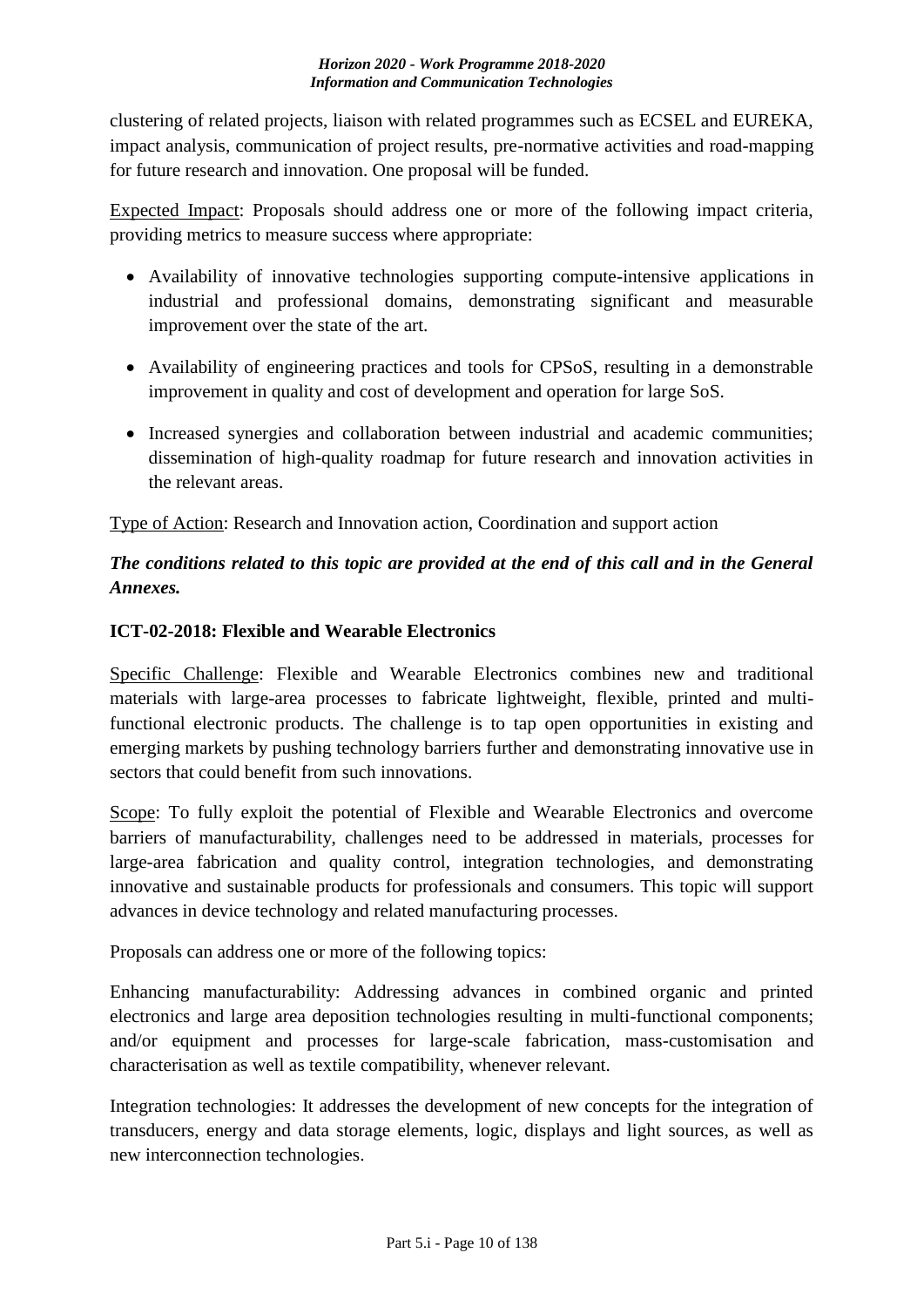Device demonstration: Prototype validation in specific applications of flexible and wearable electronics. Consideration to be given to the integration of electronic devices in connected wearable and portable settings (e.g. textiles, flexible or stretchable substrates), interconnection, compatibility with low-cost manufacturing, efficient energy scavenging and storage, functional performance, and durability/reliability. Privacy and security, liability and free flow of data as well as recyclability and waste management should be considered where relevant.

It is expected that projects addressing manufacturability would demonstrate production capability in a laboratory environment (TRL 4).

For integration and device demonstration, it is expected that technologies are validated in laboratory or relevant environments (TRL 4-5), and that industrial exploitation is clearly identified.

The Commission considers that proposals requesting a contribution from the EU between EUR 2 and 4 million would allow this area to be addressed appropriately. Nevertheless this does not preclude submission and selection of proposals requesting other amounts.

To complete this effort and strengthen the value chain, from materials to devices, a jointly funded topic with NMBP<sup>5</sup> will support projects spanning from material improvement (electrical performance, processibility, stability and lifetime during device operation), to prototyping of advanced large area electronic products - TRL 3 to TRL 5. This topic will be implemented through Innovation Actions (see topic DT-NMBP-18-2019 Materials, manufacturing processes and devices for organic and large area electronics (IA)).

Expected Impact: Proposals should address some of the following impact criteria and provide metrics to measure and monitor progress:

- Technology leaps related to improved performance (functionalities, autonomy, reliability, manufacturability and cost…) and contributing to European leadership in large area, flexible and wearable electronics .
- The emergence of new products based on the combination of printed and large area processed electronics.
- Increased R&D cooperation in technology device development and related manufacturing processes.
- Developing further manufacturing capabilities in Europe.
- Creating new opportunities for digitisation in other sectors and including new actors in the ecosystems (designers, artists…),
- Increased industrial investments in flexible and wearable electronics.

<sup>1</sup> <sup>5</sup> Nanotechnologies, Advanced Materials, Advanced Manufacturing and Processing, and Biotechnology. Part of LEIT (Leadership in Enabling and Industrial Technologies) in Horizon 2020.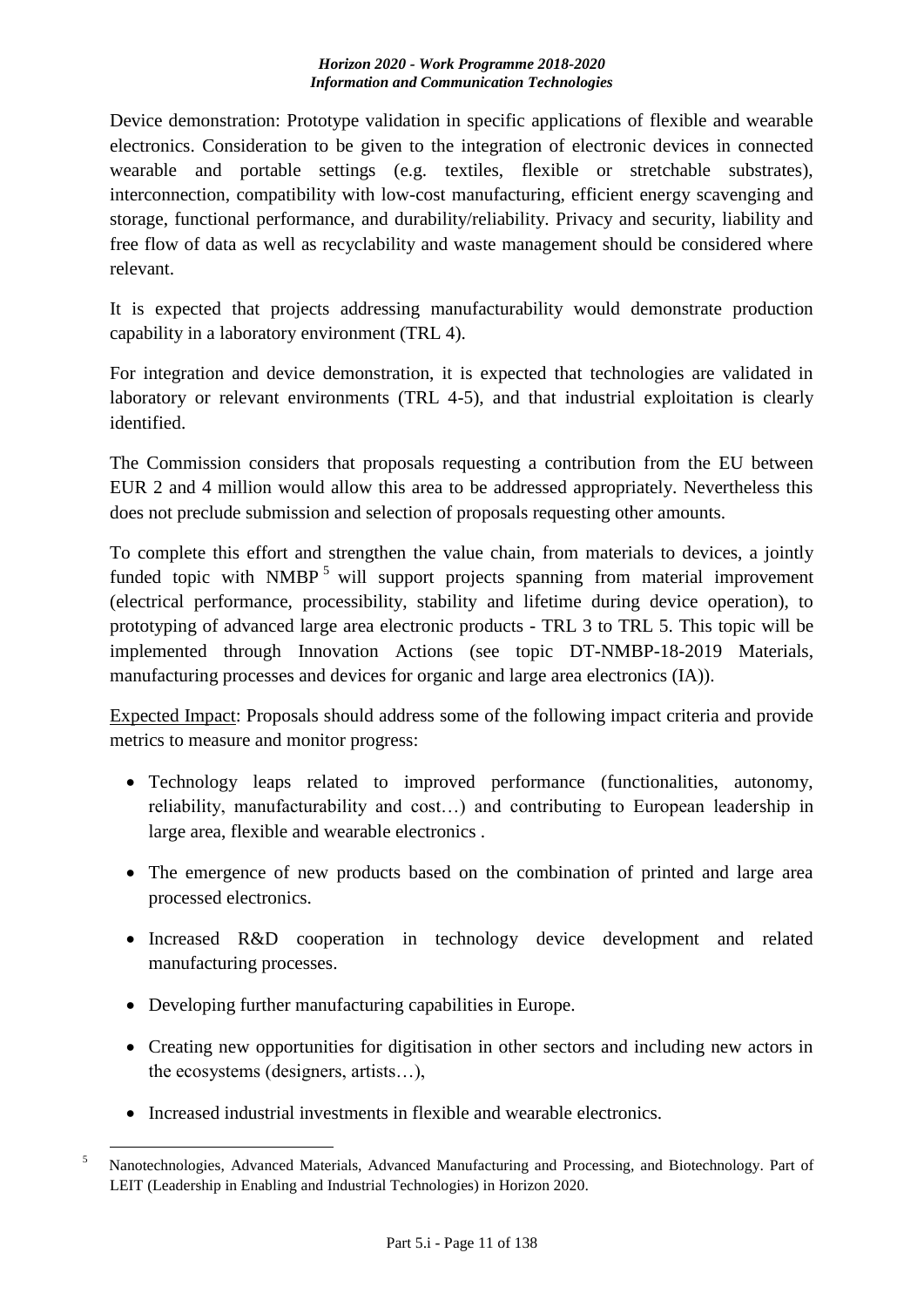### Type of Action: Research and Innovation action

# *The conditions related to this topic are provided at the end of this call and in the General Annexes.*

# <span id="page-11-0"></span>**ICT-03-2018-2019: Photonics Manufacturing Pilot Lines for Photonic Components and Devices**

Specific Challenge: Photonics is driving innovation in many different application areas. The challenge is to help European companies become more competitive by improving their business/production processes as well as products and services by means of photonics technology. The aim is to accelerate the design, development and uptake of photonics technology, by a wide range of industrial players, in particular SMEs by providing low-barrier access to volume production of advanced photonics components available to a wide range of industrial players, in particular SMEs which would otherwise not have easy access. Photonics Manufacturing Pilot Lines should form the basis for future Photonics Digital Innovation Hubs.

Scope: The focus is on **Manufacturing Pilot Lines**: actions should provide open access to manufacturing of advanced photonics components and systems and offer related services including design and characterization. They should cover all stages of manufacturing through to testing, provide a low entry barrier access to low and medium production volumes and the processes used should be scalable to high production volumes. Actions should include a validation of the pilot line offer with involvement of externals users in pre-commercial production runs. Activities should aim at long-term sustainability, including development of or integration into photonics innovation hubs.

Actions should make use of existing infrastructure and develop close links with on-going European and national initiatives in order to maximise impact. Proposals must present industrially relevant business cases for the manufacturing pilot line, a plan for long-term sustainability and a credible strategy for future high volume production in Europe at competitive cost.

Actions must address one or more of the following technologies.

- 1. **Indium Phosphide (2018 call):** providing open access to photonics integrated circuits based on Indium Phosphide, going beyond multi-project wafers and offering generic solutions for a wide class of applications.
- 2. **Silicon Photonics (2018 call):** providing open access to photonics integrated circuits based on Silicon Photonics, going beyond multi-project wafers and offering generic solutions for a wide class of applications.
- 3. **Next generation free-form optics (2019 call):** maturing a technology platform and providing access to optics with free-form shapes and exceptional surface finish, exploiting new optical materials and/or combining and integrating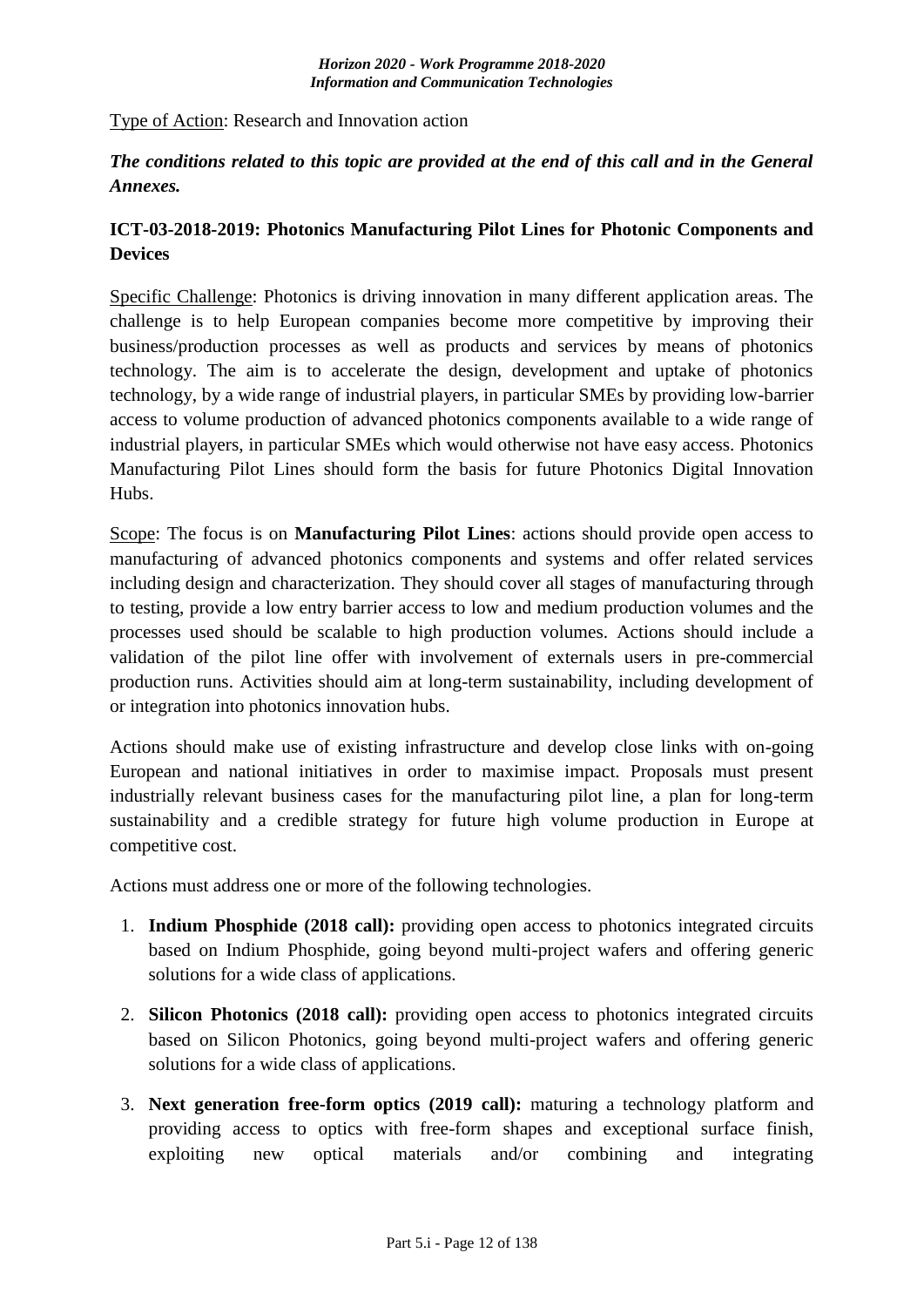diffractive/refractive/reflective optical components, to obtain improved performances and capabilities.

4. **Advanced optical medical device technologies for medical diagnostics (2019 call):**  maturing a technology platform and providing access to novel, reliable, robust optical based devices for in-vivo and/or in-vitro medical diagnosis.

At least one proposal will be selected to cover each of these technologies. The Commission considers that proposals requesting a contribution from the EU between EUR 8 and 15 million would allow these to be addressed appropriately. Nevertheless this does not preclude submission and selection of proposals requesting other amounts.

Expected Impact: Proposals should describe how the proposed work will contribute to the listed corresponding expected impacts and include baseline, targets and metrics to measure impact.

- Improve significantly the uptake of photonics technology by end-user industry, in particular SMEs, enabling a demonstrably more competitive European industry.
- Greatly accelerate the time to market.
- Create sustainable manufacturing capability in Europe.

# Type of Action: Innovation action

# *The conditions related to this topic are provided at the end of this call and in the General Annexes.*

# <span id="page-12-0"></span>**ICT-04-2018: Photonics based manufacturing, access to photonics, datacom photonics and connected lighting**

Specific Challenge: Photonics research in Europe is widely recognized for its excellence; researchers however experience difficulties in demonstrating their conceptual breakthroughs. The challenge is to reinforce the innovation ecosystem by providing access to advanced photonics technology to researchers and thereby accelerating the deployment of the next generation of disruptive photonics technologies.

Photonic integration combined with cost-effective assembly and packaging processes enables a drastic level of miniaturization, reducing the costs of implementation and energy consumption. The challenge is to build capabilities for automated mass manufacturing of datacom photonics in Europe.

LED/OLED lighting is now becoming the dominant lighting technology and the market focus is shifting from energy efficiency to additional smart features. The challenge is the integration of lighting with the Internet of Things, offering new functionalities beyond illumination.

The development and application of innovative photonics based manufacturing solutions will open new ways of producing more goods with fewer raw materials, less energy and less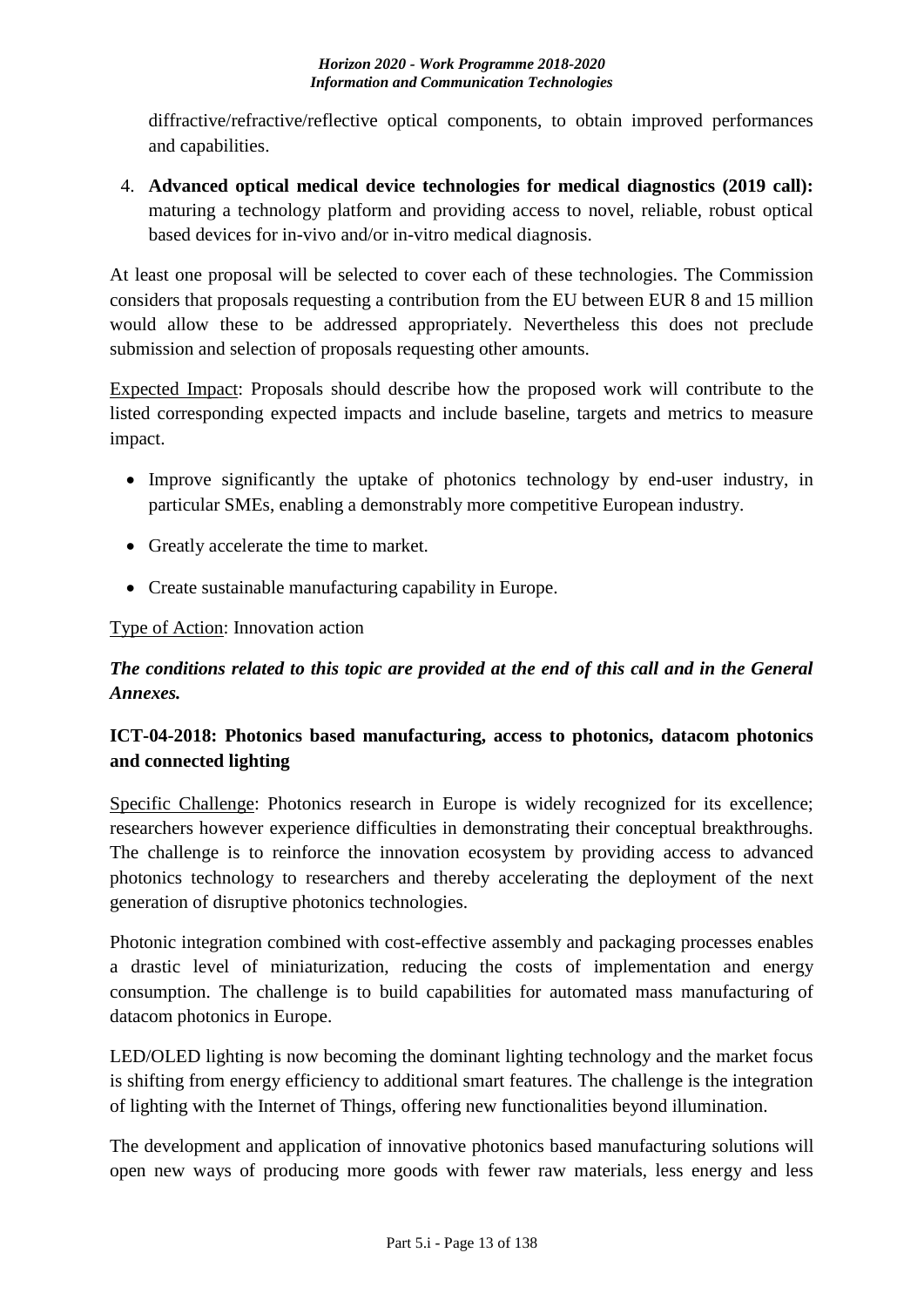waste. The challenge is to develop systems which deliver improved accuracy, power and control and which will enable the next generation of manufacturing in a range of industrial sectors.

Scope: The focus is on the following themes:

#### **a) Innovation Actions**

- i. **Access to advanced photonics for researchers:** The objective is provide photonics and non-photonics researchers with a one-stop-shop access to a wide range of existing cutting edge technology platforms as well as services needed to facilitate their use (such as design, measurement and packaging).
- ii. **Enabling automated mass-manufacturing of datacom photonics products:** Actions should demonstrate automated manufacturing of optical transceivers with transfer rates above 1Tb/s at competitive costs according to the interconnection distance. Actions should cover all manufacturing steps of proven designs from chip manufacturing to photonic/electronic integration through to packaging and testing, and final demonstration in a real environment. Standardisation should be addressed.
- iii. **Connected Lighting:** The action should focus on integrating lighting infrastructure with the Internet of Things and demonstrating new functionalities such as visible light communication for indoor positioning and broadband data communication. Development and integration of new technologies as security and multicast communication into open architectures must be demonstrated in real environments. Standardisation of a reference architecture must be one of the main goals of the action.

Maximum one proposal will be selected to cover each of the themes i and iii. The Commission considers that proposals requesting a contribution from the EU between EUR 3 and 6 million would allow these themes to be addressed appropriately. Nevertheless this does not preclude submission and selection of proposals requesting other amounts.

# **b) Research and Innovation Actions**

- i. **Highly Productive Ultra-Short Laser Systems for Fast Materials Processing:** the development of ultra-short pulse laser systems with pulse durations in the nanosecond regime down to the femtosecond regime and with average beam power levels of at least 1kW enabling fast materials processing with minimal heat impact on the work piece. Pulse energies and wavelengths must be appropriate for the intended application. Proposals may include also the related monitoring and closed loop control aspects. The developed system should be demonstrated with a relevant industrial application.
- ii. **Tailored Laser Beams for Laser-based Manufacturing**: new methods and schemes of beam shaping providing the optimal energy delivery on the work piece with a high spatial and temporal resolution. Proposals may include also the related monitoring and closed loop control aspects. The developed system should be demonstrated with a relevant industrial application.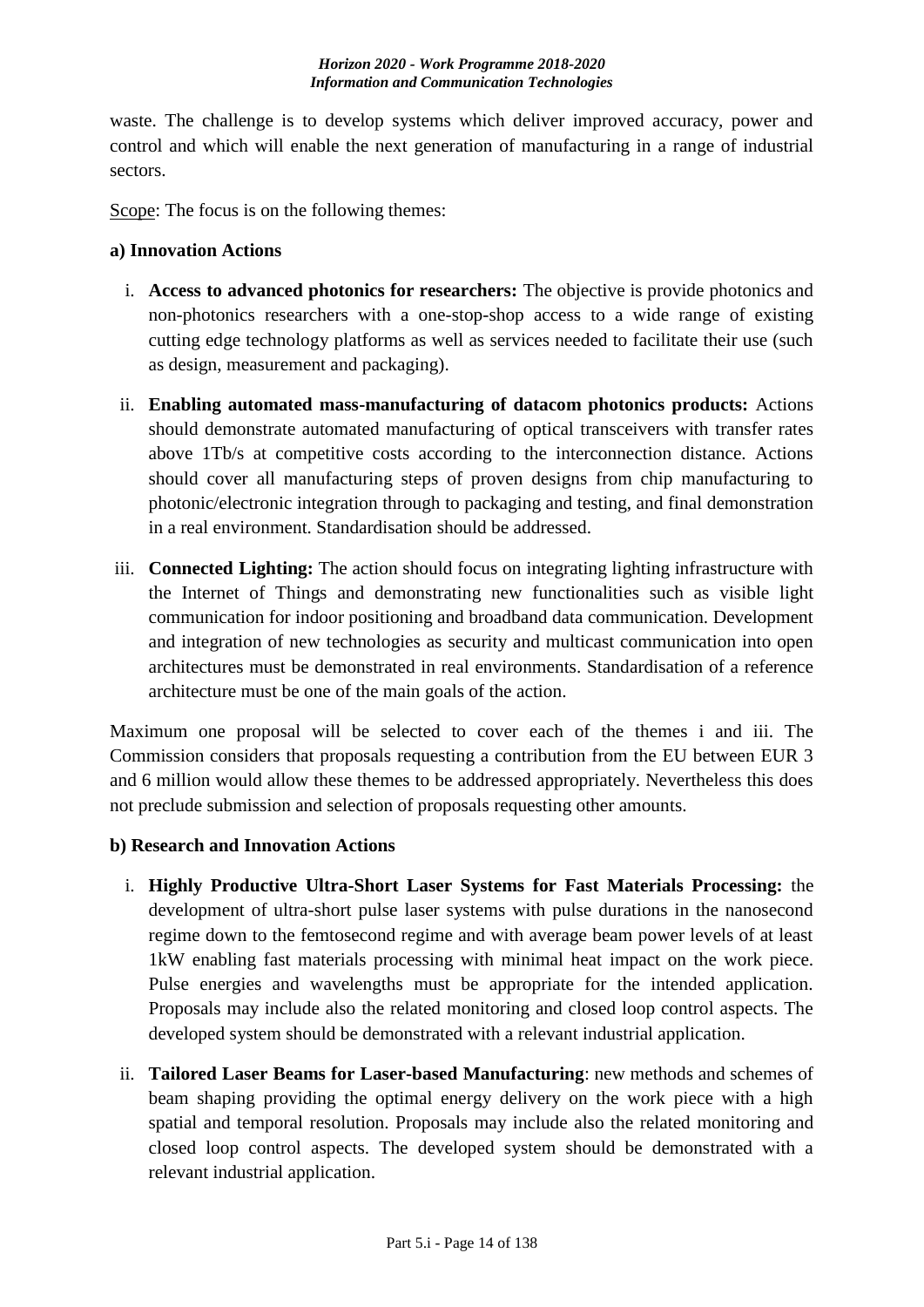The Commission considers that proposals requesting a contribution from the EU between EUR 3 and 6 million would allow these themes to be addressed appropriately. Nevertheless this does not preclude submission and selection of proposals requesting other amounts.

Expected Impact: Proposals should describe how the proposed work will contribute to the listed corresponding expected impacts and include baseline, targets and metrics to measure impact.

# a) Innovation Actions

i. A strengthening European innovation ecosystem and improved cross fertilisation between photonics and other technology areas.

ii. Reduced manufacturing cost of PIC-based optical transceivers with transfer rates above 1Tb/s enabling massive deployment in datacenter environments ( $\leq$ 1 $\in$ /Gbps between racks and <0.1€/Gbps inside racks).

iii. European industrial leadership in a wide range of photonic applications and technologies enabling penetration of new markets as well as for established telecom and datacom applications. Demonstrable performance advantages in terms of sensitivity, speed, energy efficiency and robustness.

b) Research and Innovation Actions

i. Strengthening industrial manufacturing based on ultra-short pulse lasers and extending its field of applications by simultaneous improvement of precision and productivity; significant contribution to the digitization of European industry.

ii. Substantial contribution to digital photonic production with increased productivity, flexibility and customized products ("first time right") at significantly reduced costs.

Type of Action: Innovation action, Research and Innovation action

# *The conditions related to this topic are provided at the end of this call and in the General Annexes.*

# <span id="page-14-0"></span>**ICT-05-2019: Application driven Photonics components**

Specific Challenge: Photonic technologies for health applications is a very promising field, where the EU has produced significant results during the past decades; however, industrialization is still lagging behind. The challenges are to develop methods that provide the clinicians with photonics enabled tools to improve or to assess the successes of therapies and to transform low TRL technologies into robust medical devices answering to clinician needs.

Photonic circuits are typically employed in combination with high performance electronics, micro-optics while the thermal management and the efficient integration of these technologies is accordingly of major importance. The challenge is to create and develop advanced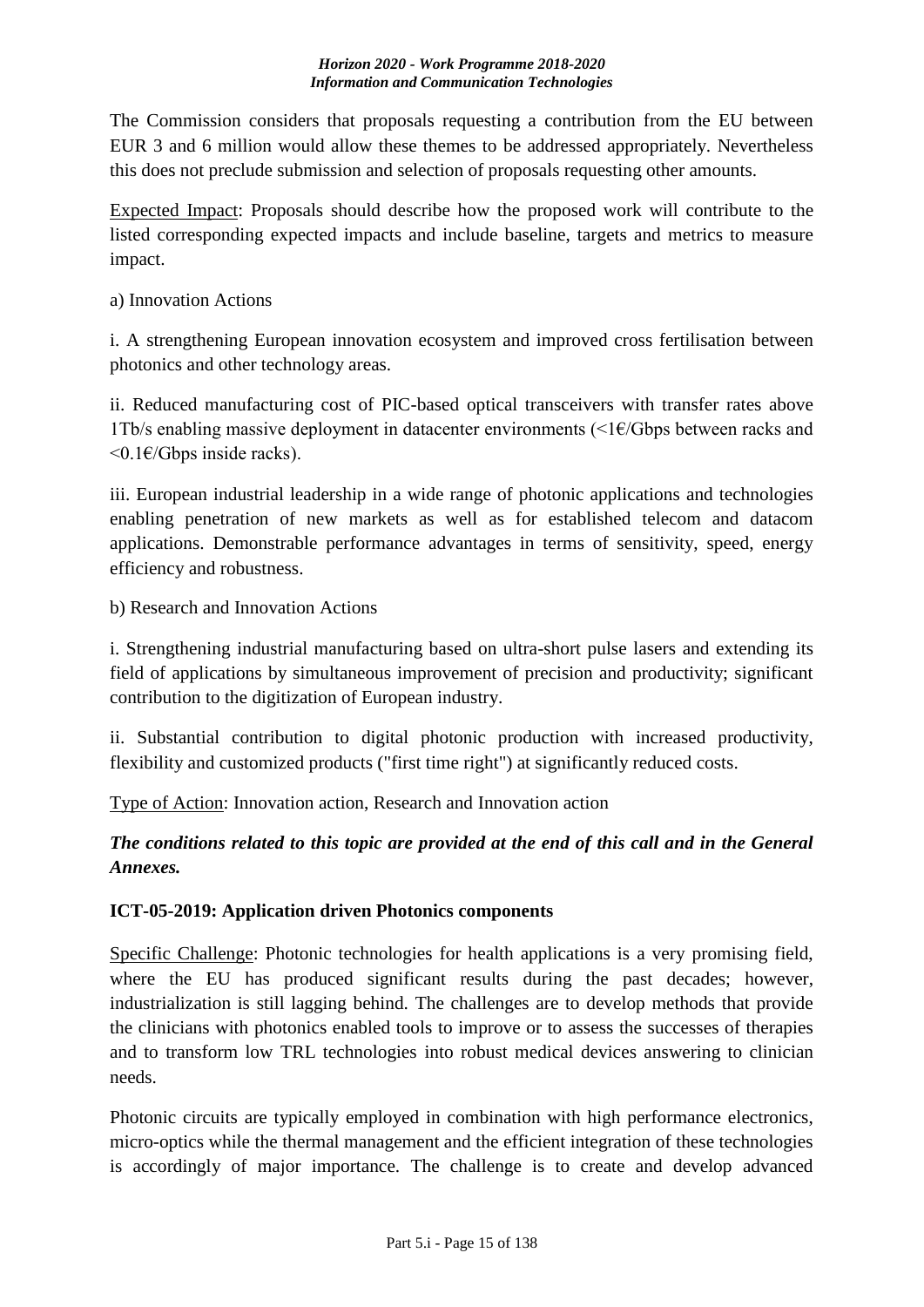techniques for intimate integration of sub-systems incorporating multiple technologies enabling application across multiple domains.

The European continuous process industries as well as the piecewise manufacturing sector are facing the continuous struggle to keep a leading role in the worldwide competition. The challenge is to deploy photonic sensor technologies for the exact monitoring of process and product parameters so as to optimize those processes, saving resources whilst guaranteeing optimum product quality.

Scope: The focus is on the following themes:

#### **Innovation Actions**

- i. **Photonics devices to support monitoring therapeutic progress:** Actions should develop reliable (high sensitivity, specificity and accuracy), safe to operate, costeffective and fast photonics enabled devices to support assessing the effects of treatments of major diseases like cancer (excluding skin cancer), infectious, degenerative and cardiovascular diseases, including determining individual dispositions (eg methods to assess drug resistance) and monitoring of therapy progress. The feasibility and validity of the proposed approach should already have been validated in clinical settings. A medical equipment manufacturer should drive the action, and physicians/clinicians/surgeons must be closely involved. Validation should take gender specificities into account. Small scale clinical studies should be included, but clinical trials are excluded.
- ii. **Sensor-Based Optimization of Production Processes:** Sensor-Based Optimization of Production Processes: Actions should address prototyping, demonstration, optimization and validation in real industry settings of highly advanced smart broadband multimodal photonic sensing solutions operating in the spectral range from the ultraviolet to the far infrared, and intended for improving production process through the monitoring of relevant process and product parameters (e.g. physical, chemical, imaging, geometrical and environmental). The focus is on cost-effective process-integrated solutions that are optimized in terms of speed, quality, and resource efficiency. The solutions should also address embedded pre-processing and suitably interpreting the acquired raw data for the optimization of the processes.

The Commission considers that proposals requesting a contribution from the EU between EUR 3 and 6 million would allow these themes to be addressed appropriately. Nevertheless this does not preclude submission and selection of proposals requesting other amounts.

# **Research and Innovation Actions**

i. **Photonics System on Chip/ System in Package for optical interconnect applications:**  Actions should address advanced techniques for the intimate combination of photonic integrated circuit technology with other enabling circuits, devices and mother boards to realise major advances in the capability, performance and complexity of photonic system-on-chip and system-in-package components targeting photonic interconnect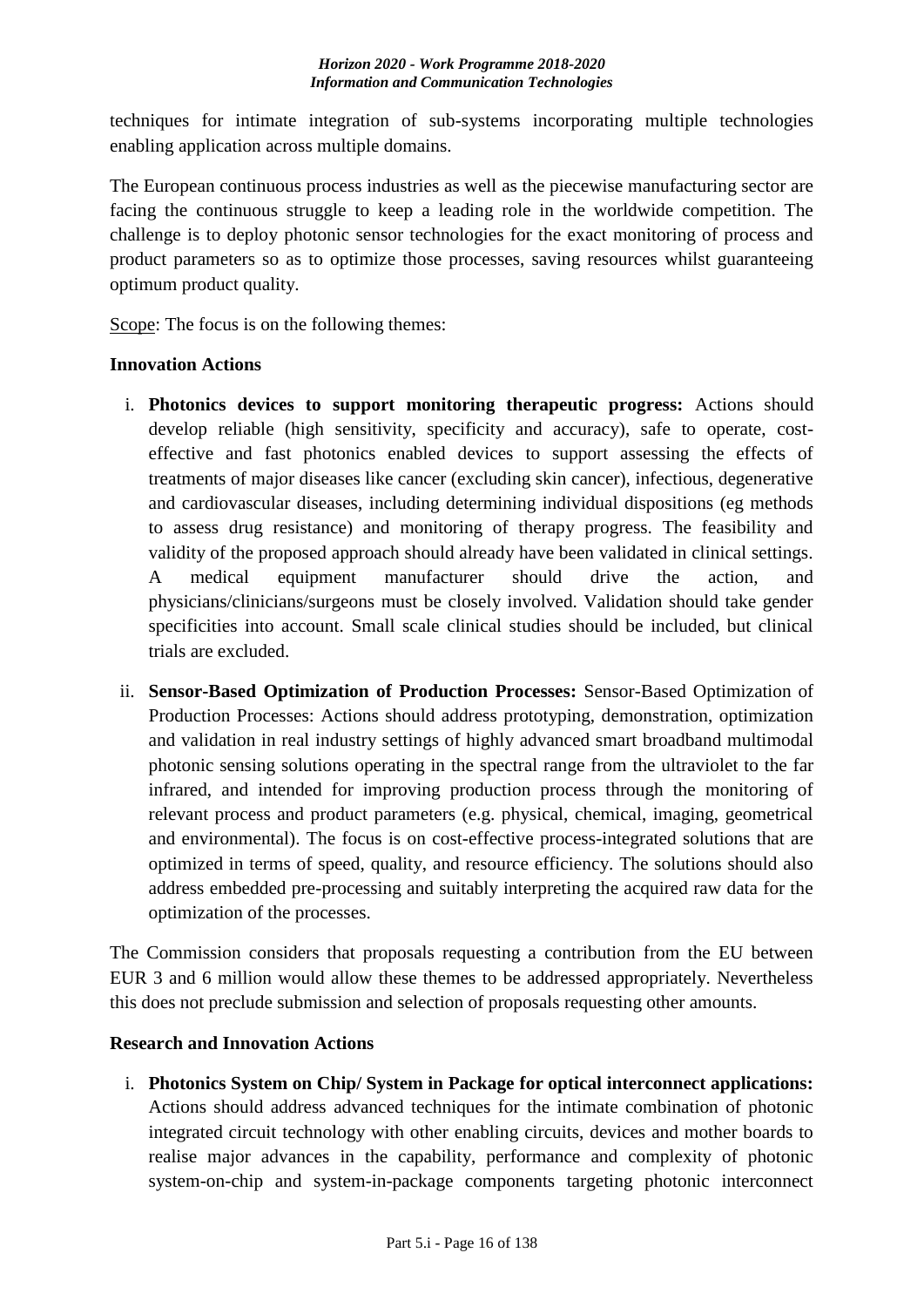applications in the network, datacentre and consumer communication space. A holistic approach from design through to test is required. The targeted component technologies need to have demonstrable performance advantages in terms of speed, energy efficiency, cost and reliability and fit in the system and network architecture roadmaps of vendors.

ii. **Photonics systems for advanced imaging to support diagnostics driven therapy:**  Actions should research ground-breaking, reliable (high sensitivity, specificity and accuracy), safe to operate, cost-effective and fast photonics enabled imaging system to support diagnostics during intervention and treatments of major diseases like cancer (excluding skin cancer), infectious, degenerative and cardiovascular diseases. Physicians/clinicians/surgeons and a medical equipment manufacturer must be closely involved from requirement specifications to validation in clinical settings. Validation should take gender specificities into account. Clinical trials are excluded.

The Commission considers that proposals requesting a contribution from the EU between EUR 3 and 6 million would allow these themes to be addressed appropriately. Nevertheless this does not preclude submission and selection of proposals requesting other amounts.

# **Coordination and Support Actions**

i. **Fostering careers in photonics**: Actions should reach out to STEM graduates/PhD students and young postdocs in order to encourage more of them to pursue a career in photonics. Actions should help make students more industry ready and should provide the appropriate training, encourage innovation and entrepreneurship. Gender issues must also be addressed.

The Commission considers that proposals requesting a contribution from the EU between EUR 1 and 1.5 million (for theme i) would allow this to be addressed appropriately. Nevertheless this does not preclude submission and selection of proposals requesting other amounts.

Expected Impact: Proposals should describe how the proposed work will contribute to the listed corresponding expected impacts and include baseline, targets and metrics to measure impact.

# **Innovation Actions**

i. Strengthened Europe industrial competitiveness in the biophotonics related market.

ii. Increased competitiveness of the European production industry and significant contribution to the digitization of European industry.

# **Research and Innovation Actions**

i. A massive deployment of Photonic Integrated Circuit (PIC)-based optical transceivers in data center environments thanks to the drastically reduced cost.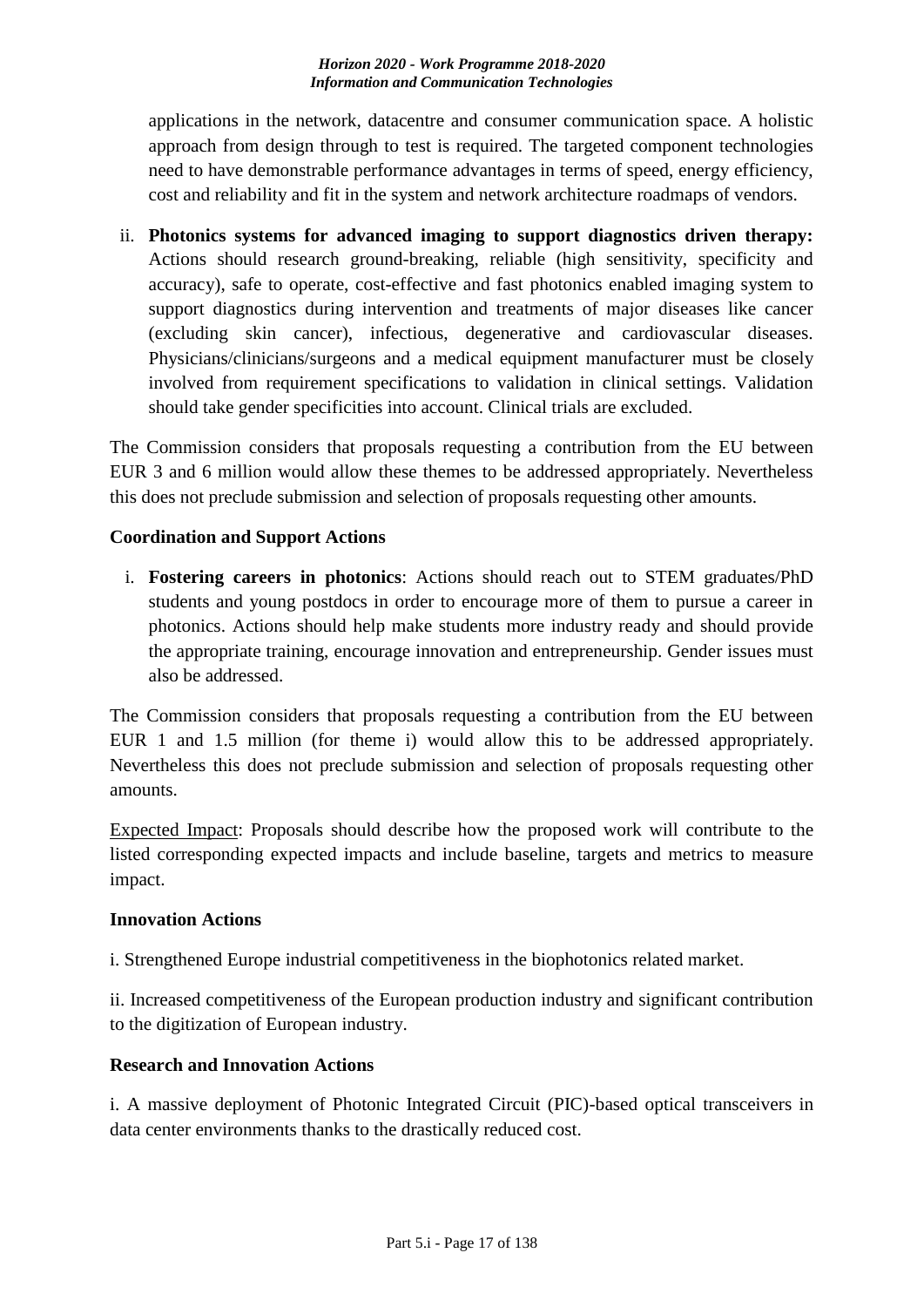ii. Increased European competiveness in the biophotonic areas and more effective medical interventions and treatments.

# **Coordination and Support Actions**

i. More and better prepared professionals in the photonics sector.

Type of Action: Research and Innovation action, Innovation action, Coordination and support action

# *The conditions related to this topic are provided at the end of this call and in the General Annexes.*

# <span id="page-17-0"></span>**ICT-06-2019: Unconventional Nanoelectronics**

Specific Challenge: The challenge is to maintain Europe's position at the forefront of advanced nanoelectronic technologies developments. This is essential to ensure strategic electronic design and manufacturing capability in Europe avoiding critical dependencies from other regions. Advanced nanoelectronics technologies enable innovative solutions to industrial and societal challenges.

Scope: Projects will aim at demonstrating the viability of new approaches to computing components. The focus should be on demonstrating new concepts at transistor or circuit level which bring the potential of highly improved performance for generic or specific applications. This can be based on materials, computing unit architecture (transistor or beyond) as well as at circuit level. Still the focus is on devices and components, as well as related processing technologies.

The concept validation should be addressed in a controlled environment at a limited scale (laboratory, research line) amenable to transfer to larger scale developments in industrial environments (pilot lines, etc.).

Innovative concepts include, but are not limited to, the design, processing and integration of devices based on new approaches, e.g. spintronics, neuromorphic, resulting in computing devices and circuits. Proposals are expected to prove the industrial relevance of the intended approach.

The scope of the call covers Research & Innovation Actions on

- Energy-efficient computation devices beyond the current CMOS paradigm. These can address steep slope devices, quantum bits implemented in solid-state, spintronic-based devices, single electron devices, nanomechanical switches, etc.
- Energy-efficient computation circuit architectures. These can be based on the devices above but approaches based on neuromorphic computing or other hardware implementation are relevant.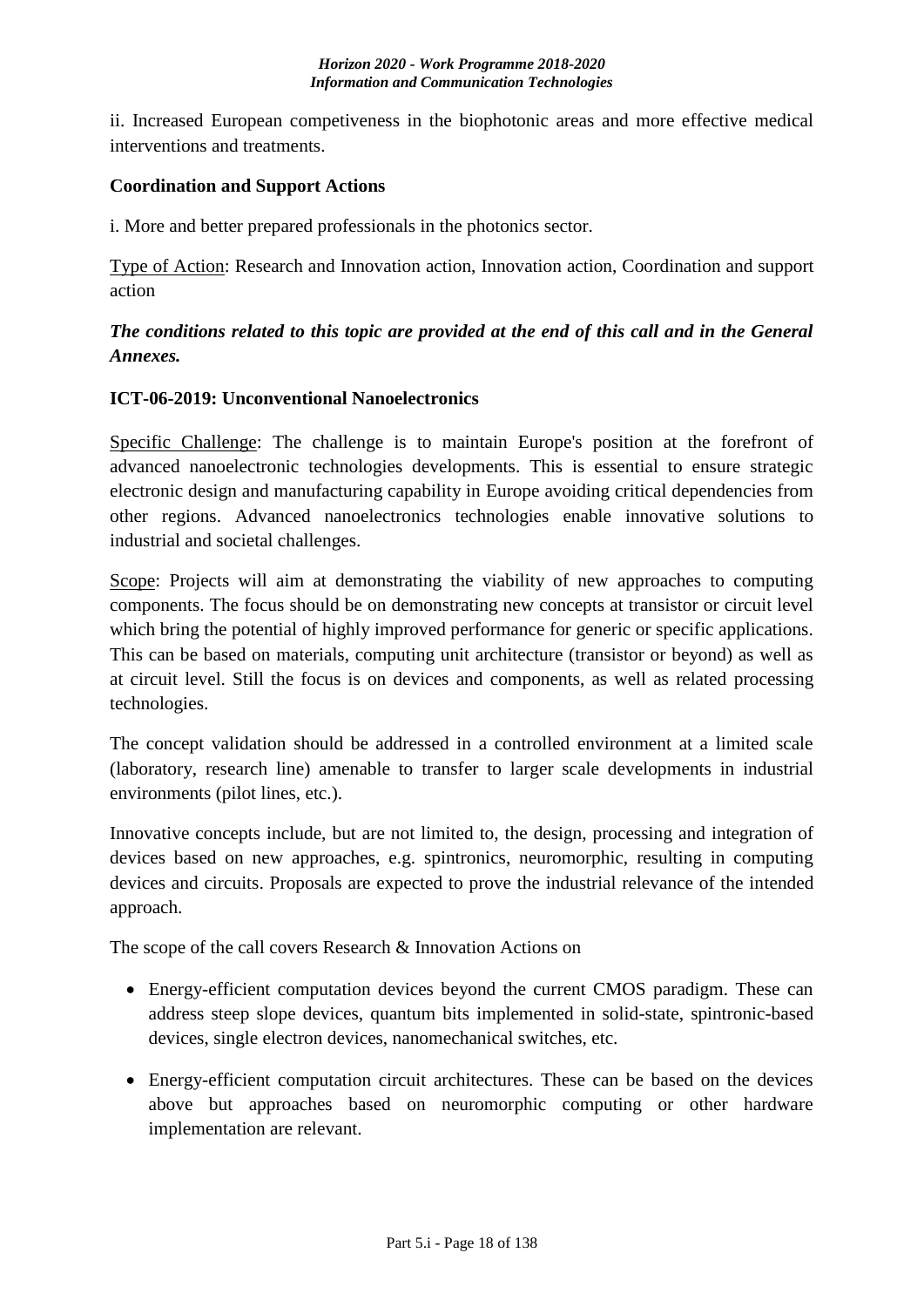- Specific technological developments may include (i) promising approaches for 3D stacks, both sequential and monolithic to address challenges of compactness, heat dissipation, reduced interconnect length, and (ii) development of cryogenic electronics to support advances in applications to computing (superconducting, quantum computing) or constraints faced in space. The aim is the demonstration of functionality at circuit level by integrating the adequate functional blocks.
- Design for advanced nanoelectronics technologies. Focus will be on design-technology solutions for energy efficiency, high reliability and robustness. All above topics can be addressed as well as the issues related to improving the devices and circuits in the advanced technology nodes.

The proposed demonstrations are expected to be validated in laboratory (TRL 4).

Proposal are also expected to specify the road to industrialisation and establish links to applications likely to benefit from the development.

In line with the strategy for EU international cooperation in research and innovation (COM(2012)497), international cooperation is encouraged, in particular with countries that have substantial research in the area (e.g. Japan, South Korea, Taiwan and the USA).

The Commission considers that proposals requesting a contribution from the EU of between EUR 2 and 4 million would allow this area to be addressed appropriately. Nonetheless, this does not preclude submission and selection of proposals requesting other amounts.

Expected Impact: Proposals should address one or more of the following impact criteria and provide metrics to measure and monitor success.

- Identify applications likely to benefit from the intended approach with indication of key parameters (power, energy-efficiency, size, frequency, and cost) and quantitative targets to be achieved (figures of merit).
- Contribute to the mid-term viability of the European Nanoelectronics industry ensuring that new technologies with high potential for computing emerge in time to be taken up by industry.
- Sustain the technological integration requirements by focussing on challenging 3D integration issues as well as for electronics at cryogenic temperature.
- Contribute to the European industry capability to design advanced circuits for its needs.

Type of Action: Research and Innovation action

*The conditions related to this topic are provided at the end of this call and in the General Annexes.*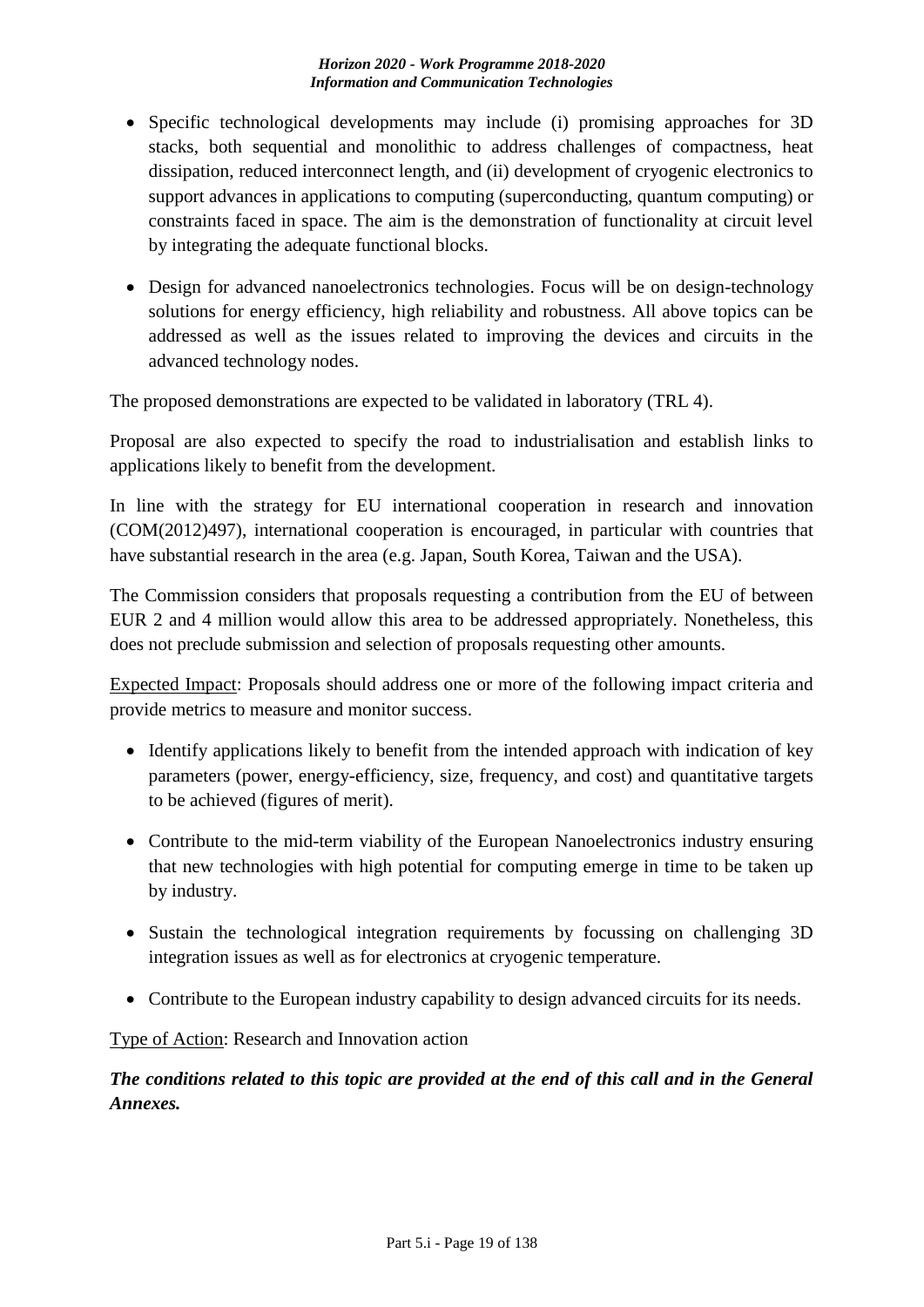# <span id="page-19-0"></span>**ICT-07-2018: Electronic Smart Systems (ESS)**

Specific Challenge: The challenge is to develop and validate a new generation of costeffective ESS technologies integrating hardware technologies across multiple fields eg, multimodal sensing, actuating, advanced processing, and secure wireless transmission (to network or local infrastructures). Access to advanced electronics technologies by SMEs and academia is a complementary challenge supporting digitisation of industry.

#### Scope: **Research and Innovation Actions**

It is expected that proposals focus on only one of the two areas underneath (a or b).

a) Technological breakthroughs for future ESS leading to further miniaturisation, new functionalities, improved power consumption, autonomy, adaptation and reliability, and secure operation in real environments:

- Development and integration of micro- and nano- sensor and actuator systems in ESS, including sensors exploiting emerging paradigms (e.g. 2D and 1D nanomaterials, spintronics) for ultra-high sensitivity and low power, and MEMS/NEMS-based sensors,

- Demonstrating ESS that brings intelligence and real-time reconfiguration if required to the IoT edge with integration of sensor systems, processors, computing and networking elements with improved energy efficiency and sustainability,

- Advancing comprehensive design, integration and packaging technologies.

It is expected that, while proposed ESS technologies are to be validated via demonstrators operating in laboratory environments (TRL 4), industrial exploitation and application perspectives are clearly identified.

b) Advances in bio-electronics smart systems: Enhancement of the technical capabilities of bio-electronics and connected Bio-electronics and Micro-Nano-Bio Systems through costeffective miniaturisation, manufacturing and demonstration, leading to high performance in specificity/sensitivity, reliability, time to results and manufacturability. This includes modular approaches with integration of standard components and interfaces as well as platforms where material, IT, communications and sensing/analysis modules are interchangeable. Portability, wearability, biocompatibility, and operation in remote and low resource settings should be considered. Needs of users, both men and women, markets and business cases should be clearly addressed.

Projects should start from experimentally proven concepts and deliver prototype(s) validated in relevant environments (TRL 5).

Issues related to security, safety, privacy, standardisation, interoperability, certification, life cycle, regulation compliance and ethics are to be considered where appropriate (for a and b).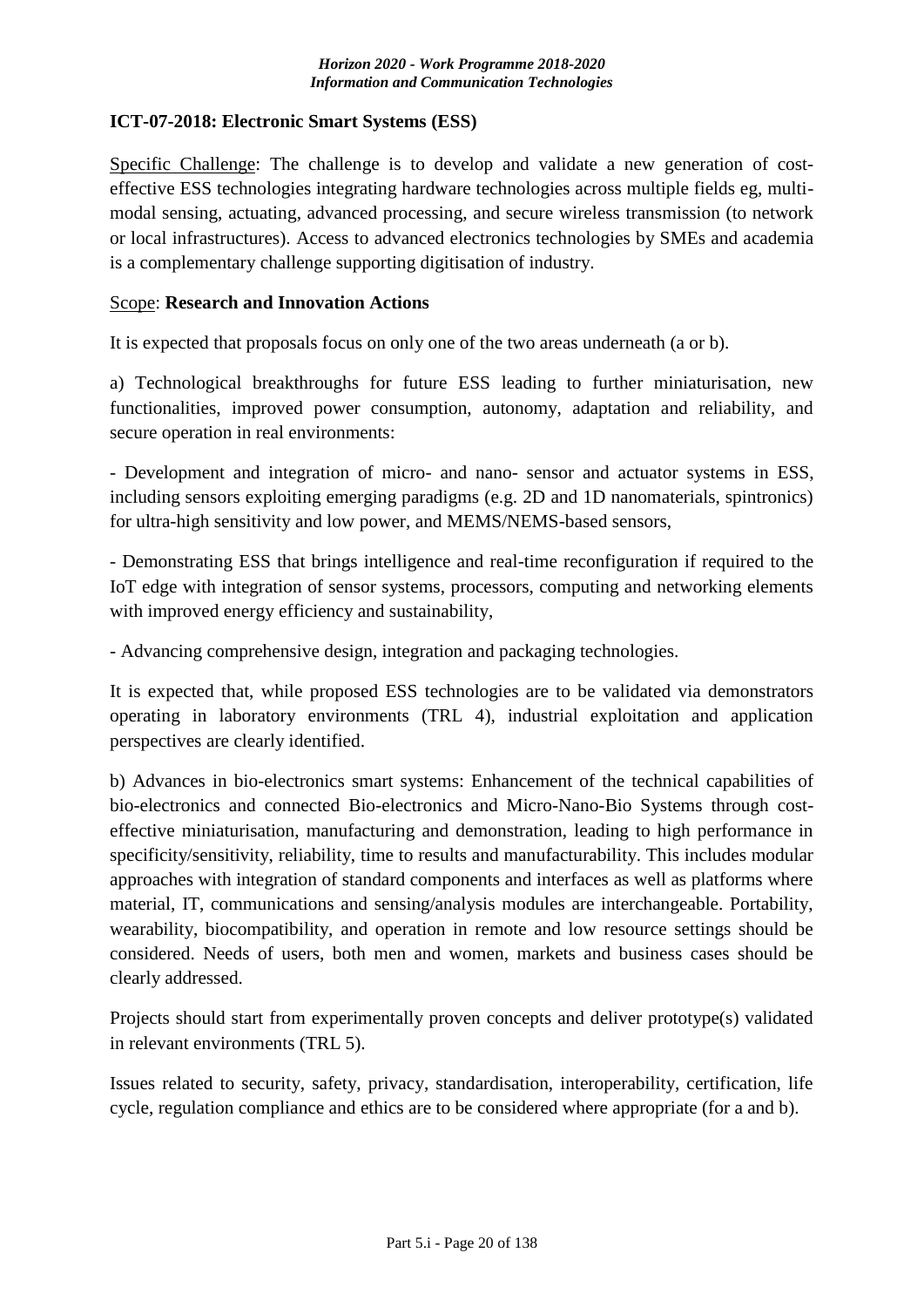The Commission considers that proposals requesting a contribution from the EU between EUR 2 and 4 million would allow these areas to be addressed appropriately. Nevertheless this does not preclude submission and selection of proposals requesting other amounts.

#### **Innovation Actions**

c) Innovation Action on Access<sup>6</sup> to Nanoelectronics and Electronics Smart Systems: In the context of Digital Innovation Hubs (DIH) the goal is to support electronic components, sensors, smart devices and systems, including advanced nanoelectronics and integrated smart systems (e.g. Micro-Nano BioSystems). Focus is on (i) access to advanced design and manufacturing for academia, research institutes and SMEs, and (ii) Rapid prototyping production for SMEs and deployment to market. This service also includes activities such as technical support and training.

The Commission considers that proposals requesting a contribution from the EU of up to 8 million would allow this area to be addressed appropriately. Nonetheless, this does not preclude submission and selection of proposals requesting other amounts.

# **Coordination and Support Actions**

d) Support Action on Electronics

- Reinforced collaboration & cross-fertilisation between projects and representatives of the Electronics areas addressed, namely (i) Nanoelectronics, (ii) Electronics Smart Systems and (iii) Flexible and Wearable Electronics;

- Increased outreach of these actions across Europe, their industrial perspective;

- Establishing of International cooperation in the field;

- Monitoring of technology advances and developments in the field and analysing the European ecosystems (available research infrastructures, competence centres, education, public procurement...) to determine the strengths and possible gaps.

- Elaborating technology and application roadmaps that identify new opportunities for users and suppliers.

The Commission considers that proposals requesting a contribution from the EU of up to 1 million would allow this area to be addressed appropriately. Nonetheless, this does not preclude submission and selection of proposals requesting other amounts.

Expected Impact: Proposals should address some of the following impact criteria and provide metrics to measure and monitor progress:

 European Technology leadership in ESS and bio-electronics systems performances (functionalities, size, reliability, manufacturability, cost…)

<sup>&</sup>lt;u>.</u> <sup>6</sup> Including EuroPractice-type actions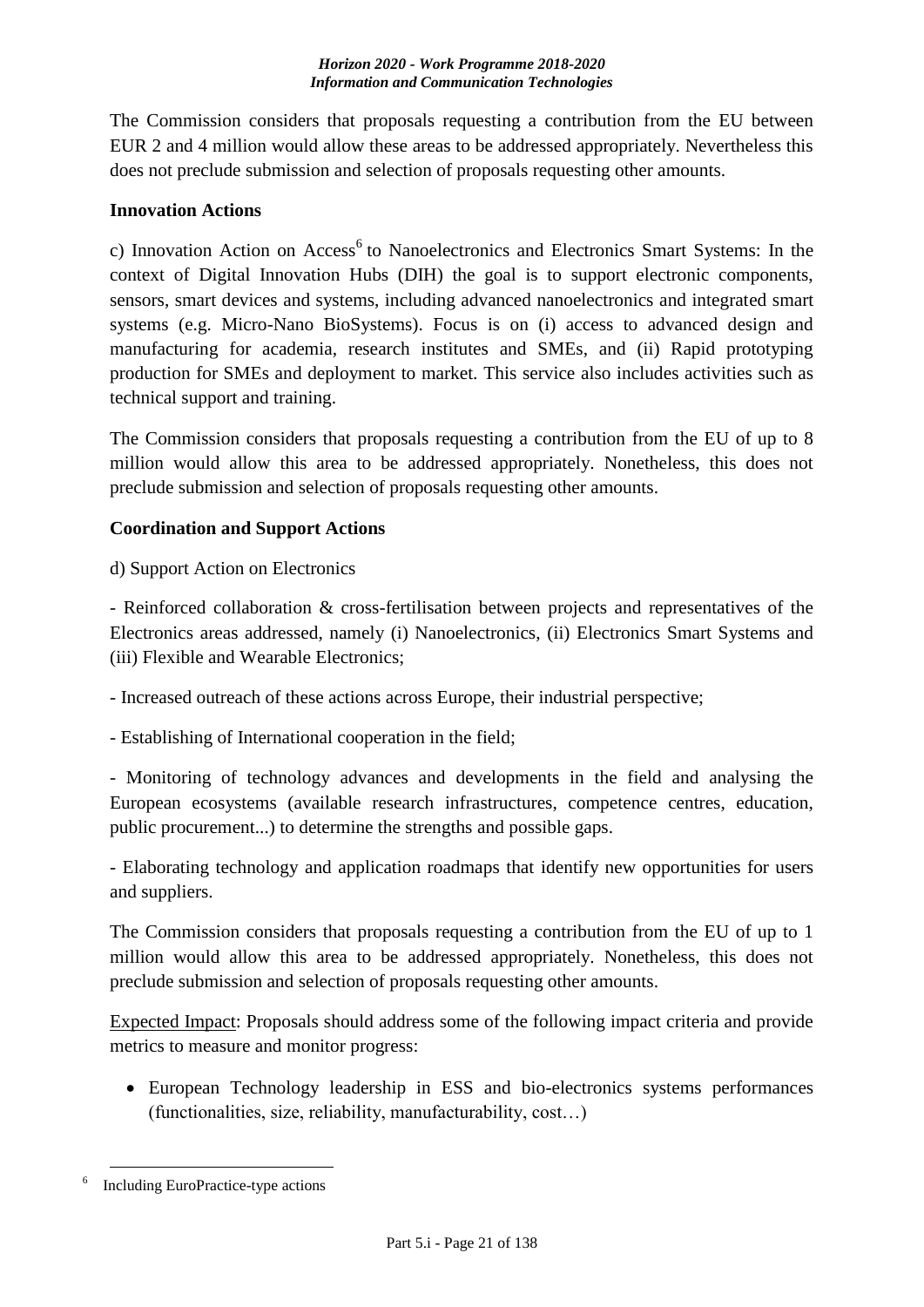- Improving ESS manufacturing capabilities in Europe,
- Increasing ESS and bio-electronics systems Market penetration in emerging digital economy sectors,
- Creating new opportunities for digitisation in traditional sectors and improving user acceptance
- Attract a substantial number of new users, from industry (in particular SMEs and midcaps) and academia, to advanced technologies.
- Increased industrial investments and open innovation marketplace for ESS and bioelectronics technologies.
- Increased cooperation and synergy across electronic technology areas, promoting joint, multi-disciplinary initiatives.
- Stimulating the involvement of industry in longer term research and innovation activities.

Type of Action: Innovation action, Research and Innovation action, Coordination and support action

# *The conditions related to this topic are provided at the end of this call and in the General Annexes.*

# <span id="page-21-0"></span>**ICT-08-2019: Security and resilience for collaborative manufacturing environments**

Specific Challenge: As addressed in the multi-annual roadmap<sup>7</sup> of the FoF cPPP, physicallyentangled systems used in manufacturing environments have some specific requirements in terms of reliability and security, which are now challenged by the need for manufacturing facilities to be digitally connected with external partners in the value chain. While free flow of data is a primary requirement for digitisation of industry, it poses significant challenges in terms of data security, which cannot be solved easily because the factory of the future must exchange digital information with the outside world just like raw materials and components. There is a need to develop practically usable solutions which can guarantee an adequate level of security without limiting the capability to exchange data and information both on the manufacturing floor and beyond the factory.

Scope: Proposals need to develop tools and services guaranteeing an adequate level of data security for digital collaboration between manufacturing environments and value chains. Solutions need to be practically usable in real manufacturing facilities, taking into account the operational requirements needed for factory usage in real-world conditions, including reliability and resilience. Issues of threat detection and implementation of countermeasures should be addressed, as well as evolution and real-time response when needed. Semi-

<u>.</u>

<sup>7</sup>See roadmap document "Factories 4.0 and Beyond" on<http://www.effra.eu/>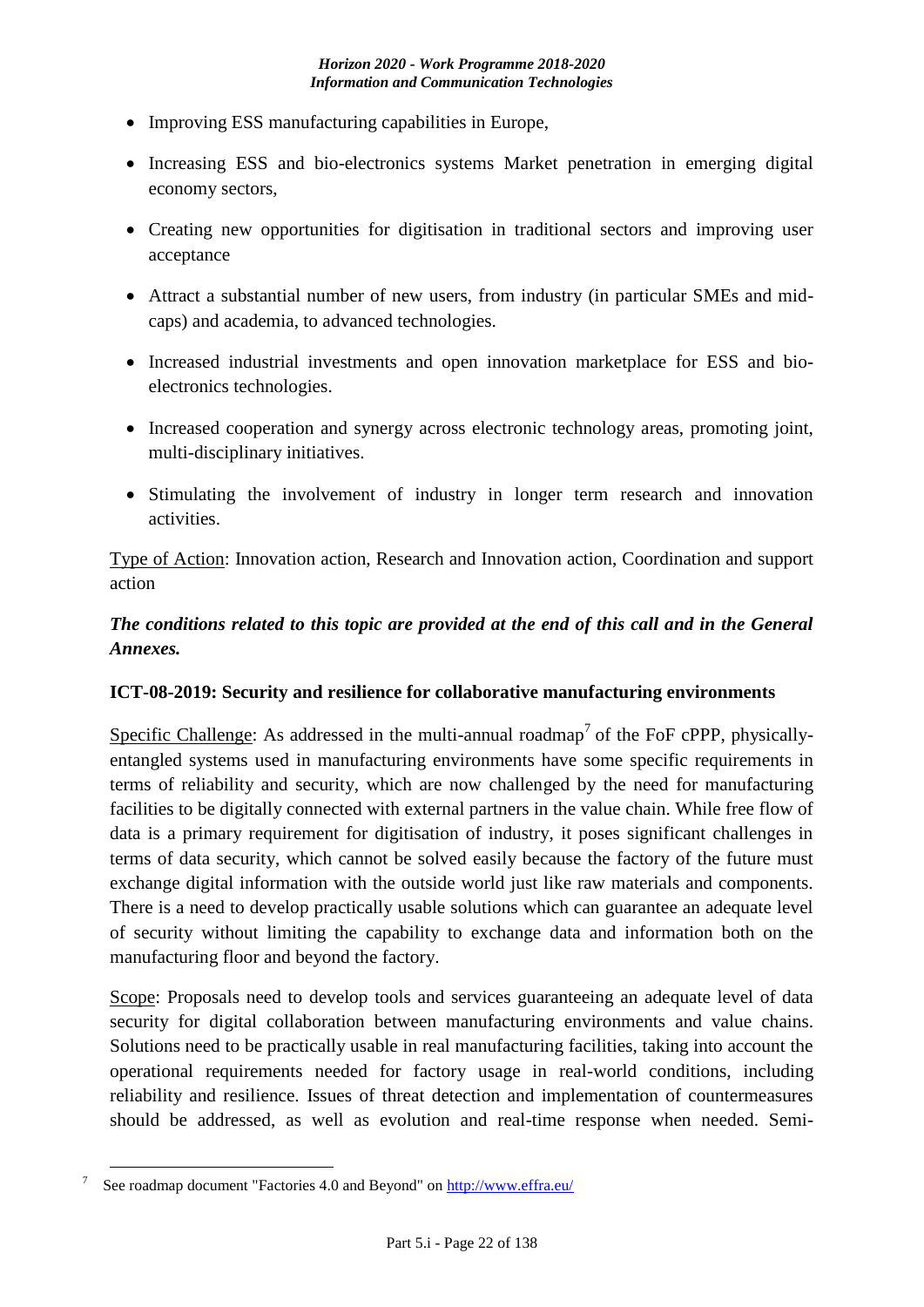autonomous or fully autonomous solutions, requiring little or no local supervision are encouraged.

Proposals will target TRL 5 to 7, and will include at least one use case which will demonstrate measurable and significant improvements over state of the art tools and methods under realworld conditions. The Commission considers that proposals requesting a contribution from the EU of between EUR 4 and 6 million would allow this area to be addressed appropriately. Nonetheless, this does not preclude submission and selection of proposals requesting other amounts.

Expected Impact: Take-up by industry of practically usable solutions which guarantee significantly increased cyber-security levels in daily operations for manufacturing facilities and other actors in the value chains.

Type of Action: Research and Innovation action

# *The conditions related to this topic are provided at the end of this call and in the General Annexes.*

# <span id="page-22-0"></span>**ICT-09-2019-2020: Robotics in Application Areas<sup>8</sup>**

Specific Challenge: While robots originated in large-scale mass manufacturing, they are now spreading to more and more application areas. In these new settings, robots are often faced with new technical and non-technical challenges. The purpose of this topic is to address such issues in a modular and open way, and reduce the barriers that prevent a more widespread adoption of robots. Four Priority Areas (PAs) are targeted: healthcare, inspection and maintenance of infrastructure, agri-food, and agile production.

User needs, ethical, legal, societal and economic aspects should be addressed in order to raise awareness and take-up by citizens and businesses. Privacy and cybersecurity issues, including security by design and data integrity should also be addressed, where appropriate.

# Scope: **a) Research and Innovation boosting promising robotics applications**

Innovative approaches to hard research problems in relation to applications of robotics in promising new areas are particularly encouraged. Proposals are expected to enable substantially improved solutions to challenging technical issues, with a view of take-up in applications with high socio-economic impact. Driven by application needs, the work can start from research at low TRL, but proposals are expected to validate their results in realistic environments in order to demonstrate the potential for take-up in the selected application(s).

The call is open to all robotics-related research topics and to all new application areas. Excluded are the four priority areas which are already covered elsewhere in this work programme: healthcare, inspection and maintenance of infrastructure, agri-food and agile

<sup>&</sup>lt;u>.</u> It is expected that this topic will continue in 2020.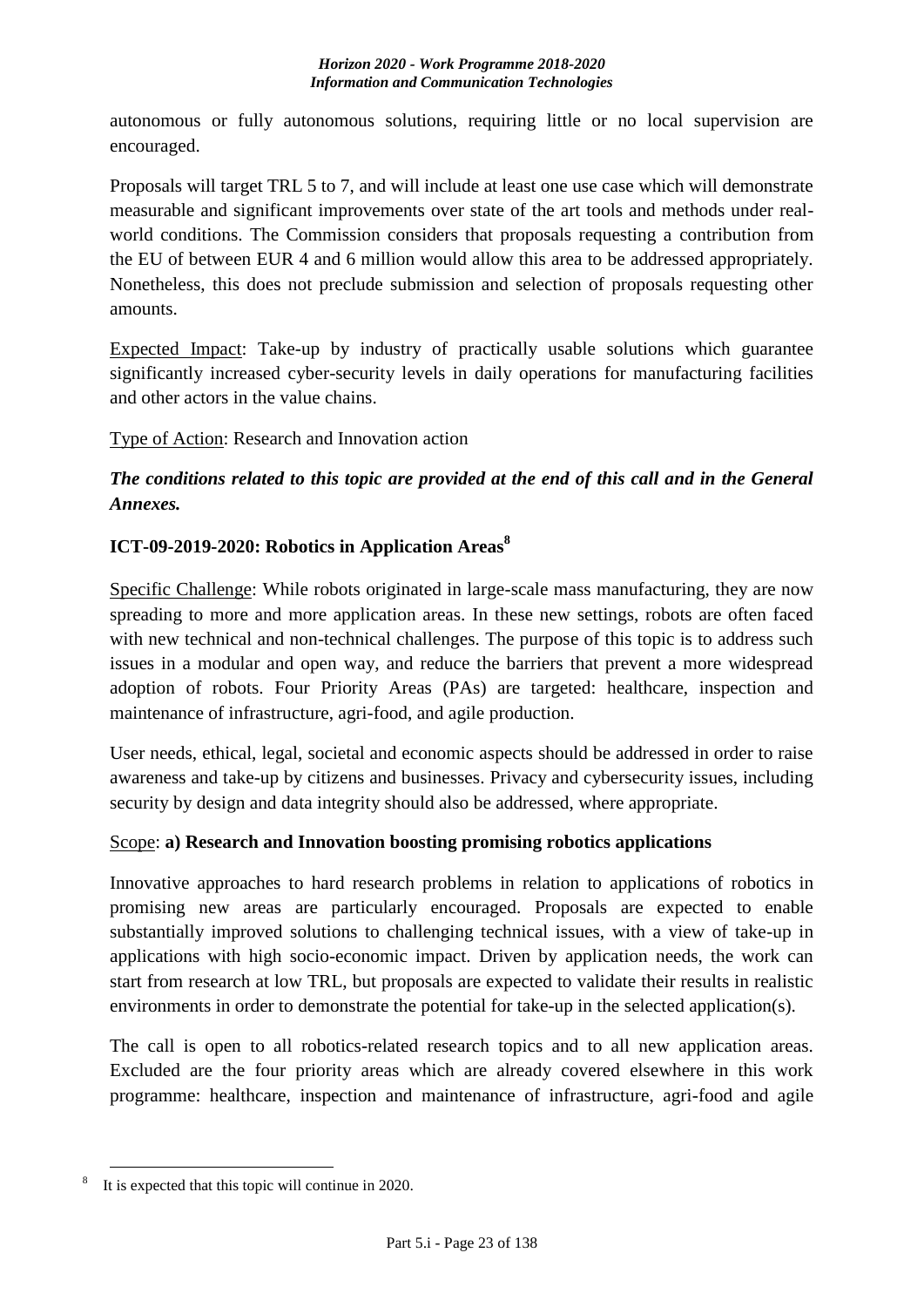production. Proposals will be expected to plan efforts to connect and cooperate with the DIHs, Platforms and other relevant activities of this work programme, as appropriate.

The Commission considers that proposals requesting a contribution from the EU between  $\epsilon$ 3 million and  $\epsilon$ 5 million would allow this area to be addressed appropriately. Nonetheless, this does not preclude submission and selection of proposals requesting other amounts.

# **b) Innovation Actions - Robotics for infrastructure inspection and maintenance**

Establish large-scale pilots capable of demonstrating the use of robotics at scale in actual or highly realistic operating environments; showcase advanced prototype applications built around platforms operating in real or near-real environments and demonstrate high levels of socio-economic impact.

Through large-scale pilots, proposals are expected to make a significant step forward in platform development in the area of infrastructure inspection and maintenance. Starting from suitable reference architectures, platform interfaces are defined, tested via piloting, and supported via ecosystem building preparing their roll-out, and are being evolved over time into standards.

Each proposal is expected to establish large scale pilots. They are expected to: consider utilising existing infrastructure and links to other European, national or private fundingsources; identify the long-term sustainability of the pilot; develop scalable technical solutions capable of meeting performance targets; develop metrics and performance measures for the pilot; engage relevant industry stakeholders, including SMEs, in the provision and operation of the pilot. Proposals will be expected to dedicate resources to disseminate best practice and coordinate access to platforms and demonstrators, in particular in connecting with the Robotics DIHs and Core Technologies actions and other relevant activities, in H2020 and beyond.

Pilots are expected to address both technical and non-technical issues, such as socio-economic impact, novel business models, legal and regulatory, ethical and cyber-security issues and connections to Big Data and IoT.

The Commission considers that proposals requesting a contribution from the EU between  $\epsilon$ 7 million and  $\epsilon$ 9 million would allow this area to be addressed appropriately. Nonetheless, this does not preclude submission and selection of proposals requesting other amounts.

# **c) Robotics Competitions**

Competitions aims at reducing technical and commercial risks by allowing commercial and technical performance data to be gathered and assessed. They provide a real or near-real operating environment for long-term trials and the testing of deployment strategies.

Proposals (CSA) should address the delivery of challenge-led, robotics competitions focusing on the four application areas prioritised: Healthcare, Infrastructure Inspection and Maintenance, Agri-Food, and Agile Production. Besides the technological objectives,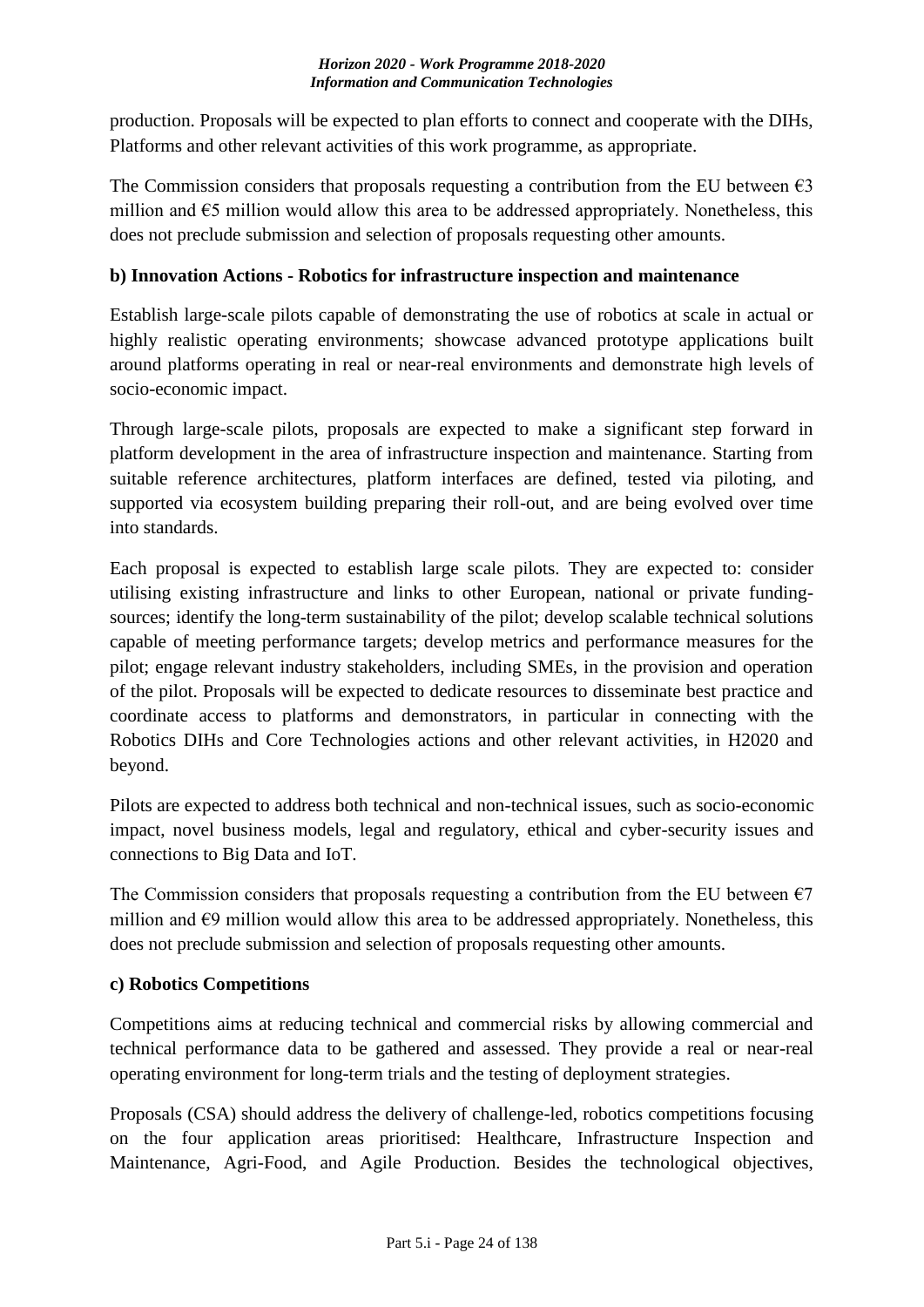proposals are also expected to stimulate public engagement and engage with the Robotics DIHs. Proposals should address all aspects of running competitions as public events**,** and engage with the media and public. Proposals should seek to mobilise external partners in sponsoring and setting up the competitions.

### Expected Impact: a)

- Strengthening European excellence in Robotics S&T
- Boosting the use of robotics in promising application areas
- Opening up new markets for robotics
- Lowering barriers in the deployment of robotics-based solutions.

b)

- Demonstration of the potential for robotics to impact at scale in the chosen application areas prioritised in this call (infrastructure inspection and maintenance).
- Reduction of technical and commercial risk in the deployment of services based on robotic actors within the selected application area.
- Greater understanding from the application stakeholders of the potential for deploying robotics.
- Demonstration of platforms operating over extended time periods in near realistic environments and promotion of their use.
- Develop the eco-system around the prioritised application areas to stimulate deployment.
- Contribution to the development of open, industry-led or de facto standards

c)

- Greater public exposure to actual robotics capability.
- Greater engagement with competitions from commercial organisations in the four prioritised application areas: Healthcare, Infrastructure Inspection and Maintenance, Agri-Food and Agile Production.

Type of Action: Coordination and support action, Research and Innovation action, Innovation action

# *The conditions related to this topic are provided at the end of this call and in the General Annexes.*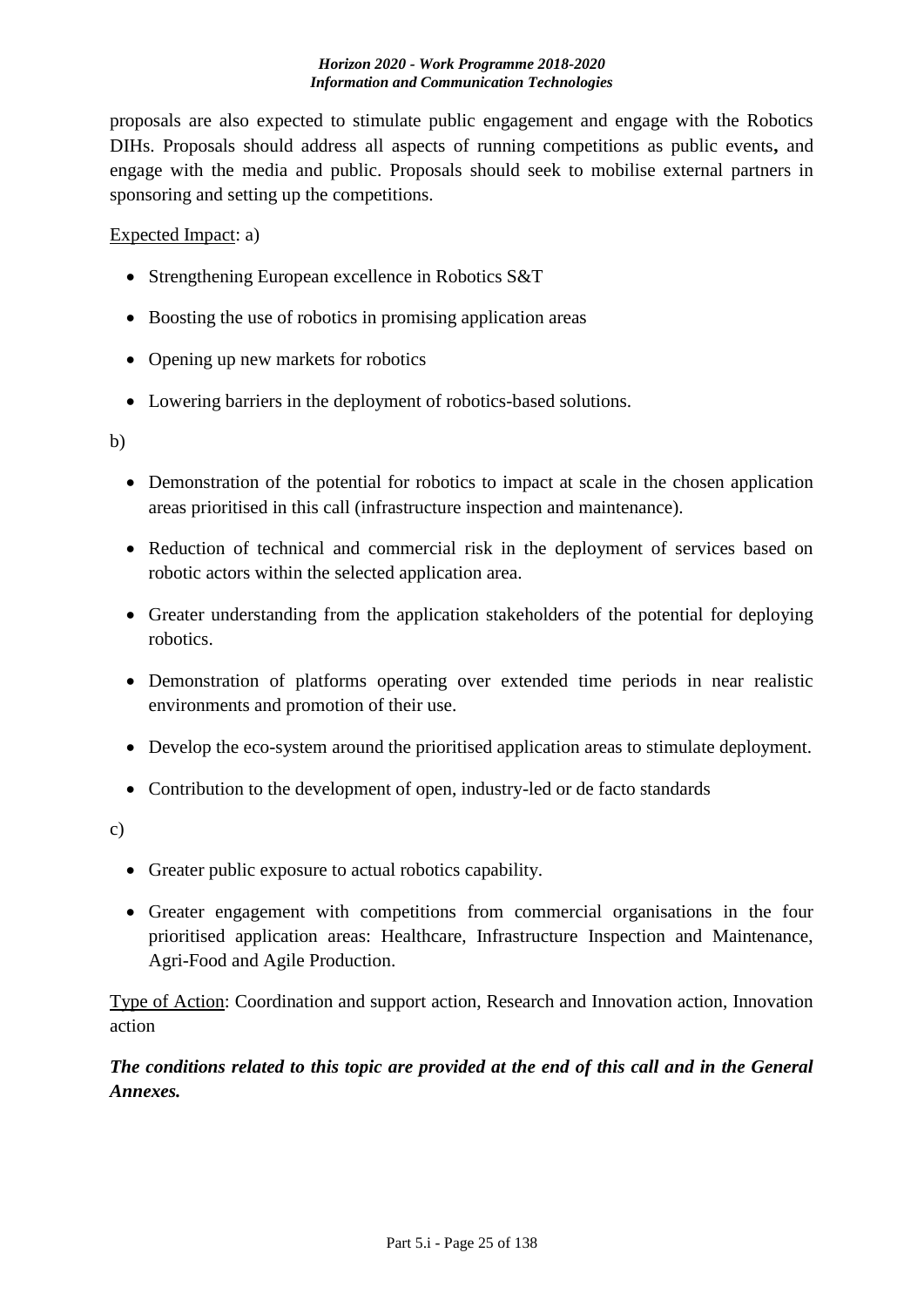# <span id="page-25-0"></span>**ICT-10-2019-2020: Robotics Core Technology<sup>9</sup>**

Specific Challenge: Autonomy in robotic systems is built on a combination of four core technologies:

AI and Cognition: AI provides tools to make systems cognitive. Cognition equips robots with the ability to interact with people and environments, to learn and to categorise, to make decisions and to derive knowledge.

**Cognitive Mechatronics:** Mechatronic systems where sensing and actuation are closely coupled with cognitive systems are expected to deliver improved control, motion, interaction, adaptation and learning, and safer systems.

**Socially cooperative human-robot interaction**: Cooperative human-robot interaction is critical in many work environments from collaborative support, e.g. passing tools to a worker, to the design of exo-skeletons able to provide motion that is sympathetic to the user.

**Model-based design and configuration tools:** Deploying robotics at scale in application areas where tasks need to be defined by the user requires easy-to-use configuration tools. Embedding and sharing of knowledge between tools is essential, as is standardisation across the interfaces to connect systems and modules (taking into account cybersecurity issues, including security by design and data integrity).

Scope: Proposals should address one of the four core technologies and target the development of core technology modules (modular, open and non-proprietary) and tool kits for use in deployable system platforms that meet the requirements of applications in the following four prioritised application areas: Healthcare, Infrastructure Inspection and Maintenance, Agri-Food and Agile Production. Proposals will be required to dedicate resource for connecting with the DIH actions arising from DT-04-2018.

The Commission considers that proposals requesting a contribution from the EU of between  $\epsilon$ 5 million and  $\epsilon$ 10 million would allow this area to be addressed appropriately. Nonetheless, this does not preclude submission and selection of proposals requesting other amounts.

# Expected Impact:

- Improved technical capability in each of the core technologies over the current state of the art.
- A greater range of applications in the prioritised application areas that can be demonstrated at TRL 3 and above.
- The lowering of technical barriers within the prioritised applications areas.

Type of Action: Research and Innovation action

<sup>&</sup>lt;u>.</u> It is expected that this topic will continue in 2020.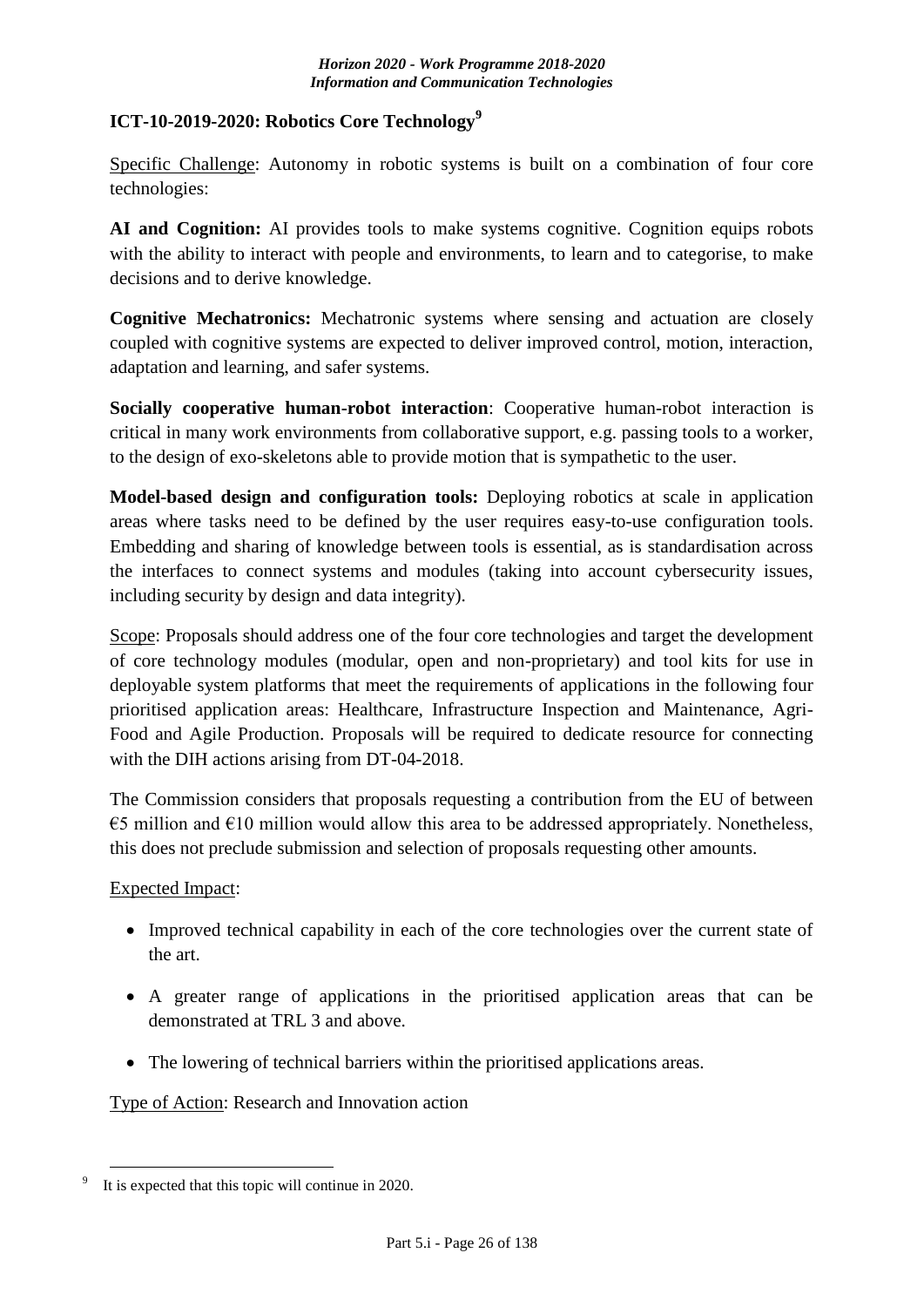*The conditions related to this topic are provided at the end of this call and in the General Annexes.*

### <span id="page-26-0"></span>**European Data Infrastructure: HPC, Big Data and Cloud technologies**

*The European Cloud Initiative calls for the creation of a leading-class European Data Infrastructure (EDI) as an essential component to exploit the data revolution in Europe and contribute to global growth. The aim of the activities under this heading is to enable the creation of a world-class High Performance Computing (HPC)/Big Data (BD) ecosystem based on European leadership in HPC, Cloud and Big Data technologies. This ecosystem will strengthen the European technology supply in these areas and will provide innovative, usable and competitive solutions that satisfy the demands of users of the European Data Infrastructure.*

A synergetic approach to support the creation of a European Data Infrastructure and a European Data Economy is promoted, complementing the relevant activities in the e-Infrastructures and FET work programmes 2018-2020.

The Copernicus Data and Information Access Services (DIAS) will contribute to EDI by making Copernicus' huge amount of data available within an efficient computing environment.

#### <span id="page-26-1"></span>**ICT-11-2018-2019: HPC and Big Data enabled Large-scale Test-beds and Applications**

Specific Challenge: The Internet of Things and the convergence of HPC, Big Data and Cloud computing technologies are enabling the emergence of a wide range of innovations. Building industrial large-scale application test-beds that integrate such technologies and that make best use of currently available HPC and data infrastructures will accelerate the pace of digitization and the innovation potential in Europe's key industry sectors (for example, healthcare, manufacturing, energy, finance & insurance, agri-food, space and security).

Scope: a) **Innovation Actions (2018 call - deadline in April 2018)** targeting the development of large-scale HPC-enabled industrial pilot test-beds supporting big data applications and services by combining and/or adapting existing relevant technologies (HPC / BD / cloud) in order to handle and optimize the specific features of processing very large data sets. The industrial pilot test-beds should handle massive amounts of diverse types of big data coming from a multitude of players and sources and clearly demonstrate how they will generate innovation and large value creation. The proposal shall describe the data assets available to the test-beds and, as appropriate, the standards it intends to use to enable interoperability. Pilot test-beds should also aim to provide, via the cloud, simple secure access and secure service provisioning of highly demanding data use cases for companies and especially SMEs.

b) **Innovation Actions (2018 call - deadline in November 2018)** targeting the development of large-scale IoT/Cloud-enabled industrial pilot test-beds for big data applications by combining and taking advantage of relevant technologies (Big Data, IoT, cloud and edge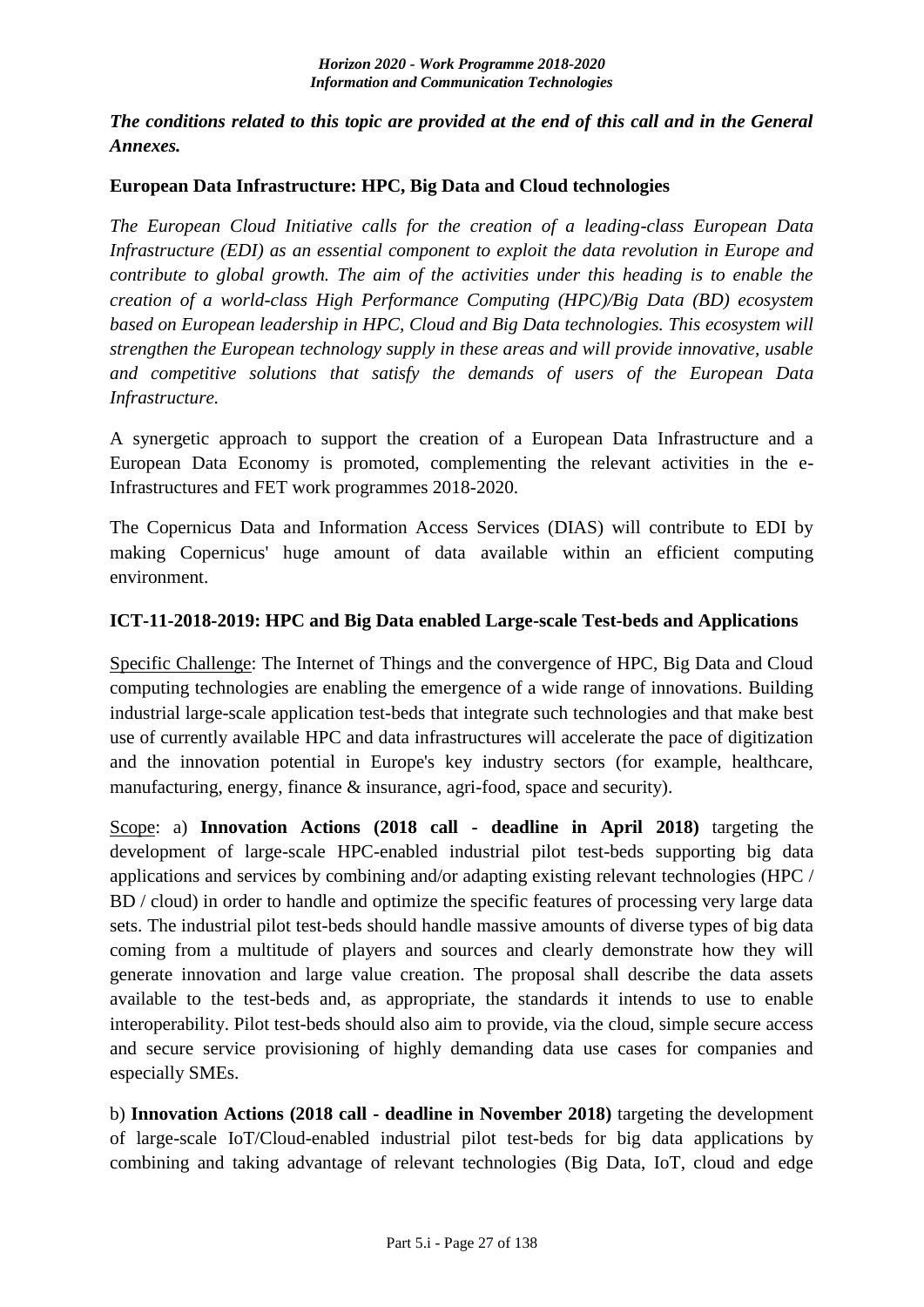computing, etc.). The aim is to develop industrial pilot test-beds addressing data flows from a very large number of distributed sources (such as sensors or IoT applications/infrastructures and/or involving remote data storage/processing locations) and clearly demonstrate how they will generate innovation and large value creation from such data assets. The industrial pilot test-beds shall also address the relevant networking connectivity and large-scale data collection, management and interoperability issues. The data assets available to the test-beds should be described in the proposal. Pilot test-beds should also aim to provide, via the cloud, simple secure access and secure service provisioning of highly demanding data use cases for companies and especially SMEs.

a) is called in the 2018 call with a deadline in April 2018. b) is called in the 2018 call with a deadline in November 2018.

#### For all subtopics a), b) above:

Proposals should be led by and show strong industrial commitment. They should explain how the proposed activities will be industrialized and have impact on the competitiveness and leadership of European industry. They should target a wide participation and/or applicability and use of the targeted industrial pilot test-bed by industrial members/users from different countries and regions. They should also define quantifiable outputs and impact Key Performance Indicators, in particular related to the "Expected Impact" of the topic.

The Commission considers that proposals requesting a contribution from the EU between EUR 12 and 13 million for subtopic a), and EUR 15 and 18 million EUR for subtopic b) would allow these areas to be addressed appropriately. Nonetheless, this does not preclude submission and selection of proposals requesting other amounts.

Proposals could seek synergies and co-financing from relevant national / regional research and innovation programmes, including European Structural and Investment Funds (ESIF) addressing pre-identified smart specialisation priorities at regional / national level. Proposals combining different sources of financing should include a concrete financial plan detailing the use of these funding sources for the different parts of their activities.

All grants under both subtopics will be subject to Article 30.3 of the grant agreement (Commission right to object to transfers or licensing).

Expected Impact: Proposals should address the following impact criteria, **providing metrics to measure success** where appropriate:

- Demonstrated increase of innovation and productivity in the main target sector of the Large Scale Pilot Action;
- Increase of market share of Big Data technology providers if implemented commercially within the main target sector of the Large Scale Pilot Action;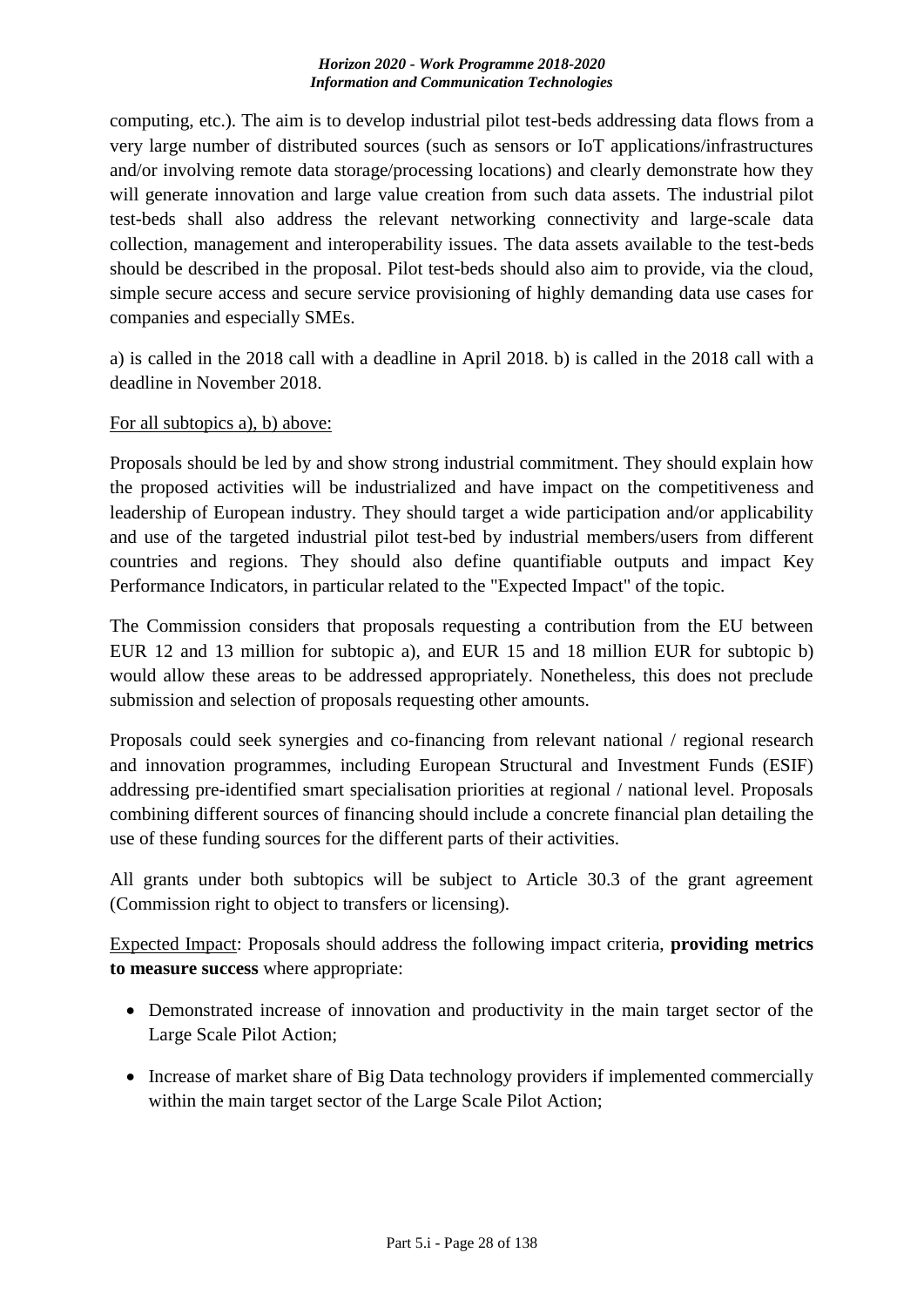- Effective integration of HPC/BD/Cloud/IoT technologies in the main target sector(s) of the Large Scale Action, resulting into integrated value chains and efficient business processes of the participating organizations;
- Widening the use of and facilitating the access to advanced HPC, big data and cloud infrastructures stimulating the emergence of the data economy in Europe;
- Stimulating additional private and public target investments in HPC and Big Data technologies from industry, Member States and Associated Countries, and other sources, as referred to in the contractual arrangements of the HPC and/or the Big Data Value Public Private Partnerships.

# Type of Action: Innovation action

# *The conditions related to this topic are provided at the end of this call and in the General Annexes.*

# <span id="page-28-0"></span>**ICT-12-2018-2020: Big Data technologies and extreme-scale analytics<sup>10</sup>**

Specific Challenge: Rapidly increasing volumes of diverse data from distributed sources create challenges for extracting valuable knowledge and commercial value from data. This calls for novel methods, approaches and engineering paradigms in analytics and data management. As the success will require not only efficient data processing/management but also sufficient computing capacity and connectivity, a coordinated action with all related areas (e.g. analytics, software engineering, HPC, Cloud technologies, IoT) is necessary and will contribute to a European leadership in these areas.

Scope: a) **Research and Innovation Actions** developing new big data analytics methodologies and engineering solutions addressing industrial and/or societal challenges. Proposals may cover (but are not limited to): architectures for collecting and managing vast amounts of data; system engineering/tools to contribute to the co-design of secure federated/distributed systems (to involve all stakeholders/technology areas); new methods for extreme-scale analytics, deep analysis, precise predictions and decision making support; novel visualization techniques; standardized interconnection methods for efficient sharing of heterogeneous data pools, seamlessly using distributed tools and services.

The data assets should be available to the project and described in the proposal. The Commission considers that proposals requesting a contribution from the EU of between EUR 3 and 6 million would allow this area to be addressed appropriately. Nonetheless, this does not preclude submission and selection of proposals requesting other amounts.

b) **One CSA** to ensure coordination between the different existing activities in HPC/BD/Cloud technologies, including Public-Private Partnerships, digital innovation hubs,

<sup>&</sup>lt;u>.</u> It is expected that this topic will continue in 2020.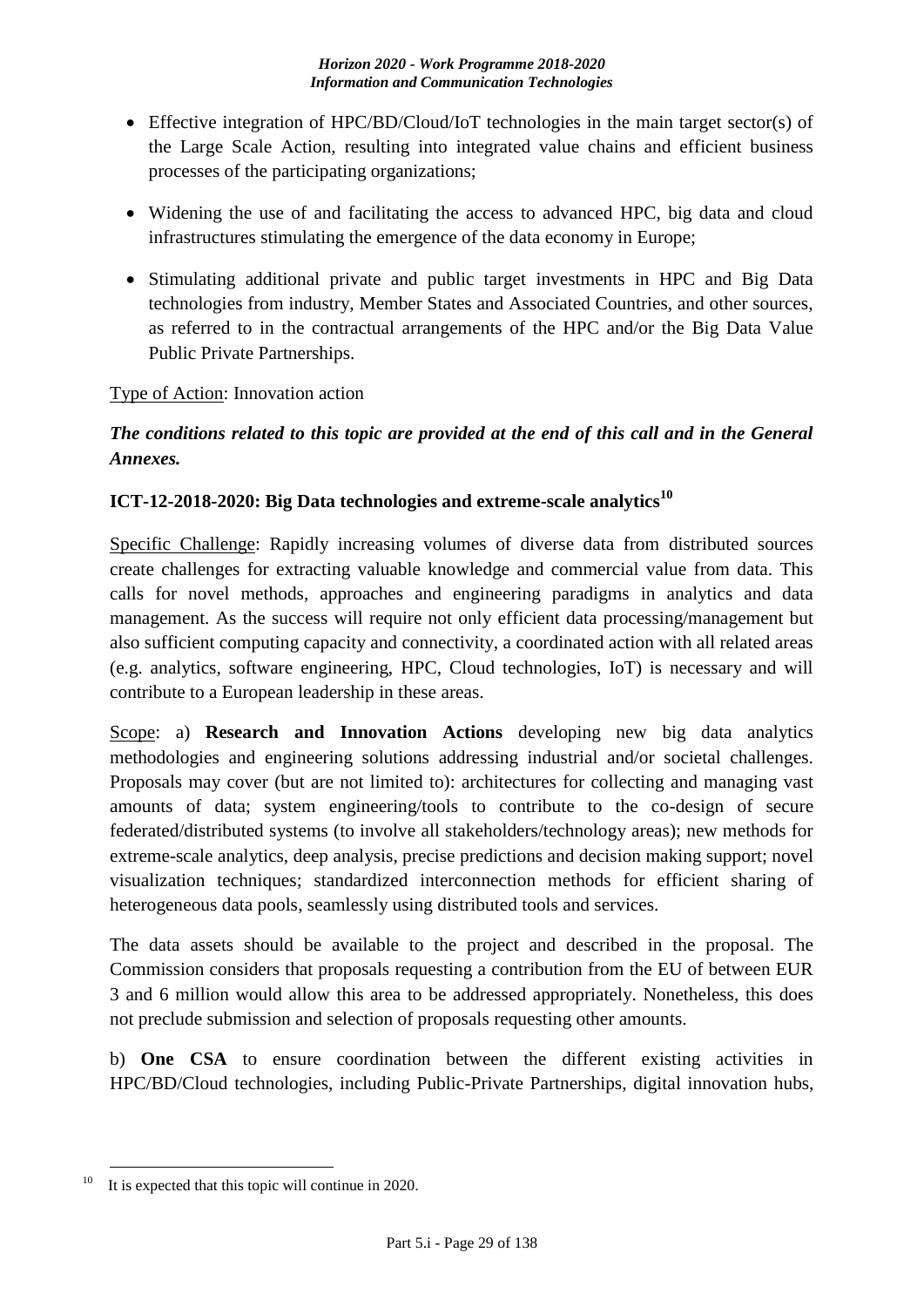and relevant national and regional initiatives, in particular the European Network of National Big Data Centres of Excellence<sup>11</sup>.

The Commission considers that proposals requesting a contribution from the EU of EUR 1 million would allow this area to be addressed appropriately. Nonetheless, this does not preclude submission and selection of proposals requesting other amounts.

All grants under this topic will be subject to Article 30.3 of the grant agreement (Commission right to object to transfers or licensing).

# Expected Impact: a)

- Increased productivity and quality of system design and software development thanks to better architectures and tools for complex federated/distributed systems handling extremely large volumes and streams of data;
- Demonstrated, significant increase of speed of data throughput and access, as measured against relevant, industry-validated benchmarks;
- Demonstrated adoption of results of the extreme-scale analysis and prediction in decision-making (in industry and/or society)

b)

1

 Effective cooperation of the participating initiatives and platforms as measured by the jointly participating members/users, countries/regions/cities and projects, and the organisation of common events and joint initiatives, resulting in an increased prevalence of data value chains and related technologies (HPC/BD/Cloud/IoT) in the national and regional strategies.

Type of Action: Research and Innovation action, Coordination and support action

# *The conditions related to this topic are provided at the end of this call and in the General Annexes.*

# <span id="page-29-0"></span>**ICT-13-2018-2019: Supporting the emergence of data markets and the data economy**

Specific Challenge: The lack of trusted and secure platforms and privacy-aware analytics methods for secure sharing of personal data and proprietary/commercial/industrial data hampers the creation of a data market and data economy by limiting data sharing mostly to open data. This need strongly emerges from recent evidence from stakeholders, both for personal data platforms<sup>12</sup> and for industrial data platforms.<sup>13,14,15</sup> The lack of ICT and Data

<sup>&</sup>lt;sup>11</sup> http://i-know.tugraz.at/european-network/<br><sup>12</sup> Second Commission gave a supersonal in

See a Commission paper on ["Personal information management services –](http://ec.europa.eu/newsroom/dae/document.cfm?doc_id=40118) Current state of service offers and [challenges"](http://ec.europa.eu/newsroom/dae/document.cfm?doc_id=40118) analysing feedback from public consultation

<sup>&</sup>lt;sup>13</sup>See "<u>Industrial Data Platforms – Key Enablers of Industry Digitization</u>", IDC study report  $28/7/2016$ <br><sup>14</sup>See "Report on the alignment of priorities and programmes and mobilisation of investments towards platform/st

<sup>14</sup> See "Report on the alignment of priorities and programmes and mobilisation of investments towards platform/standardisation initiatives" DEI Working Group 2 "Strengthening Leadership in Digital Technologies and in Digital Industrial Platforms across Value Chains in all Sectors of the Economy", to be published in April 2017.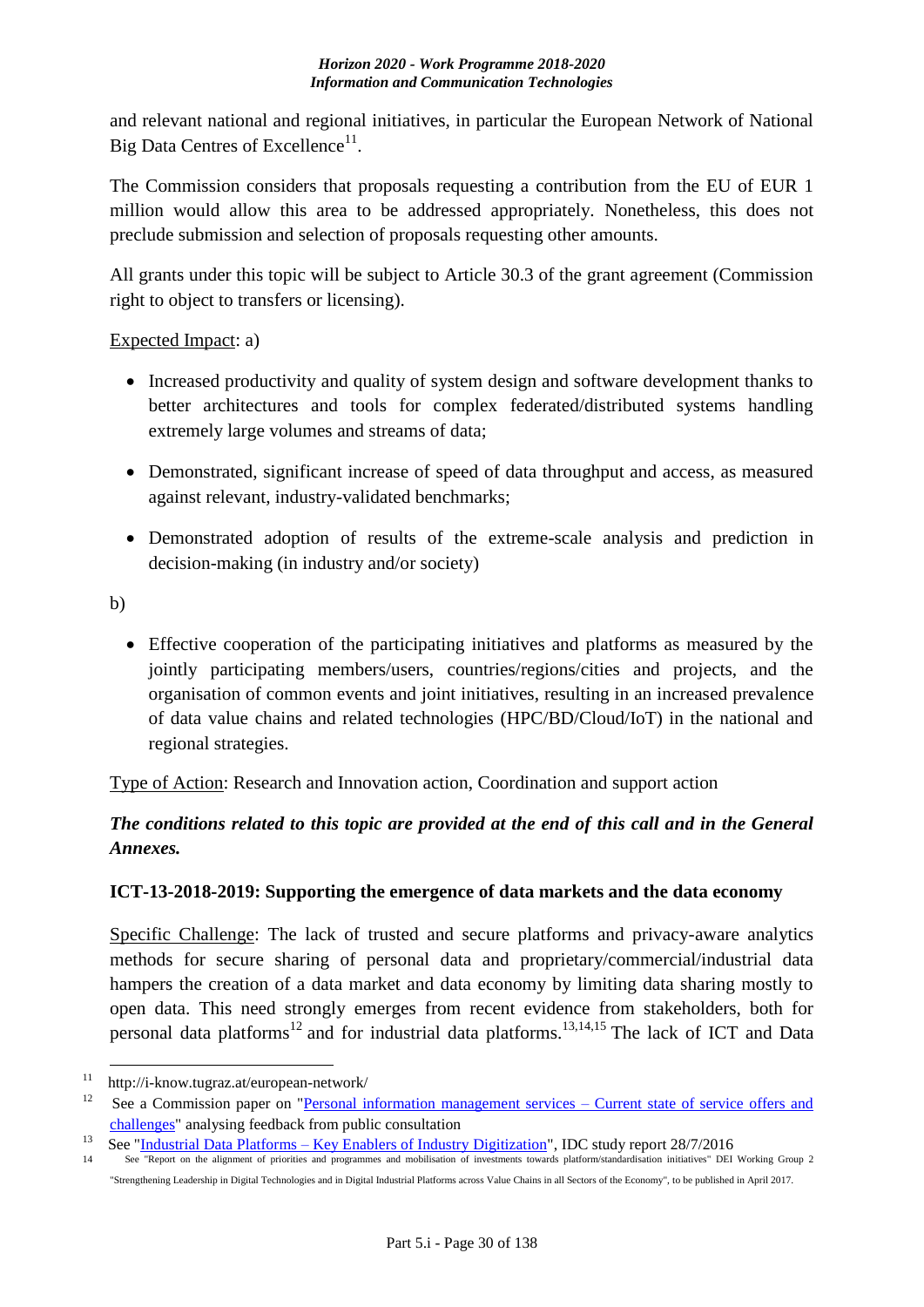skills seriously limits the capacity of Europe to respond to the digitisation challenge of industry. Specific attention needs to be put in involving SMEs and give them access to data and technology. IT standardisation faces new challenges as technologies converge and federated systems arise, creating new gaps in interoperability.

All grants under this topic will be subject to Article 30.3 of the grant agreement (Commission right to object to transfers or licensing).

Scope: a) Innovation Actions for setting up and operating platforms for secure and controlled sharing of "closed data" (proprietary and/or personal data). The actions should address the necessary technical, organisational, legal and commercial aspects of data sharing/brokerage/trading, and build on existing computing platforms. Proposals shall address one or both of the following sub-topics:

- *Personal data platforms* shall ensure respect of prevailing legislation and allow data subjects and data owners to remain in control of their data and its subsequent use. Solutions should preserve utility for data analysis and allow for the management of privacy / utility trade-offs, metadata privacy, including query privacy. Solutions should also develop privacy metrics that are easy to understand for data subjects and contribute to the economic value of data by allowing privacy-preserving integration of independently developed data sources.
- *Industrial data platforms* shall enable and facilitate trusted and secure sharing and trading of proprietary/commercial data assets with automated and robust controls on compliance (including automated contracting) of legal rights and fair remuneration of data owners.

The actions are required to link to and bring in industrial data providers (not necessarily as consortium members) that will populate the platforms. Conditions of use and practical arrangements of data sharing should be regulated.

The Commission considers that proposals requesting a contribution from the EU of between EUR 4 and 6 million would allow this area to be addressed appropriately. Nonetheless, this does not preclude submission and selection of proposals requesting other amounts.

b) Research and Innovation Actions to advance the state of the art in the scalability and computational efficiency of methods for securing desired levels of privacy of personal data and/or confidentiality of commercial data, particularly when they are combined from multiple owners. Proposals shall also analyse and address, as appropriate, privacy/confidentiality threat models and/or incentive models for the sharing of data assets.

c) **CSA** proposals are invited to cover both of the following tasks:

 Support the emergence of a data economy by ensuring SME inclusion, entrepreneurial support and trust-building, address the data skills gap. The CSA action shall liaise with

 15 See European Commission Staff working document accompanying the communication "Building the European Data Economy", published in January 2017.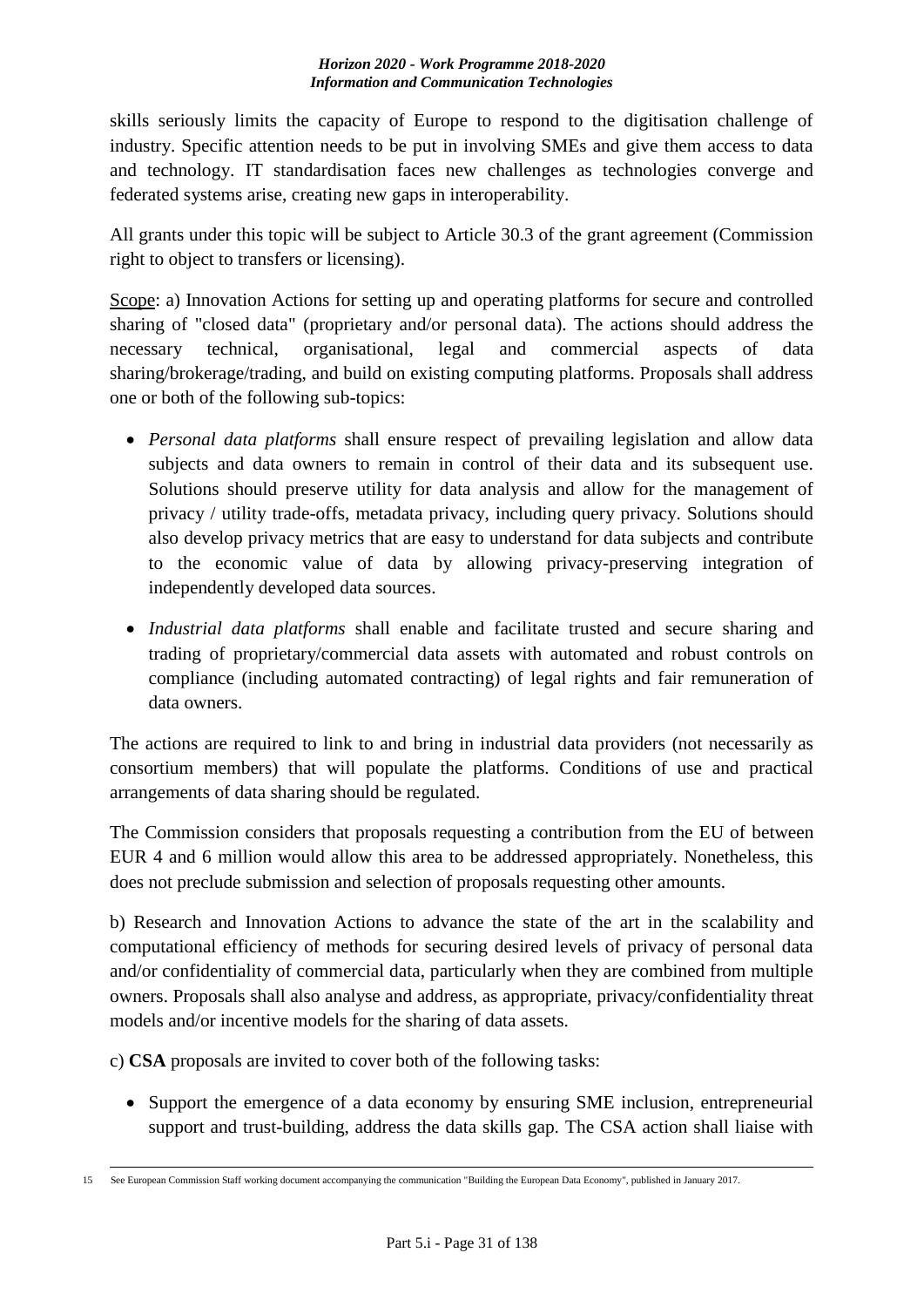and complement related initiatives<sup>16</sup>, and shall support and work in collaboration with the platforms under ICT-13 a).

• In line with the Communication on ICT Standardisation Priorities for the Digital Single Market<sup>17</sup>, promote standardization, interoperability and policy support in the field of data and federated/networked computing systems.

One CSA will be funded. The Commission considers that proposals requesting a contribution from the EU of EUR 3 million would allow this area to be addressed appropriately. Nonetheless, this does not preclude submission and selection of proposals requesting other amounts.

Expected Impact: a) and b)

- Personal data protection is improved, and compliance with the General Data Protection Regulation (and other relevant legislation) is made easier for economic operators
- Citizens' trust is improved as privacy-aware transparency and control features are increasingly streamlined across data platforms and Big Data applications.
- Better value-creation from personal and proprietary/industrial data.
- 20% annual increase in the number of data provider organisations in the personal and industrial data platforms
- 30% annual increase in the number of data user/buyer organisations using industrial data platforms
- 50% annual increase in number of users (data subjects) in the personal data platforms
- 20% annual increase in volume of business (turnover) channelled through the platforms

c)

- Demonstrated success stories among clients as a result of the services offered by the CSA and at least 50 clients (e.g. start-ups, SMEs) served annually in partner finding, matchmaking, venture capital raising, training, coaching etc.
- Improved standardisation and interoperability especially in the context of cross-sector applications and technology convergence (data, Cloud, IoT, connectivity a.o.)

Type of Action: Research and Innovation action, Coordination and support action, Innovation action

<sup>1</sup> <sup>16</sup> Such as the European Data Science Academy (EDSA), the network of European Centres of Excellence in Big Data, the BDVe project.

<sup>&</sup>lt;sup>17</sup>[https://ec.europa.eu/digital-single-market/en/news/communication-ict-standardisation-priorities-digital-single](http://https/ec.europa.eu/digital-single-market/en/news/communication-ict-standardisation-priorities-digital-single-market)[market](http://https/ec.europa.eu/digital-single-market/en/news/communication-ict-standardisation-priorities-digital-single-market)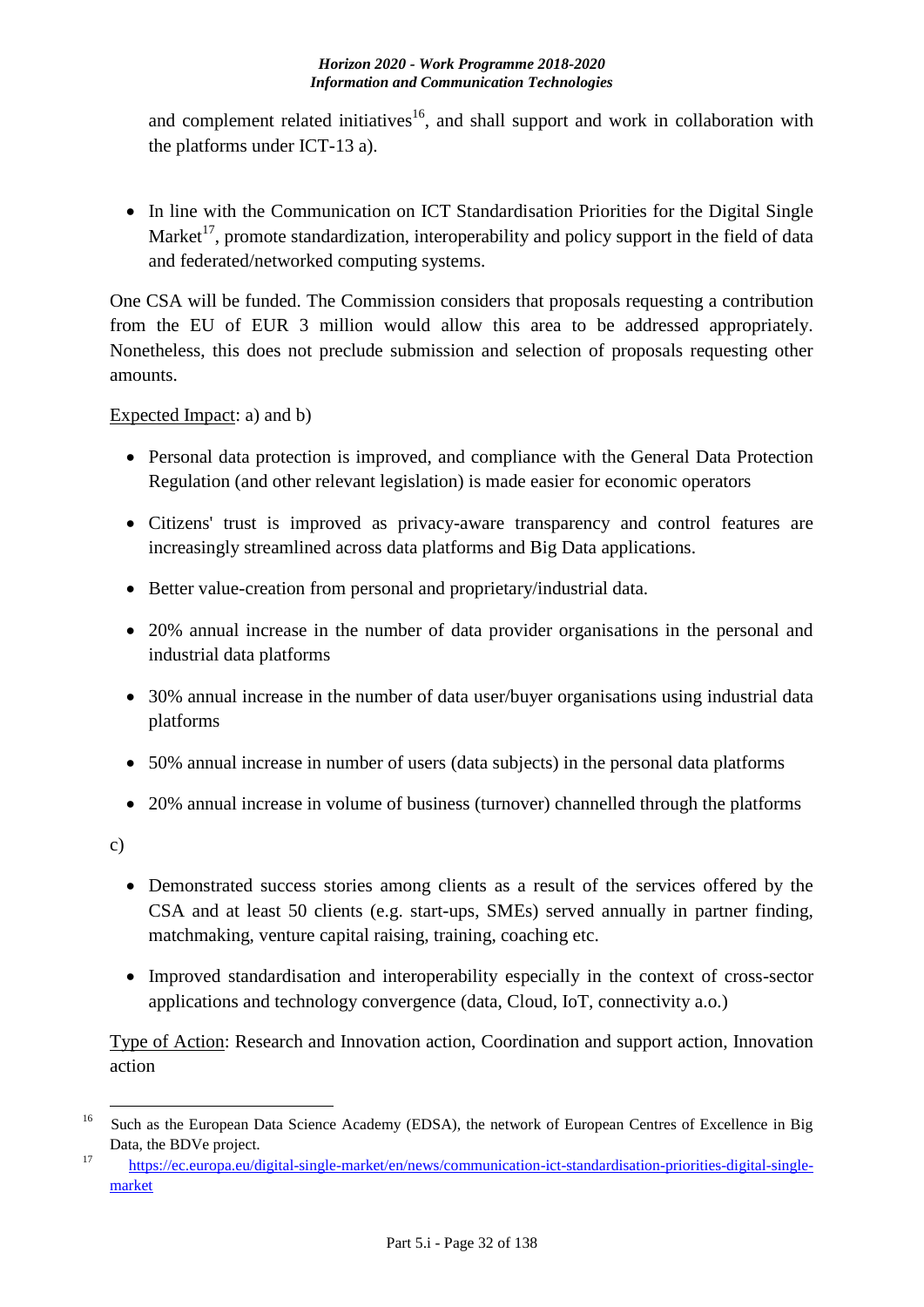# *The conditions related to this topic are provided at the end of this call and in the General Annexes.*

# <span id="page-32-0"></span>**ICT-14-2019: Co-designing Extreme Scale Demonstrators (EsD)**

Specific Challenge: To demonstrate in operational environments the successful integration of technology building blocks developed in previous R&I actions into world-class Extreme Scale Demonstrators. The challenges of power efficiency, resiliency and scalability of these systems require a strong co-design approach driven by ambitious applications involving technology suppliers, system integrators, supercomputing infrastructure providers and user communities, as well as ambitious HPC and extreme-data application owners or providers.

Scope: Proposals are expected to address the research, co-design, integration, validation and experimentation of extreme scale computing systems driven by a set of ambitious extreme data and HPC applications. EsDs should have the potential of being commercialised, operating in mode close to service delivery to users, and should integrate to a large extent technologies developed in projects funded by FP7, Horizon 2020 or other R&D actions in Europe. In particular, proposals will demonstrate how the building blocks developed in the FETHPC projects and other relevant actions supported in Horizon 2020 (e.g. the LEIT-ICT low-power microprocessor technologies) are integrated and leveraged in the EsDs (e.g. architectural work, software and parallel programming environments, etc.). EsDs are expected to demonstrate scalability up to exascale-class levels with specific design points and performance/power targets (e.g., design point target of 500 Petaflops to 1 Exaflop).

Each proposal should follow a 2-phase approach: Phase A consisting of development, integration and testing of a HW/SW system with a sufficient size to enable evaluation and validation of the design and that is fully usable by the end of this phase; and Phase B dedicated to deployment, use for relevant applications and validation in operational environments for real users. It is critical that the EsDs achieve well specified performance/power targets in both phases using a representative set of ambitious applications. These applications will address Big Data and extreme scale computing challenges combining fast response times, and advanced Big Data analytics and High-Performance Computing techniques.

The Commission considers that proposals requesting a contribution from the EU of between EUR 20 and 40 million would allow this area to be addressed appropriately. Nonetheless, this does not preclude submission and selection of proposals requesting other amounts.

Wherever appropriate, actions should seek synergies and co-financing from relevant national / regional research and innovation programmes in line with already existing smart specialisation priorities.

All grants under this topic will be subject to Article 30.3 of the grant agreement (Commission right to object to transfers or licensing).

Expected Impact: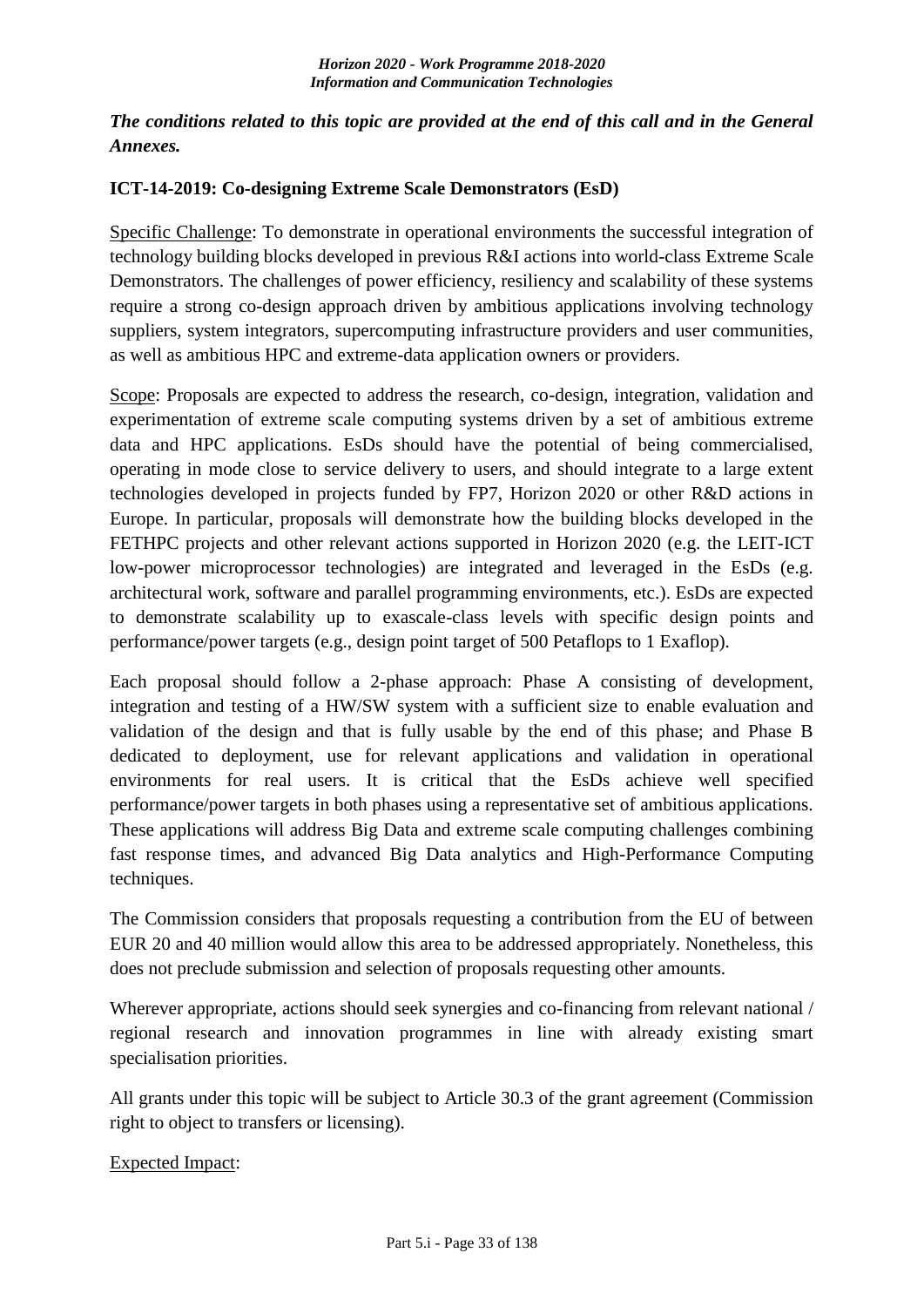- Strengthening the competitiveness and leadership of European industry & science, in particular of the European technology supply
- Proof-of-principle for pre-exascale machines addressing strategic HPC and Big-Data applications
- New operational environments and capacity available for users with extreme-data application requirements
- Contribution to the realisation of the ETP4HPC Strategic Research Agenda
- Maximising the impact and leveraging the results of European R&D projects (in particular FETHPC and related LEIT-ICT actions) into operational extreme scale demonstrators

Type of Action: Research and Innovation action

# *The conditions related to this topic are provided at the end of this call and in the General Annexes.*

# <span id="page-33-0"></span>**ICT-15-2019-2020: Cloud Computing<sup>18</sup>**

Specific Challenge: Develop competitive cloud solutions based on advanced cloud platforms and services and cloud-based software and data applications, as well as the opportunities brought by considering the edge devices capacities. Such solutions should also address stringent security, data protection, performance, resilience and energy-efficiency requirements to respond to the future digitisation needs of industry and the public sector. Addressing these challenges will also be part of and contribute to the technological ambitions for the Next Generation Internet (NGI) and the Internet of Things (IoT).

# Scope: *a) Research and Innovation Actions (RIA)*

Proposals will address at least one the following areas:

- i. New modelling techniques and mechanisms are needed to compose and coordinate resources across heterogeneous clouds, including micro local clouds, private enterprise clouds, aggregated and hybrid cloud models facilitating interoperability and data portability between cloud service providers. Techniques that guarantee privacy, security, identity are essential.
- ii. Edge computing (fog computing) technologies that integrate the limited memory, storage and computation of fog nodes that are closer to where data are generated into the cloud architecture and allow to make intelligent decisions when to move computation from the edge to the cloud, while taking into account the network capabilities as well as the security and/or sensitivity of data.

<sup>&</sup>lt;u>.</u> It is expected that this topic will continue in 2020.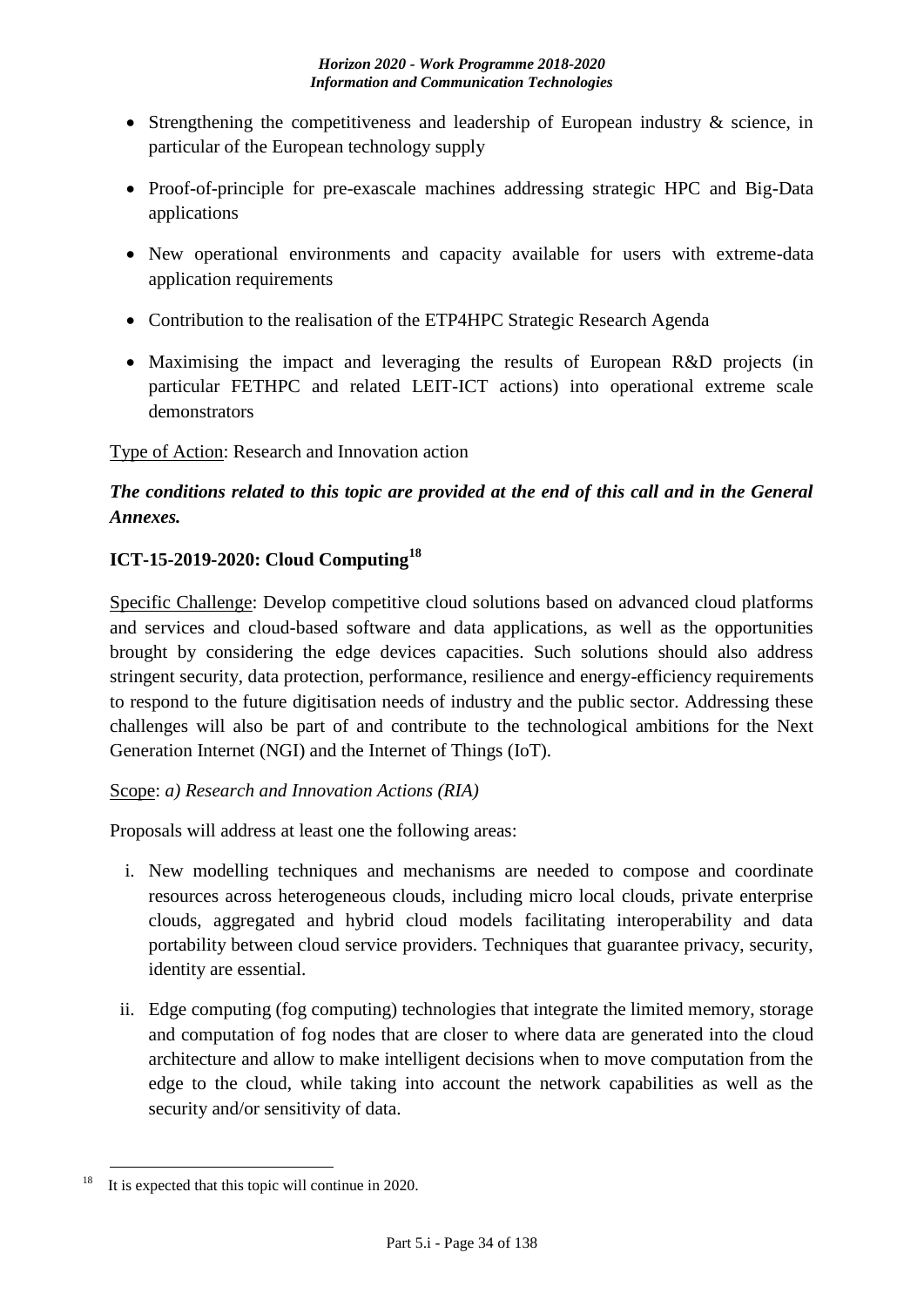iii. New management strategies aimed to design and develop an efficient, coordinated, robust, secure and service agnostic management of the set of resources brought by combining cloud, IoT, Big Data and fog computing. Solutions for consistent resources categorization, abstraction and monitoring are fundamental. Proposed solutions should also envision the development of novel collaborative (sharing) scenarios and innovative service execution approaches that allow the dynamic allocation of cloud services to improve performance, and to facilitate automatic discovery and composition of cloud services at IaaS, PaaS and SaaS levels (Infrastructure, Platform and Software as a Service). The provision and its user-friendly combination, usage and orchestration of such services should particularly look at SMEs and public sector users.

The Commission considers that proposals requesting a contribution from the EU of between EUR 3 and 5 million would allow this area to be addressed appropriately. Nonetheless, this does not preclude submission and selection of proposals requesting other amounts.

#### *b) Coordination and Support Actions (CSA)*

Proposals in this action will address the following:

- Facilitate awareness of stakeholders in research and policy matters related to Cloud Computing.
- Coordinate stakeholders in Cloud Computing and act as support to R&D programmes/activities by disseminating project results and organising scientific and policy events, developing research and innovation roadmaps, and addressing prestandardisation initiatives.

# Expected Impact: *a) Research and Innovation Actions (RIA)*

- i. Contribute to the development of an ecosystem that will respond to the future digitisation needs of industry and the public sector;
- ii. Assist the development of new cloud-based services and infrastructures in Europe and foster an industrial capability in the cloud computing sector;
- iii. Create new opportunities to encourage European-based providers, in particular SMEs, to develop and offer cloud-based services based on the most advanced technologies;
- iv. Leverage research and innovation projects to support the development and deployment of innovative cloud-based services and next generation applications, for the public and private sectors (including standardisation and applications for Big-Data and other sectorspecific applications).

# *b) Coordination and Support Actions (CSA)*

 Creation of a sustainable European forum of stakeholders representing the Cloud Computing research, industry and users.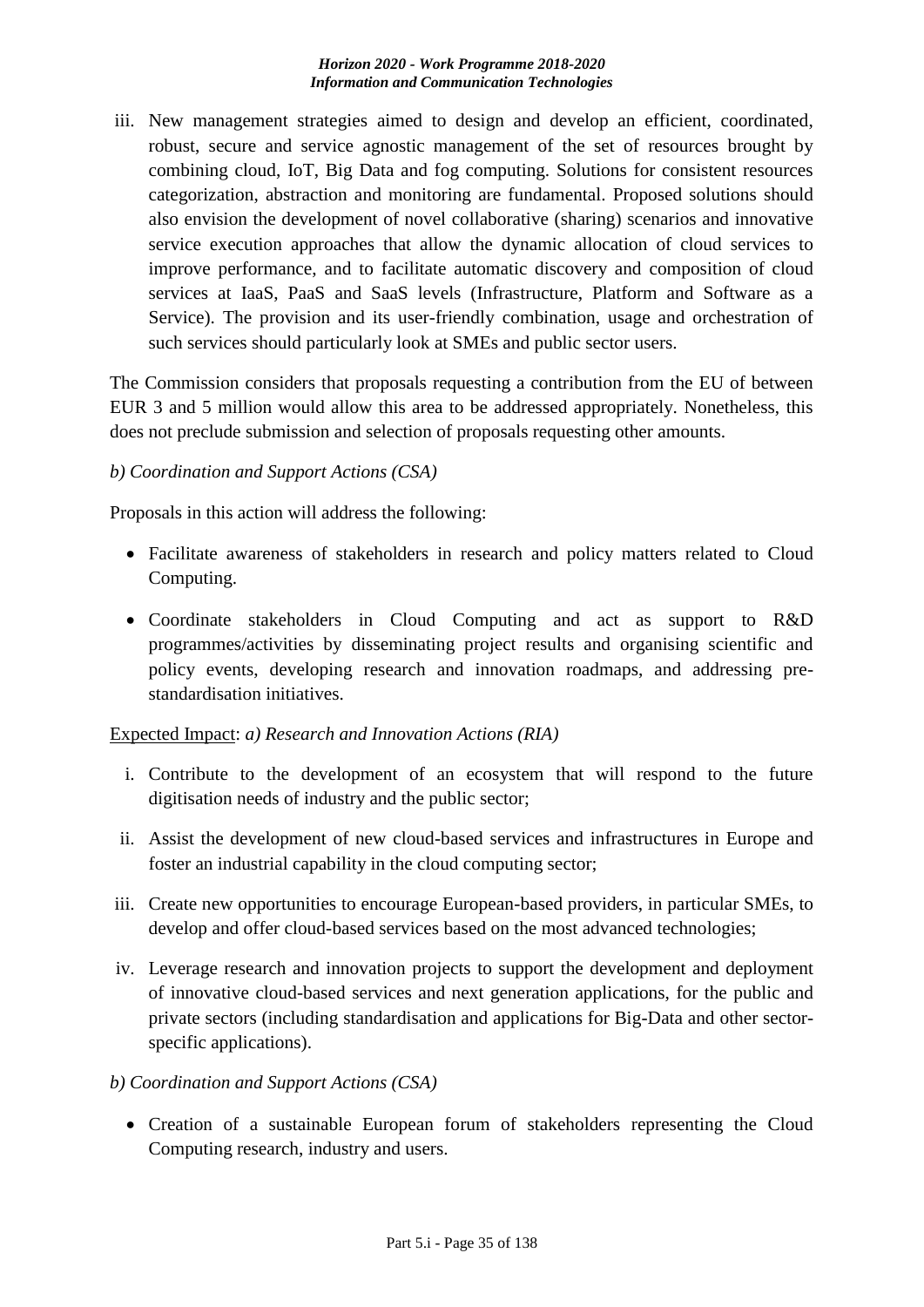Type of Action: Coordination and support action, Research and Innovation action

# *The conditions related to this topic are provided at the end of this call and in the General Annexes.*

#### <span id="page-35-0"></span>**ICT-16-2018: Software Technologies**

Specific Challenge: New advances in ICT technology influence the way software is developed. Software is increasingly becoming a pervasive and enabling technology and the impact of software defined infrastructures in the software development & management processes will span across multiple technology domains (e.g HPC, IoT, Big Data, Cloud, Artificial Intelligence). There is a need for novel and generic software engineering methods and tools that are applicable across different domains and that are complemented by domainspecific software related activities such as those proposed in the past and current H2020 ICT-LEIT Work Programmes.

Future software technologies need to address the transition from modern development processes towards a new paradigm which treats software, data, computing and communication resources as abstract elements. This will enable data to flow freely over heterogeneous infrastructures in a scalable, distributed and human-understandable fashion. To this end, the degree of abstraction in all these elements must be increased without losing controllability or correctness. The challenge would be to support the full software lifecycle in adopting this new paradigm.

In this fast evolving landscape, there is a need for increased software development productivity which can be fulfilled through the exploitation of reusable code and software components from existing code bases (either as open source software or proprietary software shared among closed ecosystems).

# Scope: a) **Integrated programming models & techniques for exploiting the potential of virtualised and software defined infrastructures**: (Research and Innovation Actions)

Proposals will address at least one of the following areas:

- Code and resources (data, computing and networking) abstraction: Advances in how to abstract code and data beyond simple semantic annotations that are expressive, machinereadable and carrying out additional information about execution requirements, network topologies, data sources, etc. The concepts must allow (de)composition and transformation of all aspects involved in the code, including (de)composition of nonfunctional properties, conversion to different target platforms, restructuring and reinterpretation of data.
- Advanced software systems development: Methods for describing software, data and requirements that are necessary to advance software application development for software defined infrastructures. Such methods should enable flexible (de)composition and interoperability of software and data at run-time, thereby adhering to relevant operational constraints and business requirements. To enable development of such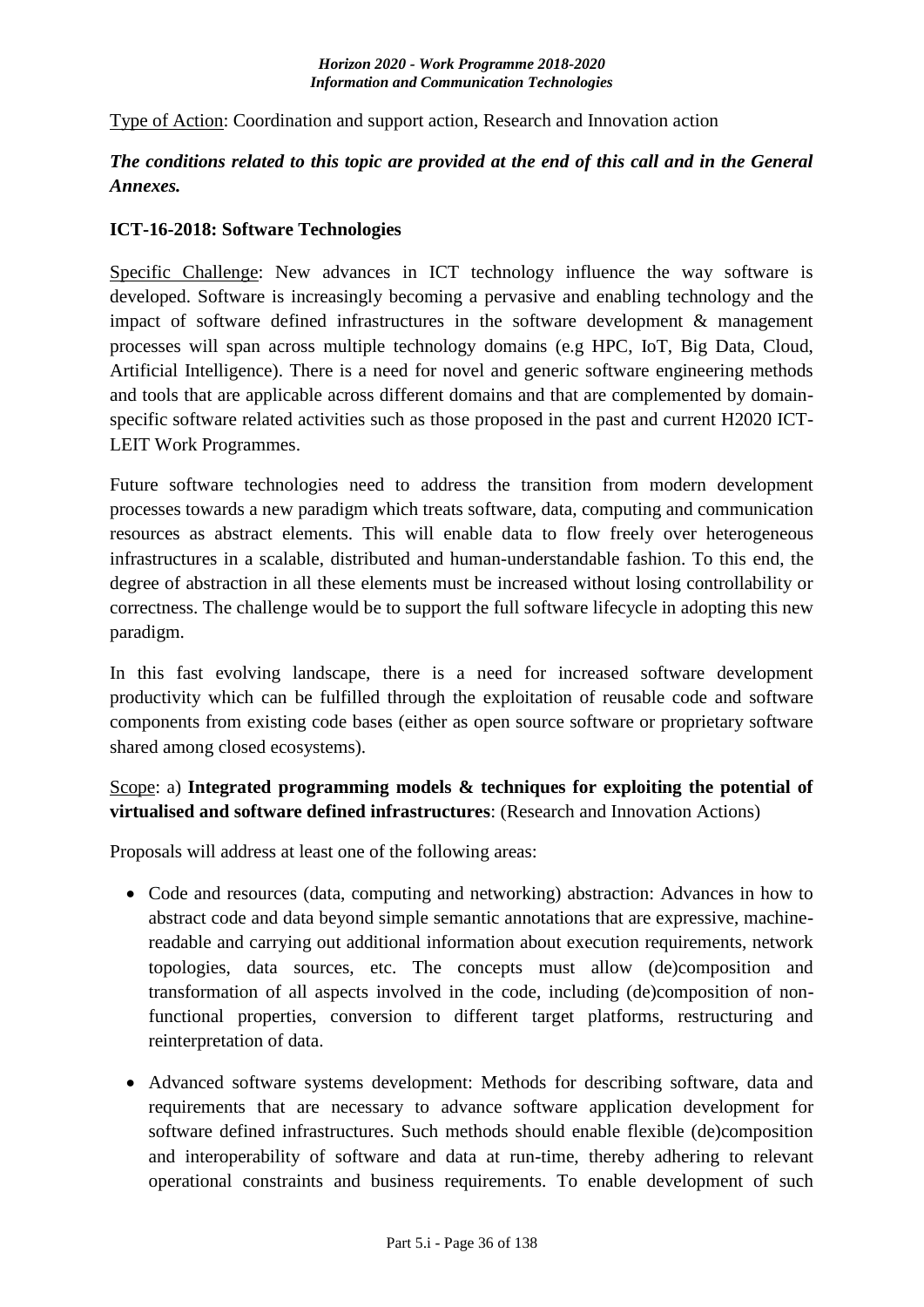complex structures of code and data, programming models must become more abstract and easier to use, following the principles of human thinking, rather than conventional algorithms.

The proposals should demonstrate the applicability and viability of the proposed solution across multiple application domains.

The Commission considers that proposals requesting a contribution from the EU of between EUR 3 and 5 million would allow this area to be addressed appropriately. Nonetheless, this does not preclude submission and selection of proposals requesting other amounts.

## **b) Software ecosystems exploiting the potential of existing code bases. (Innovation Actions)**

Proposals in this action will address the following area:

 Development platforms and techniques for code re-usability, providing the necessary mechanisms for ensuring software quality (development, verification, validation and/or qualification tools), supporting software reusability (storing, tracking, searching and analysing software artefacts) and sustainable community building. Attention should be given in the handling of cross-platform dependencies and in the quality management of software built from diverse components.

The Commission considers that proposals requesting a contribution from the EU of between EUR 3 and 5 million would allow this area to be addressed appropriately. Nonetheless, this does not preclude submission and selection of proposals requesting other amounts.

## **c) Coordination and Support Actions**

Proposals in this action will address one of the following areas:

- Implement support actions which will help H2020 projects in the area of software technologies to establish their software ecosystems, transform their initial software development results into exploitable and viable solutions, showcase best practices of code reusability, facilitate community building and promote reuse of the code by new initiatives.
- Coordinate stakeholders in Software Technologies and act as support to R&D programmes/activities by disseminating project results and organising scientific and policy events, developing research and innovation roadmaps.

The Commission considers that proposals requesting a contribution from the EU between EUR 400.000 to 600.000 would allow this area to be addressed appropriately. Nonetheless, this does not preclude submission and selection of proposals requesting other amounts.

## Expected Impact:

*a) Research and Innovation Actions (RIA)*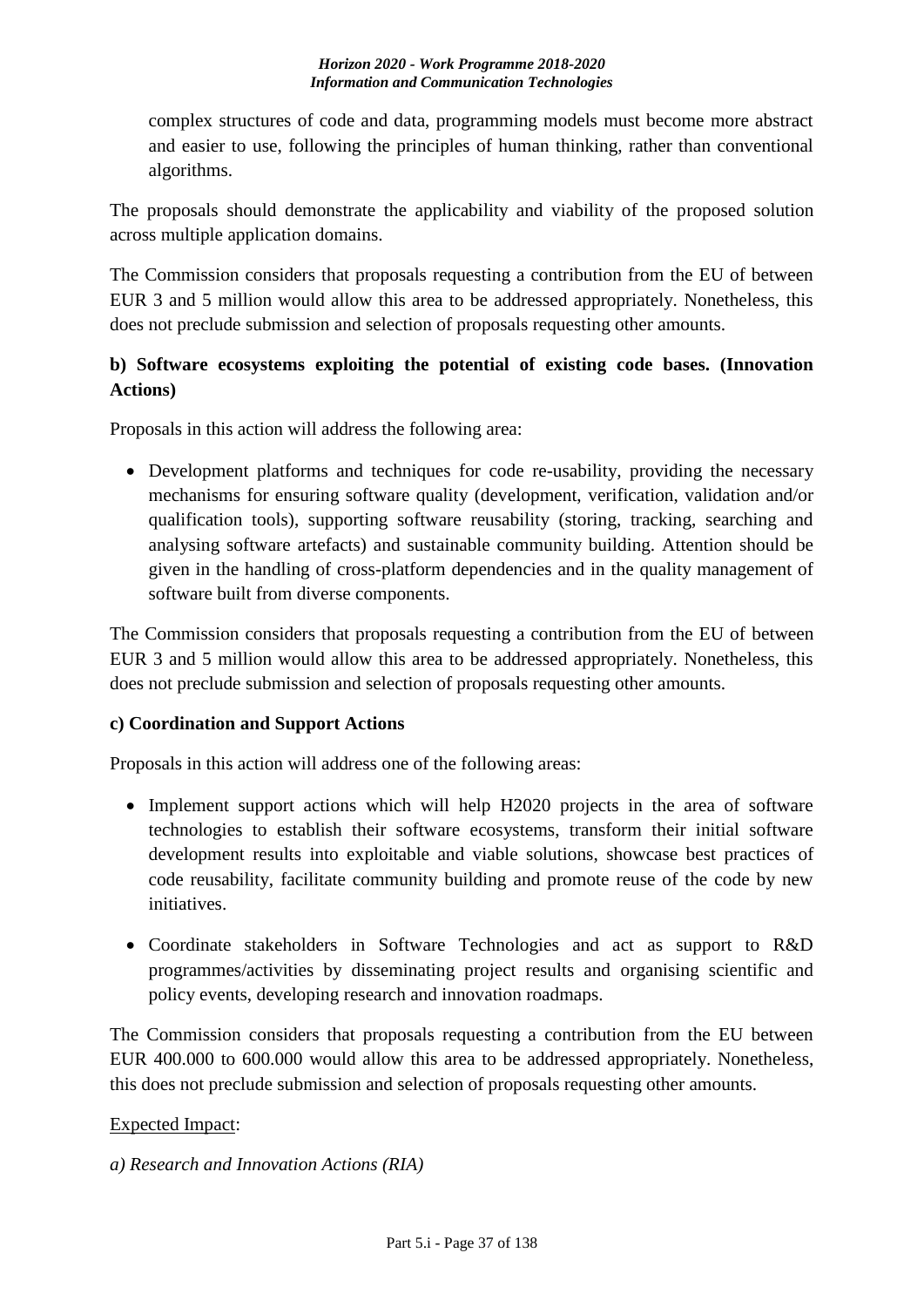- Increased capacity of the European software industry to exploit the capabilities of software-defined infrastructures at middleware and application layer.
- Expand research and innovation potential in software technologies while overcoming fragmentation in the European supply base, optimizing investments and use of resources to yield multi-domain software-based products and related software services.

## *b) Innovation Actions (IA)*

- Expand innovation potential in software technologies while overcoming fragmentation in the European supply base, optimizing investments and use of resources to yield reusable software-based products and related software services.
- *c) Coordination and Support Actions (CSA)*
	- Creation of a sustainable European forum of stakeholders representing the Software research, industry and end users.

Type of Action: Coordination and support action, Innovation action, Research and Innovation action

# *The conditions related to this topic are provided at the end of this call and in the General Annexes.*

## **5G**

5G cPPP phases 1 and 2 have supported R&I on technologies and architectures for 5G. Phase 3 targets their validation in a system context and for multiple use cases, with performances well beyond those of early 5G trials planned over the 2018-20 period with "non standalone" 5G implementations, and supporting innovative "vertical" use cases as per the 5G Action Plan adopted by the Commission. It also aims at leveraging 5G technologies towards downstream innovation both at service and product levels, at maintaining a significant long term commitment to prepare for 5G "Long Term Evolution", and at leveraging international cooperation towards industrial consensus on 5G key aspects such as interoperability, architecture, standards, and spectrum.

*Activities under this heading are intended to support EU 5G policy as outlined in the context of the 5G Action Plan*<sup>19</sup> *whilst implementing the last phase of the 5G cPPP roadmap. They should significantly contribute to building a first class European industrial supply side for core 5G technologies with global market footprints and notably for network technologies and systems. They will support the emergence of new innovative market players taking advantage of the growing adoption of distributed cloud computing technologies in 5G networks and making possible open innovation at service level. In that context, the work also supports the needed transformation of the telecom industry with a growing part of the activities moving from hardware to software in the context of an increased virtualisation of networks. In the context of the EU standardisation and Spectrum policies, the work contributes to the* 

<sup>&</sup>lt;u>.</u> <sup>19</sup>*Doc COM(2016) 588: 5G for Europe, an Action Plan*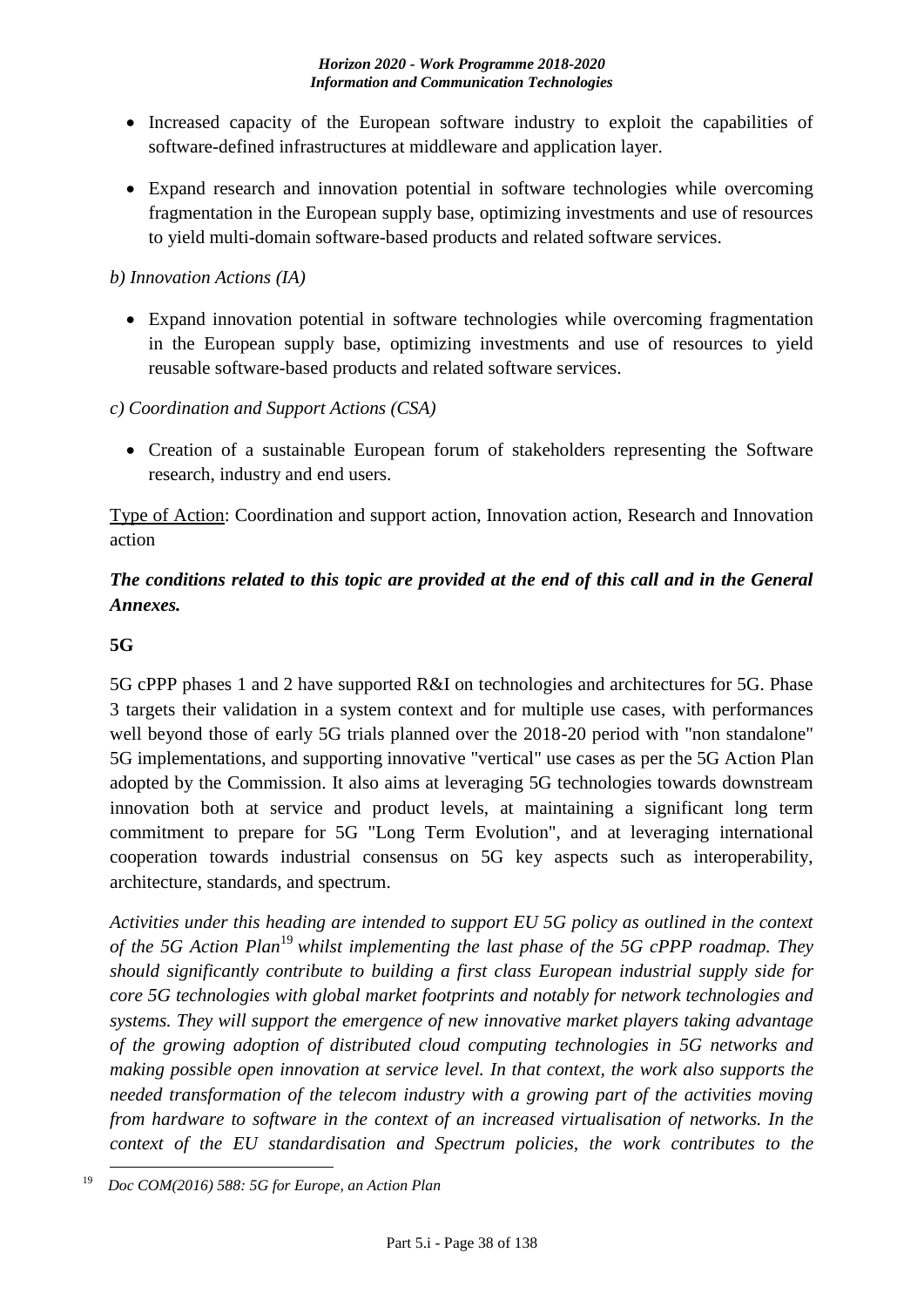*emergence of global standards and globally harmonised frequency bands for 5G, in view of the important decision milestones planned at the level of global relevant bodies like 3G PP and ITU. This 5G PPP phase also develops the "lead" demand side with support to partnerships with key vertical sectors like automotive, healthcare, energy, media, smart factories in view of developing new connected digital markets contributing to the wider policy objectives of industry digitisation of the Digital Single Market.*

**Complementary grant agreements** will be implemented across projects originating from RIA, IA and CSA implemented under ICT-17-2018, ICT-18-2018, ICT-19-2019, ICT-20- 2019 through use of the respective options of Article 2, Article 31.6 and Article 41.4 of the Model Grant Agreement.

## **ICT-17-2018: 5G End to End Facility**

Specific Challenge: The challenges consist in providing an end to end facility that can i) demonstrate that the key 5G PPP network KPIs can be met; ii) be validated and accessed and used by vertical industries to set up research trials of innovative use cases, to further validate core 5G KPIs in the context of concurrent usages by multiple users.

Scope: The target 5G end to end network facility covers<sup>20</sup> fixed/multi radio access, backhaul, core network, service technologies and architectures targeted for 5G including end to end virtualisation and slicing as key component to support vertical use cases.

The objective is i) to validate the 5G network KPIs through representative network trials, as defined by the 5G PPP; ii) to prepare an extensive validation platform for verticals use cases. The facility allows to validate early versions of the standards and to prepare for later "forward compatible" versions. Such facility may be based on the interworking of several experimental platforms existing in Europe. It requires availability of an openness framework (both legal and technical, e.g. open APIs) enabling "vertical" projects to access and use it. It also requires a methodology to consistently compare technologies where appropriate.

The Commission considers that proposals requesting a contribution from the EU of between EUR 15 and 20 million would allow this specific challenge to be addressed appropriately. Nonetheless, this does not preclude submission and selection of proposals requesting other amounts.

Expected Impact: - Demonstrated feasibility of 5G PPP KPIs<sup>21</sup> beyond 4G evolution (NB-IoT, 4G LTE-A-PRO), including at least KPIs for capacity, ubiquity, speed, latency, reliability, density of users, location accuracy, energy efficiency, service creation time, network management capex/opex. It requires clear analysis of the state of the art and how 5G goes beyond.

- Demonstration of innovative radio spectrum use and sharing applicable to 5G spectrum use, including - if appropriate - licensed, unlicensed or licensed-shared access.

<sup>&</sup>lt;sup>20</sup> Satellites and/or copper solutions are in scope as appropriate for relevant 5G-PPP KPI's.<br><sup>21</sup> See 5G KDI in the cDDD sentes turb supposes we at summa 5G DDD and

See 5G KPI in the cPPP contractual arrangement at www.5G-PPP.eu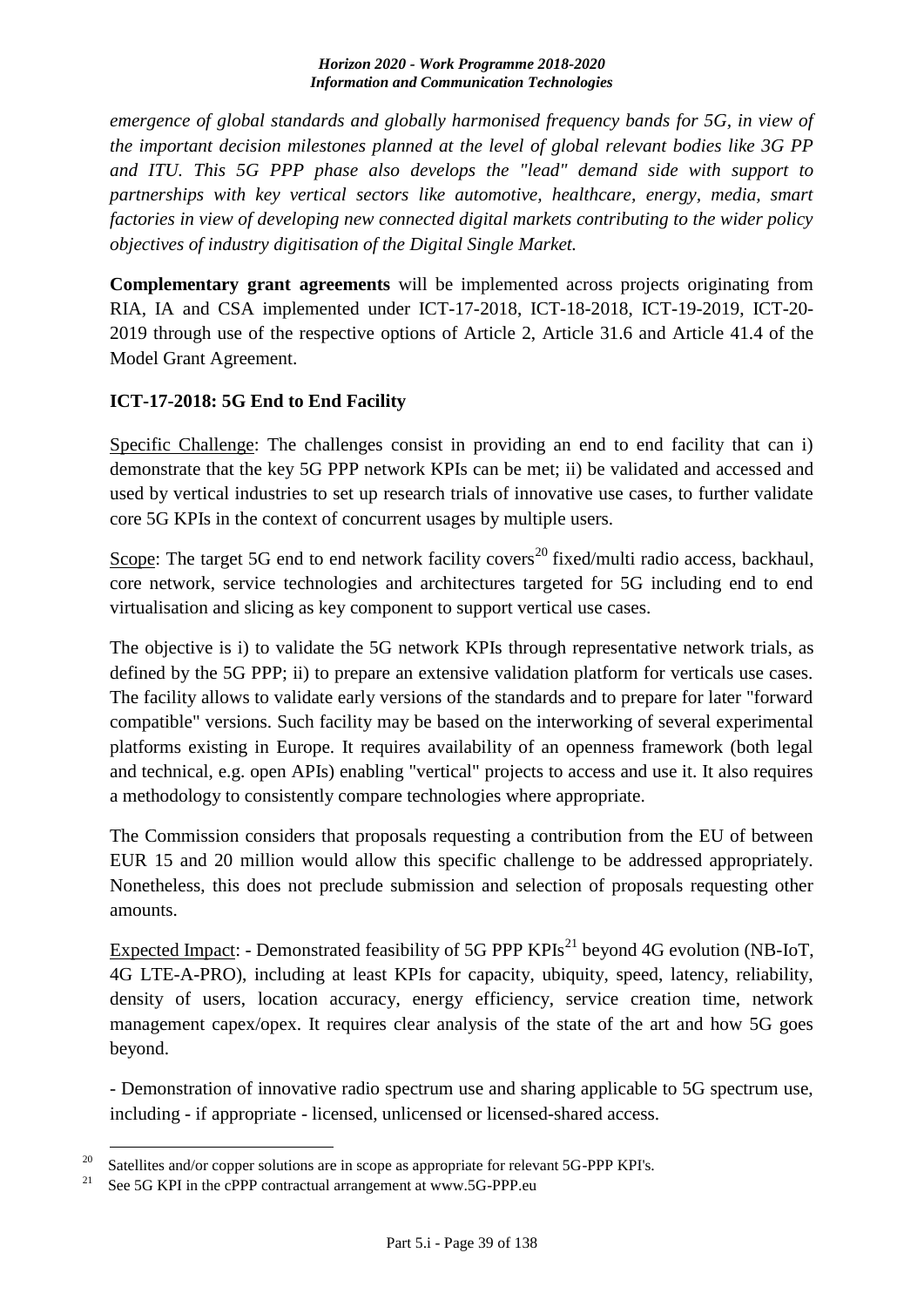- Validation of a representative end to end 5G architecture including end to end service provisioning with slicing capabilities and solving slicing issues between core and access.

- Demonstrated impactful contribution to standards. Participation of key European industrial partners with high standardisation impact is desired.

- Availability of 5G facility that may be further used for validation through specific vertical use cases and/or for large scale showcasing events.

## Type of Action: Research and Innovation action

# *The conditions related to this topic are provided at the end of this call and in the General Annexes.*

## **ICT-18-2018: 5G for cooperative, connected and automated mobility (CCAM)**

Specific Challenge: The challenge is to qualify 5G as a core connectivity infrastructure to address vehicle-to-everything (V2X), both from a technological and from a business perspective, for the higher automation levels (4, 5) defined by the automotive industry (SAE) and for new mobility services. Demonstrating the benefits of 5G connectivity should support innovative business models as "revenue generators", opening the door to private investments and to a broader digitisation of the automotive sector. It supports the realisation of the strategic objective of having all major transport paths covered by 5G connectivity in  $2025^{22}$ through cross-border trials along roads planned for CCAM deployment ("5G corridors"<sup>23</sup>).

Scope: It covers the applicability of 5G connectivity to "Cooperative, Connected and Automated Mobility" (CCAM) V2X use cases, taking a broad service approach, including and reaching beyond the safety/efficiency use cases of C-ITS. It aims to qualify and quantify from a business perspective the added value of cellular connectivity compared to pure meshed connectivity or to purely disconnected scenarios, and to enable a wide range of services to connected vehicles in support of innovative business models enabled by 5G connectivity (e.g. new mobility scenario, car as cellular relay node). It takes forward cellular connectivity for vehicles, targeting use cases which are difficult or impossible to realise from a technical or business viewpoint with existing technology and requiring improved performance of typical parameters such as low latency, reliability, security, location, throughput, security.

Validation of 5G in a broad CCAM context is realised through **cross border** trials along 5G corridors covering significant portions of roads and including the core technological innovation expected from 5G, such as (but not limited to) New Radio, new frequency bands<sup>24</sup>, C-RAN, Mobile Edge Computing, network virtualisation, new network architecture, cross domains data flows. Specific requirements of 5G technologies for connected, cooperative and automated driving will be determined. Results of the pilots are used to define options for

<sup>&</sup>lt;sup>22</sup> Communication of the Commission "A 5G Action plan for Europe", COM(2016) 588

<sup>&</sup>lt;sup>23</sup> Corridors as referred to in the "Letter of Intent" signed by 27 EU Member States, see https://ec.europa.eu/digitalsingle-market/en/cooperative-connected-and-automated-mobility-europe

<sup>&</sup>lt;sup>24</sup> 3.5 Ghz band is the target option for V2N applications, though other bands may be considered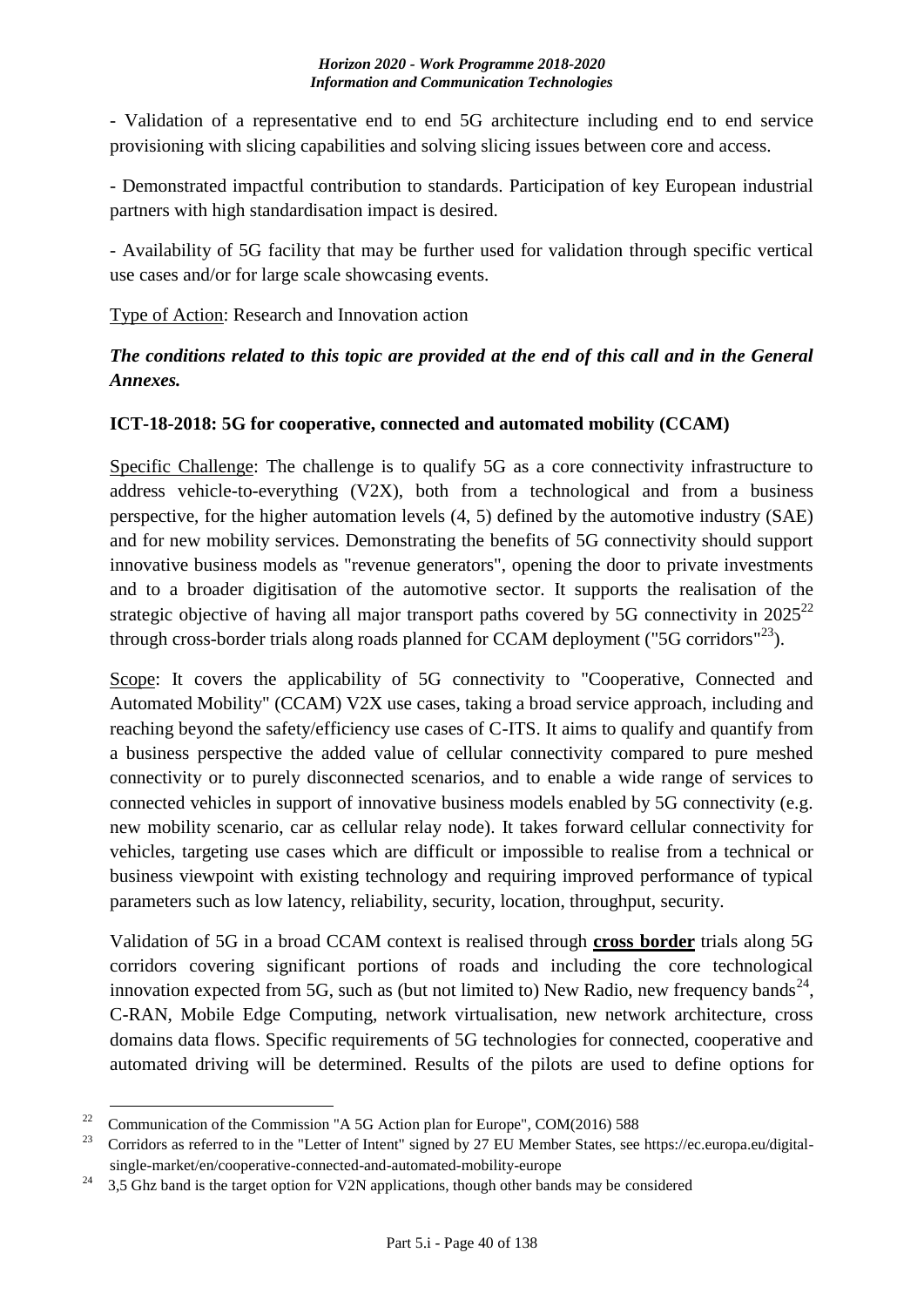deployment, taking into account the evolution from earlier cellular technology (e.g. LTE-V2X), and possible co-existence with other technologies (e.g IEEE 802.11p). Cost/complexity assessment of the various technology deployment options is in scope and identifies who has to invest and who will benefit commercially.

The Commission considers that proposals requesting a contribution from the EU of between EUR 12,5 and 25 million would allow this specific challenge to be addressed appropriately. Nonetheless, this does not preclude submission and selection of proposals requesting other amounts.

Expected Impact: - Validation of 5G technologies and architecture in an "extended CCAM" context, including validation of innovative business models and applicable standards.

- Validated cost/benefit analysis of **cross border** 5G deployment enabling CCAM along 5G corridors potentially including several operator's domains.

- Availability of deployment scenarios and strategies with broad base industry and administration consensus.

- Identification of spectrum and standardisation gaps with impact at the level of standardisation (taking into account related developments at 3G PP RAN Level) and spectrum allocation bodies. Participation of key European industrial partners of both the ICT and the automotive sectors and with high standardisation impact is desired.

## Type of Action: Innovation action

# *The conditions related to this topic are provided at the end of this call and in the General Annexes.*

## **ICT-19-2019: Advanced 5G validation trials across multiple vertical industries**

Specific Challenge: The challenge is to get the European 5G Vision of "5G empowering vertical industries<sup>25</sup>" closer to deployment with innovative digital use cases involving cross industry partnerships. It requires technological and business validation of 5G end to end connectivity and associated management from two perspectives: i) within the set of requirements specific from one application domain; ii) across all sets of heterogeneous requirements stemming from concurrent usages of network resources by different vertical domains.

Scope: **a) Trials** of various scales, depending on the target technology, in view of demonstrating that performance conforming to 5G PPP KPIs requirements are met in the context of specific vertical use cases. Target 5G technologies and architectures should also support specific performance requirements stemming from the considered vertical use case.

<sup>&</sup>lt;u>.</u> <sup>25</sup> 5G PPP White Paper "5G empowering vertical industries, see 5G-PPP.eu.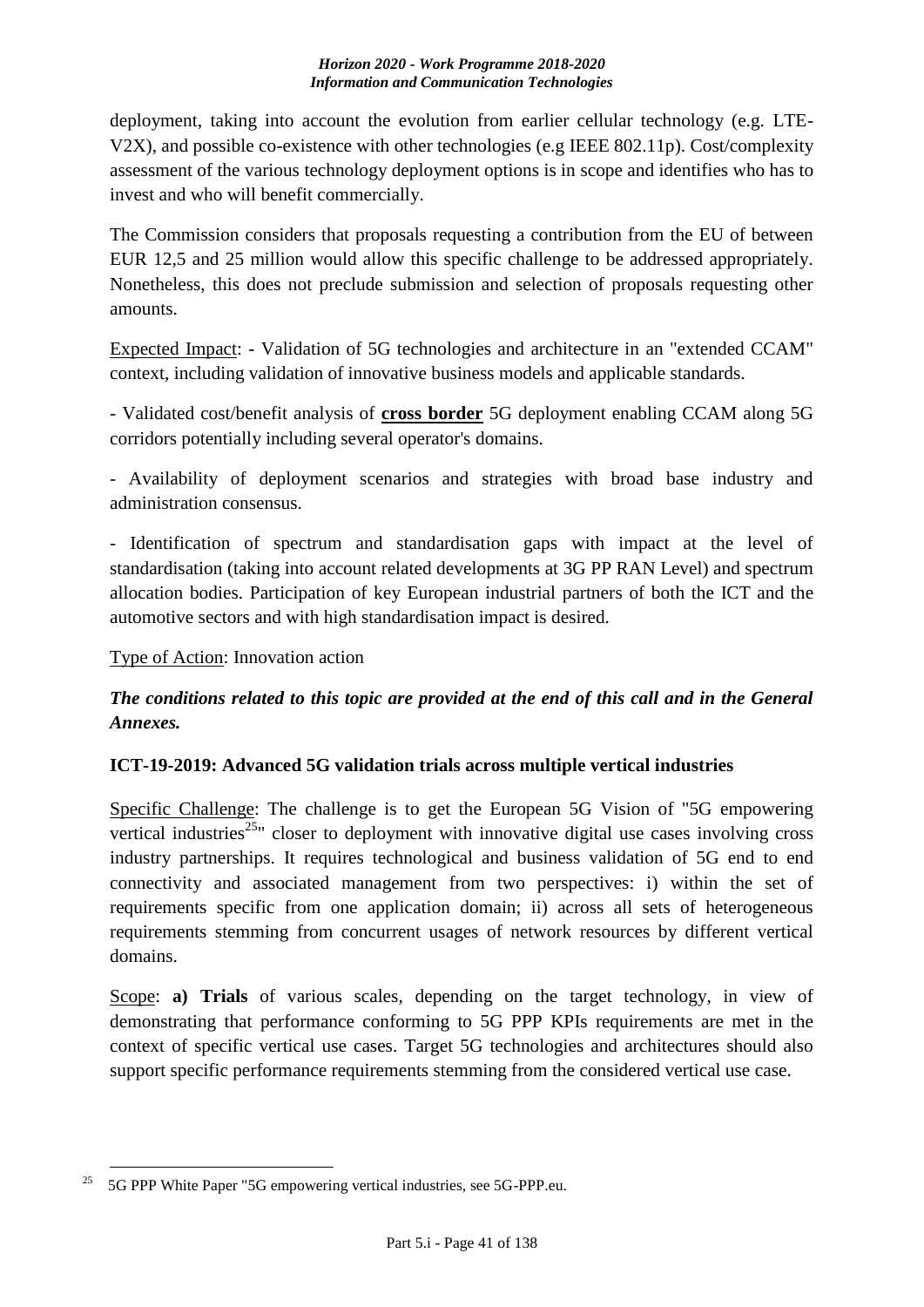In addition, 5G technology and architecture trials are also targeting concurrent usage of resource by multiple verticals, addressing the 3 classes of ITU requirements  $26$  (eMBB, mMTC, URLLC use cases). In practice, the 5G infrastructure (RAN, back/fronthaul, Core) will be shared among multiple verticals and applications, each asking for independent service guarantees and very different service requirements. Operations of one application in one vertical domain should not affect the performance of other domains/applications. The trials should hence demonstrate that 5G architecture and technologies (notably slicing and virtualisation) enabling multi domain management of resources, beyond the *ETSI NFV Management and Orchestration (MANO)* and with cross domain orchestration capabilities are in line with these concurrent performance requirements.

Trials leverage results of 5G PPP phases 1 and 2 and go beyond the proof of concepts of phase 2.

Vertical use cases may focus on those outlined in the 5G PPP White paper "5G empowering vertical industries" (Automotive, smart factories, energy, media, smart healthcare) though other may be considered (e.g.  $PPDR<sup>27</sup>$ ). High density location and very high data volumes applications should be covered, as typically encountered with media/content applications in large events.

Trials are preferably implemented over the 5G end to end platforms developed under **ICT-17- 2018**, and may contribute to 5G demonstration in the context of large showcasing events.

The Commission considers that proposals requesting a contribution from the EU of between EUR 10 and 15 million would allow this specific challenge to be addressed appropriately. Nonetheless, this does not preclude submission and selection of proposals requesting other amounts.

## **b. Coordination and Support Actions**

5G PPP projects under ICT-17-2018, ICT-18-2018, ICT-19-2019, ICT-20-2019 are implemented as a programme through the use of complementary grants. The respective options of Article 2, Article 31.6 and Article 41.4 of the Model Grant Agreement will be applied. This requires cooperation of the implemented 5G Research and Innovation Actions (RIA) and Innovation Actions (IA) towards joint leveraging of results. The proposed CSA shall liaise with the 5G RIA and IA actions to exploit synergies for:

- Management and orchestration of 5G PPP project cooperation for horizontal issues of common interests (adherence to KPIs, security, energy efficiency, spectrum, standardisation, societal impact of 5G…) in support of the commitments of the 5G PPP contractual arrangement and mapping the strategic programme of the 5G industrial Association.

<sup>&</sup>lt;sup>26</sup> See ITU Recommendation M2083

<sup>&</sup>lt;sup>27</sup> Public Protection and Disaster Relief systems beyond TETRA/TETRAPOL capabilities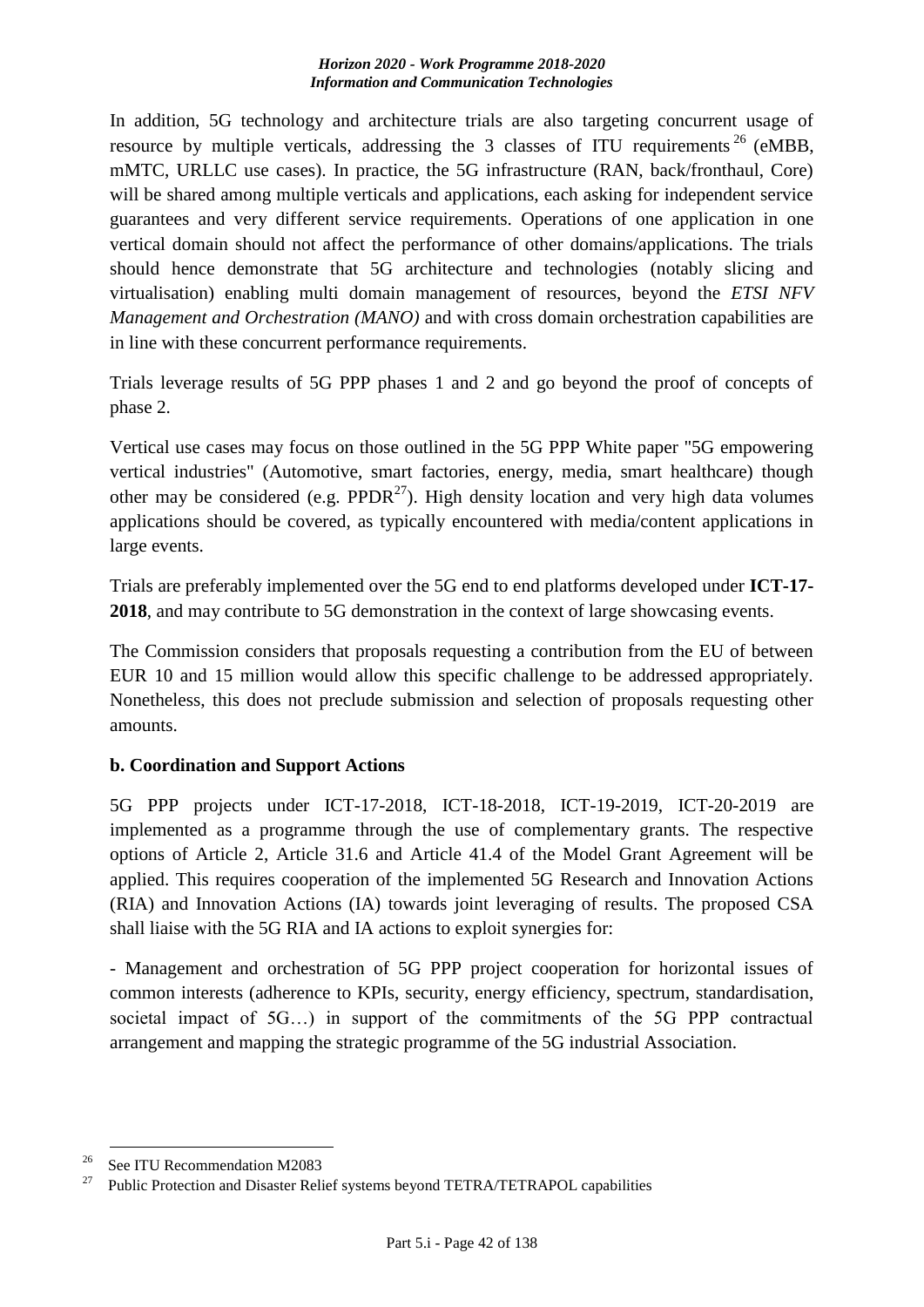- Portfolio analysis, coverage, mapping and gap analysis, roadmaps for key PPP technologies and for experimental requirements and facilities, also taking into account national developments.

- Proactive support to key international co-operation activities with a proactive strategy to leverage relevant 5G PPP project outcomes in the context of key standard developments and of relevant spectrum related bodies.

- Organisation of stakeholder events, including reaching out to users and key verticals.

- Monitoring of the openness, fairness and transparency of the PPP process, including sector commitments and leveraging factor.

- Maintenance of the "5G web site".

The Commission considers that proposals requesting a contribution from the EU up to EUR 2 million would allow this area to be addressed appropriately. Nonetheless, this does not preclude submission and selection of proposals requesting other amounts.

## Expected Impact: **a) Advanced Trials**

- Validated core 5G technologies and architectures in the context of specific vertical use cases and deployment scenarios, from high to low density regions.

- Validated core technologies and architecture for differentiated performance requirements originating from eMBB, mMTC, URLL use cases, notably for end to end slicing and virtualisation.

- Viable business models for innovative digital use cases tested and validated across a multiplicity of industrial sectors, including demonstration of required network resource control from the vertical industry business model perspective.

- Impactful contributions towards standardisation bodies, involving vertical actors, for what concerns the second phase of 5G standardisation. Participation of key European industrial partners with high standardisation impact is desired.

- Validation of relevant KPIs<sup>28</sup> with services linked to specific vertical sectors.

- Europe 5G know how showcasing.

## b) **Coordination and Support Actions**

- Organisation of the 5G PPP as a programme with clear links to the 5G Infrastructure Association.

- Maximised output and exploitation of 5G PPP project results in key domains (standardisation, spectrum) through managed projects cooperation on horizontal issues.

<sup>&</sup>lt;u>.</u> <sup>28</sup> See 5G PPP KPI definition in the cPPP Contractual Arrangement, www.5G-PPP.eu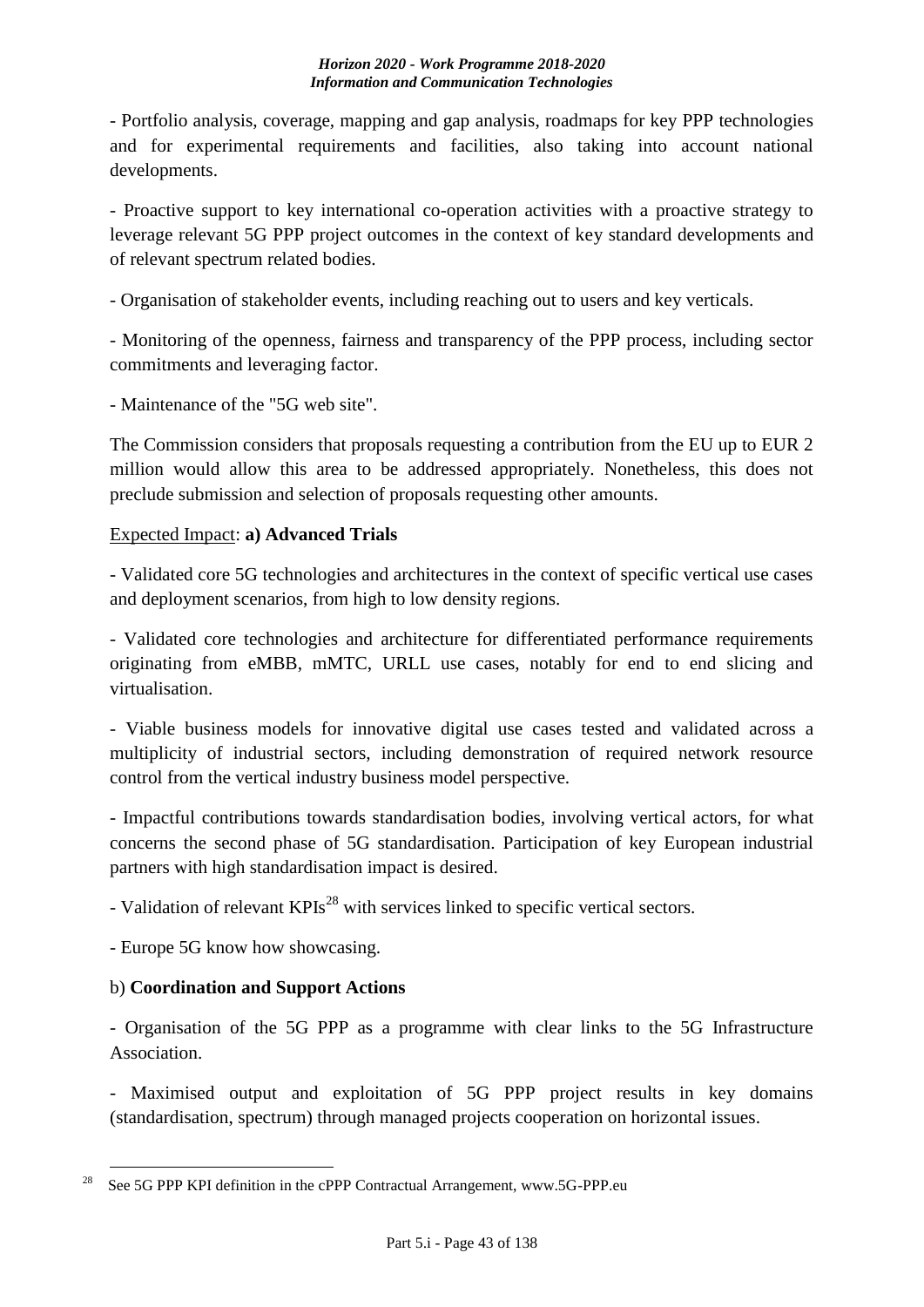- Constituency building, stakeholder support, support to key international cooperation events; dissemination, support to core international cooperation activities, to relevant stakeholder events; definition of future R&I actions.

Type of Action: Coordination and support action, Research and Innovation action

## *The conditions related to this topic are provided at the end of this call and in the General Annexes.*

## **ICT-20-2019-2020: 5G Long Term Evolution<sup>29</sup>**

Specific Challenge: Whilst 5G early introduction targets "local" network improvements (e.g. at radio access level), the longer term vision targets the realisation of pervasive mobile virtual services, through a network managing compute, storage and transport connectivity functions $30$ in an integrated way. The challenge is to transform the network into a low energy distributed computer, where processes and applications are dynamically created, moved and suppressed, depending on the information flows, customer needs, and where new terminal types in cars, objects, appliances, and new interfaces based on gestures, facial expressions, sound and haptics may be the basis of the interaction between humans and the infosystems.

Scope: Proposals may cover only one strand or cut across several strands.

- Strand 1: Extension of virtualisation technologies and architectures for Network Management to support i) recursive deployments of functional components for multi-tenancy; ii) high device heterogeneity through virtualisation of resource-constrained devices with load reduction approaches and new network control solutions to effectively handle the authentication, naming, addressing, routing and related functions for massive number of terminals; iii) end to end resource self-configuration and management according to service, traffic, channel or mobility conditions; iv) SDN intelligent network interface selection; v) ultra-dense network deployment with massive user generated traffic; vi) unified management of compute, storage and connectivity resources.

- Strand 2: Security<sup>31</sup>: hardware, software technologies and architectures, level of abstraction for information sharing enabling tenants workloads to trust the host systems. It enables trusted deployment of critical workloads across infrastructure and for infrastructure owners, differentiated services offers to tenants, whilst also improving their own control of their systems, vulnerabilities and compromises. It covers Trusted Execution Environments (TEEs) secure provisioning and their remote management, with categorisation of sensitive operations supporting trust domain definition and set up, with real -time identification of possible compromises or security breaches.

<sup>&</sup>lt;sup>29</sup> It is expected that this topic will continue in 2020.

<sup>&</sup>lt;sup>30</sup> As defined under the ETSI Standardisation framework for Network Function Virtualisation initiatives (ETSI-NFV)

 $31$  This should be covered as part of an integrated Network management system.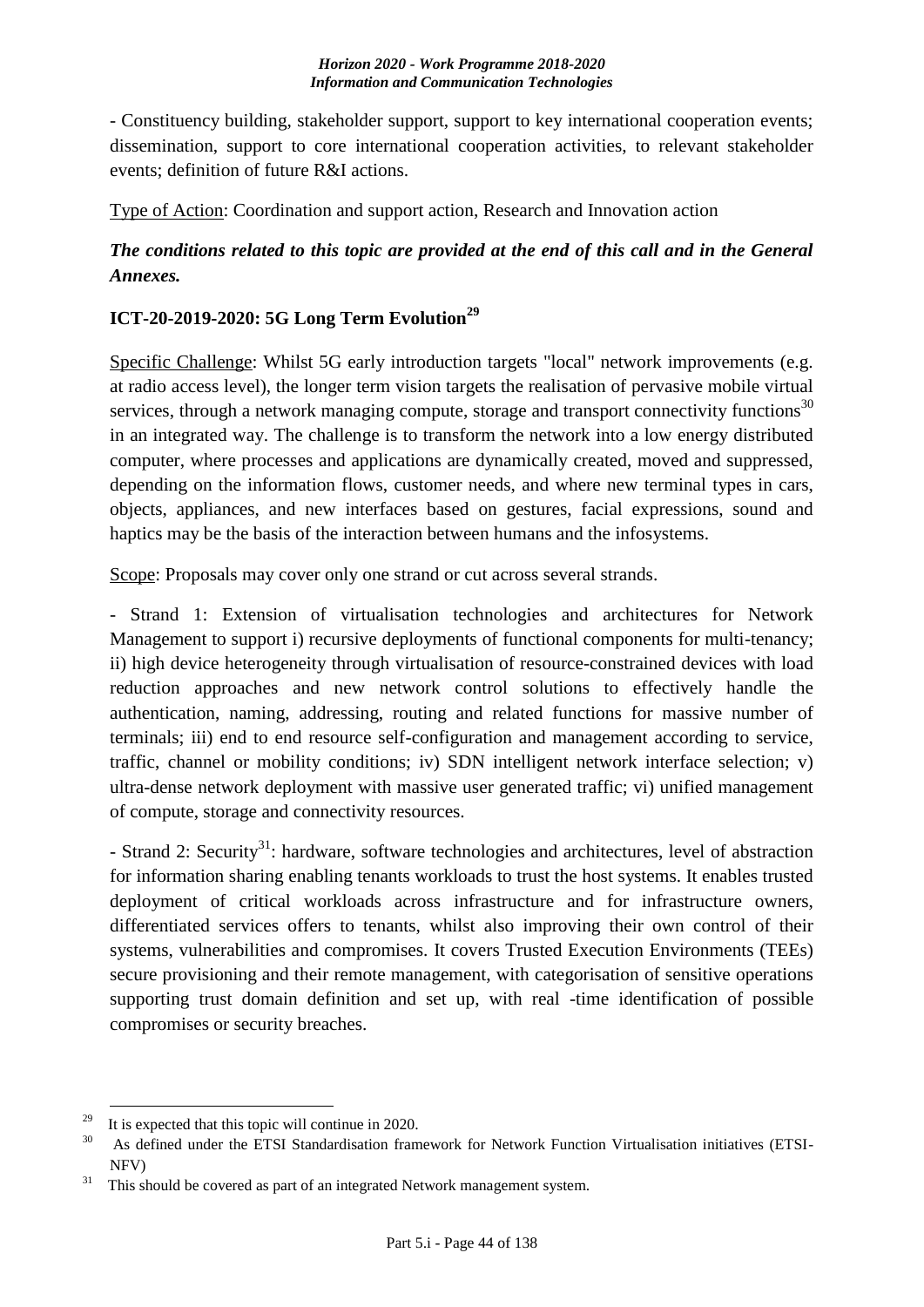- Strand 3: Radio network enabling technologies, architectures and advanced signal processing targeting i) differentiated service requirements, including broadcast/multicast and strategies for spectrum sharing and usage optimisation in licensed and unlicensed bands; ii) terminals as moving nodes for coverage or service extension; iii) network assisted self-driving objects with optimised information fusion/processing from maps, sensors, and events communication; iv) simplified access points through distributed computing and optimised function placement; v) ultra low latency services; vi) applicability of mmWave frequency bands to use cases beyond eMBB; vii) usability of novel spectrum at Teraherz frequencies (incl. visible light communications).

The Commission considers that proposals requesting a contribution from the EU of between EUR 4 and 6 million would allow this specific challenge to be addressed appropriately. Nonetheless, this does not preclude submission and selection of proposals requesting other amounts.

Expected Impact: - Evolution of networks towards OTT like platforms integrating connectivity, storage and computing resources opening for new service models to telecom/ISP providers - (Strand 1).

- Network scalability towards high number of resource constrained devices, multiplicity of service requirements, and new connectivity paradigms (user controlled) – (Strand 1).

- Characterisation and availability of secure and trusted environments for software based virtualised networks, enabling trusted multi-tenancy - (Strand 2).

- Improvements of radio spectrum usage, novel strategies for coverage/service extension, support of novel use cases and mobile edge cloud applications, usability of today unexplored spectrum - (Strand 3).

- Dynamic scalability of network capabilities through availability of managed and enhanced resources - (Strands 1 and 3).

- Network energy consumption reduction, a factor of at least 10 is targeted - (Strands 1 and 3).

Type of Action: Research and Innovation action

*The conditions related to this topic are provided at the end of this call and in the General Annexes.*

## **ICT-21-2018: EU-US Collaboration for advanced wireless platforms**

Specific Challenge: Both the EU and the NSF address the challenges of advanced wireless research beyond 5G focusing on game changing technologies for wireless communications, capitalizing on existing testbeds and projects, to reach further connectivity frontiers.

Scope: To establish collaborative transatlantic work on advanced wireless platforms addressing the use of new ranges of frequencies from mmwave bands up to Terahertz bands, massive antenna arrays, new radio and signal processing techniques, optimised new usage of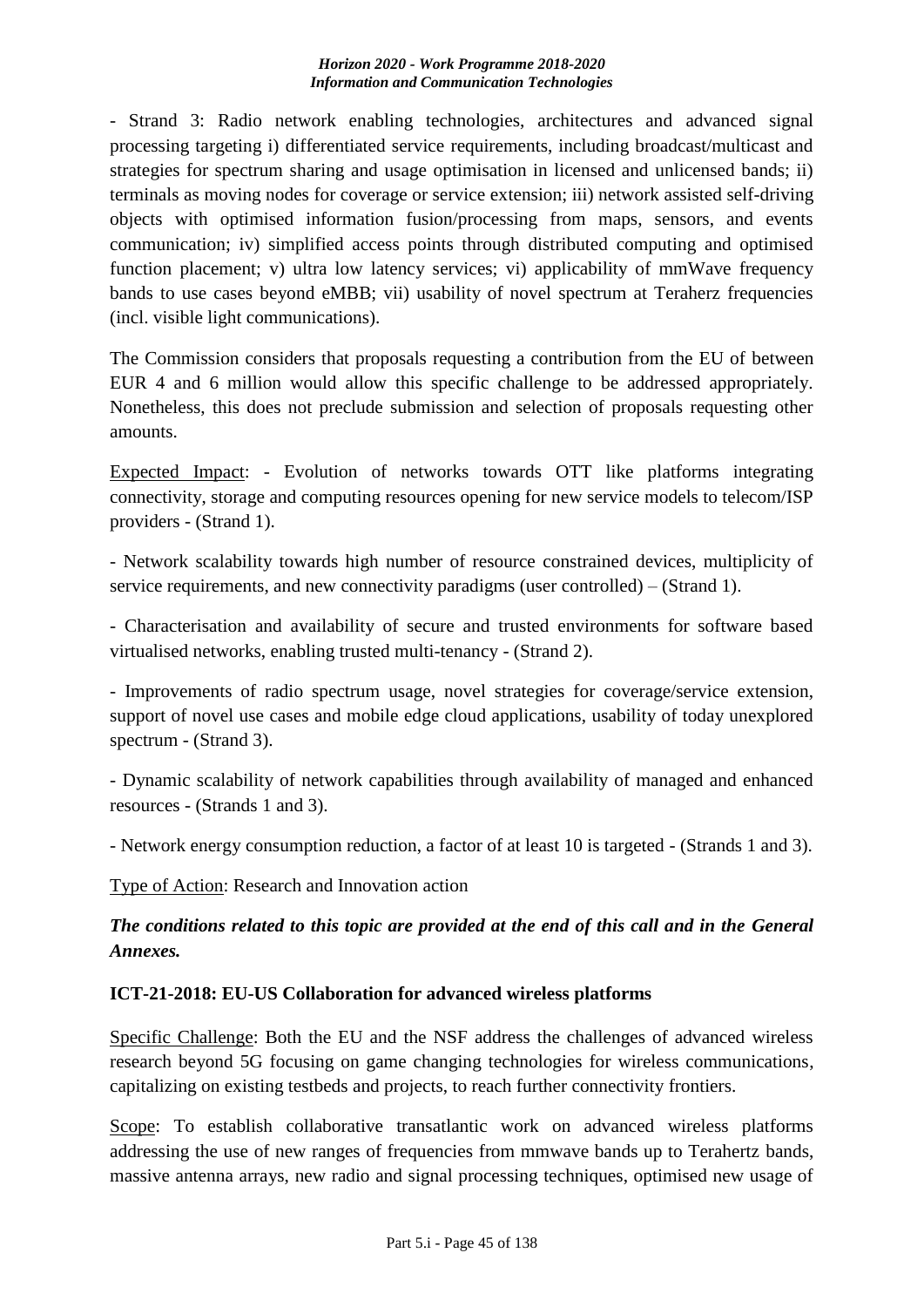Spectrum and platform or testbeds for experimental research. To develop research roadmaps, workshops, scientific exchanges, development of tools for experimentations, opens source software tools and repositories, prototyping and evaluation, tools for probing and data analytics, emulation, management and cross Atlantic technology trials.

Proposals shall foresee twinning with entities participating in projects funded by USA to exchange knowledge and experience and exploit synergies. In particular twinning with entities participating in projects funded by the NSF under the Programme for Advanced Wireless Research (PAWR) should be addressed. The Commission considers that proposals requesting a contribution from the EU of up to EUR 2 million would allow this specific challenge to be addressed appropriately. Nonetheless, this does not preclude submission and selection of proposals requesting other amounts.

Expected Impact: Support to advances in Wireless knowledge and reinforced cooperation with the US through common transatlantic experiments linking platforms and testbeds, fostering common scientific roadmap, developing new tools and potential options for standards ahead of worldwide competition for beyond 5G connectivity systems and services.

Bridge EU and US research communities addressing this topic. In the case of US, the target community is the NSF community addressing the new "Programme for Advanced Wireless Research"  $(PAWR)^{32}$ .

Type of Action: Coordination and support action

# *The conditions related to this topic are provided at the end of this call and in the General Annexes.*

## **ICT-22-2018: EU-China 5G Collaboration**

Specific Challenge: The next phase of 5G activities running during the 2018-20 period is expected to cover, both in EU and in China, technologies and systems demonstrations and trials. The challenge is hence to demonstrate technologies and system interoperability for a number of core applications of interest in the two regions.

Scope: The scope is to conduct 5G trials addressing two specific scenarios: scenario n°1 enhanced Mobile Broadband (eMBB) on the 3.5GHz band, which is a priority band in the two regions for early introduction of very high rate services; and scenario n°2 - Internet of Vehicles (IoV) based on LTE-V2X using the 5.9 GHz band for Vehicle-to-Vehicle (V2V) and the 3.5 GHz band for Vehicle-to-Network (V2N). The overall goal is to evaluate in real setup innovative end-to-end 5G systems built on the outcomes of the previous phases of the 5G R&I. More specifically, the optimisation of the band usage in multiple scenarios with different coverage is a key target, so as the validation of the geographic interoperability of the 3.5 and 5.9 GHz bands for these use cases. Both scenarios shall be implemented in both regions (EU and China) through testbeds with interoperability forming the core of the R&I work.

<sup>&</sup>lt;u>.</u>  $32$  See Programme and budget at https://www.nsf.gov/cise/advancedwireless/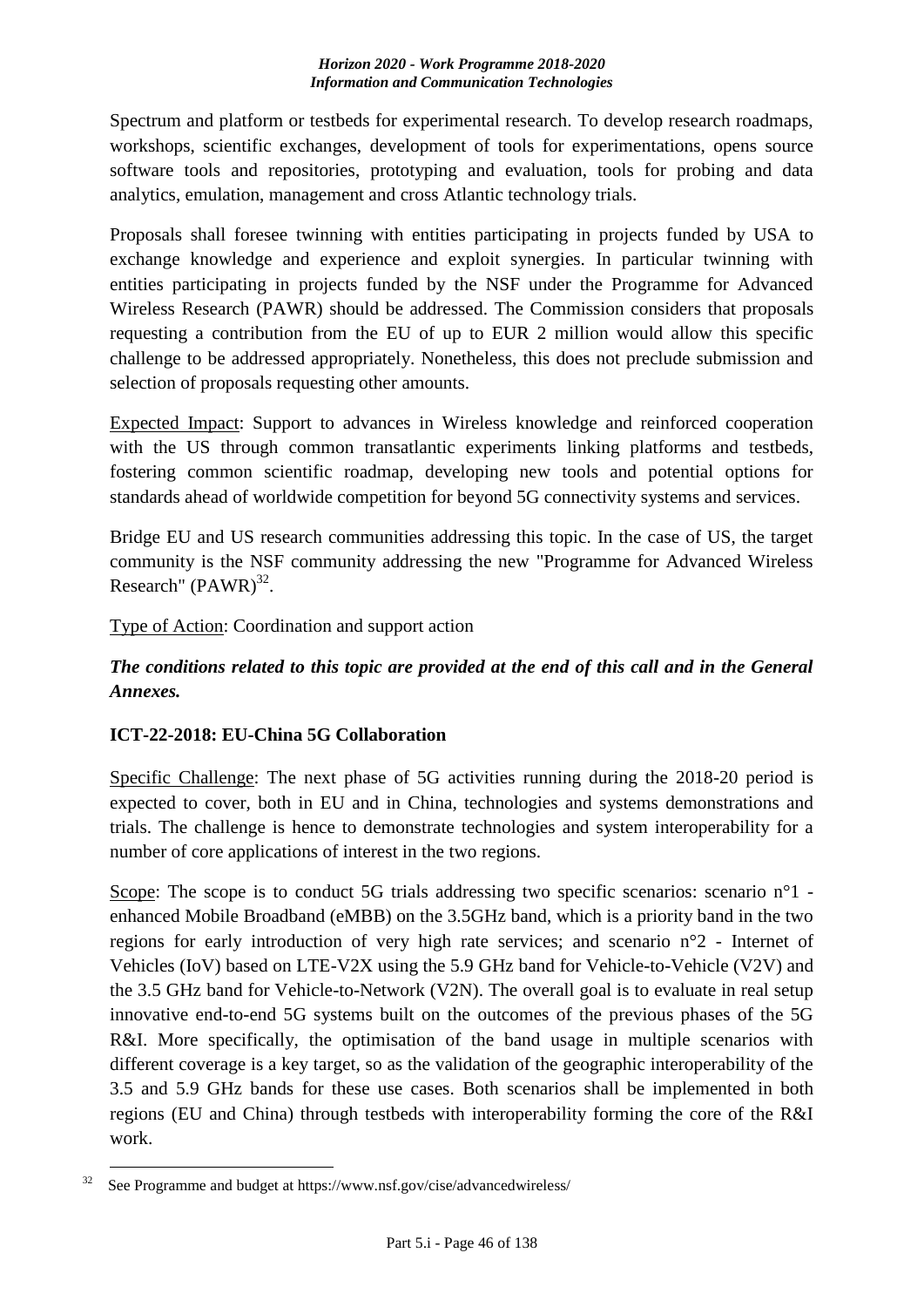The underlying trials' testing facilities shall implement the latest mature and broadly commonly agreed 5G systems, network architectures and technologies spanning from the core/transport networks, the radio access, up to the service, orchestration, management and security components. The trial facility shall not be restricted to innovative 5G radio access technology, but should include and enable the evolution of 5G networks innovations in network slicing, virtualisation, cross-domain orchestration, in view of supporting resource control from multiple tenants. In EU, trials are preferably implemented over the 5G end-toend platforms developed under ICT–17-2018.

The 5G trials' infrastructures shall facilitate the testing and validation of innovative applications for each of the defined scenarios, including efficiency solutions in the areas of spectrum usage, energy consumption and costs.

As per cPPP objectives, relevant industries and organisations are expected to have a sizeable share of the proposals participation. Teams including mobile operators, vendors (for both scenarios) and car companies (for scenario n°2 IoV) together with SMEs, academia and research institutes may be considered.

Proposals shall foresee twinning with entities participating in projects funded by China to exchange knowledge and experience and exploit synergies. This topic is calling for bilateral project twinning with the National Science and Technology Major Project (NSTMP) "mirror project" launched by China in 2018. Proposals shall foresee all the mechanisms, including budget provisions, to enable close collaboration with the "5G Major Project" that will be funded by China. The two twining projects (EU/China) will be requested to define and use unified trial specifications, unified trial frequency bands and to share data. Joint deliverables, like joint tests reports, white papers, publications and standard contributions, will also be expected. In addition, the 5G trials' infrastructures shall be deployed in one or more cities in each region (EU/China).

The Commission considers that proposals requesting a contribution from the EU up to EUR 6 million for a period between 24 and 36 months would allow this area to be addressed appropriately. This does not preclude the submission and selection of proposals with a different budget or duration.

Expected Impact: - Holistic 5G networks implementations based on the latest 5G innovations and evaluated in the two prominent usage scenarios.

- 5G RAN for the specified bands validated in real world environments.
- Global interoperability demonstrations for 5G networks.

- Joint contributions to global 5G standards specifications in relevant organisations (e.g. 3GPP, ITU-R), especially in view of 5G phase 2 standardisation (beyond eMBB), and to harmonized spectrum bands.

- Successful showcasing events with, ideally, joint demonstration across regions.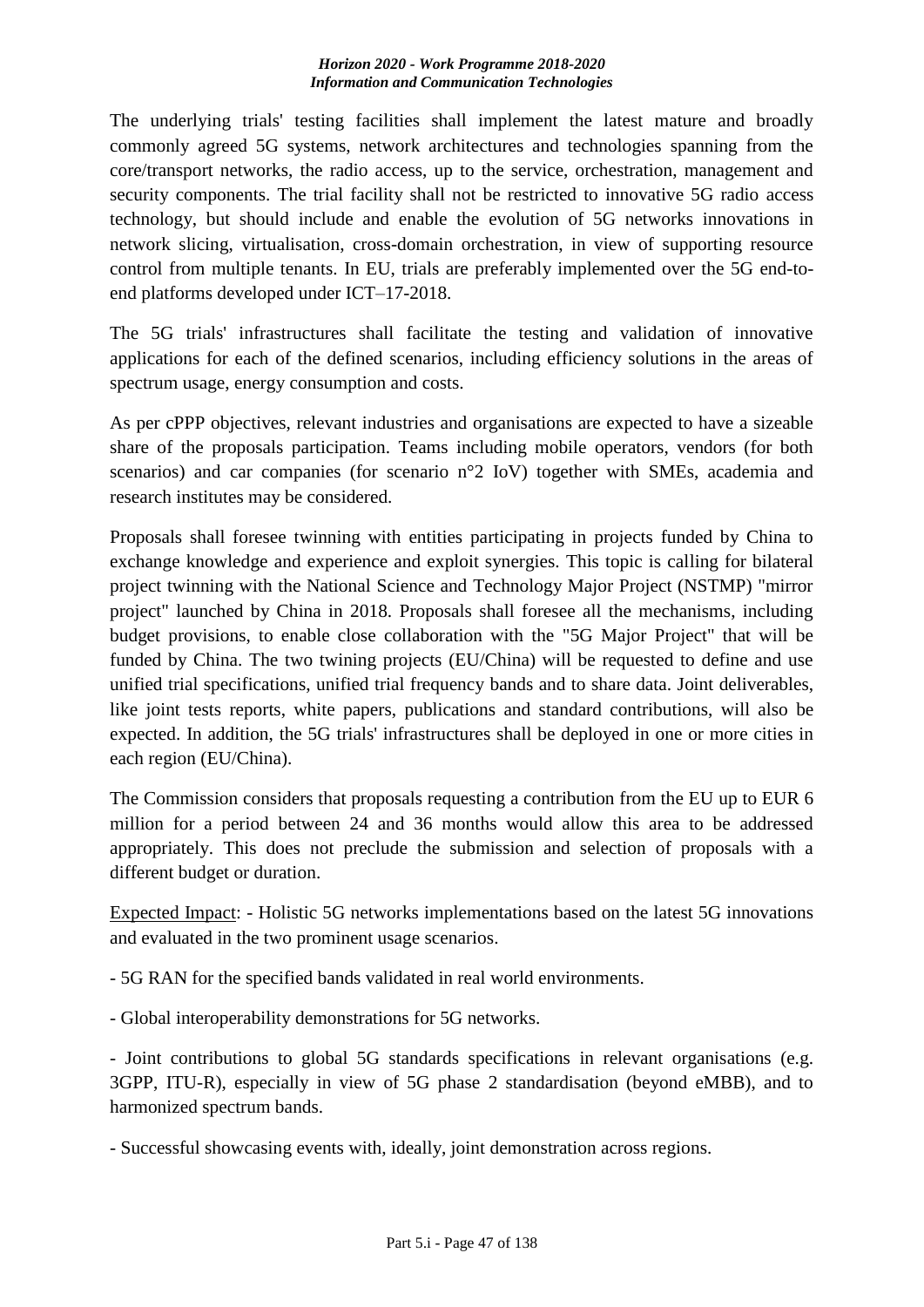- New or reinforced cooperation between 5G R&I stakeholders from EU and China, with a focus on private companies (industry, telecom operators, SMEs).

Type of Action: Research and Innovation action

# *The conditions related to this topic are provided at the end of this call and in the General Annexes.*

## **ICT-23-2019: EU-Taiwan 5G collaboration**

Specific Challenge: This activity, integrated end-to-end network for 5G trials, is to test 5G systems for specific applications and it follows up on the first targeted opening call with Taiwan in which 5G research and demonstration facilities offered by Taiwan towards collaborative 5G research with the EU.

The integrated end-to-end network for 5G trials activity is to utilize the infrastructure of the integrated 5G access/core networks in test beds, in Europe and Taiwan, to verify the requirements of 5G technologies in joint trials for specific applications such as AR/VR for entertainment, V2X communications, utilities, e-Health, drone, factory of the future (though not limited to those) featuring high peak data rates and network density, ultra-low latency, and high reliability.

Scope: The scope is to conduct 5G trials addressing technology and business validation of 5G end-to-end connectivity and associated management from applications in Taiwan that will support the development of mmWave, massive MIMO, new air interfaces, multi-user access and other technologies, aiming to increase the network capacity in an ultra-dense network and to provide access for a massive number of devices.

Proposals are encouraged to consider network virtualization approaches such as SDN/NFV and network slicing to make the best use of the resources for services with a reduction in CAPEX and OPEX.

The targeted 5G technologies and architectures should support the specific performance requirements stemming from the considered vertical use cases. The trials should go beyond proof of concept and leverage the results of related 5G PPP projects and Taiwan's 5G Program.

The Commission considers that proposals requesting a contribution from the EU of up to 2 million would allow this specific challenge to be addressed appropriately. Nonetheless, this does not preclude submission and selection of proposals requesting other amounts.

## Expected Impact:

- Validation of core 5G technologies and architectures in the context of specific vertical use cases.
- Leverage cooperation towards industrial consensus between EU and Taiwan on 5G key aspects such as standard, spectrum, architecture and interoperability.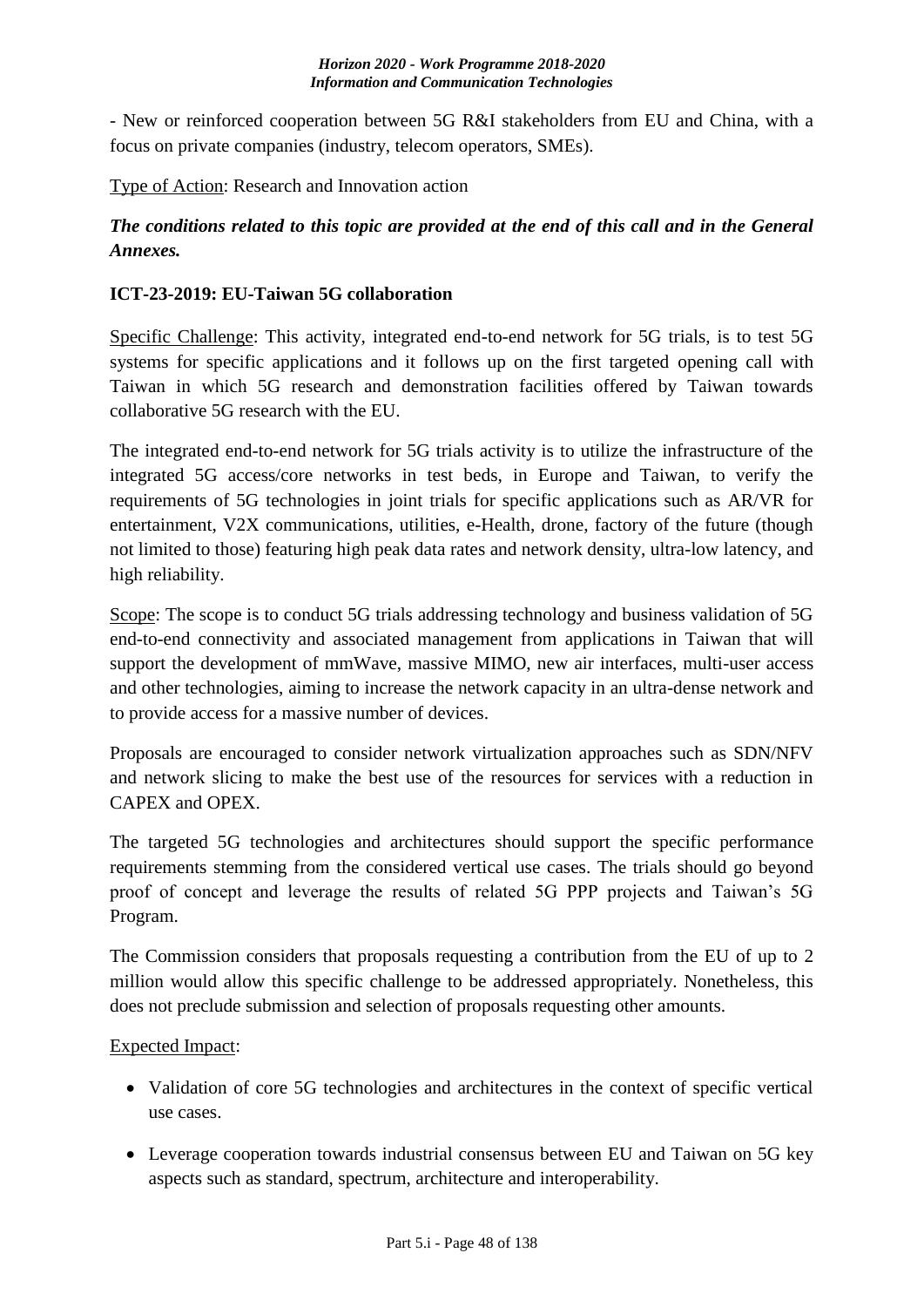• Accelerate the pre-commercialization trials of the use cases introduced by IMT-2020 (eMBB, mMTC, URLLC).

Type of Action: Research and Innovation action

## *The conditions related to this topic are provided at the end of this call and in the General Annexes.*

## **Next Generation Internet (NGI)**

A number of technological trends will thoroughly reshape the internet over the next 10-15 years. Europe should drive this technology revolution while contributing to making the future internet more human-centric. An internet for the people, that contributes to a more sustainable and inclusive society.

Increasingly these technological trends influence each other and a programme targeted towards the Next Generation Internet must consider them in a holistic way.

- Future **Interactive Technologies** will allow users to access, process and deliver information in more natural, efficient and less intrusive ways, providing enhanced and personalized experiences;
- Advances in **Artificial Intelligence** are critical to turn information into knowledge and to embed autonomy and intelligence into networks, robots and other connected devices;
- **Internet of Things** technologies and applications are changing the way users, services and applications interact with the real world environment in a trusted way.
- **Future social networks, media and platforms** will transform the way we produce, consume and interact with content, services and objects, within and across users' groups and will become the way our societies operate for communication, exchange, business, creation and knowledge acquisition.
- The Next Generation Internet will be **multilingual** and **inclusive**. Advances in **language technologies** will help eliminate language barriers. NGI technologies will also help to provide a new quality in Digital Learning as smart, open, inclusive and **personalised learning** solutions will be tailored to each individual's needs, competences and abilities.

In addition, cutting across technologies, the **Open Internet Initiative**, based on an agile and flexible programme approach, will focus on research teams, hi-tech start-ups, SMEs and social innovators, and will rapidly explore promising avenues for the Internet of the future.

The topics addressed here form a coherent and integrated package. Coordination and support actions will be called upon to cut across topics and benefit from synergies.

*The upcoming 'digital era' and 'hyper-connected society' must be based on principles that are in line with our values like openness, neutrality, cooperation, inclusion, transparency, protection of data and privacy. The topics proposed under this heading will contribute*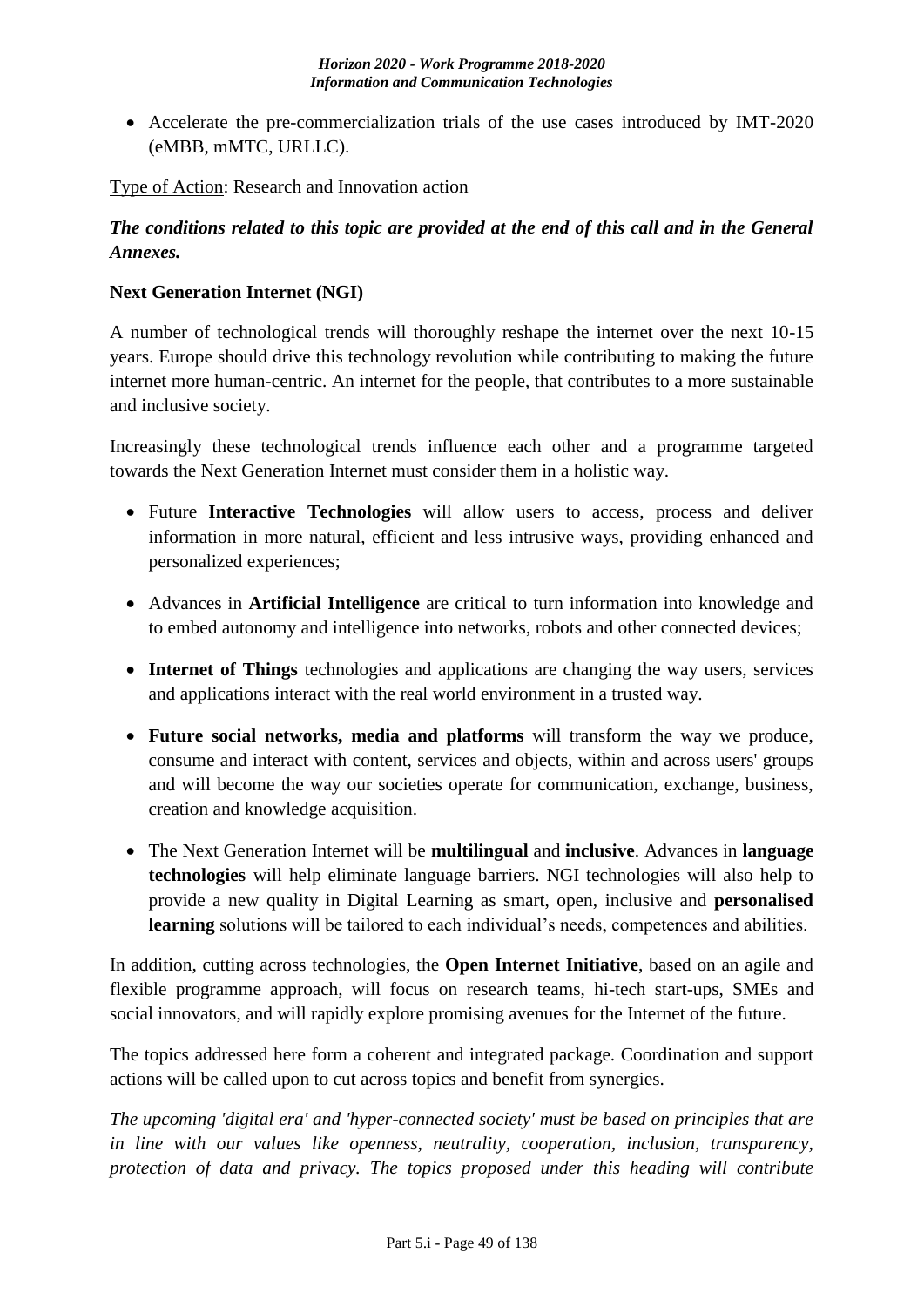*ensuring that, through the Next Generation Internet, the immense potential of artificial intelligence, the connection with the physical world, the interactive technologies and immersive environments, as well as the massive networks of people and machines are used to empower people and contribute to sustainable and inclusive societies. The Next Generation Internet should be an Internet that is dependable and trustable, creating new usage and new business opportunities making Europe a trusted hub globally. It also has to be a source of creativity, directly supporting the cultural and creative industries*<sup>33</sup> *and its media sector. It has to be at the heart of the industry 4.0 revolution and the digitization of industry, being an essential driver for the competitiveness of European industry.*

## **ICT-24-2018-2019: Next Generation Internet - An Open Internet Initiative**

Specific Challenge: This initiative aims at developing a more human-centric Internet supporting values of openness, cooperation across borders, decentralisation, inclusiveness and protection of privacy; giving the control back to the users in order to increase trust in the Internet. It should provide more transparent services, more intelligence, greater involvement and participation, leading towards an Internet that is more open, robust and dependable, more interoperable and more supportive of social innovation.

Scope: Involving today's best Internet innovators to address technological opportunities arising from cross-links and advances in various research fields ranging from network infrastructures to platforms, from application domains to social innovation. Beyond research, the scope includes validation and testing of market traction with minimum viable products and services, of new economic, mobility and social models, and involves users and market actors at an early stage. Multi-disciplinary approaches are encouraged when relevant. Eventually this initiative should influence Internet governance and related policies.

## **a) Research and Innovation Actions**

Each Research and Innovation Action (R&I Action) will focus on a given research domain supporting the objective of a human-centric Internet. It will build a European ecosystem of researchers, innovators and technology developers by selecting and providing financial support to the best projects submitted by third parties in a competitive manner.

Through an agile and flexible process, 'R&I Actions' will focus their support on third party projects from outstanding academic research groups, hi-tech startups and SMEs, so that multiple third parties will be funded in parallel contributing to the same research area, using short research cycles targeting the most promising ideas. Each of the selected third parties projects will pursue its own objectives, while the 'R&I Action' will provide the programme logic and vision, the necessary technical support, as well as coaching and mentoring, in order that the collection of third party projects contributes towards a significant advancement and impact in the research domain. The focus will be on advanced research that is linked to

<sup>1</sup> <sup>33</sup>*Cultural and Creative Industries are mainly composed by the following sectors: advertising, architecture, arts, craft, design, fashion, films, music, press, publishing, radio, TV and video games.*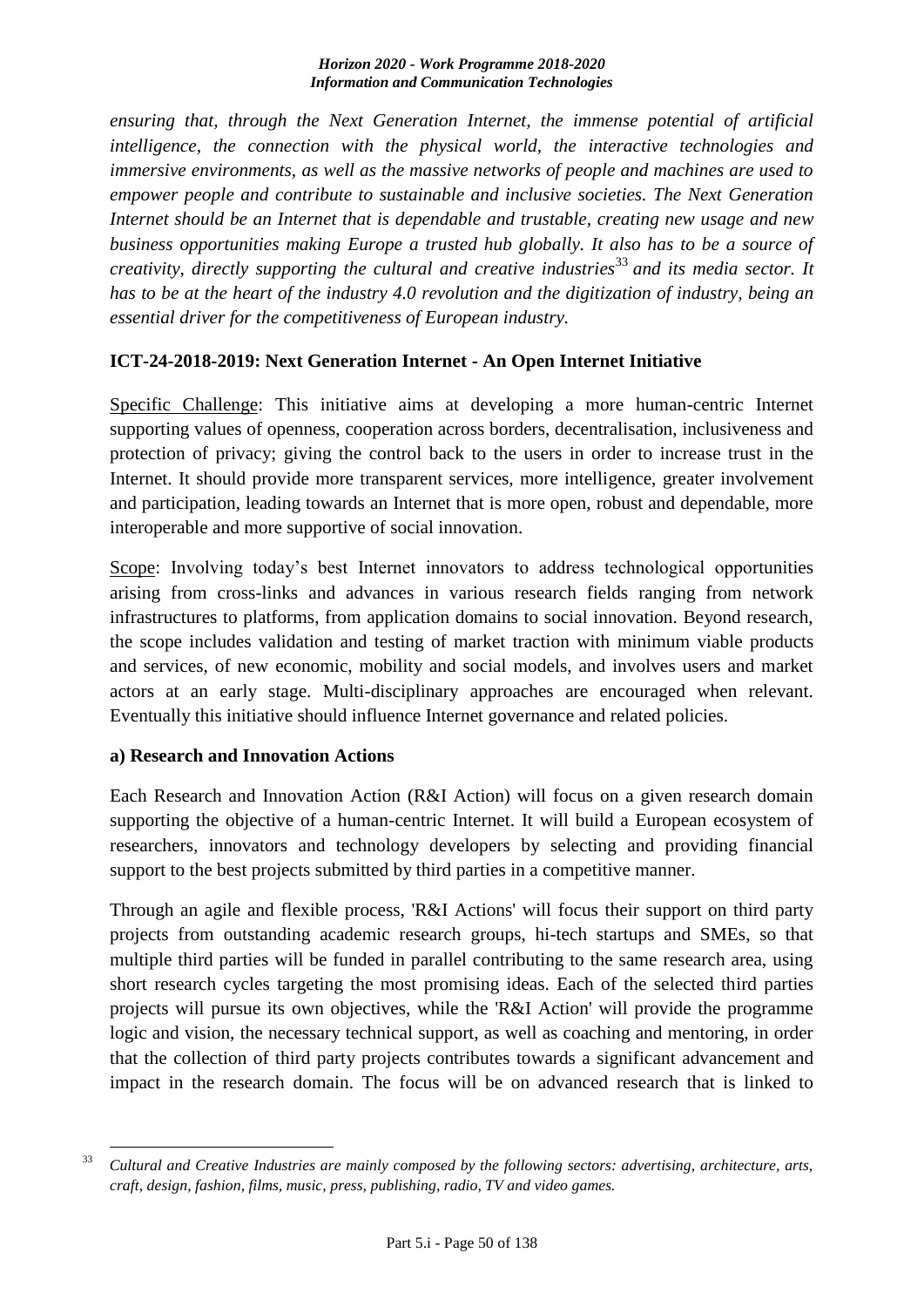relevant use cases and that can be brought quickly to the market; apps and services that innovate without a research component are not covered by this model.

Beneficiaries shall make explicit the intervention logic for their specific research domain, their capacity to attract top Internet talents, to deliver a solid value-adding services package to the third party projects, as well as their expertise and capacity in managing the full life-cycle of the open calls transparently. They should explore synergies with other research and innovation actions, supported at regional, national or European level, to increase the overall impact.

For grants awarded under this topic for Research and Innovation actions beneficiaries may provide support to third parties as described in part K of the General Annexes of the Work Programme. The support to third parties can only be provided in the form of grants. The respective options of Article 15.1 and Article 15.3 of the Model Grant Agreement will be applied.

For the call closing in 2018 'R&I Actions' in the following three sub-topics will be called for. Proposals should address only one of these sub-topics.

i) Privacy and trust enhancing technologies: as sensors, objects, devices, AI-based algorithms, etc., are incorporated in our digital environment, develop robust and easy to use technologies to help users increase trust and achieve greater control when sharing their personal data, attributes and information.

ii) Decentralized data governance: leveraging on distributed open hardware and software ecosystems based on blockchains, distributed ledger technology, open data and peer-to-peer technologies. Attention should be paid to ethical, legal and privacy issues, as well as to the concepts of autonomy, data sovereignty and ownership, values and regulations.

iii) Discovery and identification technologies: to search and access large heterogeneous data sources, services, objects and sensors, devices, multi-media content, etc. and which may include aspects of numbering; providing contextual querying, personalised information retrieval and increased quality of experience.

'R&I Actions' should encourage, when relevant, open source software and open hardware design, access to data, standardisation activities, access to testing and operational infrastructure as well as an IPR regime ensuring lasting impact and reusability of results.

The Commission considers that proposals requesting a contribution from the EU of EUR 7 million would allow this specific challenge to be addressed appropriately. Nonetheless, this does not preclude submission and selection of proposals requesting other amounts. As a reference, 80% of the EU funding should be allocated to financial support to the third parties, through projects typically in the EUR 50 000 to 200  $000^{34}$  range with duration of 9 to 12

<sup>1</sup>  $34$  In line with Article 23 (7) of the Rules for Participation the amounts referred to in Article 137 of the Financial Regulation may be exceeded when this is necessary to achieve the objectives of the action.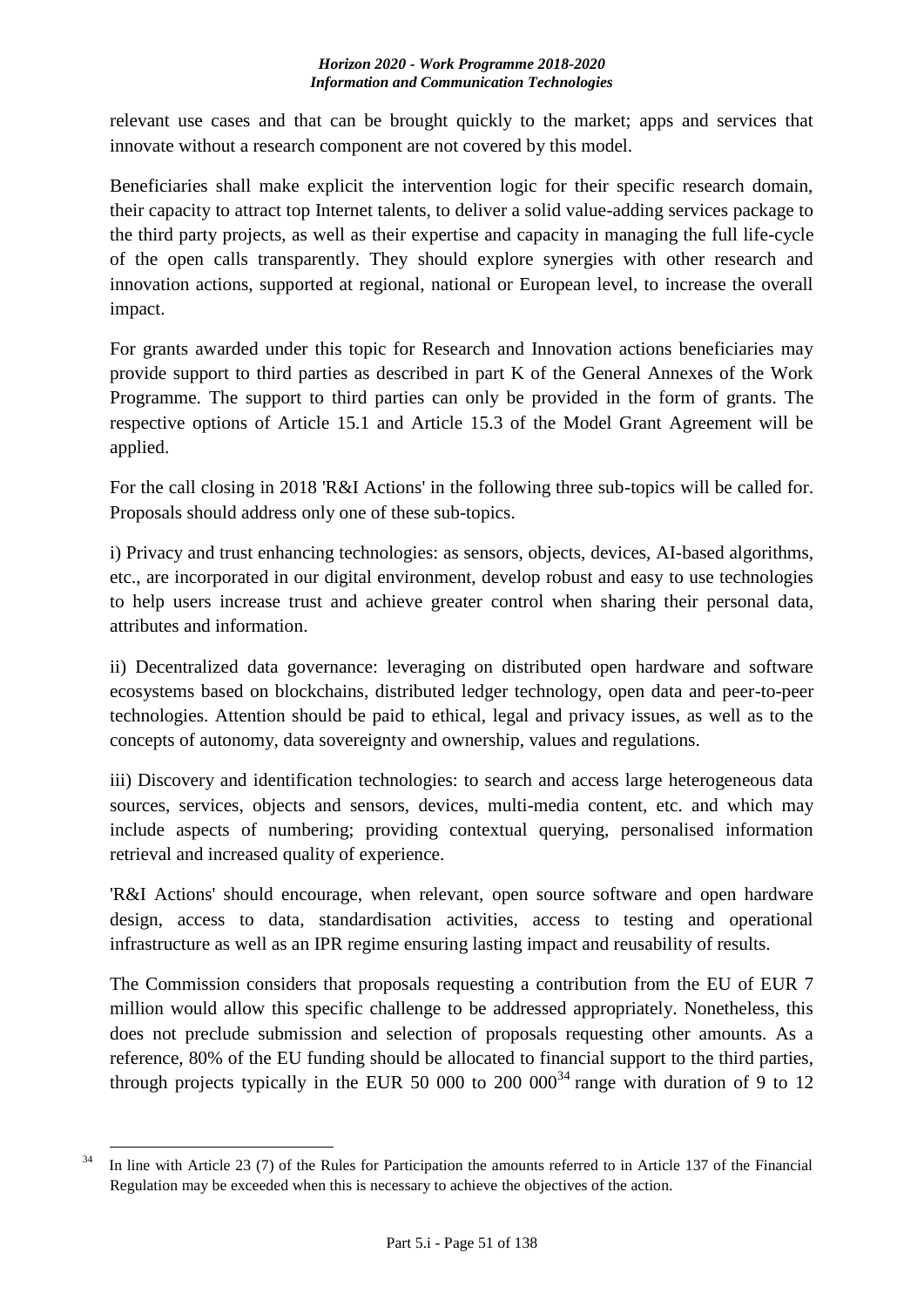months. Each 'R&I Action' is expected to run several cycles of third party projects, which requires an overall duration of 24 to 36 months.

In the call closing in 2018, at least one proposal will be selected in each of the three subtopics. Another three sub-topics will be identified for the forthcoming call closing 2019; the new sub-topics will be published by the European Commission in the update to the work programme 2019 that will be done before the call is published.

## **b) Coordination and Support Actions**

Coordination and Support Actions are called for in the following three sub-topics. Proposals should address only one of these sub-topics. At least one proposal will be selected in each of the three sub-topics.

iv) 'Technology Strategy & Policy': will engage leading-edge Internet stakeholders and will identify emerging research trends and policy needs, through a continuous public online consultation, open stakeholder engagement, fora and debates, and data analysis. It should also use the most innovative approaches and technologies, and unconventional ways to maximise involvement of those stakeholders who are new to community programmes and who will actually drive the evolution of the Internet. It should map and cooperate with national/regional initiatives and global activities where relevant. Driven by actors with a solid background and standing in today's NGI community, it aims at sustainability right from the beginning. It will be the intellectual spearhead of the 'Next Generation Internet – An Open Internet Initiative' and will closely engage with the other actions supported in this topic.

These activities could partially be implemented through small prizes; the maximum budget the project can devote to prizes is Euro 300.000. For grants awarded under this sub-topic beneficiaries may provide support to third parties as described in part K of the General Annexes of the Work Programme. The support to third parties can only be provided in the form of prizes. The respective options of Article 15.2 and Article 15.3 of the Model Grant Agreement will be applied.

The Commission considers that proposals with a duration of three years and requesting a contribution from the EU of EUR 3 million would allow this specific challenge to be addressed appropriately. Nonetheless, this does not preclude submission and selection of proposals requesting other durations or amounts.

v) 'Technology Harvest & Transfer': will support 'R&I Actions' and their third parties in ensuring the best use of the outcomes created by delivering specific exploitation strategies, including follow-up investment opportunities, industry relations, IPR/knowledge transfers, tech-transfer services to digital innovation hubs, mentoring / coaching services and linkage to national IPR exploitation programmes, in a most innovative and effective way. It will also support impact assessment at the level of the 'Next Generation Internet – An Open Internet Initiative' topic.

The 'Technology Harvest & Transfer' action shall start no earlier than 6 months after the start of the first 'R&I Actions' in 2018. The Commission considers that proposals with a duration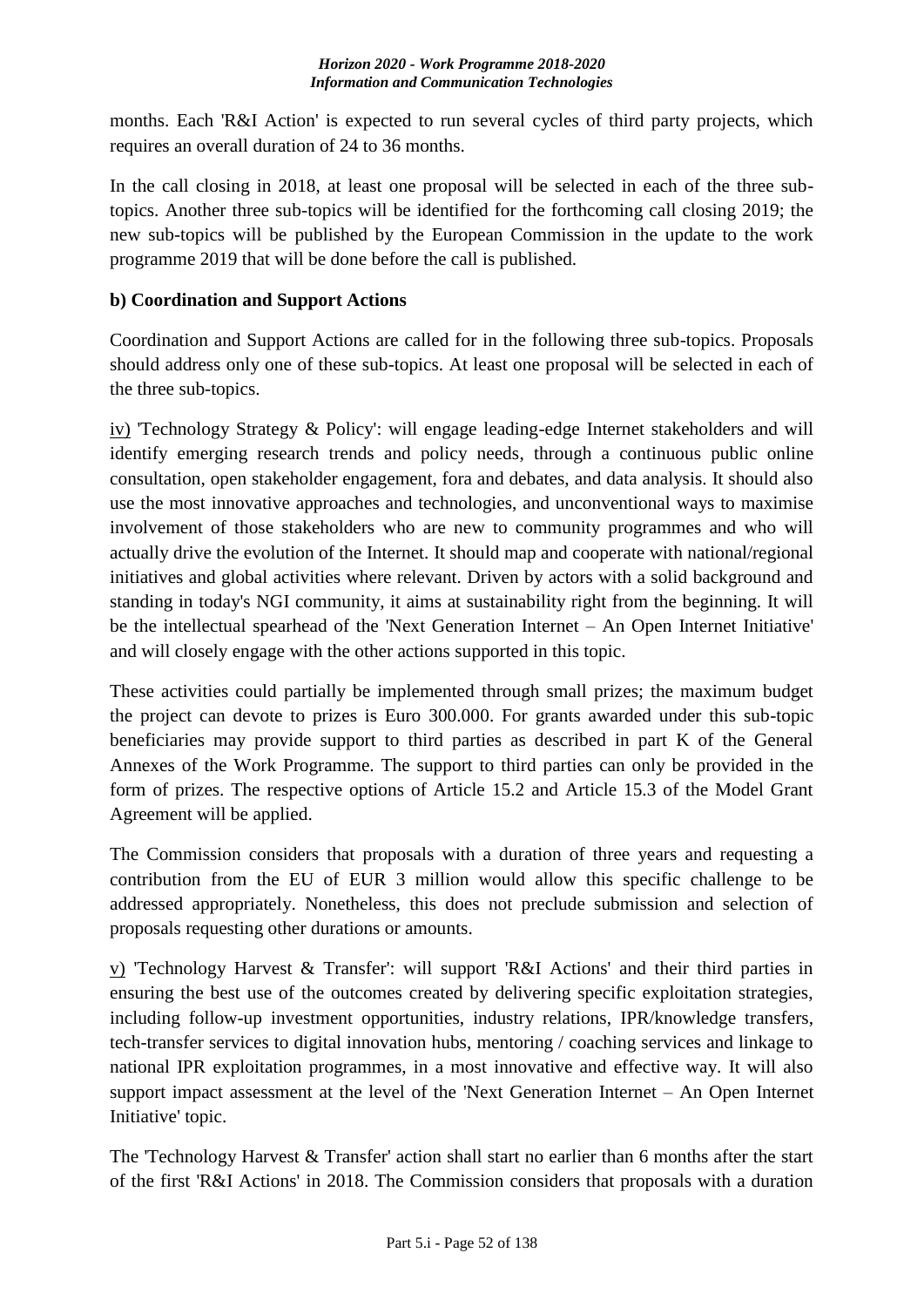of three years and requesting a contribution from the EU of EUR 2 million would allow this specific challenge to be addressed appropriately. Nonetheless, this does not preclude submission and selection of proposals requesting other durations or amounts.

vi) 'Outreach Office': will execute the programme communication strategy, branding and marketing activities, including extensive online and social media presence and events, establishing a positive brand image among young researchers, innovators, policy makers and people at large. Centralised, more efficient and professional, it will lead communications towards the outside world but also coach all actions under this topic in effective communications and marketing.

The Commission considers that proposals with a duration of three years and requesting a contribution from the EU of EUR 2 million would allow this specific challenge to be addressed appropriately. Nonetheless, this does not preclude submission and selection of proposals requesting other durations or amounts.

Expected Impact: Proposals should provide appropriate metrics for the claimed impacts.

- Shape a more human-centric evolution of the Internet.
- Create a European ecosystem of top researchers, hi-tech startups and SMEs with the capacity to set the course of Internet evolution.
- Generate new business opportunities and new Internet companies with maximum growth and impact chances.
- For sub-topics i, ii and iii: Integrating research and innovation communities; development of common visions and enhanced science – industry collaborations in each of the technology domains.
- For sub-topic iv: European research and innovation leaders driving the debate for a human-centric Internet research and policy strategy.
- For sub-topic v: New Internet applications / services, business models and innovation processes strengthening the position of European ICT industry in the Internet market.
- For sub-topic vi: global visibility in the media of the debate on a human-centric Internet; citizens' priorities influencing the evolution of the Internet.

Type of Action: Research and Innovation action, Coordination and support action

*The conditions related to this topic are provided at the end of this call and in the General Annexes.*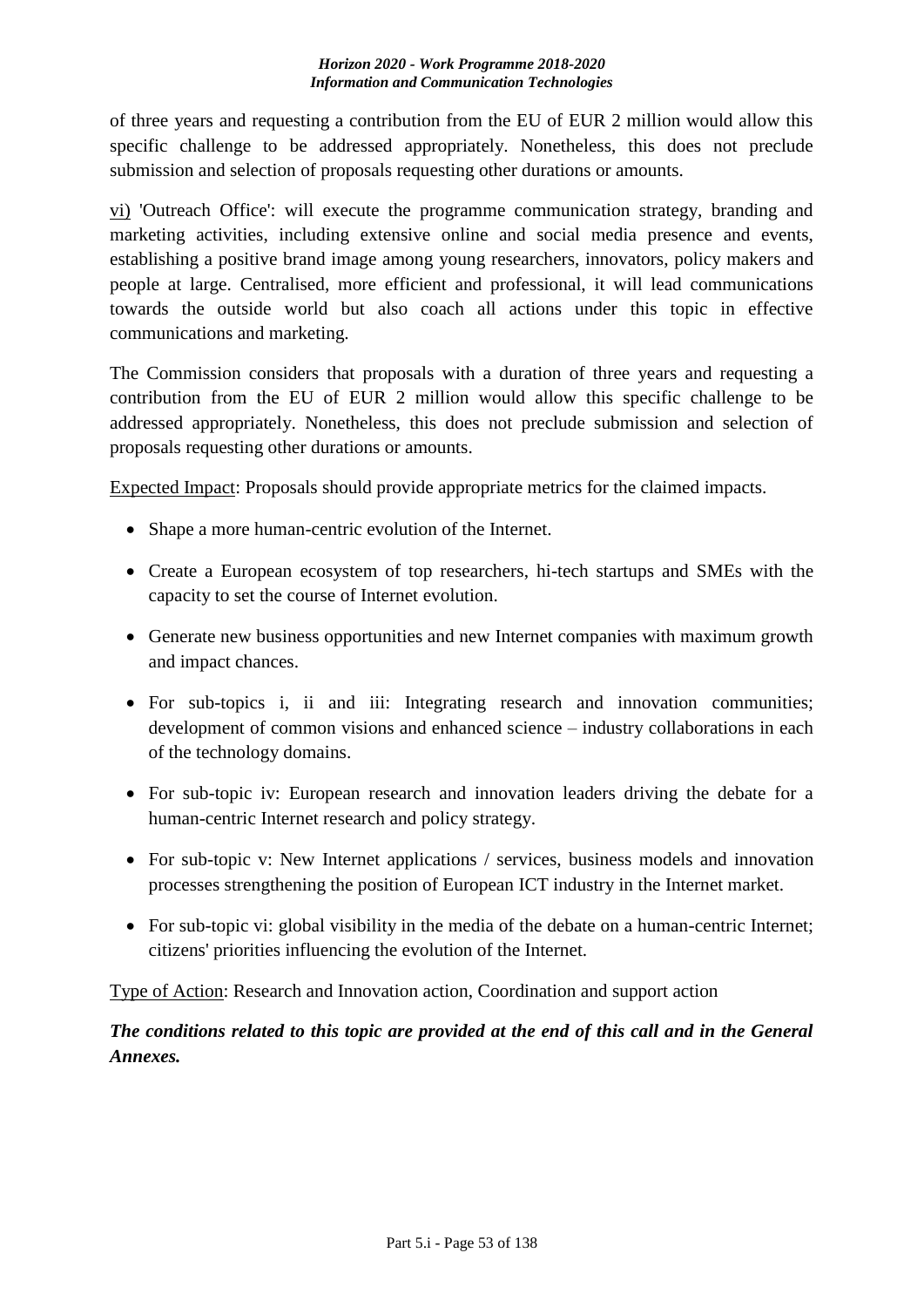#### **ICT-25-2018-2020: Interactive Technologies<sup>35</sup>**

Specific Challenge: Interactive technologies such as Augmented (AR) and Virtual Reality (VR) are set to transform the ways in which people communicate, interact and share information on the internet and beyond. This will directly impact a larger number of European industries ranging from the cultural and creative industries, manufacturing, robotic and healthcare to education, entertainment and media, enabling new business opportunities. The challenge is to forge a competitive and sustainable ecosystem of European technology providers in interactive technologies.

Scope: The scope includes: 1/ support a pan-European coordination effort to strengthen the collaboration among the constituency; 2/ increase the European innovation capacity through the development of new authoring tools and the access to a broader community;

#### **a) Interactive Community Building (CSA)**

To better coordinate stakeholders the focus should be on:

- elaborating a common research agenda and a technology transfer strategy;
- building a platform to gather and share knowledge, algorithms and tools for the development and use of new interactive technologies. This may include the development of a dedicated open operating system;
- providing broad access and technical support for the platform as well as promoting its existence and establishing links with other existing platforms;
- supporting research and development teams in the integration of their tools into the platform. The task may involve financial support to third parties, in line with the conditions set out in part K of the General Annexes. Maximum 2M€ funding could be dedicated to it, with EUR 50.000 to  $100 000^{36}$  per third party.

This action should result in a unique access point for innovators, SMEs and industrial companies interested in taking-up European interactive technologies in their product and services development. The Commission considers that proposals requesting a contribution from the EU of EUR 3 million would allow this area to be addressed appropriately. Nonetheless, this does not preclude submission and selection of proposals requesting other amounts.

#### **b) Future interaction (RIA)**

1

To strengthen European research and industrial capacities the research and innovation actions should focus either on:

<sup>&</sup>lt;sup>35</sup>It is expected that this topic will continue in 2020.

In line with Article 23 (7) of the Rules for Participation the amounts referred to in Article 137 of the Financial Regulation may be exceeded when this is necessary to achieve the objectives of the action.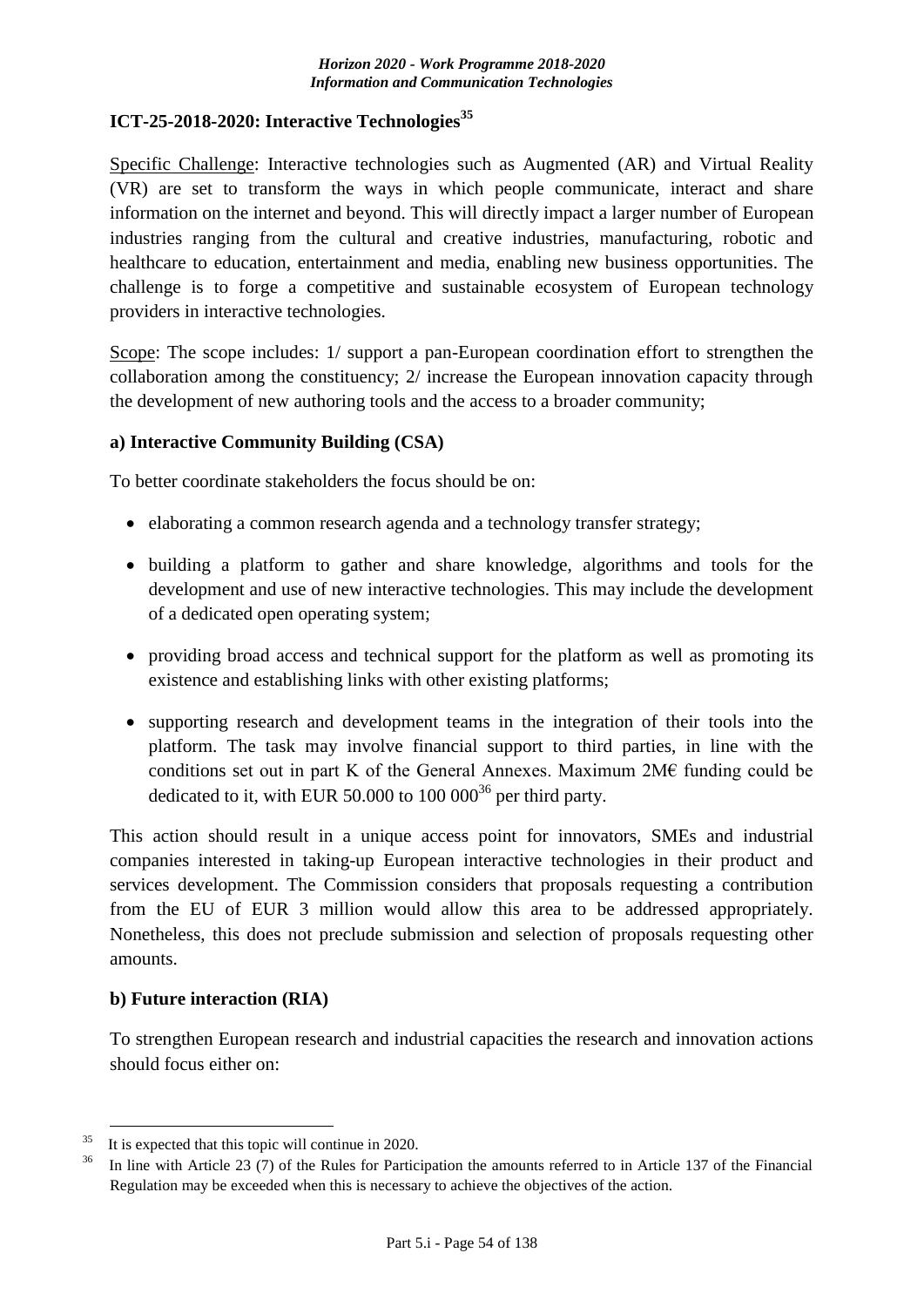- Better exploiting opportunities offered by **multi-user interactions**, researching and developing technologies augmenting human interaction in groups within both professional and private contexts.
- Or developing future interactive systems offering **higher quality experiences**, for instance through systems which are mobile, support additional senses, have higher accuracy or incorporate bio or environmental sensors.

The Commission considers that proposals requesting a contribution from the EU of between EUR 2 and 4 million would allow this area to be addressed appropriately. Nonetheless, this does not preclude submission and selection of proposals requesting other amounts.

Expected Impact: a) Establish a sustainable competitive ecosystem of European technology and solution providers for interactive technologies.

b) Strengthening European research and industrial capacities to develop future interactive devices.

Type of Action: Coordination and support action, Research and Innovation action

# *The conditions related to this topic are provided at the end of this call and in the General Annexes.*

# **ICT-26-2018-2020: Artificial Intelligence<sup>37</sup>**

Specific Challenge: Artificial Intelligence (AI) is a key technology for the further development of the Internet and all future digital devices and applications. Driven by the wider availability of large amounts of data and increasingly higher performance computing and networking, AI brings additional autonomy to all types of physical and virtual artefacts and opens the door to a wave of innovations and opportunities. It is already transforming important sectors ranging from data analytics and Web platforms up to driverless vehicles and new generation of robots for our homes, hospitals, farms or factories.

The challenge is to fully exploit the potential of AI in the economy and society. Building notably on Europe's Scientific and Technology strengths in the field, the supported activities should reinforce industrial competitiveness across all sectors including for SMEs and nontech industries and help address societal challenges (e.g. ageing, transport). The focus is on R&I areas in AI where collaborative work at European level can make a difference amidst the fierce world-wide competition in the field. The ambition is therefore to make AI technologies and resources available to developers and innovators in all sectors and actively engage with a wide user community, including non-AI experts.

Scope: The ultimate goal is a European AI-on-demand platform mobilising the European AI community to support businesses and sectors in accessing expertise, knowledge, algorithms and tools to successfully apply AI thereby generating market impact.

<sup>&</sup>lt;u>.</u> It is expected that this topic will continue in 2020.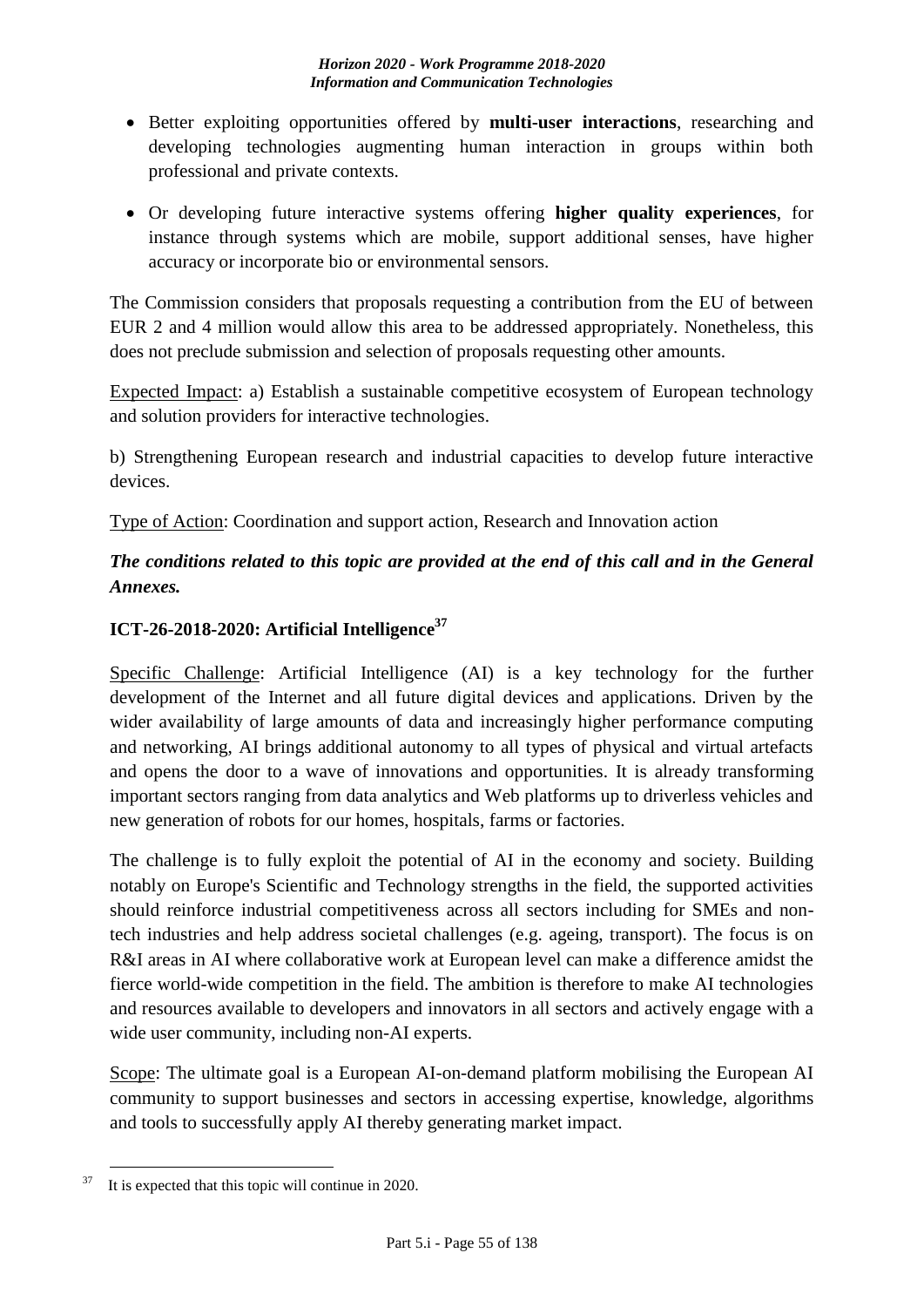The platform should:

- serve as a central point to gather and provide access to AI-related knowledge, algorithms and tools;
- support potential users of AI in order to facilitate the integration of AI into applications;
- facilitate the interaction with existing data portals needed for AI algorithms, and resources, such as HPC or cloud computing, and support interoperability.

## **Research and Innovation Action - Building a European AI on-demand platform**

The goal is to develop a European AI ecosystem bringing together the knowledge, algorithms, tools and resources available and making it a compelling solution for users, especially from non-tech sectors. The action should build on and link to existing relevant initiatives, including for instance existing platforms, data repositories, cloud computing, HPC. Proposals will be expected to plan efforts to connect and cooperate with the DIHs, Pilots and other relevant activities of this workprogramme, as appropriate. The action called for is expected to include the following activities:

- Mobilising the European AI community including researchers, businesses and start-ups to provide access to knowledge, algorithms and tools;
- Defining sustainable processes and structures (governance, access, business models, licensing, etc.) as well as developing a suitable software infrastructure (APIs and tools to aggregate existing tools and algorithms and to make them easily deployable in applications, as well as to access data and computing resources);
- Filling important technology gaps through challenge-based and/or user-driven research and innovation efforts. These efforts could have an application or technology focus, covering major domains such as robotics, IoT, CPS, intuitive interfaces, personalised applications, healthcare, manufacturing or agriculture;
- Gathering user requirements: based on representative set of its future users (researchers and industry). In particular, the research and innovation efforts expected from this action will have strong synergies with the platform building (providing user requirements, guiding its development, exploiting its resources, and contributing to its content) but additional efforts might be necessary to ensure that the needs of the various types of potential users of the platforms are represented;
- Putting in place a comprehensive service layer to facilitate the use and uptake of the platform both by end-users and researchers;
- Reaching out to new user domains and boosting the use of the platform. The task may involve financial support to third parties to fund promising projects (selected through open competitive calls) exploiting the resources and services offered by the platform to foster technology transfer of AI-based solutions, in line with the conditions set out in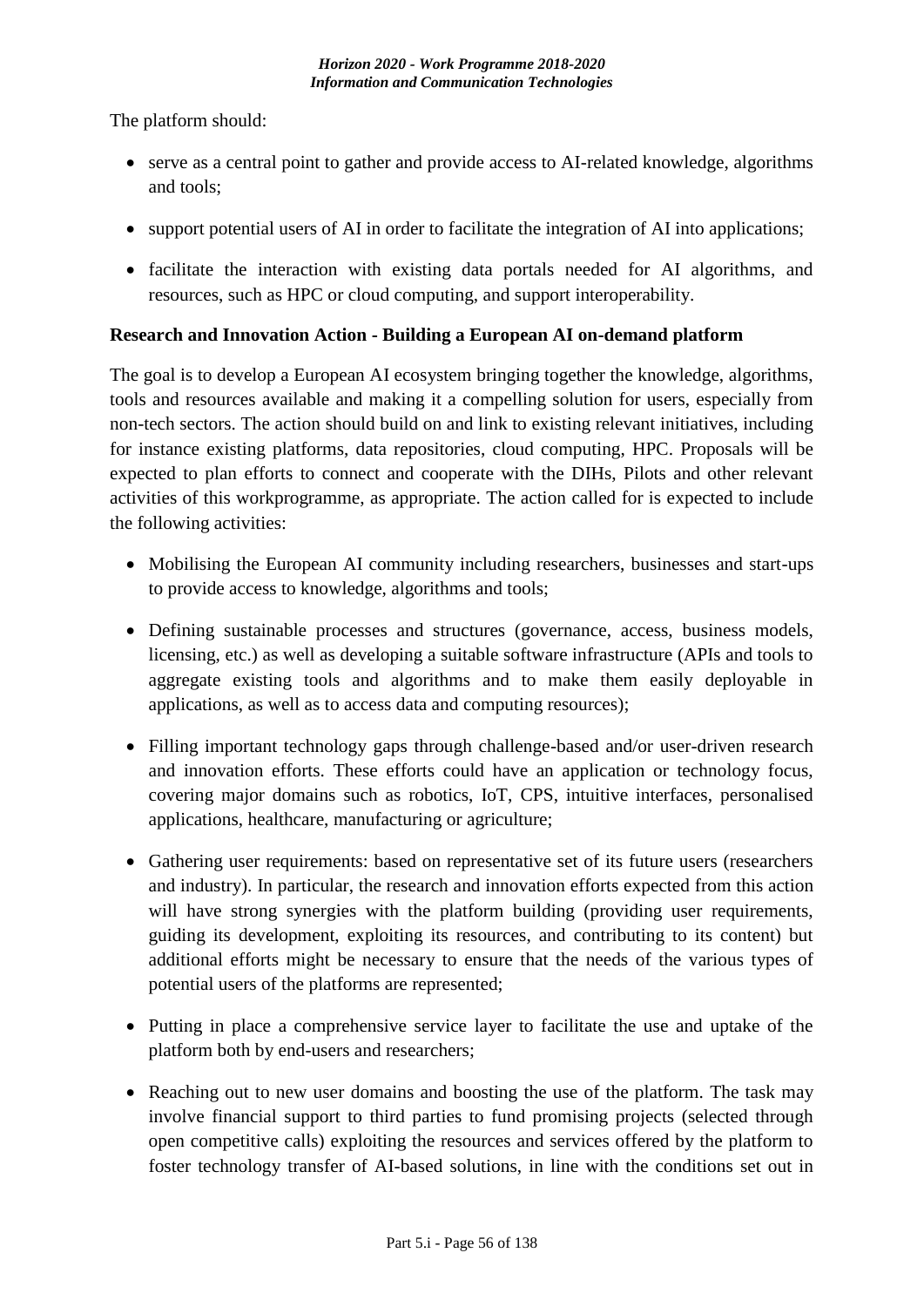part K of the General Conditions. Maximum  $3M\epsilon$  funding could be dedicated to it, with EUR 50.000 to EUR 200.000 per third party<sup>38</sup>;

 Developing a Strategic Research and Innovation Agenda for AI including ELSE (Ethical, Legal, Socio-Economic) aspects, taking into account and building on relevant initiatives and strategies (e.g.: Big Data PPP, Robotics PPP, AIOTI , CPS (CyPhERS), cybersecurity cPPP).

The Commission considers that proposals requesting a contribution from the EU of up to 20 million  $\epsilon$  would allow this area to be addressed appropriately. Nonetheless, this does not preclude submission and selection of proposals requesting other amounts.

## Expected Impact:

- Building a sustainable AI-on-demand platform, becoming a reference, mobilising the entire European AI community, and ensuring a leading position for Europe in AI.
- Reinforcing European excellence and leading position worldwide in major research and application domains, especially through the research and innovation efforts to fill important technology gaps.
- Boosting technology transfer of AI, especially towards SMEs and non-technology sectors, and disseminating the economic benefits of AI to a large user base.

## Type of Action: Research and Innovation action

## *The conditions related to this topic are provided at the end of this call and in the General Annexes.*

## **ICT-27-2018-2020: Internet of Things<sup>39</sup>**

Specific Challenge: Internet of Things (IoT) technologies and applications are bringing fundamental changes to all sectors of activity and are therefore an essential element of the Next Generation Internet. The challenge is to leverage EU technological strength to develop the next generation of IoT devices and systems that build on enhanced sensing/actuating, reasoning capabilities and computational power to the edges, but also new capabilities on the backend, such as artificial intelligence, deep semantic interoperability and novel contractual arrangements like Blockchains.

## Scope: **Coordination and Support Actions**

A support action which will support IoT policies under the Digitising European Industry strategy especially in the context of human-centered IoT. In particular, it should analyse and evaluate security and privacy concepts across on-going and new European projects and

 $38$  In line with Article 23 (7) of the Rules for Participation the amounts referred to in Article 137 of the Financial Regulation may be exceeded when this is necessary to achieve the objectives of the action.

It is expected that this topic will continue in 2020.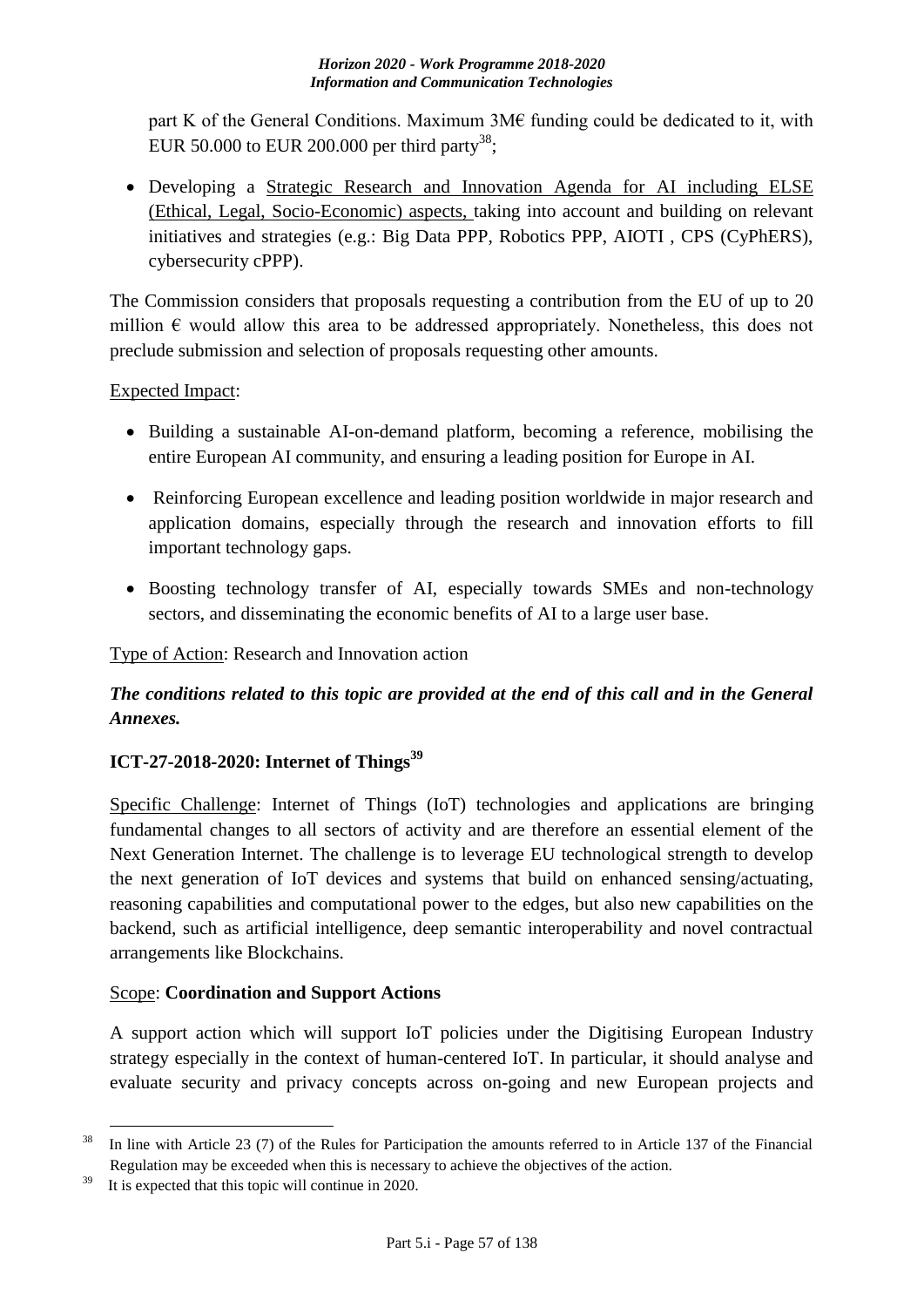initiatives in the IoT Focus Area and carry out trend scouting for future research and innovation policy through liaising with academic, industrial and policy stakeholders. The approach should include to build and sustain a vibrant network of IoT technology providers in Europe as well as ensuring the end-user trust in the security concerns as well respect for privacy.

The CSA will analyse and compile trends in IoT research and innovation with the aim to define research roadmap for future IoT related activities. The CSA shall evaluate and take into account emerging business models and shall support consensus building both with suppliers and users across Europe. It shall disseminate and seek support for results from a broad range of stakeholders in the IoT domain and relevant areas of the Next Generation Internet (NGI) initiative.

The Commission considers that proposals requesting a contribution from the EU of **EUR 1.5 million** would allow this area to be addressed appropriately. Nonetheless, this does not preclude submission and selection of proposals requesting other amounts.

Expected Impact:

- Broad consensus on a strategy on human-centred IoT evolution improving usability and user acceptance, notably through strengthened security, privacy and user trust.
- Identified roadmap that enables taking the right measures to put Europe in the lead for IoT research and innovation through a long-term evolution of IoT platform strategy and through scientific progress enabling novel, future semi-autonomous IoT applications.
- Capacity to create and sustain a vibrant technology cluster involving all stakeholders including industry, technology, and end-users.

Type of Action: Coordination and support action

# *The conditions related to this topic are provided at the end of this call and in the General Annexes.*

## **ICT-28-2018: Future Hyper-connected Sociality**

Specific Challenge: Future social networks, media and platforms will become the way our societies operate for communication, exchange, business, creation, learning and knowledge acquisition. The challenge is to mobilise a positive vision as to the role that Social Media will increasingly play in all these areas, and to overcome today's critical issues about trust and governance through democratic reputation mechanisms, and user experience.

Scope: Analysing and building the foundation of next generation Social Media platforms towards a "Global Social Sphere", based on peer-to-peer/decentralised, community approaches and free/open source principles. This foundation shall enhance the role of prosumers, communities and small businesses, mastering technological barriers, introducing innovative and participatory forms of quality journalism, and using various data in a secure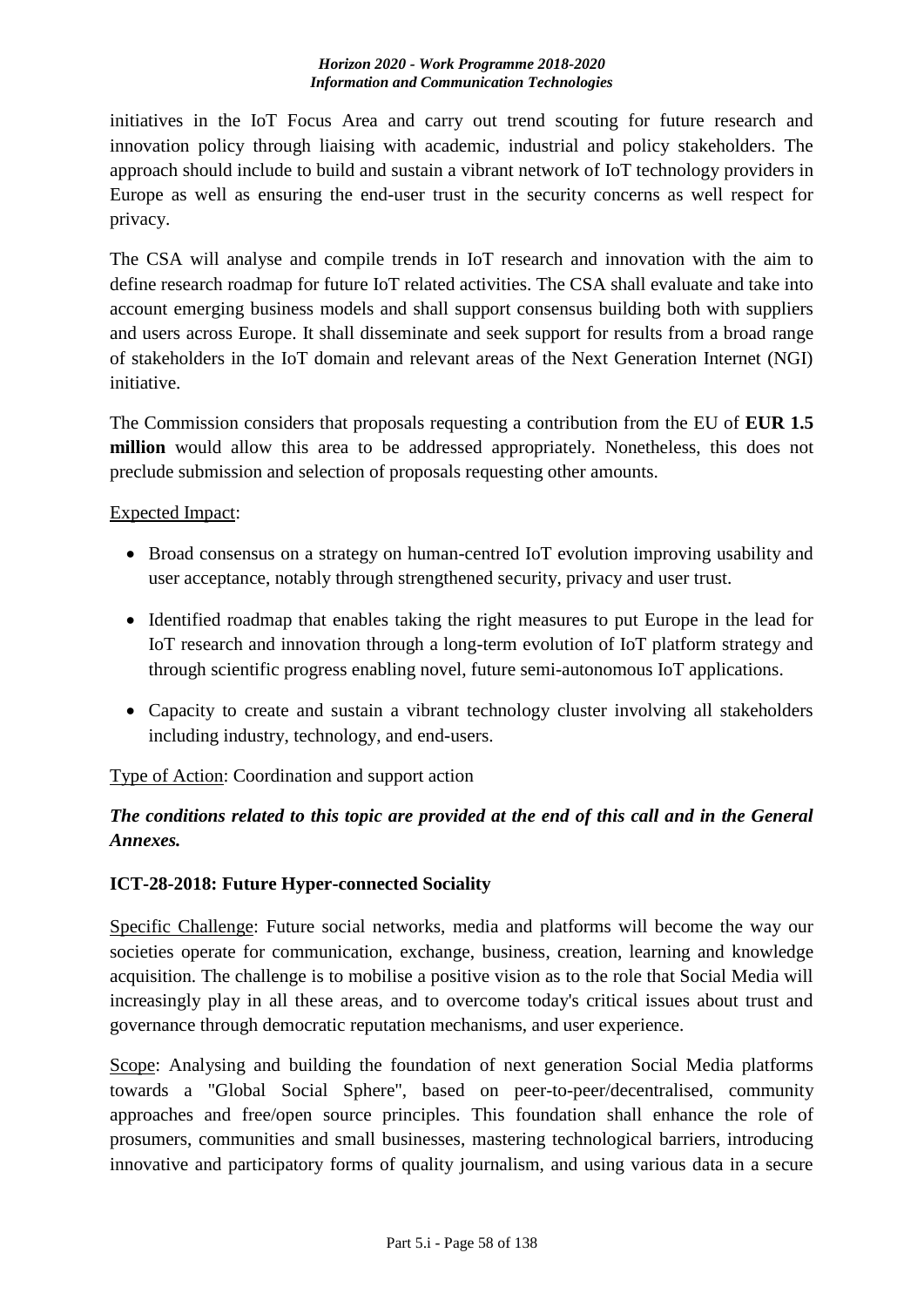manner. These activities should contribute to overcome the current accumulation of power by central intermediaries often located outside Europe. Proposals are invited for one of the following four subtopics:

#### **Innovation Action**

#### **Trustful and Secure Data Ecosystem for Social Media and Media**.

**a) Content verification** - Development of intermediary-free solutions addressing information veracity for Social Media. The solutions to be developed shall contribute to the understanding of information cascades, the spreading of information and the identification of information sources, the openness of algorithms and users' access to and control of their personal data (such as profiles, images, videos, biometrical, geolocation data and local data). Proposals are expected to develop and pilot solutions with a large existing community of citizens, and consortia may include inter alia partners from media, social media, distributed architectures, security and blockchain developers. Linked to this and in order to allow mastering better the complexity for users of Social Media, a Digital Companion interaction component may also be realised. The actions on this subtopic will cooperate for setting-up the basis of an observatory as described in d).

**b) Secure Data Ecosystem** - Creation of media and social media data business and innovation ecosystem to ensure privacy and secure sharing, as well as fair trade of federated media relevant data produced by media, social media and operators from other industrial sectors across Europe. The involvement of non-media sectors is considered critical to achieve volume and variety of data sets comparable with the ones of leading content aggregators. The action should address the necessary technical, organisational, legal and commercial aspects of data sharing/brokerage/trading to enable data-driven services. The action must also develop pilots to demonstrate the potential and sustainability of the federated data solution.<sup>40</sup>

## **Research and Innovation Action**

**c) Support of new Social Media initiatives**, and transition to peer-to-peer federated social networks based on smart decentralised architectures. This should be carried out by multidisciplinary and cross-sectorial consortia (technologist, sociologists, artists,…), including inter alia academic and industry partners focussing on web media, platform and application development. Proposals should include the creation of an open decentralised platform exploiting the added value derived from data aggregation and data analytics, exploring possible applications of blockchain technologies and enabling the development of innovative services and novel forms of distribution of media content. This includes research and innovation on open API, interface design, content production, consumer/prosumer business models including crowd-sourcing models for identification and rewarding of user generated content, open management and portability of profiles, gaming and art aspects. Proposals may also consider aspects of a "Social Networks of Objects", integrating latest

<sup>1</sup> <sup>40</sup> This action is to be followed up in the Big Data Innovation Hubs, planned for 2020, with a subtopic aiming at incubating ideas for data driven services and tools able to improve the media value chain.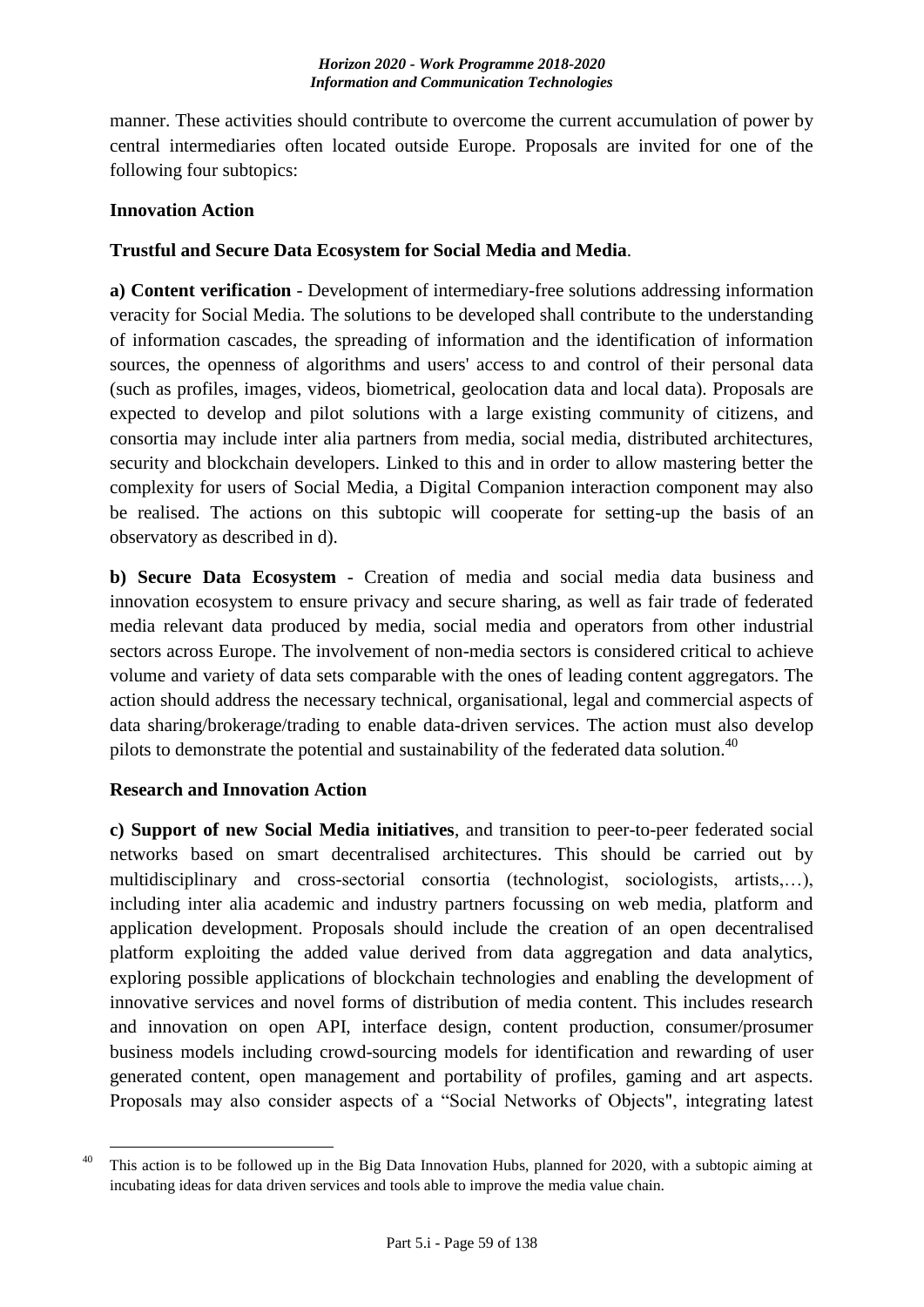European advancements on smart objects, big data, autonomous systems, real-time geolocation<sup>41</sup> and augmented/virtual reality. Proposals should include demonstrations and validation, also leveraging on concepts and technologies addressed elsewhere in the NGI programme.

## **Coordination and Support Action**

**d) Support of Social Media ecosystem community building** between different Social Media actors such as developers, designers, users of all ages, artists, entrepreneurs, researchers, at European and national level, also linking to important international initiatives. This should include a dynamic app-based tool for community-mapping and an analysis of a future hyperconnected society, considering societal, economic, educational, legal and community-based self-regulation aspects. In addition, the action shall establish with actions on Content Verification under subtopic a) the basis for an observatory on information veracity and best Social Media practices.

The Commission considers that proposals requesting a contribution from the EU of maximum 2,5 MEUR for subtopic a), 5 MEUR for subtopic b) and c) and 1 MEUR for subtopic d) would allow this specific challenge to be addressed appropriately. Nonetheless, this does not preclude submission and selection of proposals requesting other amounts.

At least one proposal will be selected for subtopics a) and b). Proposals should clearly state which subtopic they address.

## Expected Impact:

<u>.</u>

- Increased trust and improved governance and value for Social Media and Media
- New federated Social Media platforms and innovative media data driven services
- Societal change towards digital literacy and citizen participation

Type of Action: Innovation action, Research and Innovation action, Coordination and support action

# *The conditions related to this topic are provided at the end of this call and in the General Annexes.*

## **ICT-29-2018: A multilingual Next Generation Internet**

Specific Challenge: The activities under this topic will support technology-enabled multilingualism for an inclusive Digital Single Market. Every European should be able to access content and engage in written and spoken communication activities without language being a barrier. Content and services, such as those provided by public administrations, are not available in multiple languages. Linguistic fragmentation means that many citizens and businesses cannot fully engage in online activities and benefit from online content and

 $41$  Where use is made of geolocation, data from Galileo and EGNOS should be used wherever relevant.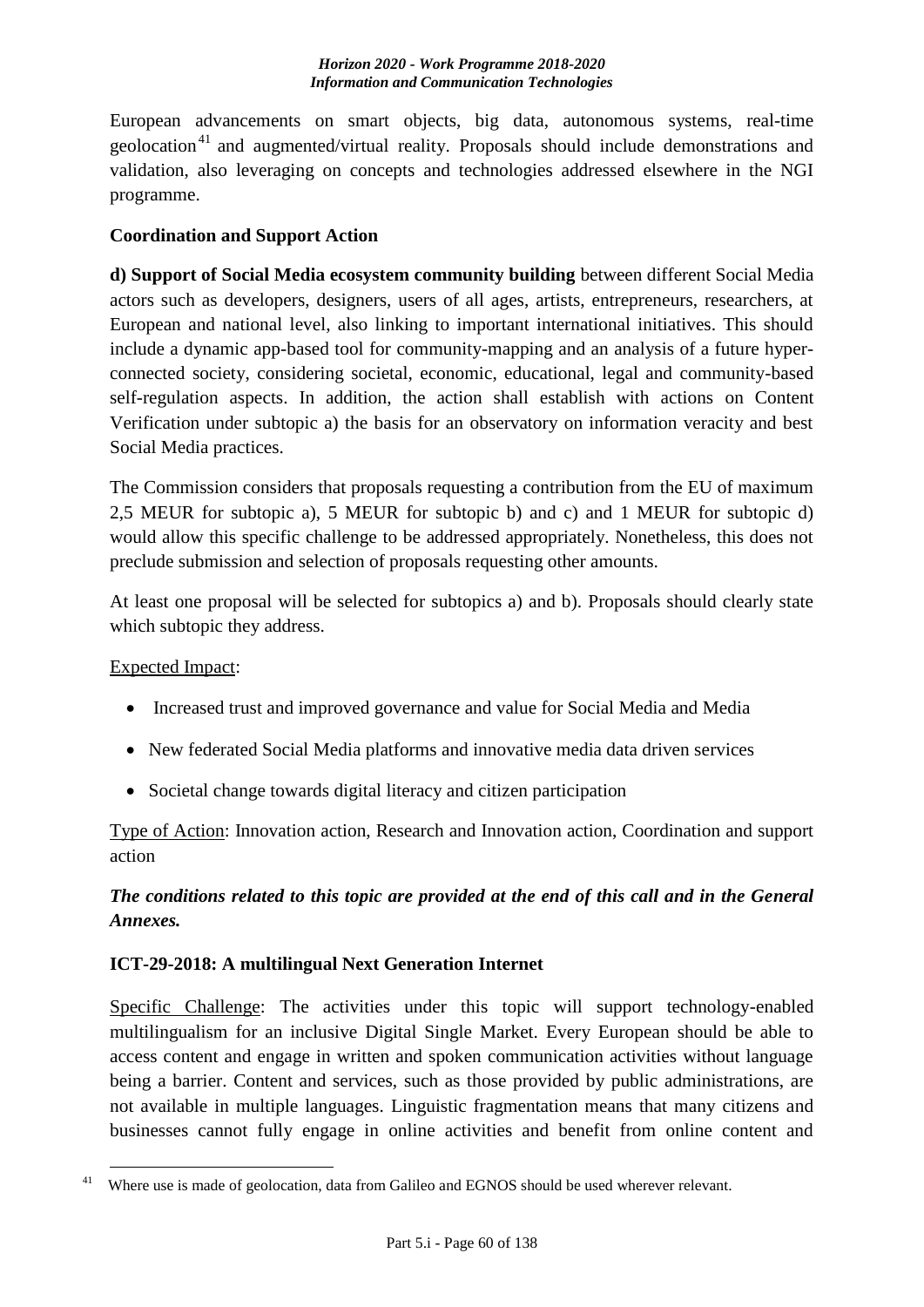services. The sheer volume of content, the diversity of content types and modalities as well as the diversity of languages in Europe makes the effective roll-out and provision of multilingual solutions challenging.

Scope: The actions will address technological challenges (for language resources and interoperable language tools) and support coordination and networking by exploiting excellences and synergies with activities carried out in the Member States and Associated Countries. They will push research results to those who need them and support technology transfer and breakthroughs.

## **a) Innovation Action: A European Language Grid**

The action shall:

i. develop the architecture and components for a public, open and interoperable grid connecting resources and tools, sharing and combining resources to support effective development and deployment of language technologies (software and services) across Europe. It shall provide easy access to basic natural language processing tools and services for European languages. The action shall cater for both consolidation of existing and a seamless inclusion of new resources and tools available for free or/and for a fee, enabling providers to control access rights reflecting their policies. The end-users of the grid shall be closely involved in the process.

ii. coordinate the work of the European Language grid and all actions supported under this topic and address the interoperability issues. It shall identify barriers for deploying multilingual services and establishing language infrastructure at European scale, including any skills gap. The action shall address legal and organisational obstacles, facilitate coordination between various European, national and regional activities through a structured dialogue and the establishment and exchange of best practices.

iii. pilot the European Language Grid in specific sectors of high commercial and/or societal impact, through small scale demonstrators geared towards an innovative integration of language technologies in specific operating processes/operations. The action shall provide facilities for collaboration, technical and linguistic guidance, access to open-source tools and open language resources (available through the grid), access to venture capital, and promotion and dissemination events. The results of all small scale demonstrators should be made available through the European Language grid under appropriate licensing conditions. The action shall select these small scale demonstrators through the use of financial support to third parties. Up to 30% of the EU funding of the action should be allocated to the financial support of these third parties, typically of the size of EUR 100 000 to 200 000 per third party<sup>42</sup> and a duration of about 9 to 12 months. Financial support to third parties should in line with the conditions set out in Part K of the General Annexes.

<sup>1</sup> <sup>42</sup> In line with Article 23 (7) of the Rules for Participation the amounts referred to in Article 137 of the Financial Regulation may be exceeded when this is necessary to achieve the objectives of the action.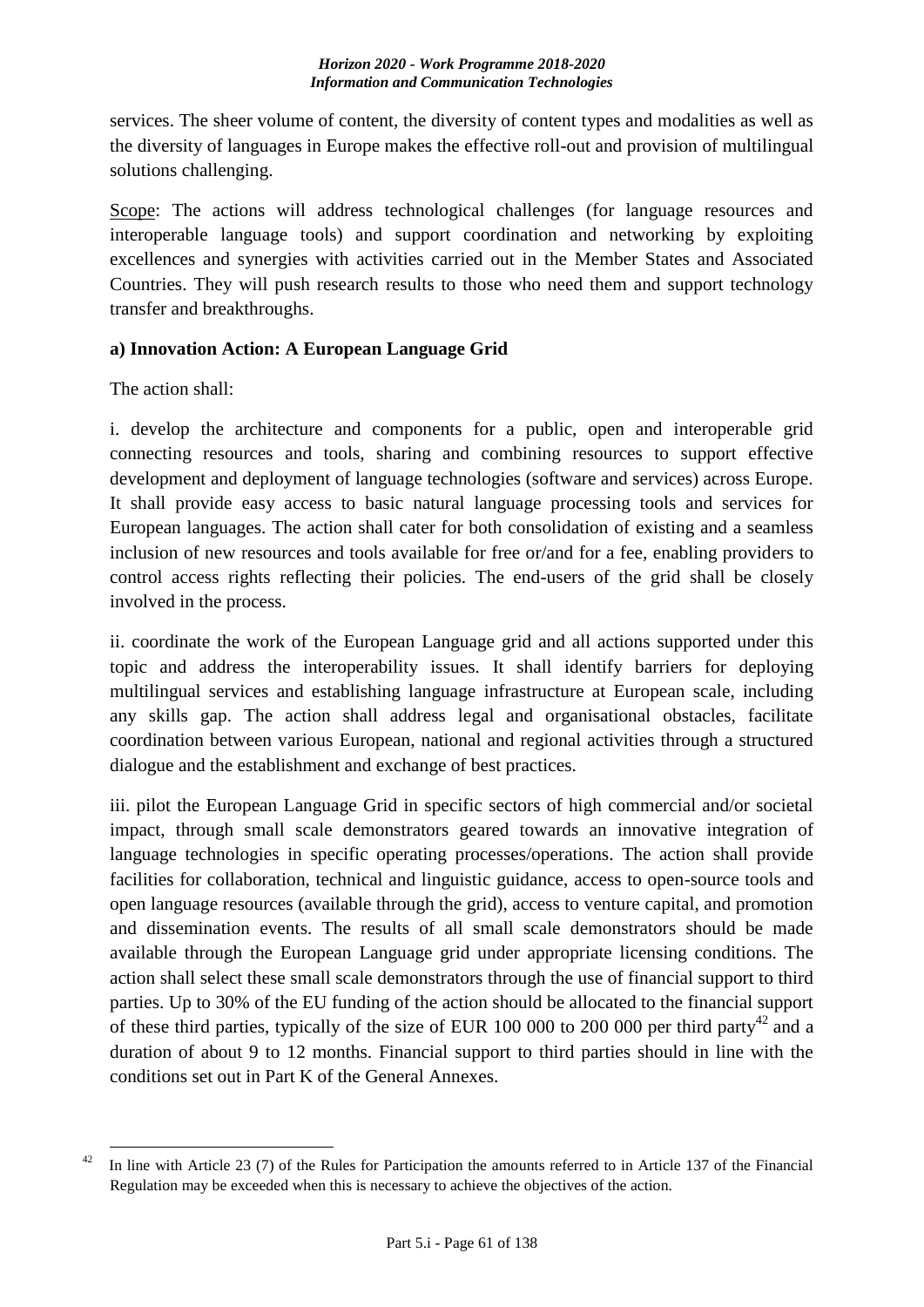iv. establish competence centres / nodes in Member and Associated States. It shall build on the previous EC-funded actions within the FP7, H2020 and  $\text{CEF}^{43}$ .

The Commission considers that proposals requesting a contribution from the EU of about 7 million would allow this area to be addressed appropriately. Nonetheless, this does not preclude submission and selection of proposals requesting other amounts.

# b) **Research and Innovation Action: Domain-specific/challenge-oriented Human Language Technology.**

## The actions shall

Advance the state of art in Human Language Technologies through well-identified missionoriented challenges involving researchers and industrial users of language technologies. Each proposal should address a specific sector of high commercial and/or societal impact or a technological challenge common/relevant to several sectors. Proposers should include a detailed analysis of the expected advances in terms of language technology-related research The actions should address concrete real-life issues defined by industrial users. The proposals must convincingly argue the demand for the proposed solution and provide clear indicators to benchmark the research results. The projects shall create a sustainable ecosystem of multilingual applications and services tailored for the specific needs of the addressed sector.

The Commission considers that proposals requesting a contribution from the EU of about 3 million would allow this area to be addressed appropriately. Nonetheless, this does not preclude submission and selection of proposals requesting other amounts.

## Expected Impact:

- Provide European research and language technology industry with a better access to and usage of quality language resources and tools;
- Increase in the quality and coverage of multilingual solutions used by industrial players in sectors relevant to the emergence of the Digital Single Market;
- Increase in the uptake of language technologies in Europe in various sectors;
- Cost savings for private and public sector users of language technology solutions.

Type of Action: Research and Innovation action, Innovation action

# *The conditions related to this topic are provided at the end of this call and in the General Annexes.*

<sup>&</sup>lt;u>.</u> <sup>43</sup>https://ec.europa.eu/cefdigital/wiki/display/CEFDIGITAL/eTranslation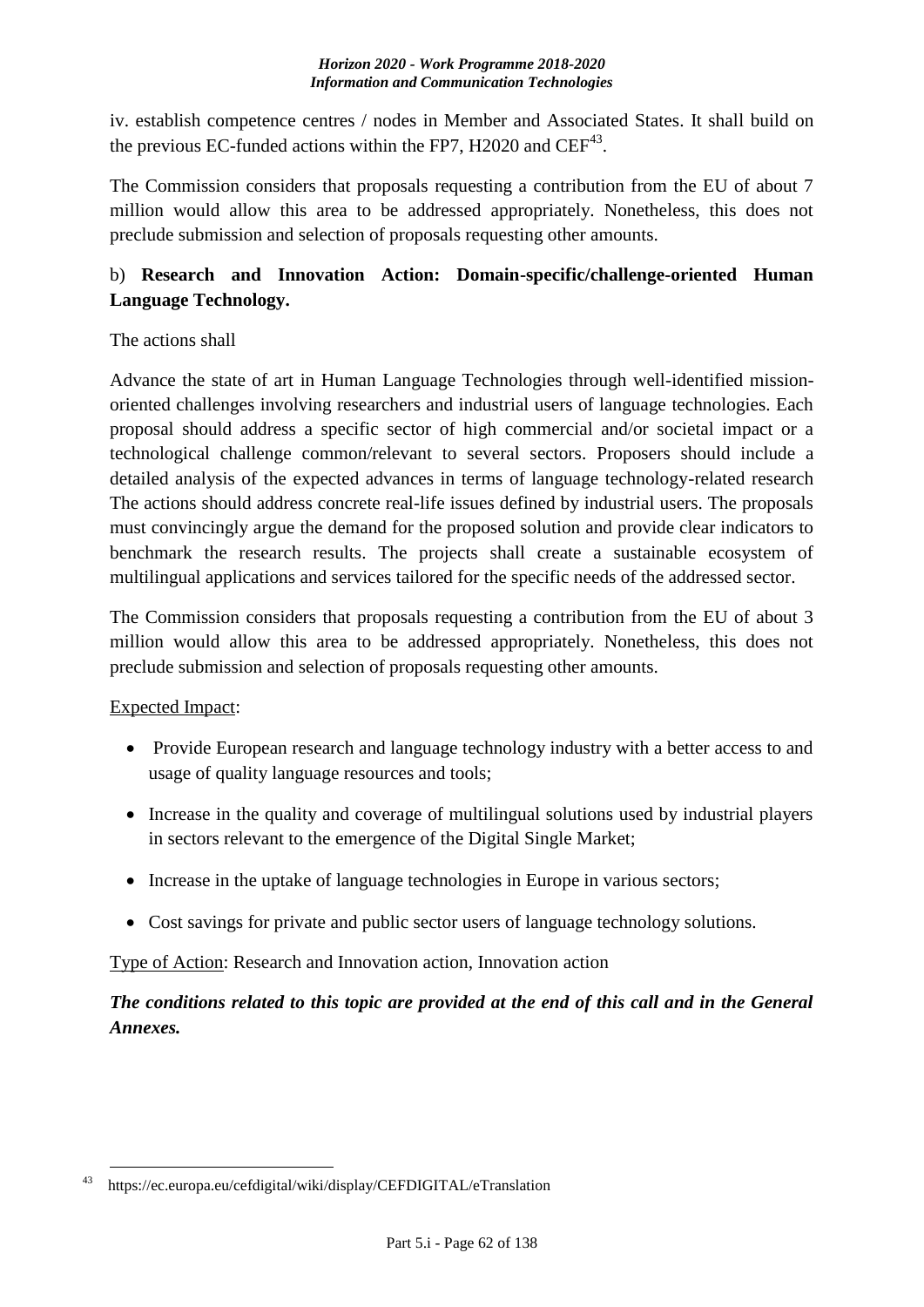## **ICT-30-2019-2020: An empowering, inclusive Next Generation Internet<sup>44</sup>**

Specific Challenge: Every citizen, from all walks of life, should be able to fully take part in the Digital Single Market. This means that the Next Generation Internet will have to empower users, including its most vulnerable or disabled one, to have access to the same digital learning opportunities, in forms that are accessible, perceivable and understandable by everybody.

Scope: The objective is to support actions on smarter, open, trusted and **personalised learning** solutions to optimise digital learning and to allow learners to engage and interact with content and with peers.

#### a. **Innovation Action: Digital Learning Incubator**

The objective of this action is to advance **personalised and inclusive digital learning** through a fast-paced adoption cycle of technological and methodological solutions. The work will build on cross-links and advances in the various NGI technologies (such as machinelearning, AR/VR, AI) research fields and foster synergies between all the relevant market players, researchers and educational agents working on promising and innovative products. The action will be based on a "push and pull" strategy whereby the research actors push the best research projects to enter the innovation cycle and the market actors pull for the ideas with best market traction.

The action will:

- set up an Incubator bringing together all relevant stakeholders to form strategic alliances that can jointly achieve fast-paced breakthroughs in the area of personalised and inclusive learning online. The Incubator will allow fast-track experimentations in form of small scale projects, providing access to knowledge, research prototypes, learning resources and data to parties interested to conduct these experimentations.

- launch open calls for highly promising small scale projects to work on a topic/challenge set out in a roadmap. It shall foresee suitable arrangements for oragnizing the corresponding competitive evaluation and selection.

The action shall select these small scale projects through the use of financial support to third parties. Up to 90% of the EU funding of the action should be allocated to the financial support of these third parties, typically of the size of EUR 100 000 to 200 000 per third party<sup>45</sup> and a duration of about 9 to 12 months. Financial support to third parties should in line with the conditions set out in Part K of the General Annexes.

The Commission considers that up to 1 proposal requesting a contribution from the EU of around 7 million would allow this area to be addressed appropriately. Nonetheless, this does not preclude submission and selection of proposals requesting other amounts.

It is expected that this topic will continue in 2020.

In line with Article 23 (7) of the Rules for Participation the amounts referred to in Article 137 of the Financial Regulation may be exceeded when this is necessary to achieve the objectives of the action.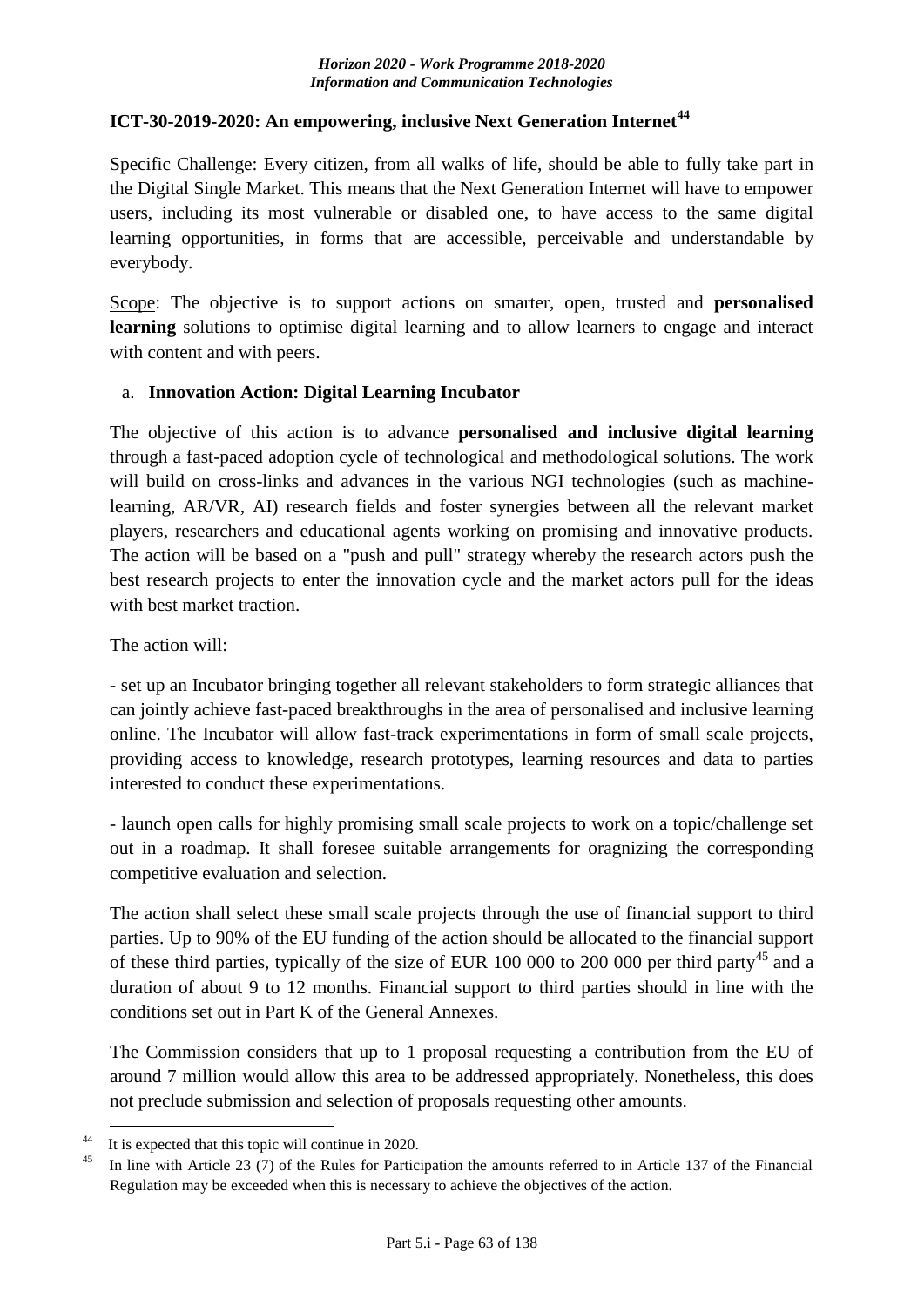## **b) Coordination and support action in the area of Digital Learning**

The action will:

- stimulate the collaboration between all EU-funded FP7 and H2020 projects on digital learning, analyse the outcomes and best practices carried out in these projects, support the dissemination of their results as well as ensure their integration within the Next Generation Initiative and link with other support measures.

- identify: a) emerging research challenges, notably those arising from digital certification of learning outcomes and blockchain technologies and their uptake for a more inclusive and personalised learning; b) address legal, organisational and technological challenges underpinning the uptake of the proposed solutions, notably in relation to their scalability; c) make policy recommendations in view of the priorities of the next programme for research, innovation and deployment.

The Commission considers that proposals requesting a contribution from the EU of around 1 million would allow this area to be addressed appropriately. Nonetheless, this does not preclude submission and selection of proposals requesting other amounts.

Expected Impact:

- Increase in the overall uptake of technology for personalised and inclusive learning for all, regardless of their age, gender or other socioeconomic factors.
- Increase in the number of distributed learning solutions for children with special educational needs.
- Increase in the number of start-ups/SME's deploying personalised and inclusive learning solutions to the market.

Type of Action: Innovation action, Coordination and support action

## *The conditions related to this topic are provided at the end of this call and in the General Annexes.*

#### **ICT-31-2018-2019: EU-US collaboration on NGI**

Specific Challenge: Building upon the EU-US collaboration in previous work programmes in the area of research experimentation, the aim is to reinforce cooperation and strategic partnerships in the area of Next Generation Internet, to establish a continuous dialogue among the key actors in the US and European programmes and to implement focused projects for joint developments. Proposals shall foresee twinning with entities participating in projects funded by the US to exchange knowledge and experience and exploit synergies. This collaboration will be implemented in accordance with the "Implementation arrangement between the European Commission and the government of the United States of America for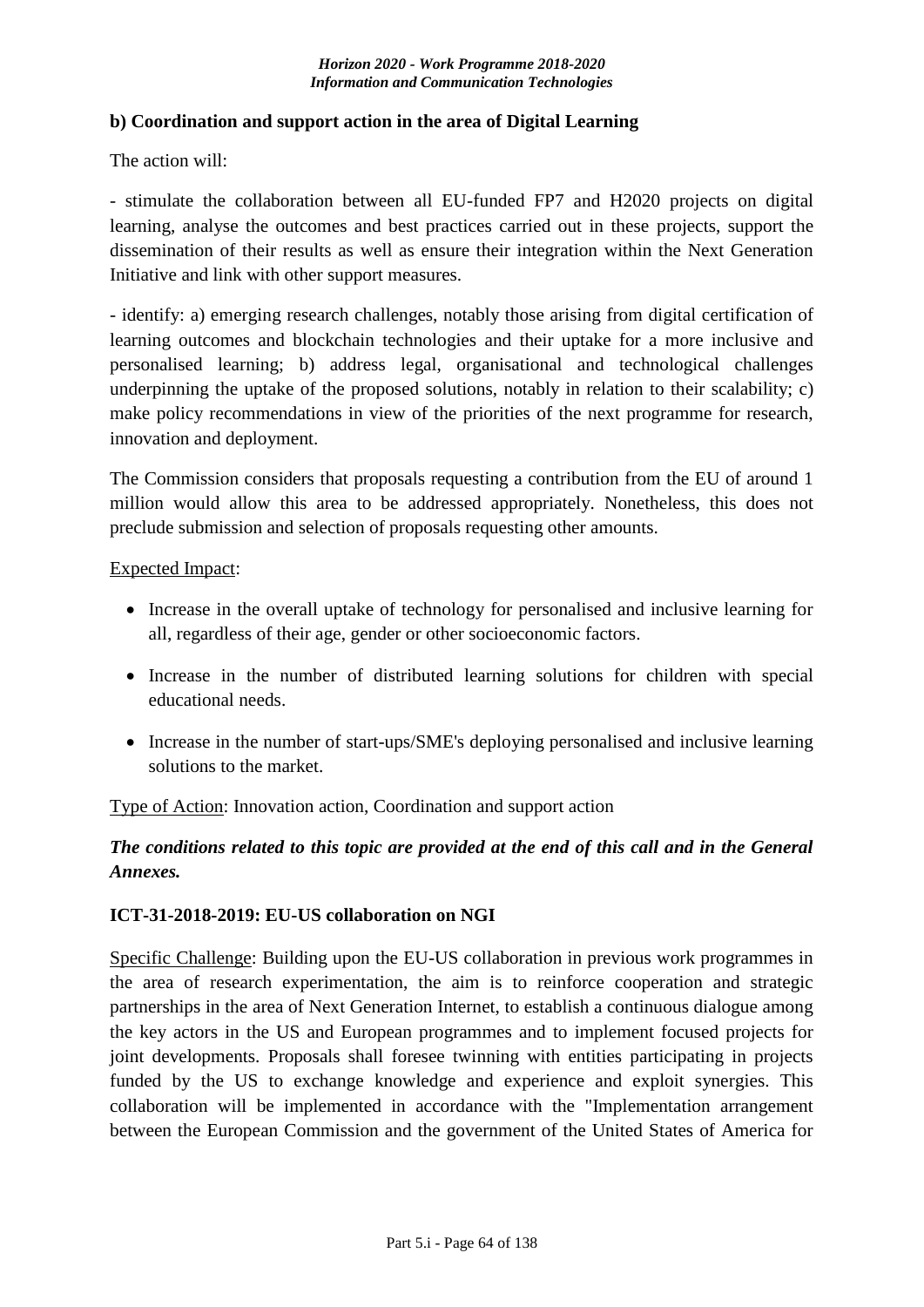cooperation between researchers funded separately by the European Union's and the United States framework programmes on research and innovation" signed on 17 October  $2016^{46}$ .

Scope: **a) Coordination and Support Actions**. Proposals should cover one of the following two areas of this sub-topic:

- Organise workshops and other support activities: to facilitate the coordination of research and innovation initiatives in the EU and US, and to promote collaboration between the research groups. Create a Next Generation Internet open ecosystem engaging relevant initiatives and key actors from the EU and the US.

- Fellowship programme: support 3 to 6 months fellowships for Internet researchers notably from hi-tech startups, SMEs, mid-caps, research centres or academia to broaden the understanding of different approaches, perspectives and values, in view to then contribute to concrete NGI services and products 'Made in Europe'. The project will only provide financial support for travel and subsistence, and only citizens of the EU and associated countries will be eligible for funding. For grants awarded under this topic for the fellowship programme beneficiaries may provide support to third parties as described in part K of the General Annexes of the Work Programme. The support to third parties can only be provided in the form of grants. The respective options of Article 15.1 and Article 15.3 of the Model Grant Agreement will be applied

The Commission considers that proposals requesting a contribution from the EU of EUR 1 million for the first area of this sub-topic (Organise workshops and other support activities) and of EUR 1.5 million for the second area of this sub-topic (Fellowship programme) would allow this specific challenge to be addressed appropriately. Nonetheless, this does not preclude submission and selection of proposals requesting other amounts. At least one proposal will be selected in each of the two areas of this sub-topic.

## **b) Research and Innovation Action**.

Common experiments by EU/US teams on emerging topics for the Next Generation Internet / Tomorrow's Internet programmes on top of EU/US experimental platforms.

For grants awarded under this topic for Research and Innovation actions beneficiaries may provide support to third parties as described in part K of the General Annexes of the Work Programme. The support to third parties can only be provided in the form of grants. The respective options of Article 15.1 and Article 15.3 of the Model Grant Agreement will be applied. Only organisations established in the EU and associated countries will be eligible for European Commission funding.

The Commission considers that proposals for Research and Innovation actions requesting a contribution from the EU of EUR 3.5 million would allow this specific challenge to be addressed appropriately. As a reference, 80% of the EU funding should be allocated to

<sup>&</sup>lt;u>.</u> http://ec.europa.eu/research/iscp/pdf/policy/eu-usa\_implementing\_arrangement\_2016.pdf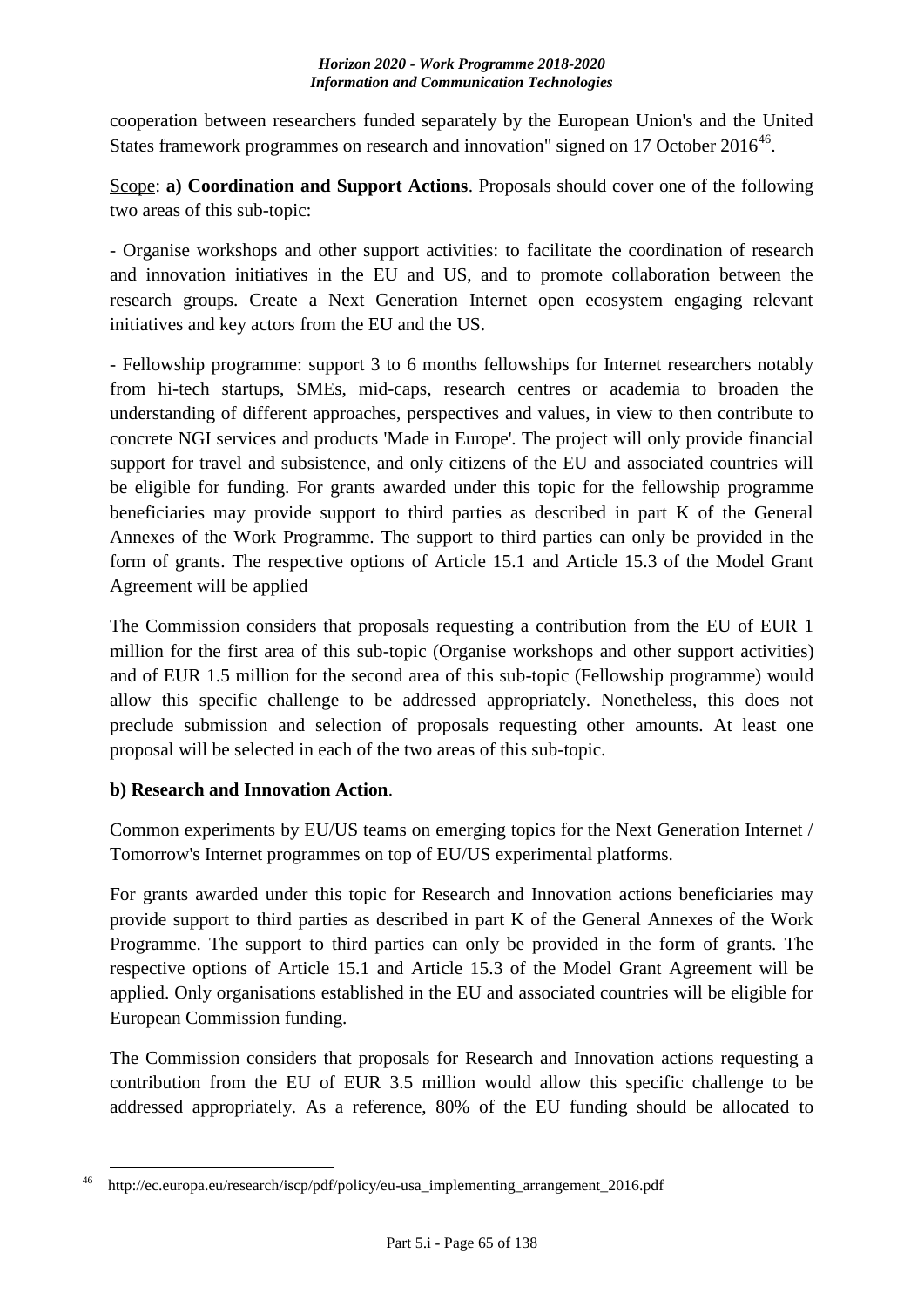financial support for the third parties. Nonetheless, this does not preclude submission and selection of proposals requesting other amounts.

Expected Impact: Proposals should provide appropriate metrics for the claimed impacts.

- Enhanced EU – US cooperation in Next Generation Internet, including policy cooperation.

- Reinforced collaboration and increased synergies between the Next Generation Internet and the Tomorrow's Internet programmes.

- Developing interoperable solutions and joint demonstrators, contributions to standards

- An EU - US ecosystem of top researchers, hi-tech startups / SMEs and Internet-related communities collaborating on the evolution of the Internet.

Type of Action: Coordination and support action, Research and Innovation action

*The conditions related to this topic are provided at the end of this call and in the General Annexes.*

**Cross-cutting activities**

## **ICT-32-2018: STARTS – The Arts stimulating innovation**

Specific Challenge: The ever-increasing role of technology in our daily life offers huge potential for added value for our society. Artists can help unleash this potential. They can help shape a better relation of technology and humans and stimulate human-centred innovation through their transversal competencies and unconventional thinking. The challenge of the S+T+ARTS=STARTS program – innovation at the nexus of Science, Technology and the Arts - is to better address innovation in industry and society by engaging artists in European R&I projects to explore unconventional art-inspired solutions to industrial/societal problems.

Scope: The topic will support art-driven innovation in European R&I projects by inclusion of artists in research consortia.

**a) STARTS lighthouse pilots (RIA instrument)** will explore art-inspired solutions to industrial/societal challenges in two chosen areas. Pilots will engage industry, technology, end-users, and artists in a broad artistic exploration of technologies with the aim of creating novel products, processes and services that respond better to human needs. The added value of artistic practices to realise unexpected solutions via artistic exploration must be clearly put forward in the two light house pilots.

(i) Lighthouse pilot in 'art-inspired interactive human-centred environments' created by digital objects and novel media, like IoT, augmented reality or social media. The pilot will explore how these digital objects and media can lead – via artistic exploration – to novel experiences and new models for creativity and thereby to unexpected solutions for challenges in the city, in the home or for mobility.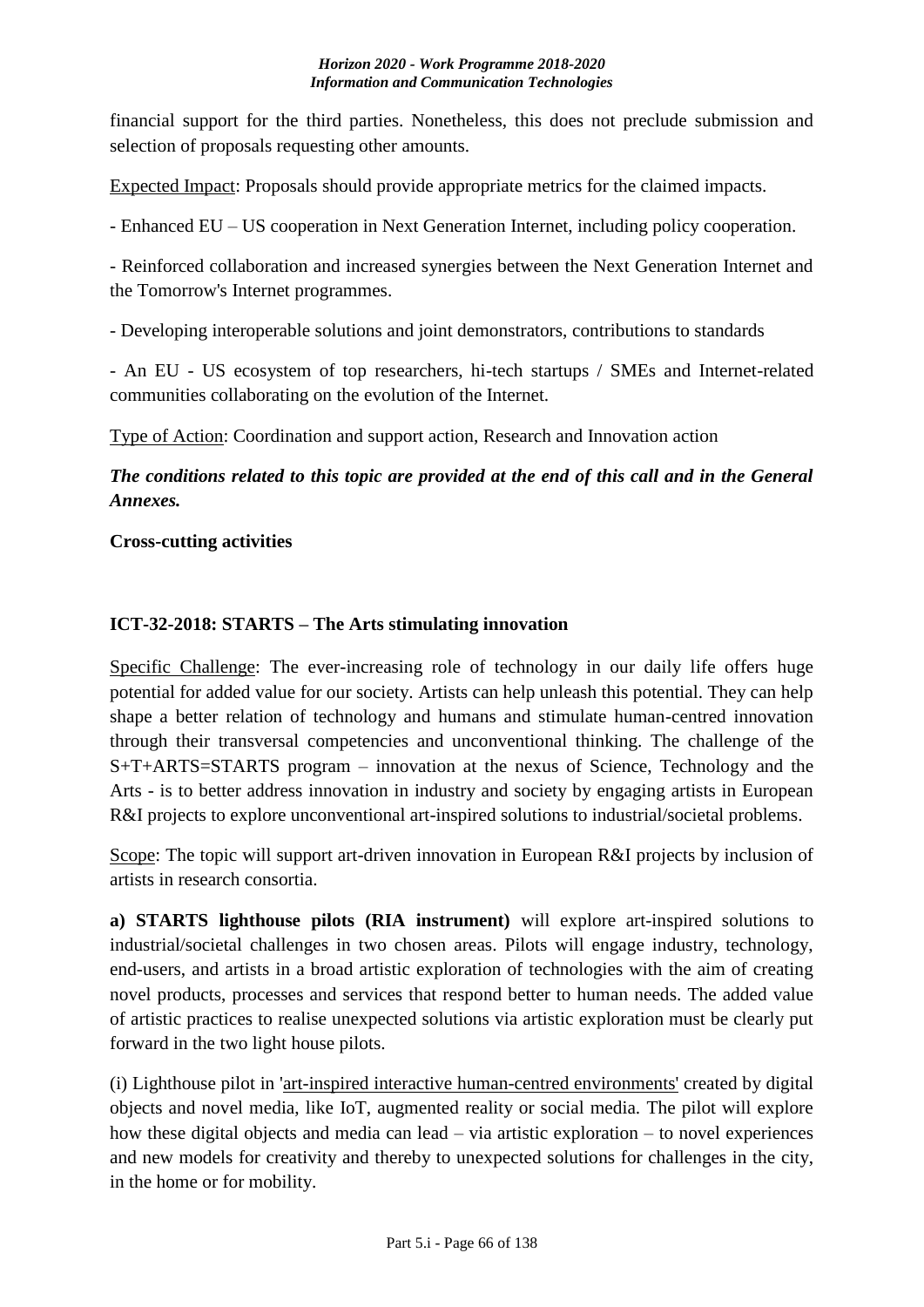(ii) Lighthouse pilot in 'art-inspired urban manufacturing' driven by de-centralised digitallyenabled production systems and co-creation in urban environments. The pilot will explore how digitally-enabled small-scale production/manufacturing systems and networks combined with artistic exploration and creativity in design and process - can revive the social, ecological and economic urban space and lead to unexpected products and services in an urban environment.

It is expected to fund one lighthouse pilot in each of the two chosen areas (i) and (ii). For grants awarded under this topic for Research and Innovation Actions at least 30% of the EU funding requested shall be allocated to contributions to the work by artists and creatives.

For grants awarded under this topic for Research and Innovation Actions beneficiaries may provide support to third parties as described in part K of the General Annexes of the Work Programme. The support to third parties can only be provided in the form of grants. The respective options of Article 15.1 and Article 15.3 of the Model Grant Agreement will be applied. Third party support is expected to help cover the work of artists and creatives.

**b) Coordination and Support Action (CSA instrument)** to create a STARTS ecosystem by coordinating artistic and innovation relevant aspects of the two lighthouse pilots and of other European/international R&I projects that put artists and creatives at the centre of innovation. Tasks comprise analysing and helping implement best practices for including artists in R&I, organising events, providing online spaces for artists and technologists to meet, presenting the results from art-technology collaborations in exhibitions that are highly visible in the art world and in industry, and assisting European research teams to learn from art and design thinking as a strategy for innovation.. It is expected to fund one Coordination and Support Action.

The Commission considers that proposals requesting a contribution from the EU of up to EUR 4 million for each of the two light house pilots for Research and Innovation Actions and of up to EUR 1 million for maximum one Coordination and Support Action would allow the areas to be addressed appropriately. Nonetheless, this does not preclude submission and selection of proposals requesting other amounts. All proposals under a) and b) should target a duration of 3 years.

## Expected Impact:

- The demonstration of value-added to industry and society in having artists contribute to the development of radically new products, services and processes.
- Signalling effect for future uptake of art-driven solutions to concrete industrial and societal challenges and art-driven user-centred products and services.
- Efficient working models how art-technology collaboration can contribute to innovative processes in research, industry and society.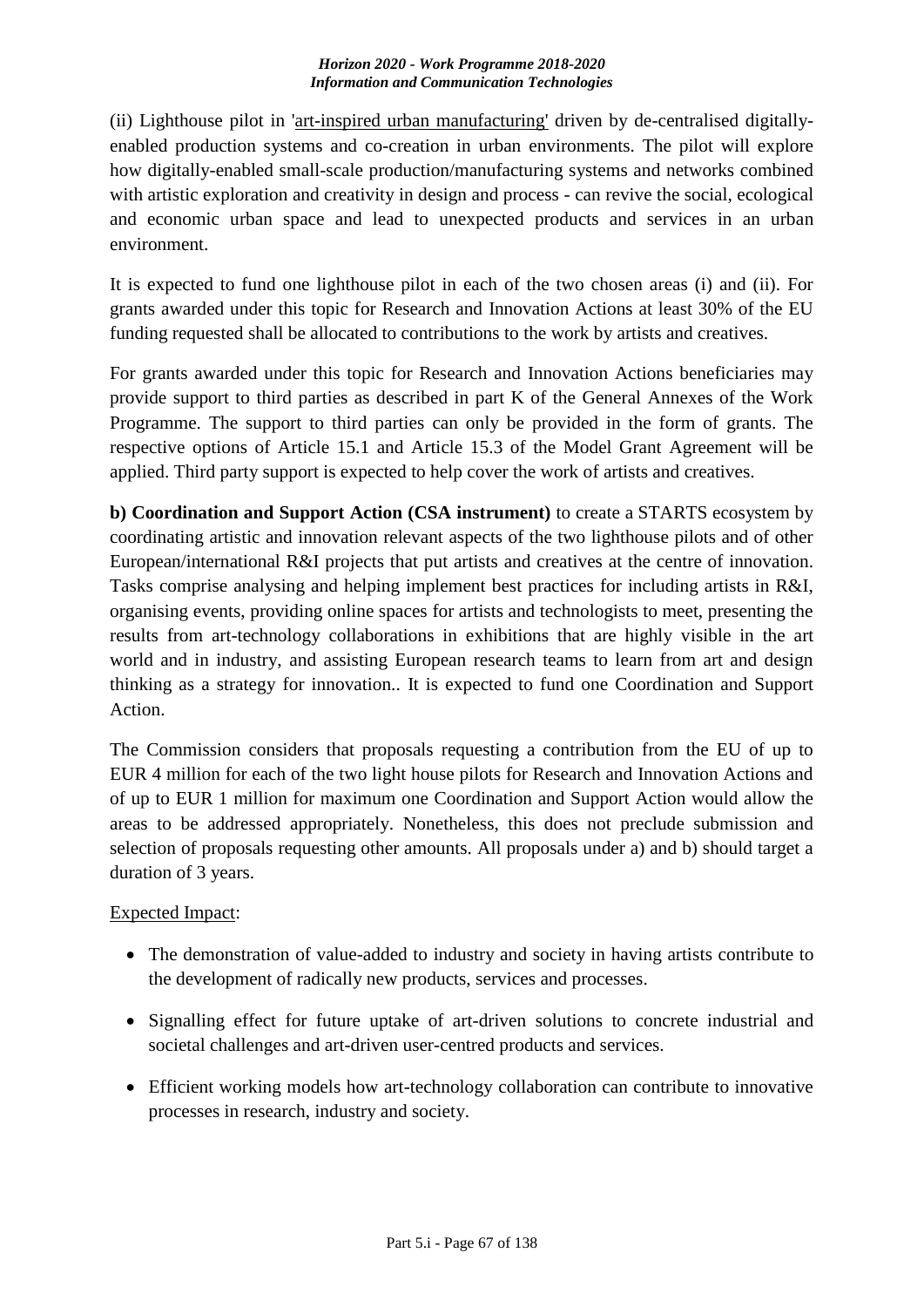• Burgeoning STARTS ecosystem involving industry, technology, research, end-users, societal stakeholders, and the Art world that reconciles and unites the goals and thinking of industry and technology with that of the Art world.

Type of Action: Coordination and support action, Research and Innovation action

# *The conditions related to this topic are provided at the end of this call and in the General Annexes.*

## **ICT-33-2019: Startup Europe for Growth and Innovation Radar**

Specific Challenge: The challenge is to scale up innovative businesses across the EU, detect high potential innovations and support innovators in going to market. Actions under this heading reinforce the Startup Europe<sup>47</sup> and Innovation Radar<sup>48</sup> initiatives and link to the activities of the European Innovation Council in a complementary way by targeting exclusively ICT innovators that are not supported by the EIC.

Scope: Actions should help startups and scaleups achieve market success and mature the innovation excellence of high potential innovators. Actions should support the creation of new jobs and high growth businesses and support their growth on a pan-European and international level. Innovators identified, promoted and supported by the Innovation Radar are expected to enrich and benefit from the Startup Europe ecosystem<sup>49</sup>. Projects should demonstrate sustainability of proposed actions beyond the life of the project. Where appropriate, the projects should seek synergies with ESIF funds or ESIF supported actions in order to improve the synergies between H2020 and ESIF.

#### **a. Innovation actions**

Connecting local tech startup ecosystems and supporting cross-border activities: among the 4- 5 startups ecosystems connected by each project, at least half of them will be located in less developed ecosystems. The project should develop a single online entry point to each one of the ecosystems and connect them to the **Startup Europe one-stop-shop**. Cross-border activities will include: connecting tech entrepreneurs with e.g. potential investors, business partners, accessing skills and services helping startups soft land in new international markets. Particular focus will be placed on stimulating partnerships between scaleups and corporates with a view to procurement, mergers or acquisitions. Similar attention will be placed to support SMEs, startups and scaleups, wherever situated in Europe, to access public procurement opportunities across borders.

## **b. Coordination and support actions**

 $47$  http://ec.europa.eu/digital-agenda/about-startup-europe

<sup>&</sup>lt;sup>48</sup>https://ec.europa.eu/digital-agenda/en/innovation-radar

<sup>49</sup>This includes ICT innovators in EU-funded PCP and PPI procurements in the ICT domain. Innovators targeted by the Innovation Radar include startups, SMEs, spinoffs and research teams.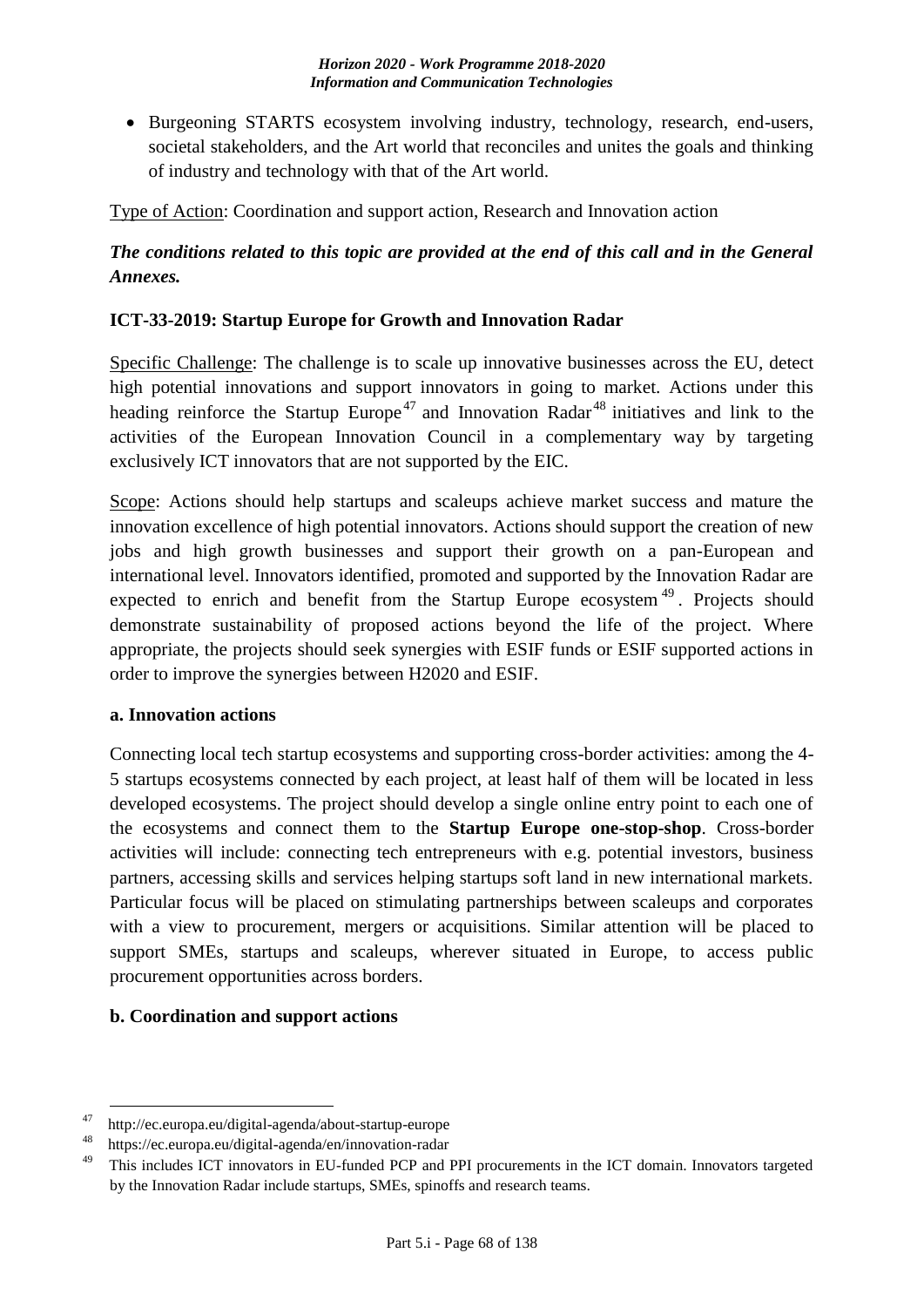- Provide targeted and tailored support to SMEs, startups, scaleups, spinoffs and marketoriented researchers planning to launch a spin-off, who are supported by EU funded ICT projects<sup>50</sup> and are delivering market-creating innovations that have scale-up potential.
- Insight and intelligence from the Innovation Radar is to be used to detect EU-funded innovators who face the biggest market opportunities (enhancement of Innovation Radar data by merging with relevant third party data sources is welcomed).
- Support is expected to include mentoring, coaching, investor readiness training, coaching on how to bid for public procurement sales opportunities, connecting innovators with potential customers, business partners and investors (Business Angels, Venture Capital, Crowdfunding and other relevant forms of financing).

Expected Impact: Proposals should address the following and provide appropriate metrics for measuring success with respect to a defined baseline:

## **a. Innovation actions**

- Increased connectedness among members of tech startup ecosystems and their companies (startups and scaleups) and to the larger European business ecosystem seeking maximum synergies;
- Increased access to customers, private and public, better access to qualified employees, access to the right combination of finance and prospects for scaling up across border;
- Stimulate European investments in digital sectors through increasing the number of cross-border investments; Demonstrate sustainability of proposed actions beyond the life of the project.

## **b. Coordination and Support actions**

- Increase the number of digital technology based spin-offs, startups and scale-ups or successfully transferred technology from EU funded projects;
- Enable innovative ICT based companies or technology to reach investment maturity and market introduction readiness, and/or winning for the first time public procurement contracts across the EU.

Type of Action: Innovation action, Coordination and support action

# *The conditions related to this topic are provided at the end of this call and in the General Annexes.*

## **ICT-34-2018-2019: Pre-Commercial Procurement open**

Specific Challenge: The challenge is to enable public procurers to collectively implement PCPs in order to close the gap between supply and demand for innovative ICTs. The objective

<sup>&</sup>lt;u>.</u> <sup>50</sup>From Framework Programme 7, Competitiveness and Innovation Program and Horizon 2020 programme.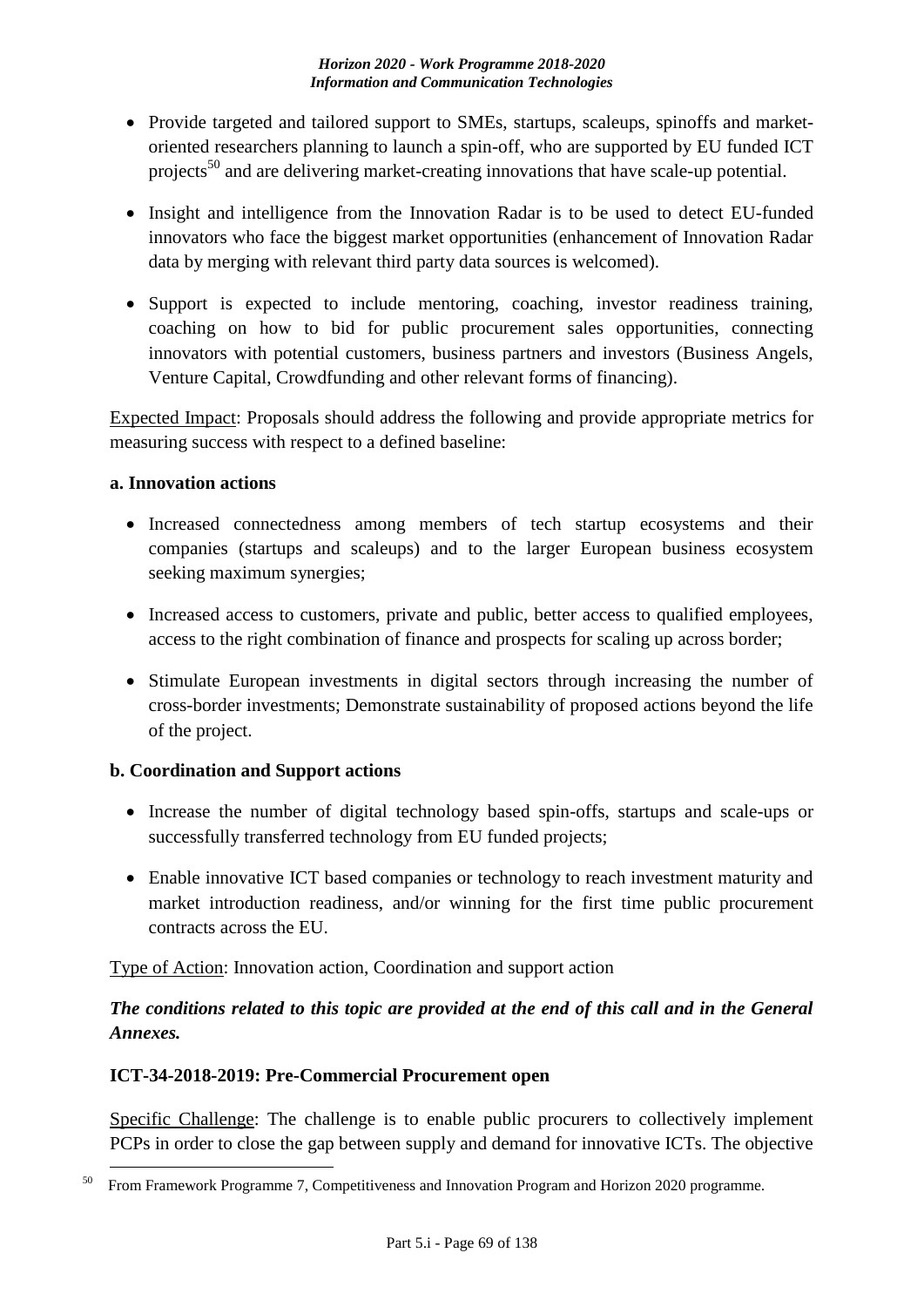is to bring radical improvements to the quality and efficiency of public services by encouraging the development and validation of breakthrough solutions through Pre-Commercial Procurement<sup>51</sup>.

Scope: **PCP actions** targeting consortia of procurers with similar procurement needs that want to procure together the development of innovative ICT based solutions to modernize public services whilst creating growth opportunities for industry and researchers in Europe in new markets. This topic is open to proposals for PCP actions in all areas of public sector interest requiring innovative ICT based solutions. It is open both to proposals requiring improvements mainly based on one specific ICT technology field, as well as to proposals requiring end-to-end solutions that need combinations of different ICT technologies.

Proposals shall demonstrate sustainability of the action beyond the life of the project. Activities covered shall include cooperation with policy makers to reinforce the national policy frameworks and mobilise substantial additional national budgets for PCP and PPI, as well as awareness raising, technical assistance and/or capacity building to other procurers beyond the project to mainstream PCP/PPI implementation and to remove obstacles for introducing the innovative solutions to be procured into the market.

The Commission considers that proposals requesting a contribution from the EU of up to EUR 6 million would allow this specific challenge to be addressed appropriately. Nonetheless, this does not preclude submission and selection of proposals requesting other amounts.

# *Specific requirements for PCP actions are described in part E of the General Annexes of the Work Programme.*

## Expected Impact:

<u>.</u>

- Reduced fragmentation of demand for innovative solutions;
- Increased opportunities for wide market uptake and economies of scale for the supply side through the use of joint specifications, wide publication of results and where relevant contribution to standardisation, regulation or certification.

## Type of Action: Pre-Commercial Procurement

## *The conditions related to this topic are provided at the end of this call and in the General Annexes.*

## **ICT-35-2018: Fintech: Support to experimentation frameworks and regulatory compliance**

Specific Challenge: "Fintech" is at the confluence of various digital technologies, financial areas and the entrepreneurial landscape, with many startups and scaleups proposing disrupting services. The challenge is to increase the role Europe play in Fintech so that EU startups can

 $51$  https://ec.europa.eu/digital-single-market/en/pre-commercial-procurement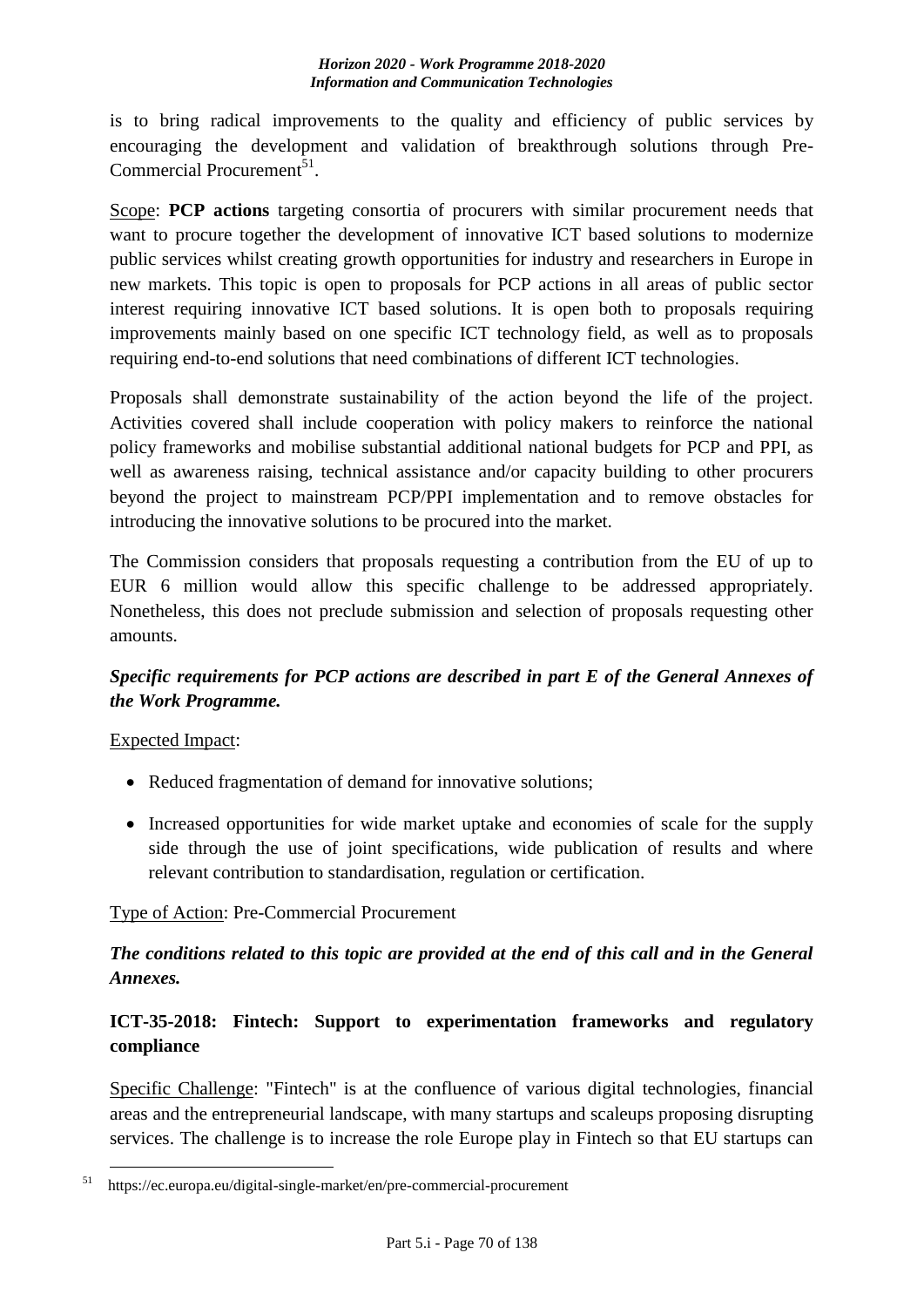better scale-up across Europe and at global level. Facilitating the interactions between innovators, supervisors and regulators is particularly relevant in this context.

## Scope:

- Bring together a group of regulatory or supervisory bodies, and other relevant organisations to investigate new approaches for piloting innovative Fintech solutions, anticipating risks, and facilitating the operations of Fintech firms that want to grow and scale-up across Europe.
- Build capacity and expertise regarding new technologies and models to support early understanding for regulators or supervisors and to offer specific advice to Fintech firms that want to grow and scale-up across Europe. Such regulatory advice would be provided by pools of experts. It should in particular support common understanding and interpretation of data-related policies and rules.
- Support the cross-border networking of ecosystems, hubs and accelerators focusing on Fintech, in particular to help startups appraise regulatory issues, to engage with other stakeholders like established financial or insurance firms and to identify opportunities for innovation procurements in Fintech.
- Envisage possible actions and technical solutions to evaluate the impact of regulation and facilitate regulatory compliance in financial areas. This could concern in particular initiatives based on distributed ledger technologies, advanced regtech solutions or algorithmic regulation.

## Expected Impact:

- Reinforce the position of Europe amongst leaders in Fintech, encouraging cross border collaboration and practical approaches for Fintech experimentation frameworks; enabling Fintech firms to grow and scale-up across Europe.
- Develop common understanding, interpretation and expertise regarding technology evolution and Fintech-related regulations and policies, in particular those concerning data.
- Put Europe in the lead for innovating in regulation, appraising the impact of regulation and facilitating regulatory compliance.

## Type of Action: Coordination and support action

*The conditions related to this topic are provided at the end of this call and in the General Annexes.*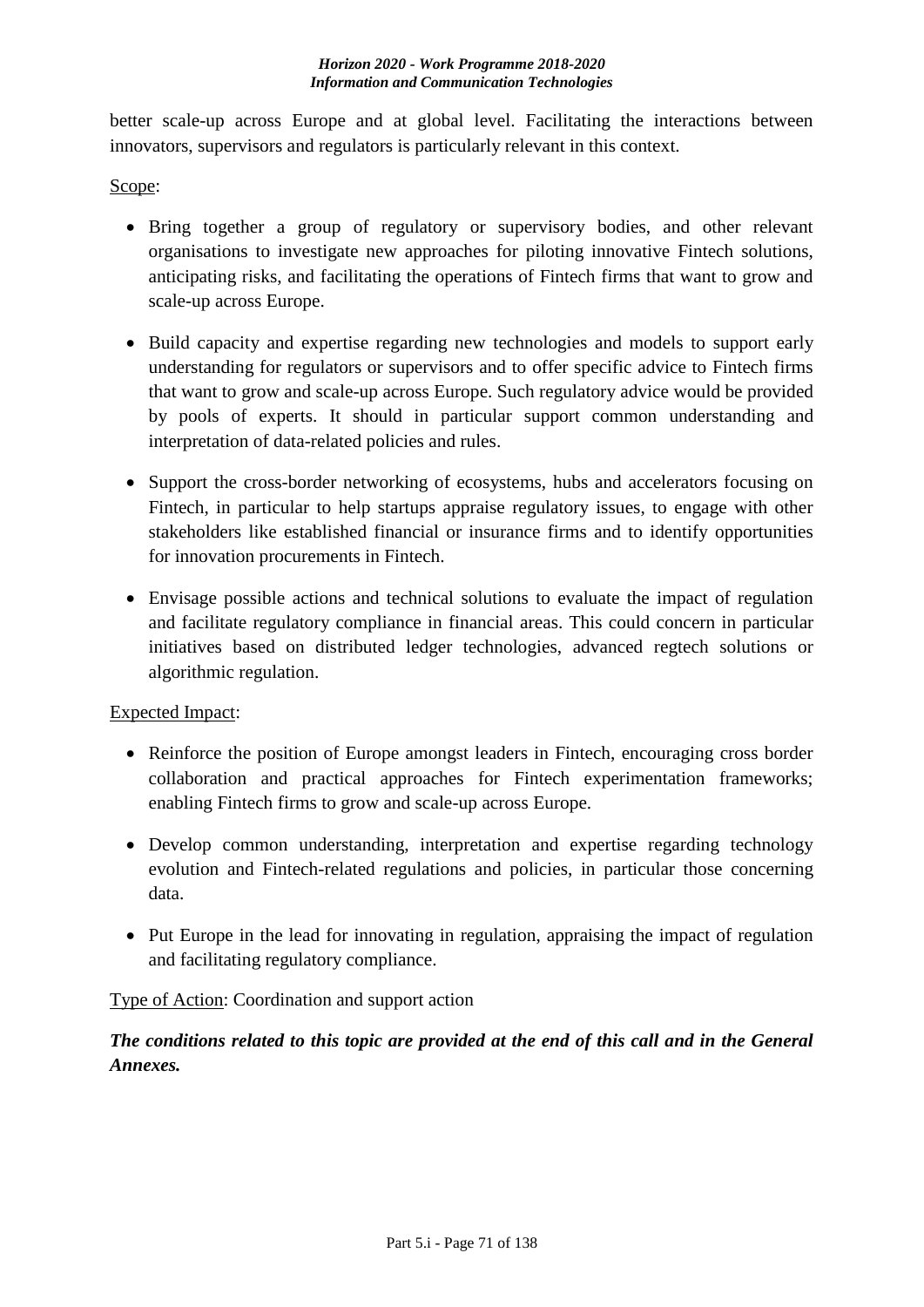## **Conditions for the Call - Information and Communication Technologies**

Opening date(s), deadline(s), indicative budget(s): $52$ 

| Topics (Type of Action) | <b>Budgets (EUR million)</b> |      | Deadlines   |
|-------------------------|------------------------------|------|-------------|
|                         | 2018                         | 2019 |             |
| Opening: 31 Oct 2017    |                              |      |             |
| ICT-02-2018 (RIA)       | 30.00                        |      | 17 Apr 2018 |
| ICT-03-2018-2019 (IA)   | 30.00                        |      |             |
| ICT-04-2018 $(IA)$      | 25.00                        |      |             |
| ICT-04-2018 (RIA)       | 30.00                        |      |             |
| ICT-07-2018 (IA)        | 8.00                         |      |             |
| ICT-07-2018 (RIA)       | 39.00                        |      |             |
| ICT-07-2018 (CSA)       | 1.00                         |      |             |
| ICT-11-2018-2019 (IA)   | 50.00                        |      |             |
| ICT-12-2018-2020 (RIA)  | 30.00                        |      |             |
| ICT-12-2018-2020 (CSA)  | 1.00                         |      |             |
| ICT-13-2018-2019 (RIA)  | 10.00                        |      |             |
| ICT-13-2018-2019 (CSA)  | 3.00                         |      |             |
| ICT-16-2018 (CSA)       | 1.00                         |      |             |
| ICT-16-2018 (IA)        | 9.00                         |      |             |
| ICT-16-2018 (RIA)       | 10.00                        |      |             |
| ICT-18-2018 $(IA)$      | 50.00                        |      |             |

 $52$  The Director-General responsible for the call may decide to open the call up to one month prior to or after the envisaged date(s) of opening.

The Director-General responsible may delay the deadline(s) by up to two months.

All deadlines are at 17.00.00 Brussels local time.

The deadline(s) in 2019 are indicative and subject to a separate financing decision for 2019.

The budget amounts for the 2018 budget are subject to the availability of the appropriations provided for in the draft budget for 2018 after the adoption of the budget 2018 by the budgetary authority or, if the budget is not adopted, as provided for in the system of provisional twelfths.

The budget amounts for the 2019 budget are indicative and will be subject to a separate financing decision to cover the amounts to be allocated for 2019.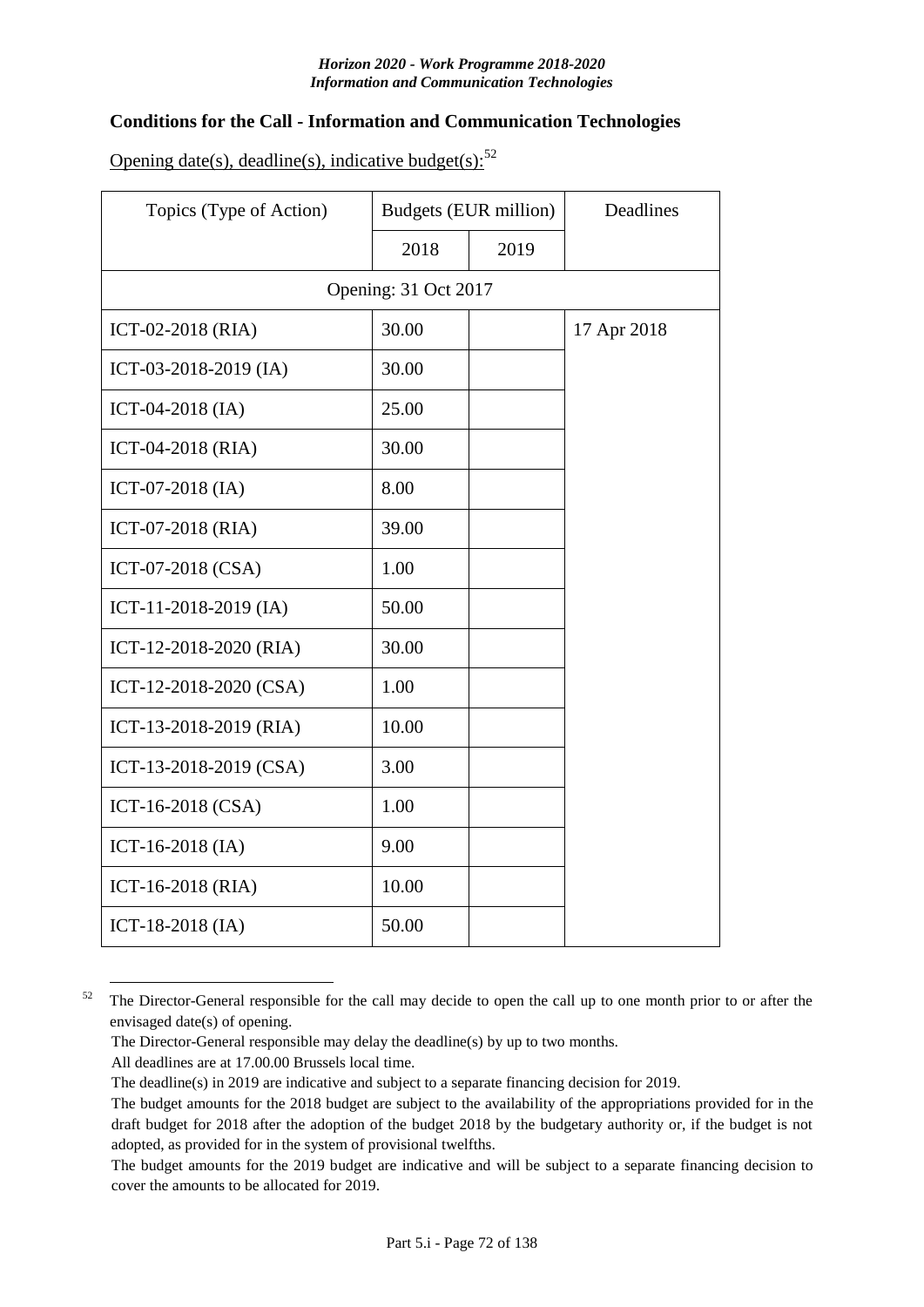| Horizon 2020 - Work Programme 2018-2020           |
|---------------------------------------------------|
| <b>Information and Communication Technologies</b> |

| ICT-21-2018 (CSA)      | 2.00                 |       |             |  |  |  |
|------------------------|----------------------|-------|-------------|--|--|--|
| ICT-24-2018-2019 (RIA) | 21.50                |       |             |  |  |  |
| ICT-24-2018-2019 (CSA) | 7.00                 |       |             |  |  |  |
| ICT-25-2018-2020 (CSA) | 3.00                 |       |             |  |  |  |
| ICT-26-2018-2020 (RIA) | 20.00                |       |             |  |  |  |
| ICT-27-2018-2020 (CSA) | 1.50                 |       |             |  |  |  |
| ICT-28-2018 (IA)       | 10.00                |       |             |  |  |  |
| ICT-28-2018 (RIA)      | 10.00                |       |             |  |  |  |
| ICT-28-2018 (CSA)      | 1.00                 |       |             |  |  |  |
| ICT-29-2018 (RIA)      | 18.00                |       |             |  |  |  |
| ICT-29-2018 (IA)       | 7.00                 |       |             |  |  |  |
| ICT-31-2018-2019 (CSA) | 2.50                 |       |             |  |  |  |
| ICT-32-2018 (CSA)      | 1.00                 |       |             |  |  |  |
| ICT-32-2018 (RIA)      | 8.00                 |       |             |  |  |  |
| ICT-34-2018-2019 (PCP) | 6.00                 |       |             |  |  |  |
| ICT-35-2018 (CSA)      | 2.50                 |       |             |  |  |  |
| ICT-17-2018 (RIA)      | 60.00                |       | 31 Jan 2018 |  |  |  |
| ICT-22-2018 (RIA)      | 6.00                 |       |             |  |  |  |
|                        | Opening: 26 Jul 2018 |       |             |  |  |  |
| ICT-11-2018-2019 (IA)  |                      | 40.00 | 14 Nov 2018 |  |  |  |
| ICT-14-2019 (RIA)      |                      | 80.00 |             |  |  |  |
| ICT-19-2019 (CSA)      |                      | 2.00  |             |  |  |  |
| ICT-19-2019 (RIA)      |                      | 90.00 |             |  |  |  |
| ICT-25-2018-2020 (RIA) |                      | 20.00 |             |  |  |  |
|                        | Opening: 05 Sep 2018 |       |             |  |  |  |
| ICT-23-2019 (RIA)      |                      | 4.00  | 15 Jan 2019 |  |  |  |
|                        | Opening: 16 Oct 2018 |       |             |  |  |  |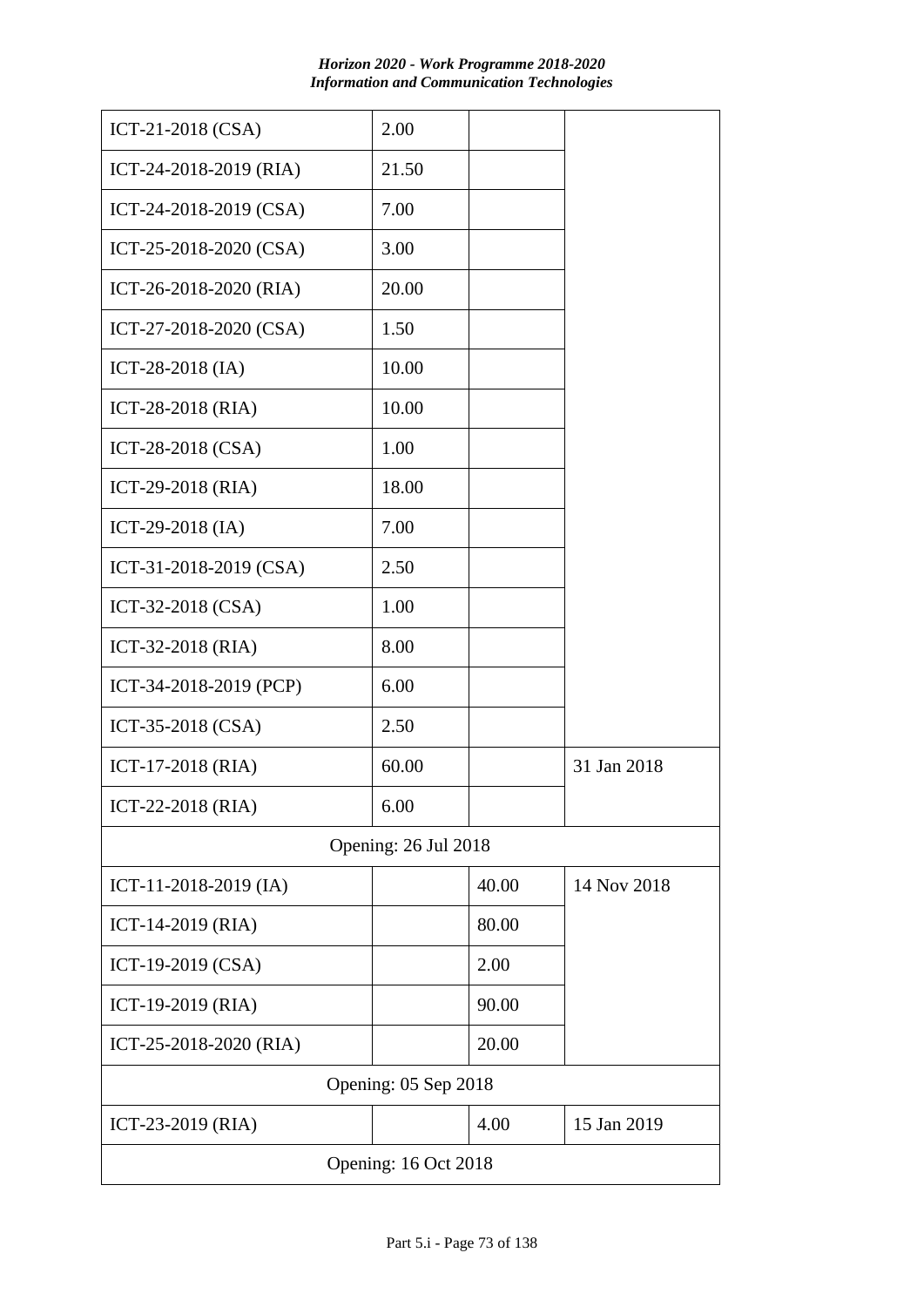|        | 38.00  | 28 Mar 2019 |
|--------|--------|-------------|
|        | 2.00   |             |
|        | 30.00  |             |
|        | 45.00  |             |
|        | 30.00  |             |
|        | 1.50   |             |
|        | 30.00  |             |
|        | 11.00  |             |
|        | 2.00   |             |
|        | 20.00  |             |
|        | 28.00  |             |
|        | 42.00  |             |
|        | 48.00  |             |
|        | 1.50   |             |
|        | 28.50  |             |
|        | 44.00  |             |
|        | 21.50  |             |
|        | 7.00   |             |
|        | 1.00   |             |
|        | 3.50   |             |
|        | 10.00  |             |
|        | 1.50   |             |
|        | 6.00   |             |
| 514.00 | 688.00 |             |
|        |        |             |

Indicative timetable for evaluation and grant agreement signature:

For single stage procedure: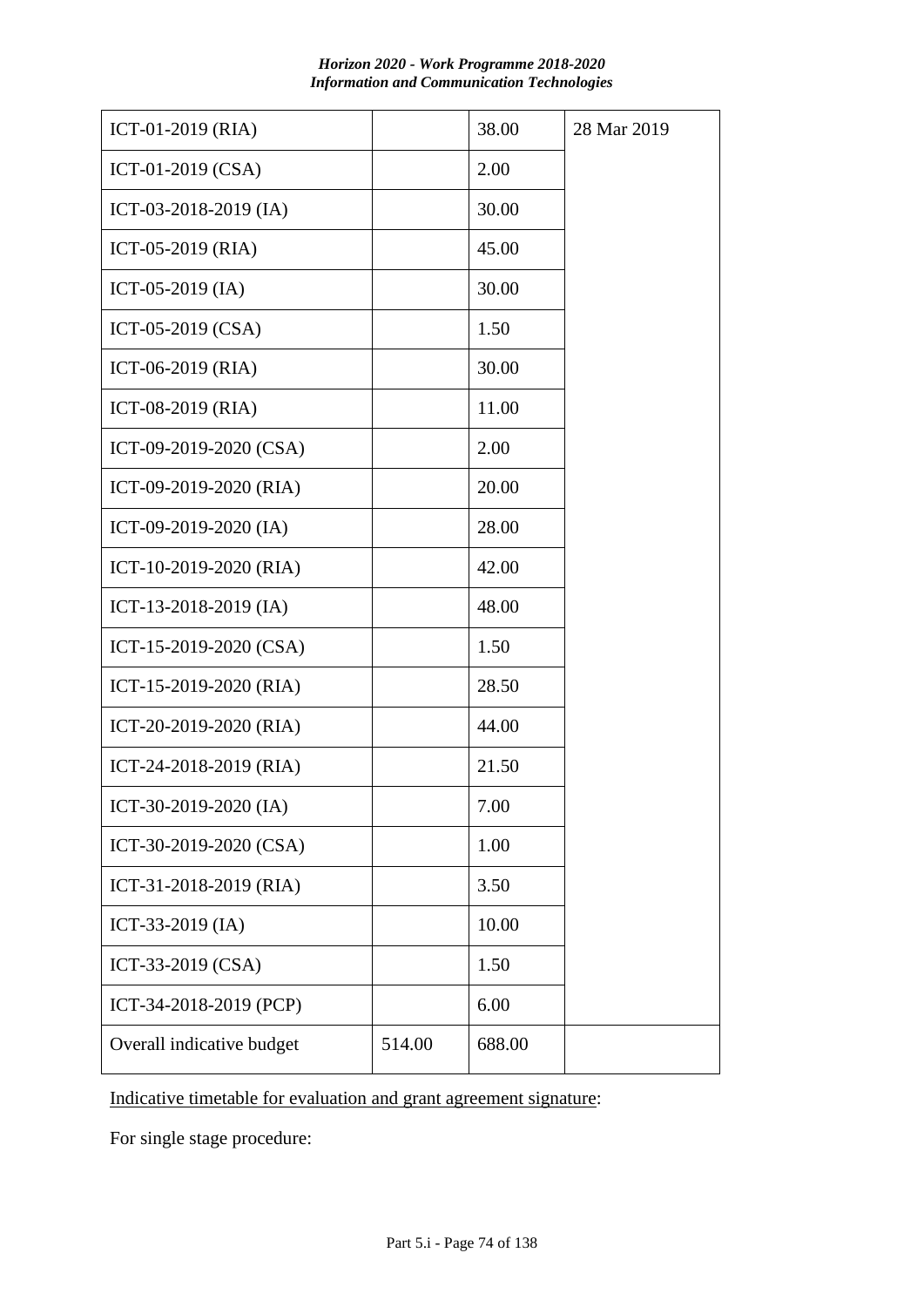- Information on the outcome of the evaluation: Maximum 5 months from the final date for submission; and
- Indicative date for the signing of grant agreements: Maximum 8 months from the final date for submission.

Eligibility and admissibility conditions: The conditions are described in General Annexes B and C of the work programme. The following exceptions apply:

| 2018, ICT-19-2019        | ICT-17-2018, ICT-18- The limit for a full proposal is 100 pages.                                                                             |
|--------------------------|----------------------------------------------------------------------------------------------------------------------------------------------|
| $\vert$ ICT-31-2018-2019 | For the fellowship programme only citizens of the EU and<br>associated countries are eligible for the financial support to third<br>parties. |

Evaluation criteria, scoring and threshold: The criteria, scoring and threshold are described in General Annex H of the work programme. The following exceptions apply:

| ICT-22-2018 | Criterion 3 "Quality and efficiency of the implementation":<br>additional evaluation sub-criterion:                                                                                                                                                                                                                                                               |  |  |  |  |  |
|-------------|-------------------------------------------------------------------------------------------------------------------------------------------------------------------------------------------------------------------------------------------------------------------------------------------------------------------------------------------------------------------|--|--|--|--|--|
|             | Credibility and quality of the proposed collaboration<br>mechanisms to effectively and efficiently carry on joint research<br>activities and deliver joint outcomes with the twinning project<br>from China.                                                                                                                                                      |  |  |  |  |  |
| ICT-23-2019 | Due to the specific scope of this topic, in addition to the<br>minimum number of participants set out in the General Annexes,<br>proposals shall include at least two participants from Taiwan.<br>Proposals will only be selected on the condition that the<br>eligibility of Taiwanese partners is validated by Taiwan<br>Government prior to technical review. |  |  |  |  |  |

Evaluation Procedure: The procedure for setting a priority order for proposals with the same score is given in General Annex H of the work programme.

The full evaluation procedure is described in the relevant [guide](http://ec.europa.eu/research/participants/docs/h2020-funding-guide/grants/applying-for-funding/submit-proposals_en.htm) published on the Participant Portal.

Grant Conditions:

|                  | ICT-17-2018, ICT-18- $\vert$ Complementary grant agreements will be implemented across |
|------------------|----------------------------------------------------------------------------------------|
| 2018,            | ICT-19-2019, projects originating from RIA, IA and CSA implemented under               |
| ICT-20-2019-2020 | these topics through use of the respective options of Article 2,                       |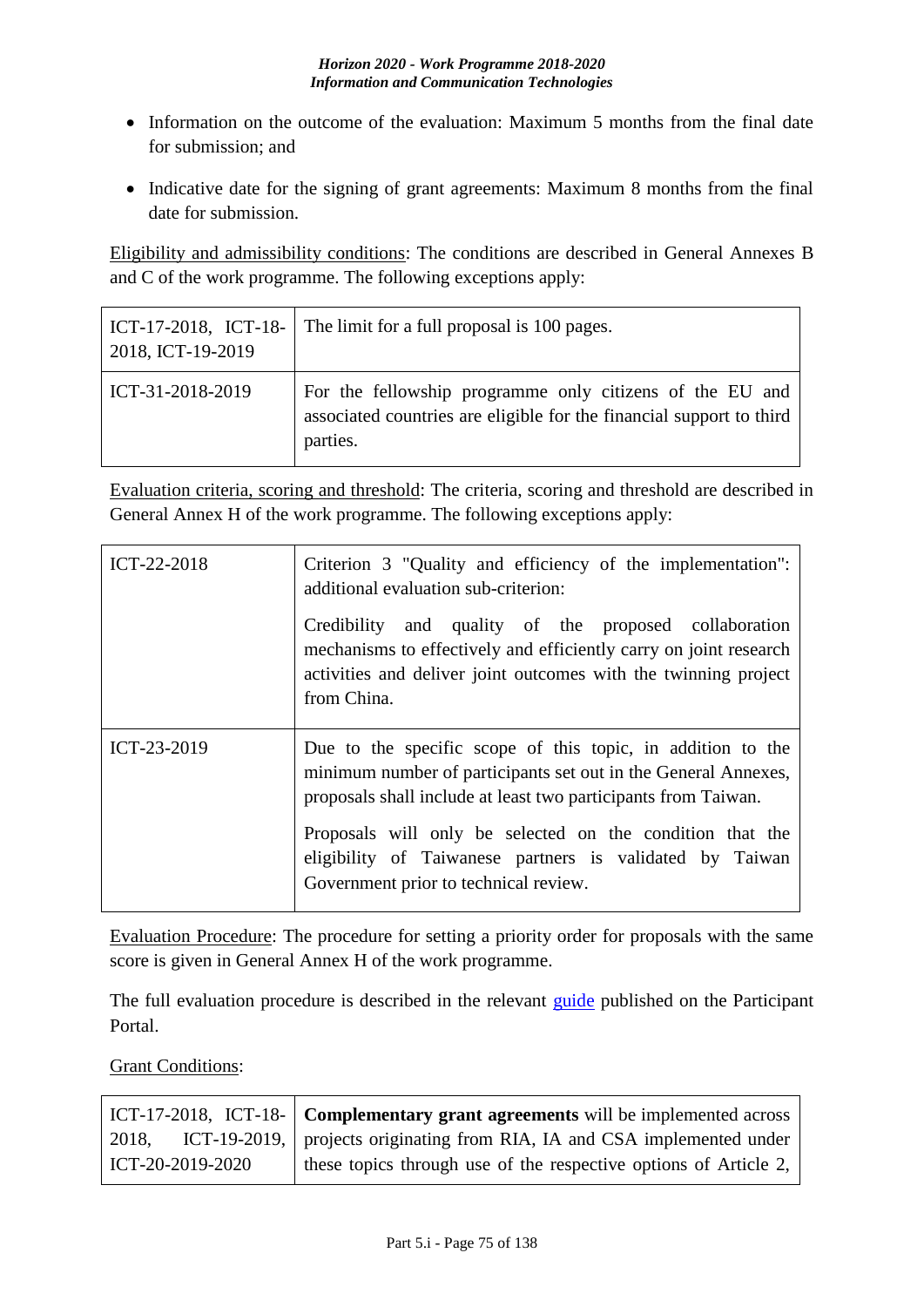|                                                       | Article 31.6 and Article 41.4 of the Model Grant Agreement.                                                                                                                                                                                                                                                                                                                                           |
|-------------------------------------------------------|-------------------------------------------------------------------------------------------------------------------------------------------------------------------------------------------------------------------------------------------------------------------------------------------------------------------------------------------------------------------------------------------------------|
| ICT-24-2018-2019,<br>ICT-26-2018-2020,<br>ICT-32-2018 | For grants awarded under this sub-topic for Research and<br>Innovation actions beneficiaries may provide support to third<br>parties as described in part K of the General Annexes of the<br>Work Programme. The support to third parties can only be<br>provided in the form of grants. The respective options of Article<br>15.1 and Article 15.3 of the Model Grant Agreement will be<br>applied.  |
| ICT-24-2018-2019                                      | For grants awarded under this sub-topic for Coordination and<br>Support Actions beneficiaries may provide support to third<br>parties as described in part K of the General Annexes of the<br>Work Programme. The support to third parties can only be<br>provided in the form of prizes. The respective options of Article<br>15.2 and Article 15.3 of the Model Grant Agreement will be<br>applied. |
| ICT-25-2018-2020,<br>ICT-31-2018-2019                 | For grants awarded under this sub-topic for Coordination and<br>Support Actions beneficiaries may provide support to third<br>parties as described in part K of the General Annexes of the<br>Work Programme. The support to third parties can only be<br>provided in the form of grants. The respective options of Article<br>15.1 and Article 15.3 of the Model Grant Agreement will be<br>applied. |
| ICT-29-2018, ICT-30-<br>2019-2020                     | For grants awarded under this topic for Innovation actions<br>beneficiaries may provide support to third parties as described in<br>part K of the General Annexes of the Work Programme. The<br>support to third parties can only be provided in the form of<br>grants. The respective options of Article 15.1 and Article 15.3 of<br>the Model Grant Agreement will be applied.                      |
| ICT-34-2018-2019                                      | The funding rate for Pre-Commercial Procurement (PCP) actions<br>is limited to 90% of the total eligible costs (PCP is procurement<br>of R&D services) to leverage co-financing from the procurers.                                                                                                                                                                                                   |

### Consortium agreement:

| All topics of this call | Members of consortium are required to conclude a consortium               |  |
|-------------------------|---------------------------------------------------------------------------|--|
|                         | agreement, in principle prior to the signature of the grant<br>agreement. |  |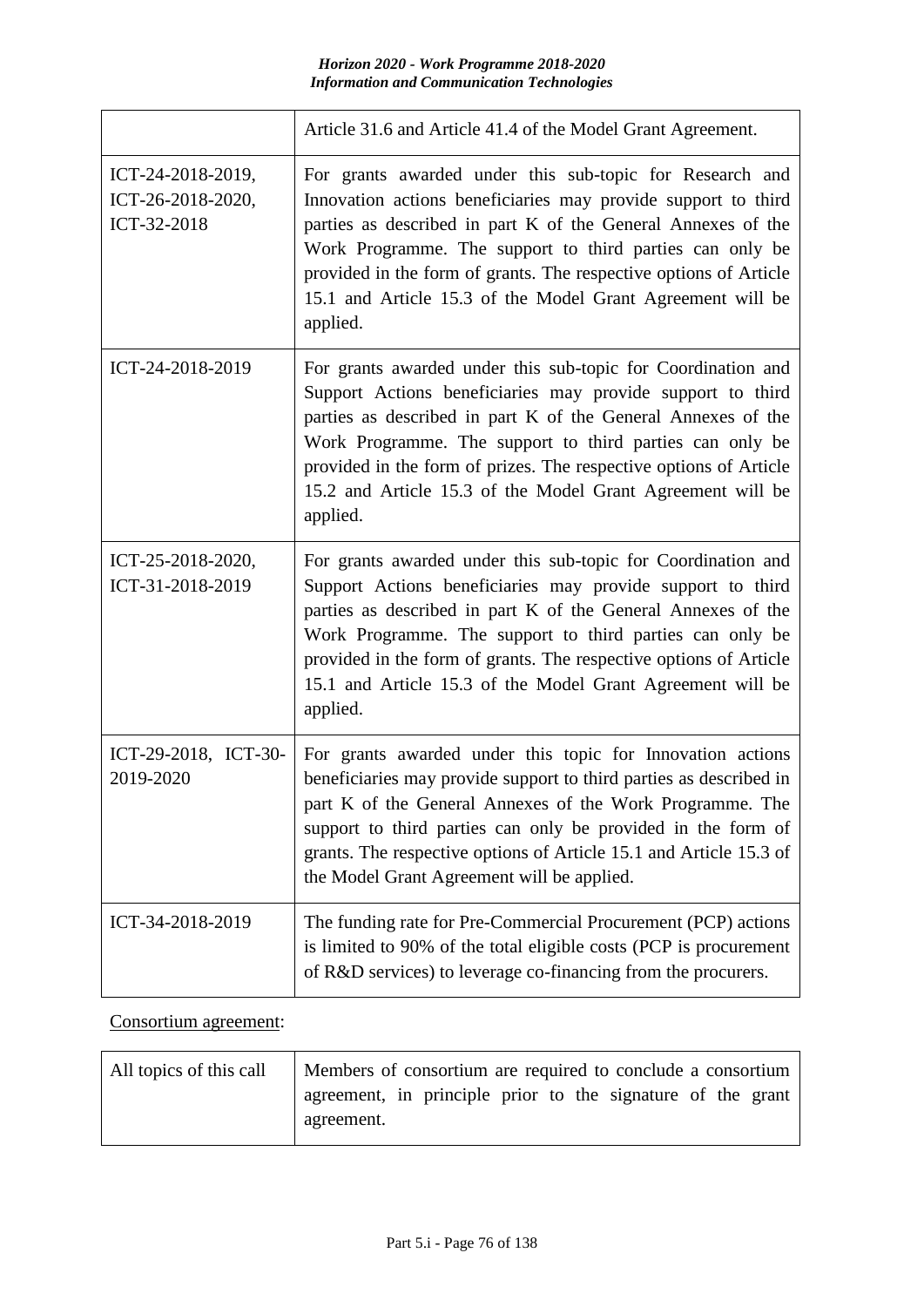# **Call - Digitising and transforming European industry and services: digital innovation hubs and platforms<sup>53</sup>**

#### *H2020-DT-2018-2020*

#### **Introduction**

In April 2016, the Commission issued a communication<sup>54</sup> outlining its strategy for allowing the European Union to fully seize the opportunities offered by digitisation across industrial and services sectors. Beyond the support to key technological areas, an essential aspect is to foster the uptake of digital technologies and innovations, as well as synergies with other key enabling technologies.

The **'digitising and transforming European industry and services' focus area** ambitions to support Horizon 2020's contribution to the implementation of this strategy, through projects cutting across technological boundaries and reinforcing links between LEIT and Societal Challenges.

To that end, the focus area will be mainly implemented with the two following types of activities:

- 1. **digital innovation hubs**, which provide easy access to the latest digital innovations and experimentation facilities to potential users,
- 2. **cross-sectorial and integrated digital platforms** and **large-scale pilots** for experimentation and co-creation with users.

*For more details about the impact of the focus area, please refer to the annex 1 of the general introduction to the work programme.*

1  $53$  It is expected that this call will continue in 2020.

Drawing on the success of actions of previous work programmes leveraging cascading grants to enable agility and reach out to new or key actors in the innovation chain (such as SMEs and mid-caps) not necessarily involved in standard EU R&I projects, part of the budget allocated to digital innovation hubs as well as to platforms and pilots actions under this call will be dedicated to the support of experiments and smaller projects funded through financial support to third parties (in accordance with article 137 of the Financial Regulation). While their size will be small in comparison with standard Horizon 2020 actions, in line with article 23 (7) of the Rules for Participation the budget to be allocated per third party may exceed the default maximum amount foreseen in the Financial Regulation. Specific limits corresponding to the specific objectives to be addressed, and to the consequent expected scale and duration of the activities to be carried out by third parties are provided for the topics DT-ICT-01-2019, DT-ICT-02-2018, DT-ICT-07-2018-2019, DT-ICT-08-2019, DT-ICT-10-2018- 2019, DT-ICT-11-2018-2019.

<sup>54</sup>COM(2016)180 final – 'Digitising European Industry - Reaping the full benefits of a Digital Single Market'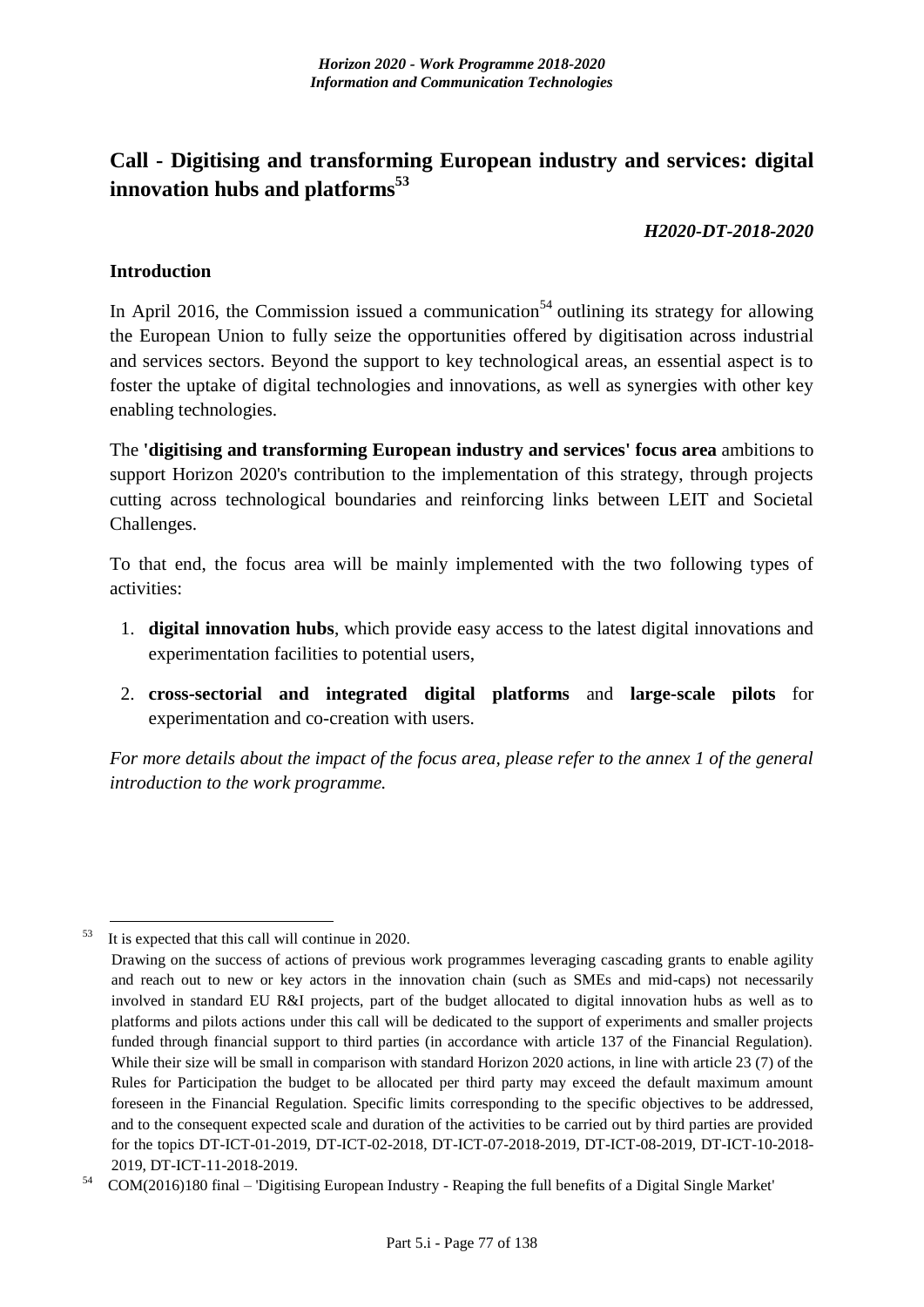### **Support to Hubs**

The Digitising European Industry Strategy<sup>55</sup> aims to ensure that any business in Europe has access to a Digital Innovation Hub at 'a working distance'. A Digital Innovation Hub (DIH) helps companies become more competitive by improving their business/production processes as well as products and services by means of digital technology. DIHs offer services to test and experiment with advanced technologies, to manufacture innovative products or act as broker between user companies and technology suppliers.

Many components of Digital Innovation Hubs already exist supported for examples by Member States, regions or the knowledge and innovation communities (KIC) of EIT. Through the focus area on 'digitising and transforming European industry and services', the European Commission is adding value to these investments by supporting highly innovative experimentation with a cross-border dimension. To qualify for support, the following is required:

- 1. Consortia participating in the call should demonstrate that they are deeply rooted in innovation ecosystems that offer digital transformation services to companies in their proximity. They should provide a clear analysis how the proposed project will add value to an already existing service offer, and how it is aligned with the national or regional digitisation of industry initiative .
- 2. Every project should support a critical mass of dedicated highly innovative, cross border experiments bringing together technology suppliers and users. At least 50% of the budget should directly benefit SMEs or slightly bigger companies. For grants awarded under topics DT-ICT-01-2019, DT-ICT-02-2018, DT-ICT-03-2020, DT-ICT-04-2020, DT-ICT-05-2020 beneficiaries may provide support to third parties as described in part K of the General Annexes of the Work Programme. The support to third parties can only be provided in the form of grants. The respective options of Article 15.1 and Article 15.3 of the Model Grant Agreement will be applied.
- 3. Activities should aim at long-term sustainability and include a business plan for the digital innovation hubs, a plan to attract investors, to address training and skills development needs and dissemination. Established networks reaching out to SMEs like the Enterprise Europe Network and the NCP network should be used.
- 4. Selected projects are expected to collaborate on building a network of Digital Innovation Hubs, covering most regions in Europe. In addition to the topics described underneath hubs will also be called in the topic **DT-RUR-12-2018: ICT Innovation agriculture – Digital Innovation Hubs for Agriculture**<sup>56</sup> **.**

1

<sup>55</sup>https://ec.europa.eu/digital-single-market/en/digitising-european-industry

Topic published under the Societal Challenge 2 Work Programme "Food Security, sustainable agriculture and forestry, marine, maritime and inland water research and the bio economy".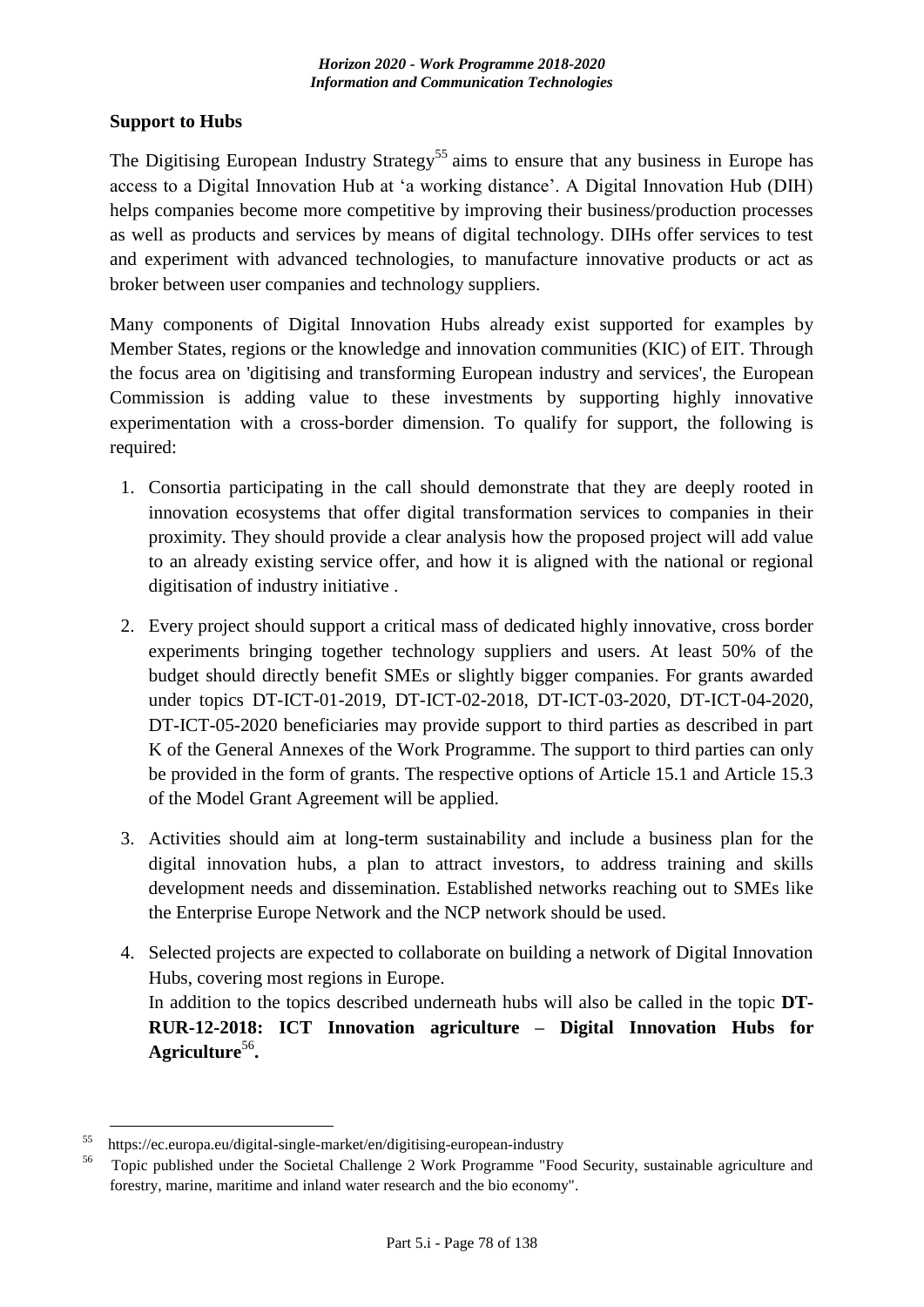Proposals are invited against the following topic(s):

#### **DT-ICT-01-2019: Smart Anything Everywhere**

Specific Challenge: "Smart anything everywhere" stands for the next wave of products that integrate digital technology. The challenge is to accelerate the design, development and uptake of advanced digital technologies by European industry - especially SMEs and midcaps - in products that include innovative electronic components, software and systems, and especially in sectors where digital technologies are underexploited $57$ .

#### Scope: **a. Innovation Actions SAE**

As Phase 3 of Smart Anything Everywhere, this sub-topic calls for Digital Innovation Hubs that strengthen European SMEs and mid-caps by experimenting and testing with one or more of the following technologies, or by supporting them to manufacture these products. Projects should also support eco-system building for promising platforms developed in earlier R&I products.

- Area 1: Cyber-physical and embedded systems: the goal is to help businesses from any sector uplift the quality and performance of their products and services by including (semi)-autonomy, paying special attention to security and privacy and to the collaboration between humans and machines.
- Area 2: Customised low energy computing powering CPS and the IoT: the goal is to help businesses who are developing products for situations where high computing capacity and low energy would be a competitive advantage.
- Area 3: Flexible and Wearable Electronics: the goal is to help businesses in further maturing, innovating and validating their products with thin, organic and large area electronics technologies, including wearable, portable and embedded objects. Focus is on i) access to design, technology and prototyping which are ready to use, and ii) application experiments driven by concrete user requirements and business cases.
- Area 4: Widening Digital Innovation Hubs: it addresses all three technology areas mentioned above and the technologies addressed in  $14MS<sup>58</sup>$ . It calls for Digital Innovation Hubs in industrial regions which are so far underrepresented in Smart Anything Everywhere and  $14MS<sup>59</sup>$ , and builds upon a mentoring programme developed by I4MS<sup>60</sup>. These hubs should strongly collaborate with other Innovation Actions funded under SAE and I4MS, e.g. through joint highly innovative cross-border experiments.

1

 $57$  For an overview of already existing projects in this initiative see www.smartanythingeverywhere.eu/

<sup>&</sup>lt;sup>58</sup> [www.i4ms.eu.](http://www.i4ms.eu/) Technology areas addressed are: Robotics, Analytics, simulation and artificial intelligence, Additive Manufacturing, Laser based manufacturing equipment

<sup>&</sup>lt;sup>59</sup> see https://ec.europa.eu/futurium/en/content/digital-innovation-hubs-catalogue-project-0<br><sup>60</sup> http://dib.i4ms.eu/

<sup>60</sup>http://dih.i4ms.eu/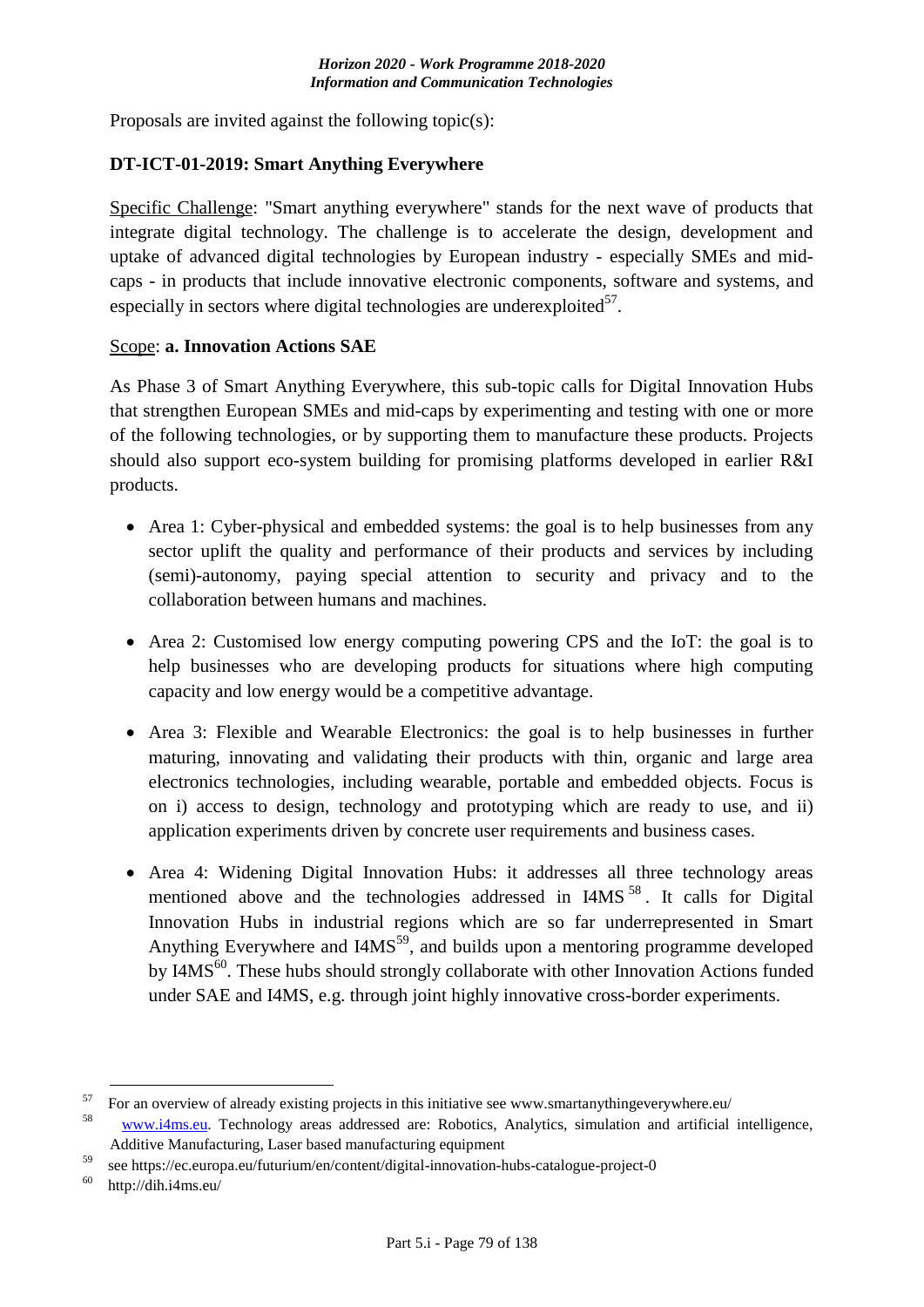All proposed innovation actions may involve financial support to third parties (typically in the order of EUR 20 000 – 100 000<sup>61</sup> per third party).

For this topic, the four requirements described in the introductory section 'Support to Hubs' have to be applied.

The Commission considers that proposals requesting a contribution from the EU of up to 8 million would allow all areas to be addressed appropriately. Nonetheless, this does not preclude submission and selection of proposals requesting other amounts. At least one innovation action is supported for each area.

## **b. Coordination and Support Activities SAE**

The action will support the SAE network and help achieve broad coverage in technological, application, innovation, and geographic terms, and to link up with regional/national innovation initiatives, and other Digital Innovation Hubs. Its tasks and services shall include maintaining a single innovation portal, sharing of best practices, dissemination, brokering, leveraging further investment and training. For these support actions, close cooperation with ECSEL, and other CSAs funded under the Digitising European Industry focus area is looked for.

Expected Impact: Proposals should address all of the following impact criteria, providing metrics to measure success when appropriate.

- Attract a significant number of new users of advanced ICT in the manufacturing sector, and more innovative technology suppliers, in particular SMEs and mid-caps.
- Creation of a sustainable network of Digital Innovation Hubs, providing European added value to investments done at national and regional level in Digital Innovation Hubs.
- Availability of Digital Innovation Hub services across Europe and its regions with strong industrial capacities

Type of Action: Innovation action, Coordination and support action

# *The conditions related to this topic are provided at the end of this call and in the General Annexes.*

# **DT-ICT-02-2018: Robotics - Digital Innovation Hubs (DIH)**

Specific Challenge: The challenge is to provide a sustainable ecosystem of robotics stakeholders covering the entire value network to facilitate and accelerate a broad uptake and integration of robotic technologies, and supporting the digitisation of industry through robotics.

### Scope: **a. Innovation Actions**

<sup>1</sup> <sup>61</sup> In line with Article 23 (7) of the Rules for Participation the amounts referred to in Article 137 of the Financial Regulation may be exceeded when this is necessary to achieve the objectives of the action.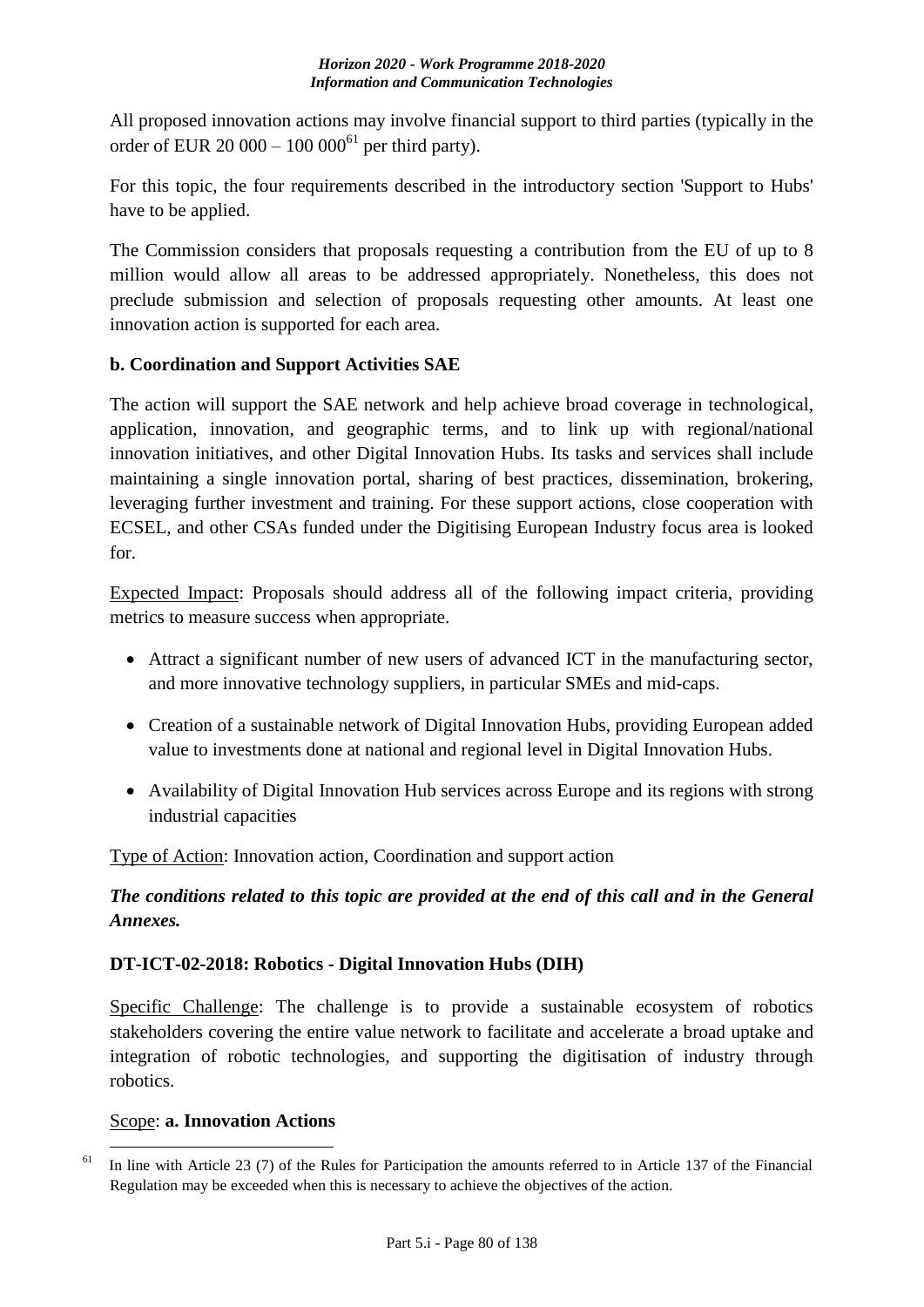Proposals should address the provision of a network of robotics Digital Innovation Hubs (DIH) in the four prioritised application areas (PAA) of Healthcare, Infrastructure Inspection and Maintenance, Agri-Food and Agile Production. Proposals are expected to: develop a network of DIHs, address the delivery of services (technical and non-technical); provide access to best practice and research results in robotics relevant to the chosen application area; contribute to common system platforms, engaging in the development of industry-led standards and developing and disseminating standards demonstrators; facilitate access to pilots and collaborate with all the robotics actions funded in the WP and beyond, as appropriate.

Proposals are also expected to connect, share expertise, and closely collaborate with the DIHs in the other PAAs via the Central Robotics DIH CSA (see below). DIHs should address ethical, data privacy and protection issues, and consider cyber-security issues (including security by design). DIHs should support the development of use-case demonstrators at TRL 5 and above, preferably based on open system platforms.

Proposals are expected to contribute to a Working Group that connects the actions funded in this WP with the Central Robotics DIH CSA to disseminate best practice, to coordinate access to technology, resources, demonstrators and open platforms, and to facilitate the cross development of platforms.

Proposals are expected to use financial support to third parties (FSTP) to support industry, in particular SMEs, in their digital transformation, through for instance, demonstrators and platforms development, technology transfer experiments, or other services (technical or nontechnical), as appropriate. FSTP should comply with the conditions set out in part K of the General Annexes of the Work Programme. At least 50% of the budget is expected to be dedicated to FSTP and the maximum amount of FSTP is EUR  $300.000^{62}$  per third party for the entire action duration. For innovation actions of this topic, the four requirements described in the introductory section 'Support to Hubs' have to be applied. The Commission considers that proposals requesting a contribution from the EU of EUR 16 million for DIHs in each Priority Area would allow this topic to be addressed appropriately. However, this does not preclude submission and selection of proposals requesting other amounts.

At least one action in each Priority Area will be supported.

# **b. Coordination and Support Activities**

Proposals should address the provision of a Central Robotics DIH CSA, to support and cooperate closely with the PAA-oriented DIH actions, to network them, to coordinate their activities and to develop synergies among them.

Proposals are expected to disseminate best practices in developing pilots, demonstrators and open platforms, and championing the development of open industry-led system platform standards.

<sup>1</sup> <sup>62</sup> In line with Article 23 (7) of the Rules for Participation the amounts referred to in Article 137 of the Financial Regulation may be exceeded when this is necessary to achieve the objectives of the action.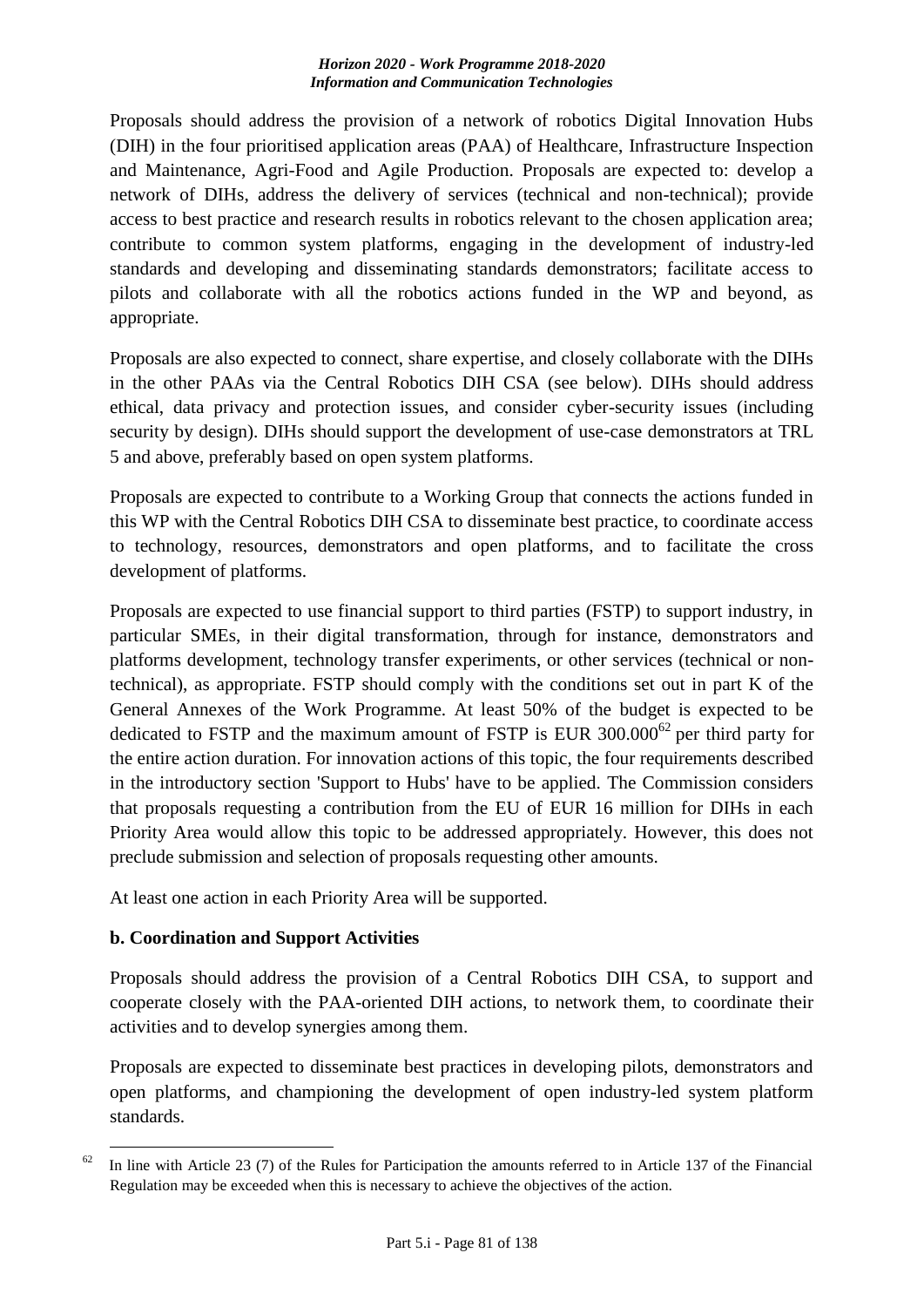The Commission considers that proposals requesting a contribution from the EU of EUR 2 million for the Central Robotics DIH CSA would allow this topic to be addressed appropriately. However, this does not preclude submission and selection of proposals requesting other amounts. One Central Robotics DIH CSA will be supported.

#### Expected Impact:

- Increased deployment of robotics in each PAA.
- Formation of supply chains around platforms and modules that straddle PAA
- Introduction of cross-industry-based standards for modules and systems
- Generation of new businesses based around platform supply
- The development supply chains.
- Leveraging effect on other sources of funding, in particular regional and national funding

Type of Action: Innovation action, Coordination and support action

*The conditions related to this topic are provided at the end of this call and in the General Annexes.*

**DT-ICT-03-2020: I4MS (phase 4) - uptake of digital game changers and digital manufacturing platforms**

### **DT-ICT-04-2020: Photonics Innovation Hubs**

# **DT-ICT-05-2020: Big Data Innovation Hubs**

# **DT-ICT-06-2018: Coordination and Support Activities for Digital Innovation Hub network**

Specific Challenge: The challenge is to coordinate Digital Innovation Hubs across Europe

Scope: The action will link up sectorial and technological hubs with regional/national innovation hubs to improve collaboration, reinforce specialisation and offer the best possible support for SMEs and mid-caps everywhere in Europe. The action will include the organisation of workshops, conferences and dissemination material, and the development of a business model for collaboration among DIHs. The action will contribute to a catalogue of Digital Innovation Hubs which is currently under development<sup> $63$ </sup>. For this support action, close cooperation with other CSAs funded under the Digitising European Industry focus area is required.

<sup>&</sup>lt;u>.</u> <sup>63</sup>https://ec.europa.eu/futurium/en/content/digital-innovation-hubs-catalogue-project-0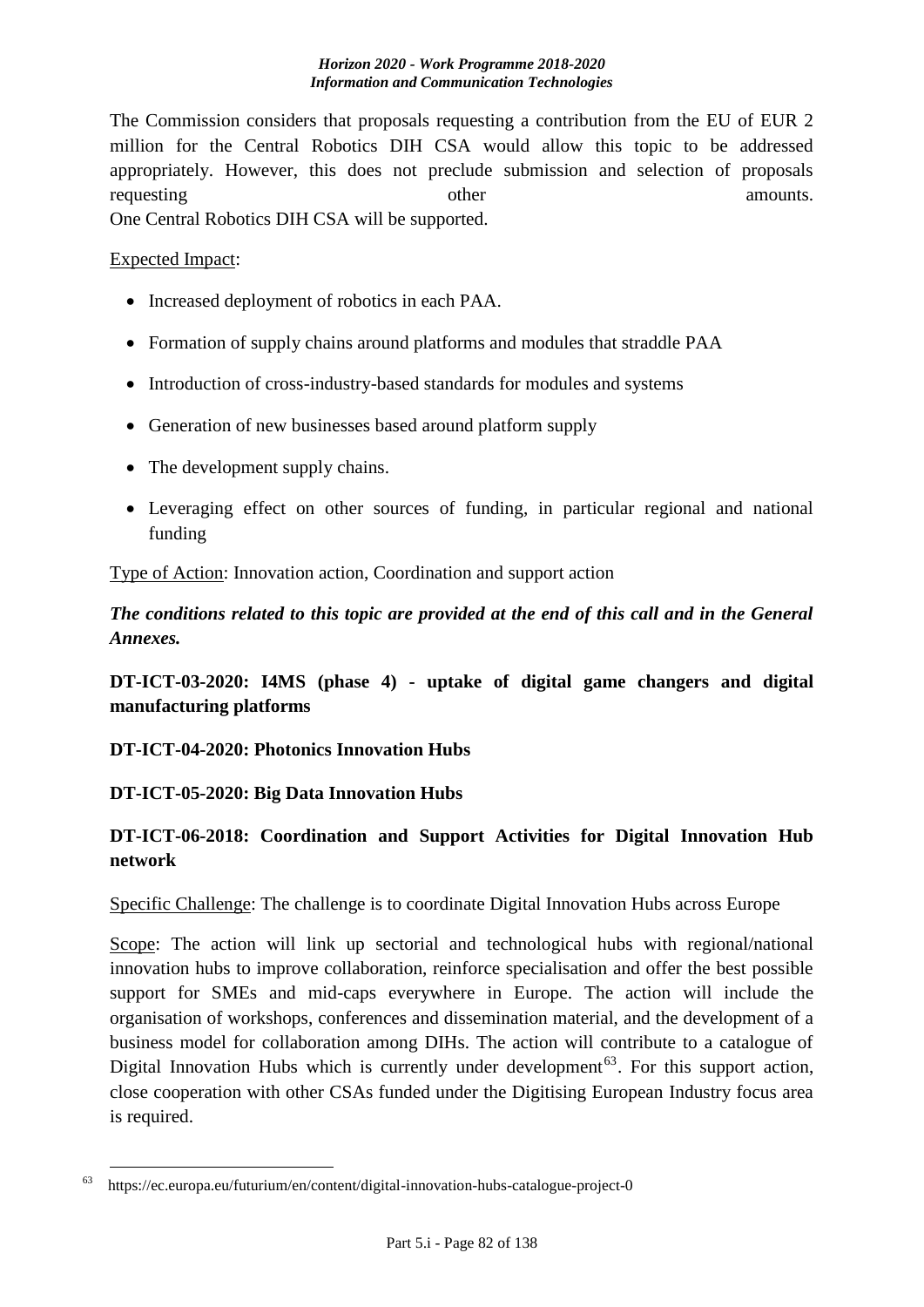Expected Impact:

 $\bullet$ 

Creation of a sustainable network of specialised Digital Innovation Hubs, where public investments are serving several regions of Europe.

 $\bullet$ 

Reinforced links with other bottom-up initiatives, supported by regional, national and European policies and funds.

 $\bullet$ 

Increased number of services and applications operated by European companies, especially small businesses and entrepreneurs.

## Type of Action: Coordination and support action

# *The conditions related to this topic are provided at the end of this call and in the General Annexes.*

### **Platforms and Pilots**

The Digitising European Industry initiative includes the launch of a set of initiatives supporting the building of the digital industrial platforms of the future<sup>64</sup>. European industry needs to come to agreements on functions and interfaces for those platforms, reference architectures and interaction protocols that have the potential to create markets and market opportunities leading to ecosystems and standards.

Proposals are expected to make a significant step forward in platform building, interoperability between existing platforms, integration of relevant digital technologies such as IoT, AI, photonics, robotics, cloud and Big Data, and validation via pilots and experimentation facilities. Starting from suitable reference architectures, platform interfaces are defined, tested via piloting, supported via ecosystem building to prepare their roll-out, and evolved into standards.

Various platform development activities exist at EU or national level, e.g. the Reference Architectural Model Industrie 4.0 (RAMI 4.0) and the Industrial Data Space. To develop the next-generation digital platforms, proposals need to bring various initiatives together and act as linking pins. Proposals should build on existing platforms, pilot sites, testbeds, and experimental environments that have been developed in these various initiatives when applicable<sup>65</sup>.

Proposals need to address all of the following four activities, namely platform building, largescale piloting, ecosystem building, and standardisation.

<sup>1</sup> <sup>64</sup> COM(2016) 180 final, 19 April 2016

Relevant ongoing initiatives at EU level include the set of Large Scale Pilots called for under the Internet of Things Focus Area in 2016 (IoT-01-2016) and the Factories of the Future projects under FoF-11-2016.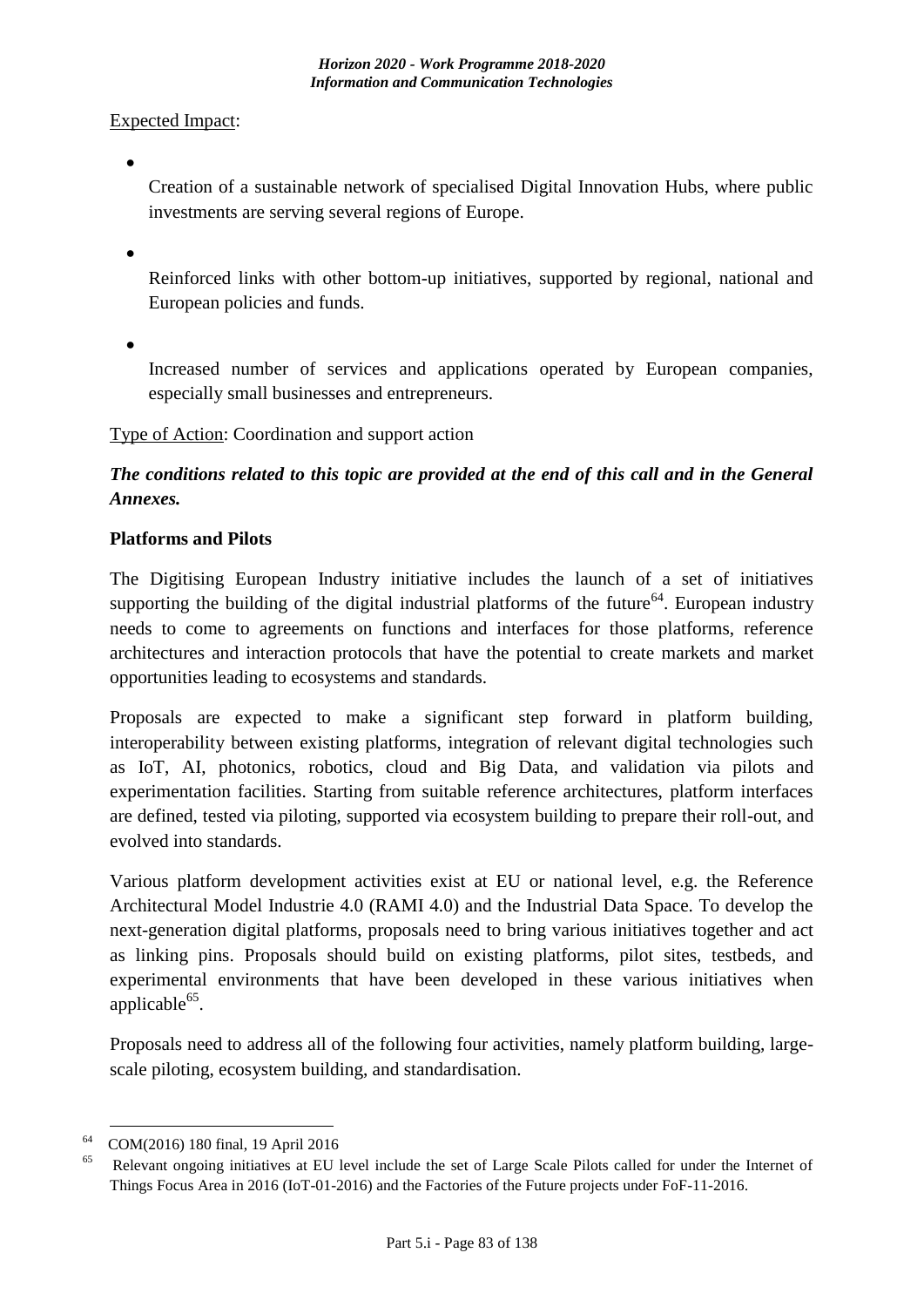**In platform building**, proposals need to develop next-generation digital platforms, which build on the state-of-the-art, reuse what is available, and integrate different technologies, such as IoT, AI, robotics, cloud and Big Data. Platforms should aim at openness and interoperability between platforms to avoid lock-in, preventing dominant positions of individual players, and comply with standards and regulation. Proposals need to target solutions for SMEs and mid-caps, taking into account interoperability with emerging and future solutions. This may require the mapping of reference architecture models for integrating existing sectorial platforms. The interfaces of the platform need to be described via open specifications and reference implementations need to be developed. A major aim is to offer platform functionalities that can be generically reused in multiple contexts to support various types of applications and services.

**In large-scale piloting**, pilots are set up that make use of the digital platforms, develop prototype applications on top of the platforms, and validate the platforms in both reduced, controlled environments and in real-life use cases. Pilots may adapt platforms to specific application needs and validate their relevance for such needs, in order to foster take-up and large scale deployment. The pilots should cover innovative application scenarios with high socio-economic impact. Demonstration of cooperation between large-scale pilots in different domains and combination of services from different sectors/domains are welcome. The key need is to deliver interoperable solutions that provide an experience that customers or businesses require, to test them in complex regulatory environments, and to give guidance for secure and safe implementation.

**In ecosystem building**, the take-up of digital platforms is fostered by expanding the ecosystem of players involved and through opportunities for entrepreneurs by promoting new market openings allowing also smaller and newer players to capture value. For instance, small and innovative ICT players can develop services/applications with a clear societal and economic value, on top of the digital platforms. Moreover, additional small-scale pilots can be conducted by SMEs, validating the digital platforms and prototype applications. Experiments running on top of the pilots, under specific scenarios, will allow for the validation and acceptance by any actors in the ecosystem and users in particular.

**In standardisation**, contributions should be made to suitable standardisation bodies or prenormative activities, as outlined in the Communication on Priorities of ICT Standardisation for the Digital Single Market<sup>66</sup>.

Projects for grants awarded under topics DT-ICT-07-2018-2019, DT-ICT-08-2019, DT-ICT-09-2020, DT-ICT-10-2019, DT-ICT-11-2019, DT-ICT-12-2020, and DT-TDS-01-2019 (located in the SC1-Health, demographic change and wellbeing part of the Work programme) should support a critical mass of large-scale piloting and ecosystem building activities. For these grants, beneficiaries may strengthen these activities by providing financial support to third parties in line with the conditions set out in part K of the General Annexes of the Work Programme. Consortia need to define the selection process of organisations, for which financial support will be granted (typically in the order of EUR 50 000 – 150 000 per third

<sup>&</sup>lt;u>.</u> <sup>66</sup>COM(2016) 176 final, 19 April 2016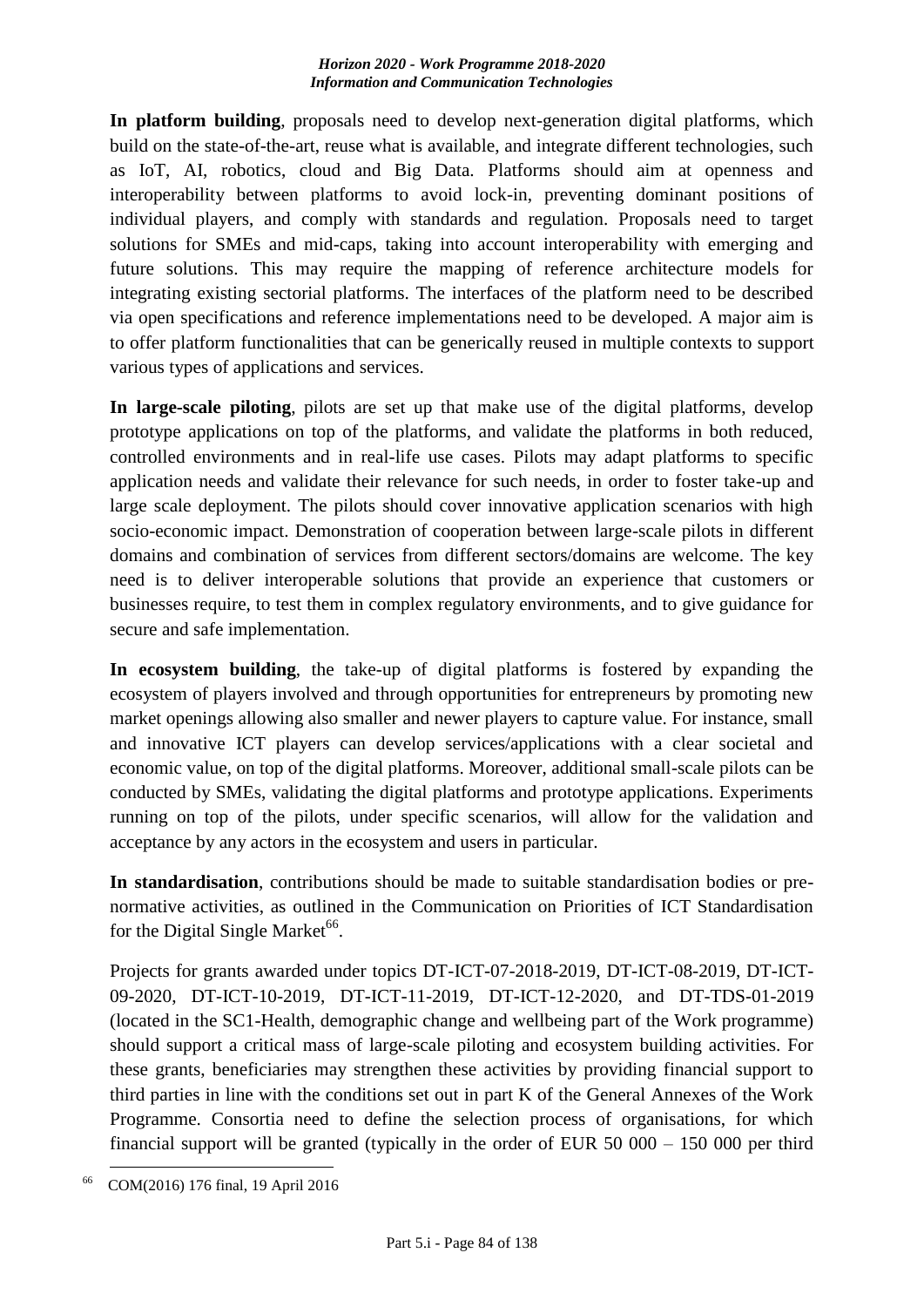party<sup>67</sup>). Maximum 20% of the EU funding can be allocated to this purpose. The financial support to third parties can only be provided in the form of grants. The respective options of Article 15.1 and Article 15.3 of the Model Grant Agreement will be applied.

Proposals should contain an outline business case and industrial exploitation strategy. They also need to define clear business models and justify how the results support those business models.

## Expected Impact

Projects are expected to have a high impact on citizens, industry, businesses or public services. In particular:

- Increased prospects for future digital industrial platforms by validation of technological choices, sustainability and reproducibility, of architecture models, standards, and interoperability, as well as of verification of non-functional characteristics such as security and privacy.
- Strengthened links with other, bottom-up programmes and initiatives, supported by regional, national and European policies and funds.
- Increased number of services and applications operated by European companies, especially small businesses and entrepreneurs.
- Significant and measureable contribution to standards or pre-normative activities.
- Increased number of platforms, applications, business processes and innovative business models validated via large-scale piloting.
- Emergence of sustainable ecosystems around digital platforms.

Proposals should describe how the proposed work will contribute to the impact criteria above, in addition to the expected impacts under the specific topic addressed, and provide KPIs, the baseline and targets to measure impact.

Proposals are invited against the following topic(s):

# **DT-ICT-07-2018-2019: Digital Manufacturing Platforms for Connected Smart Factories**

Specific Challenge: Digital manufacturing platforms play an increasing role in dealing with competitive pressures and incorporating new technologies, applications and services. Advances are needed in digital manufacturing platforms that integrate different technologies, make data from the shop floor and the supply network easily accessible, and allow for complementary applications. The challenge is to fully exploit new concepts and technologies

<sup>1</sup>  $67$  In line with Article 23 (7) of the Rules for Participation the amounts referred to in Article 137 of the Financial Regulation may be exceeded when this is necessary to achieve the objectives of the action.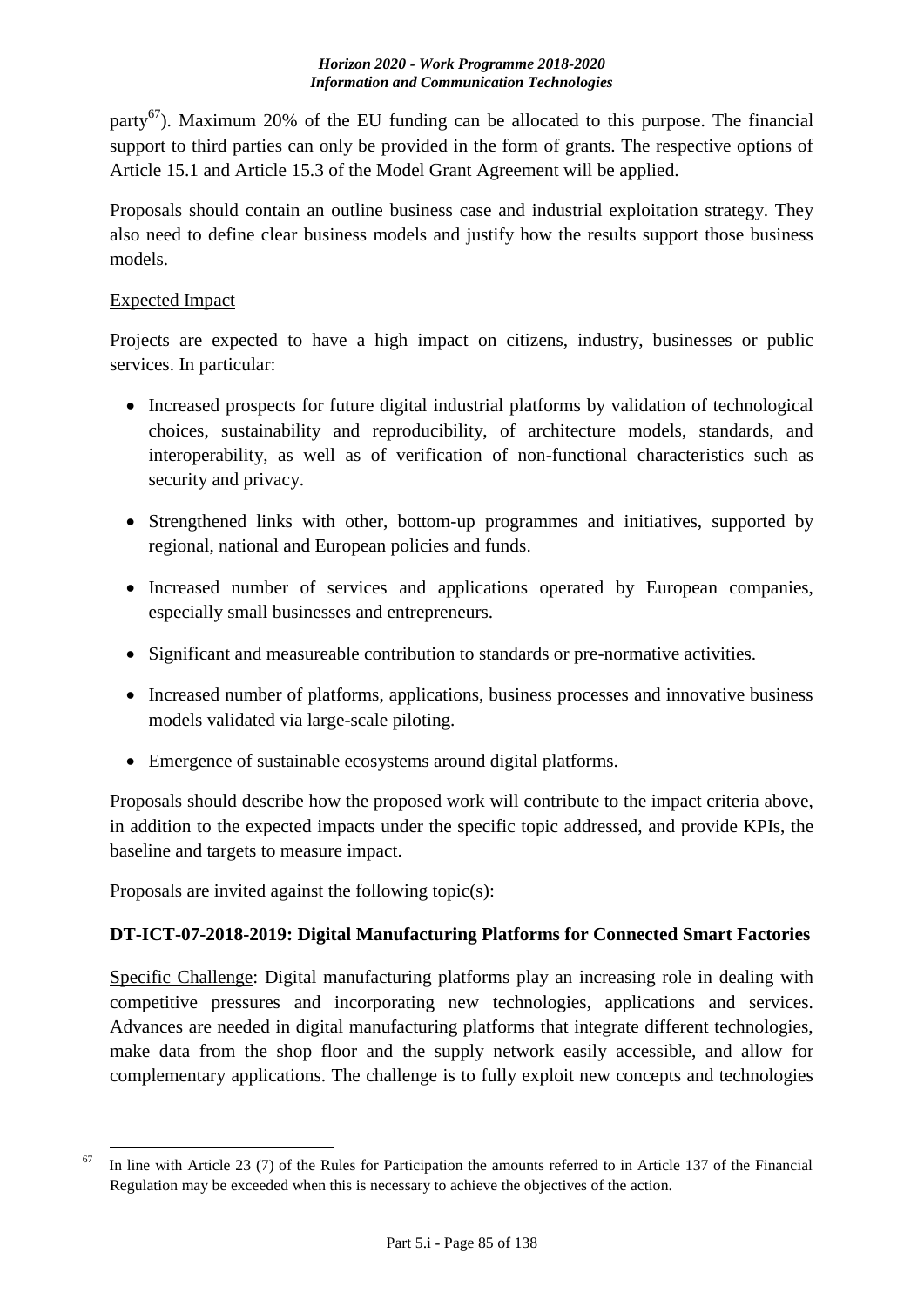that allow manufacturing companies (especially mid-caps and SMEs) to fulfil the demands from changing supply and value networks.

Scope: a) Innovation Action - Develop and establish platforms for the connected smart production facilities of the future including their supply chains, driven by EU actors and safeguarding European interest in an area of key importance for the European economy. Proposals need to address at least two industrial sectors with several different use cases, especially in their piloting activities. In accordance with the strategy defined in the multiannual roadmap<sup>68</sup> of the FoF cPPP, proposals should target at least one of the following 'grand challenges':

- 1. Agile Value Networks: lot-size one (2018 call)
- 2. Excellence in manufacturing: zero-defect processes and products (2018 call)
- 3. The human factor: human competences in synergy with technological progress (2019 call)
- 4. Sustainable Value Networks: manufacturing in a circular economy (2019 call)

Reference implementations are preferably developed in open-source, with (as far as possible) one permissive open-source licence to be selected for all open-source components. Where applicable, APIs and SDKs are made available to third party developers to develop complementary applications.

For the Innovation Actions in this topic, the four activities and impact criteria as described in the introductory section 'Platforms and Pilots' have to be applied. For large-scale piloting and ecosystem building activities, proposals may involve financial support to third parties, as explained in the introductory section 'Platforms and Pilots', to support SMEs in piloting and developing prototype applications on top of digital manufacturing platforms.

b) Coordination and Support Activities are needed to cross-fertilise the Industrial Platform communities, allowing for easier take-up of digital technologies from ongoing and past research projects to real-world use cases, and supporting the transfer of skills and know-how between academia and industry in both directions. Coordination and Support Activities are targeted in the 2019 call.

The Commission considers that proposals requesting a contribution from the EU up to EUR 16 million for Innovation Actions and up to 2 M€ for one CSA would allow the areas to be addressed appropriately. Nonetheless, this does not preclude submission and selection of proposals requesting other amounts. At least one innovation action is supported for each 'grand challenge'. Maximum one proposal will be selected for the CSA.

Expected Impact:

<sup>&</sup>lt;u>.</u> See roadmap document "Factories 4.0 and Beyond" on<http://www.effra.eu/>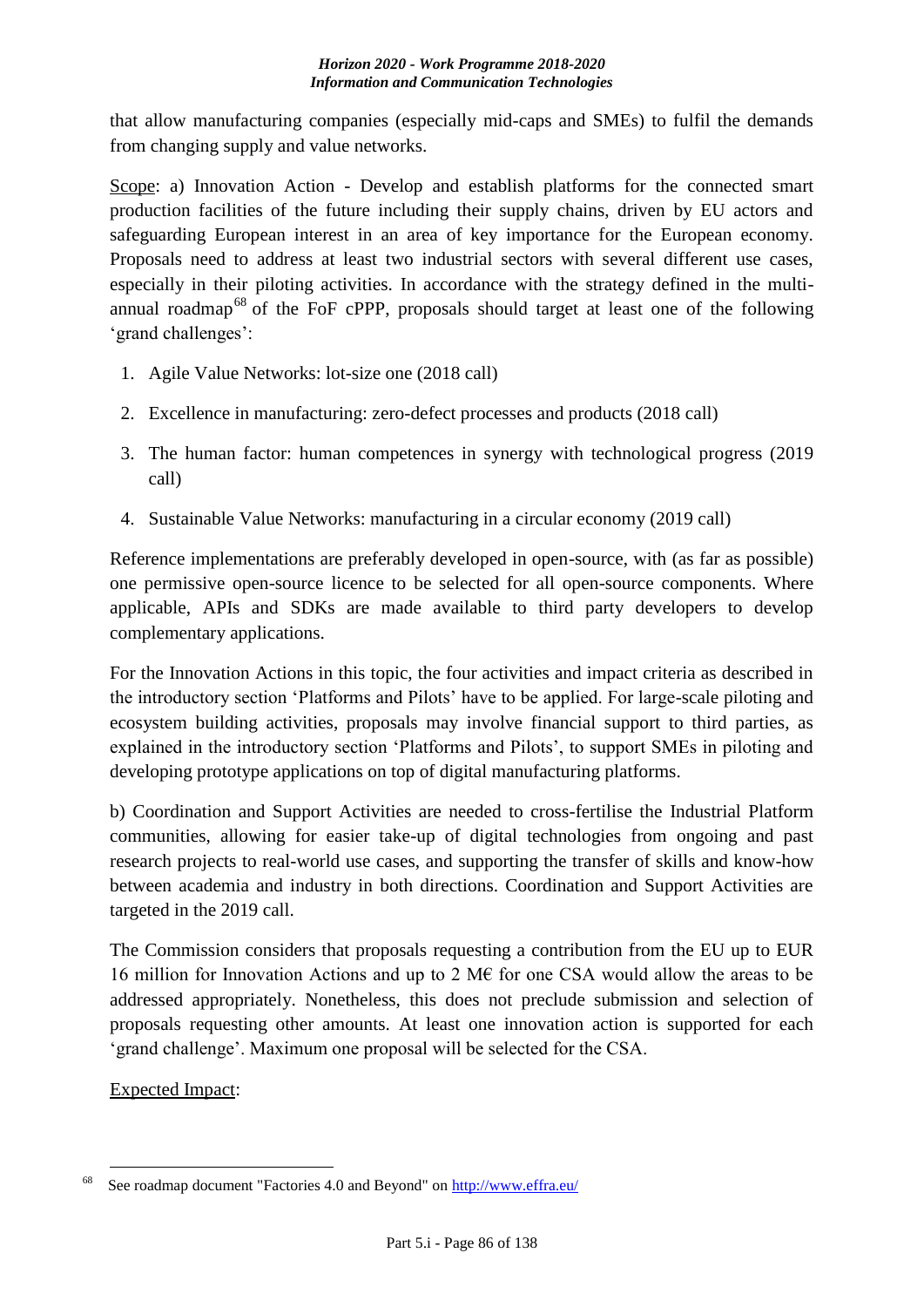- Significant increase in the options for SMEs and mid-caps to integrate different technologies, unlock the value of their data, deploy complementary applications, and to become a more responsive link in changing supply and value networks.
- Strengthened competitive position of European platform providers.
- Increased cooperation between industrial and academic communities; increased synergy and collaboration between projects.

Type of Action: Innovation action, Coordination and support action

# *The conditions related to this topic are provided at the end of this call and in the General Annexes.*

## **DT-ICT-08-2019: Agricultural digital integration platforms**

Specific Challenge: Agricultural research and innovation supports the sector in coping with a complex mix of challenges it is facing, including for example the pressures on natural resources and farm revenues. Knowledge creation and accessible information systems and tools to monitor, gather, transform and above all share vital information between key stakeholders can help the sector to become more sustainable. However, as well as the potential for new knowledge, a substantial part of the existing knowledge and its underpinning information flows, has yet to be exploited to its full potential. The resulting performance gap has strong social, ecological and economic implications. An improved functioning of the agricultural knowledge and innovation systems is needed, for timely innovation and to speed up the rate of knowledge creation. One of the most important constraints concerns the limited interoperability and lack of openness of different technical systems, thus limiting the choices farmers can make between suppliers of new technologies. An enhanced interoperability would allow for increased data sharing and the resulting knowledge generation. Another main constraint is the lack of information on the effectiveness of new technologies which slows down their take up.

Scope: Pilots should address all of the below aspects:

• Building platforms integrating different technologies like Internet of Things (IoT) devices, cloud, photonics, networks, geolocalisation (including through Galileo and EGNOS (the European Geostationary Navigation Overlay Service)) and robotics combined with applications based on data analytics and knowledge management. There is a need for a wide adoption of open, interoperable standards to ensure that all connected systems can talk to each other, allowing the farmers and relevant other stakeholders to pick and choose the most appropriate combination of tools from different suppliers. Pilots will validate the means to achieve high level of interoperability of different systems through reference architecture, semantics technologies and standardisation framework that demonstrate communication exchange of data across different systems and platforms.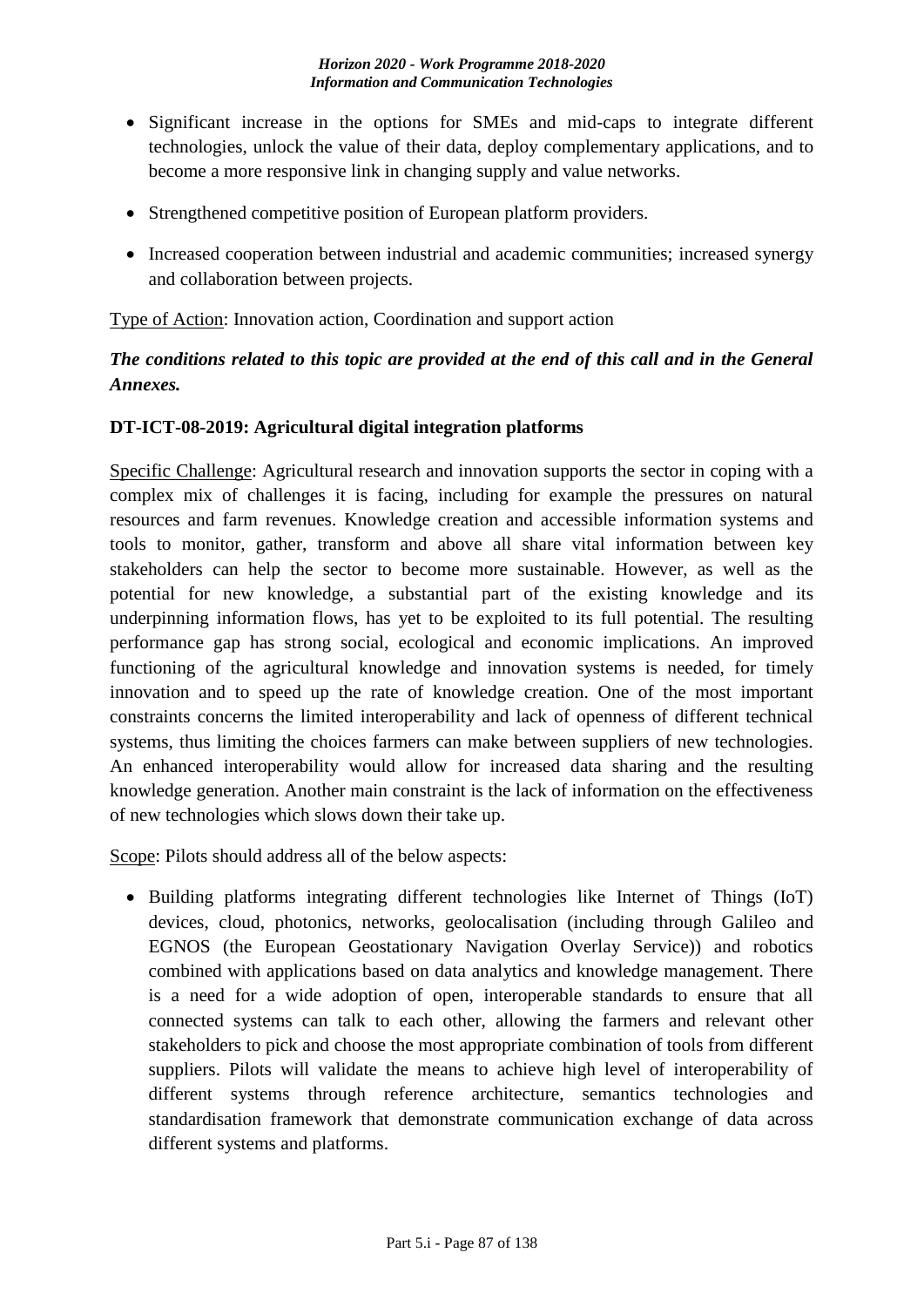- Sharing data and generating knowledge via capturing and translating more and precise information. High precision data capturing and a high degree of data sharing should serve as basis for decision support systems delivering tailored advice at farm level, complementing and/or extending advisory services. The core technical enablers for analysing the amounts of data will be low-maintenance, robust and scalable monitoring and communication systems as well as artificial intelligence and semantics technologies. These services should include direct and detailed feedback to the farmers on appropriate practices and management strategies.
- Developing decision support systems that will include, but are not restricted to, a benchmarking system on the productivity and sustainability performance of farms, services, technologies and practices. For this purpose data models and semantic standards need to be defined to elicit performance indicators and derive decision making, as well as allowing sharing the data from the different farms.

Pilots in the selected areas should clearly cover the supply and demand sides. For large-scale piloting and ecosystem building, projects in this topic may involve financial support to third parties to extend the digital innovation space for farmers, advisory services and innovators, based on a network of farms and in close cooperation with existing agricultural knowledge and innovation infrastructures of the different Member States and Associated Countries and regions. For farmers, the platforms should have a mass-tailored advisory and knowledge dissemination service, including economic and technical benchmarking. It shall cover a large number of farms, including small farms. Advisory services based on local eco-systems should be investigated and linked in the pilots. For innovators, the platforms should work as test-bed, testing and benchmarking new technologies and services. This should be made possible by allowing for recruiting pilot farms and/or making available the necessary data.

Proposals should fall under the concept of multi-actor approach<sup>69</sup> and allow for strong involvement of the farming sector in the proposed activities. Projects are required to develop adequate data governance model(s) defining the terms for access to data owned by another party. Activities should allow for a wide geographic coverage within Europe. In addition, proposals shall cover at least three sub-sectors (e.g. arable crops, livestock, vegetable and fruit production).

For this topic, the four activities and impact criteria described in the introductory section 'Platforms and Pilots' have to be applied. Pilot projects are expected to contribute to the consolidation and coherence work that will be implemented by the CSA supporting the activities defined under the topic "DT-ICT-13-2019: Digital Platforms/Pilots Horizontal Activities".

The Commission considers that proposals requesting a contribution from the EU up to EUR 15 million would allow the areas to be addressed appropriately. Nonetheless, this does not preclude submission and selection of proposals requesting other amounts.

<sup>1</sup>  $69$  For further information on the multi-actor approach concept please refer to the Introduction to SC2 Work Programme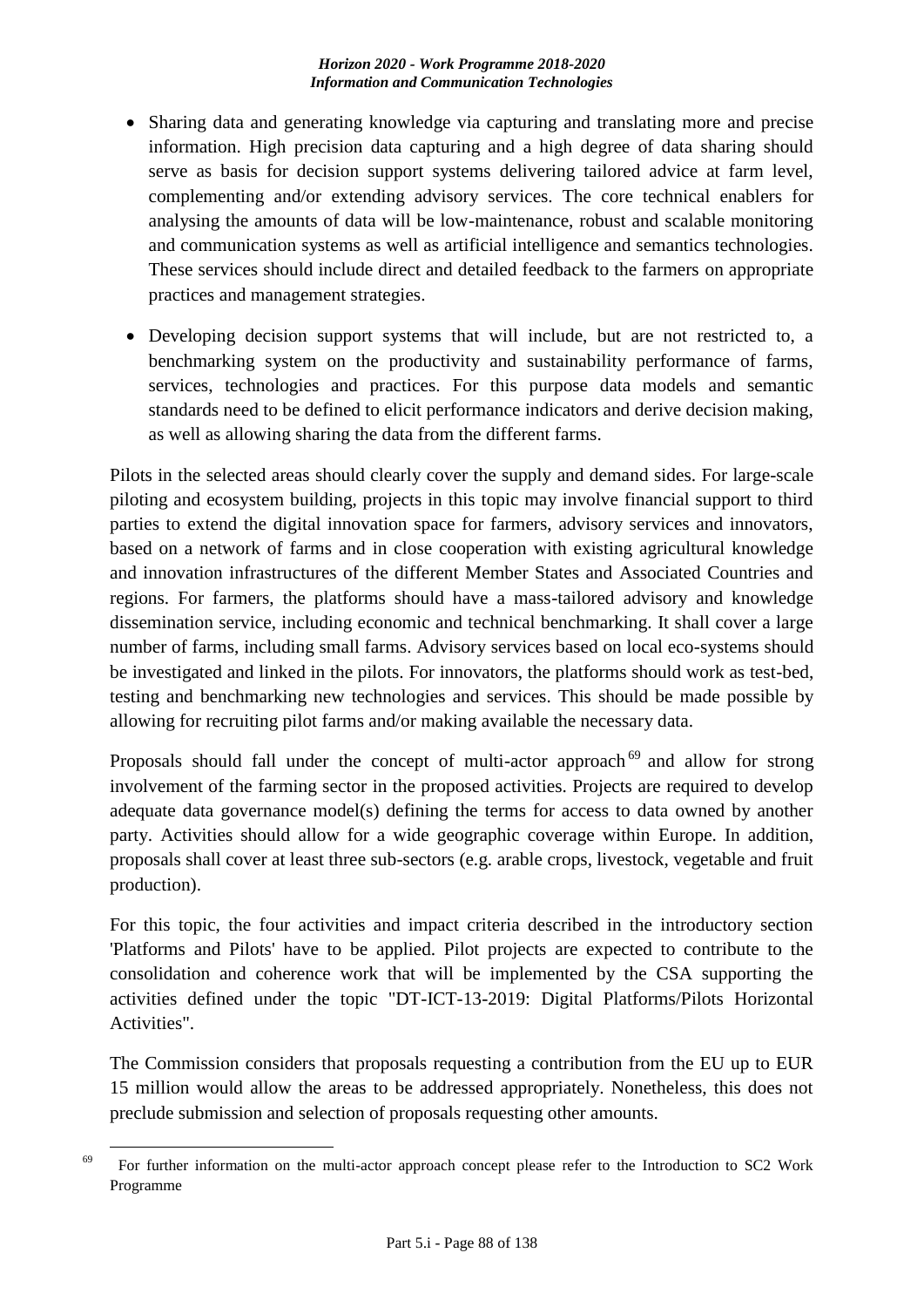### Expected Impact:

- Demonstrate measureable benefits from intensified data and information flows across a wide range of farm types, notably small farms;
- Improved and inclusive information flows and management within and among the targeted agricultural sectors based on transparent and fair data governance practices;
- Identification of user needs, validation of user acceptance, especially demonstration of viable concepts addressing privacy, security, vulnerability, liability and trust in connected data spaces;
- More information on environmental, social and economic performance of technologies, practices and management, increasing their respective adoption;
- Creation of opportunities for entrepreneurs by promoting new market openings, providing access to valuable datasets and direct interactions with users, expanding local businesses to European scale;
- Exploration and validation of new industry and business processes and innovative business models validated in the context of the pilots.

### Type of Action: Innovation action

# *The conditions related to this topic are provided at the end of this call and in the General Annexes.*

### **DT-ICT-09-2020: Digital service platforms for rural economies**

### **DT-ICT-10-2018-19: Interoperable and smart homes and grids**

Specific Challenge: When energy production is becoming decentralised and ICT is increasingly present in homes, the integration of renewable energy sources (RES) and promotion of energy efficiency should benefit from smarter homes, buildings and appliances, as well as (the batteries in) electric vehicles. Smart homes and buildings are one crucial element because system integration and optimisation of distributed generation, storage and flexible consumption will require interoperable smart technologies installed at building level. Internet of Things (IoT) enables a seamless integration of home appliances with related home comfort and building automation services allowing to match user needs with the management of distributed energy across the grid, and to gain access to benefits from Demand Response. Novel services should lead to more comfortable, convenient and healthier living environment at lower energy costs for consumers whilst enabling an active participation of consumers in the energy system and energy markets.

Scope: The aim of the pilot is to exploit IoT reference architectures models that allow for combining services for home or building comfort and energy management, based on platforms that enable the integration of relevant digital technologies like IoT, AI, cloud and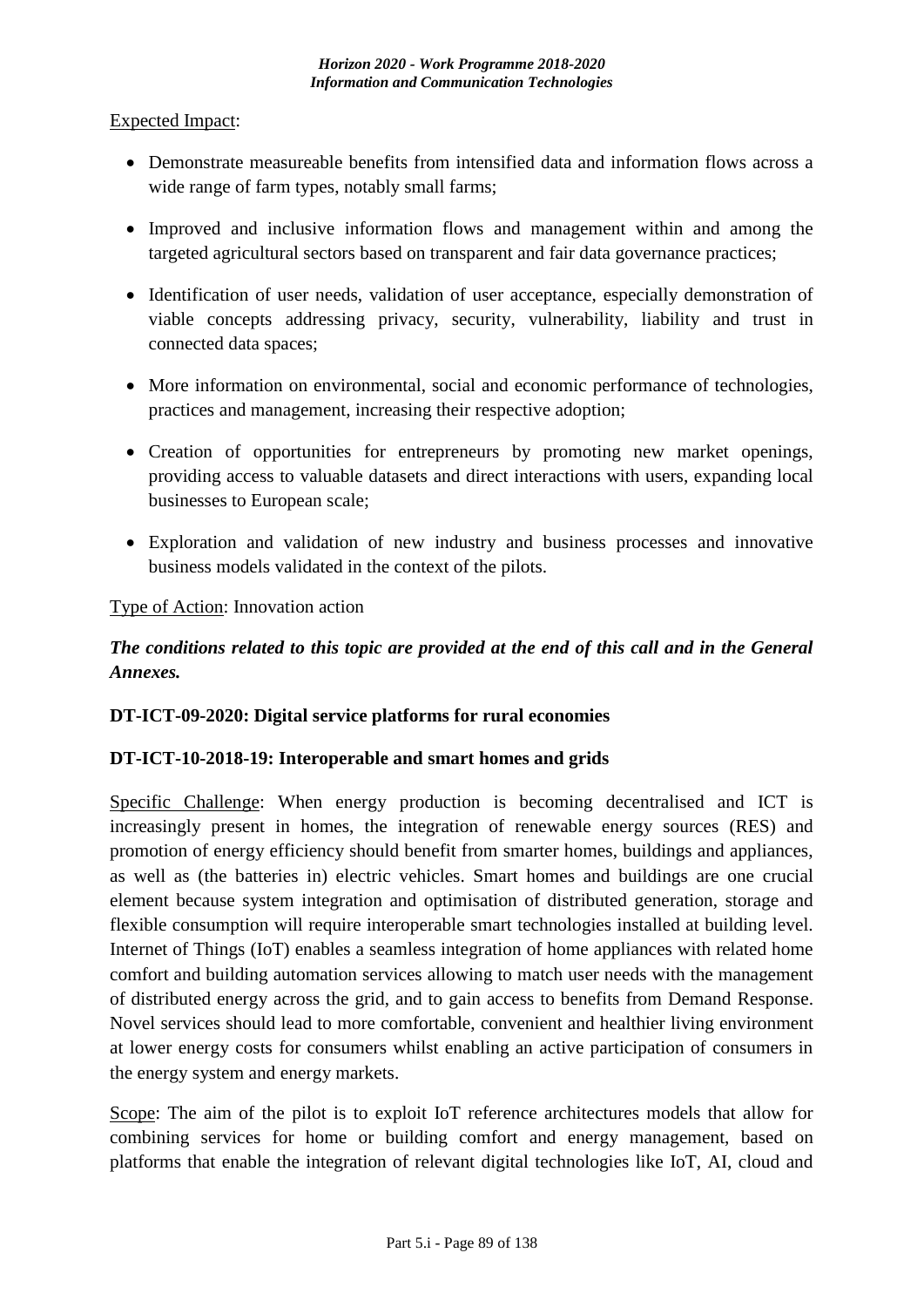big data services and where applicable, combined with blockchain technologies. Energy services, where appropriate, can be combined with additional non-energy services and foster the take-up of smart energy communities (in particular peer-to-peer energy markets). The aim is also to demonstrate platforms through a large-scale pilot for experimentation and cocreation with users under real-life conditions in interaction with the electricity and wider energy system, and to demonstrate the benefits of energy management through IoT application and services for the users. The envisaged architecture should allow for third party contributions that may lead to new value added services both in energy and the home/building domain.

This shall be done by developing interoperability and seamless data sharing, through aligning existing standards from the utility and ICT domains, across the devices and systems to enable innovative building energy management services, with the aim to save costs to consumers, to facilitate the integration of renewable energy from distributed intermittent sources and to support energy efficiency. The pilot needs to demonstrate plug-and-play energy management solutions within the home, by taking into account legacy of existing smart home or building solutions, mapping their approach to common architecture models and implementing relevant standards (such as SAREF). Pilots need to ensure interoperability in the communication interfaces between smart devices and from the smart device to the gateway/energy manager and/or to the cloud, i.e. a service provider that uses the data generated from the device, so that smart home services can also be used for the benefit of the electricity and wider energy system. Selected pilots should promote the use of these interoperable solutions as widely as possible involving many different types of appliances (e.g. including white-goods, heating, cooling and ventilation, home & building automation energy management, metering and control, batteries, photovoltaic panels, charging for electric vehicles), and explore the need for further standardisation and legislation. Pilot work plans should include feedback mechanisms from the users to allow adaptation and optimisation of the technological and business approach to the particular use case.

The selected large-scale pilot shall in particular address all of the following issues:

- demonstrate scalability and stimulate spill-over effects; demonstrate that such platforms lead to a marketplace for new services in EU homes and buildings; identify bestpractices, inter alia for consumer involvement, in installation, and in sales packages of devices and services;
- for large-scale piloting and ecosystem building, proposals shall involve financial support to third parties, in particular SME's and start-ups, to support the incorporation of users of the pilots, developers of additional applications, replication of the pilots through new sites or new connected devices, and complementary assessment of the acceptability of the use case where appropriate;
- the selected project shall cover the whole value chain for IoT-based services: appliance manufacturers and technology providers, ICT suppliers, energy suppliers, as well as independent aggregators or energy service companies (ESCOs), and one or more grid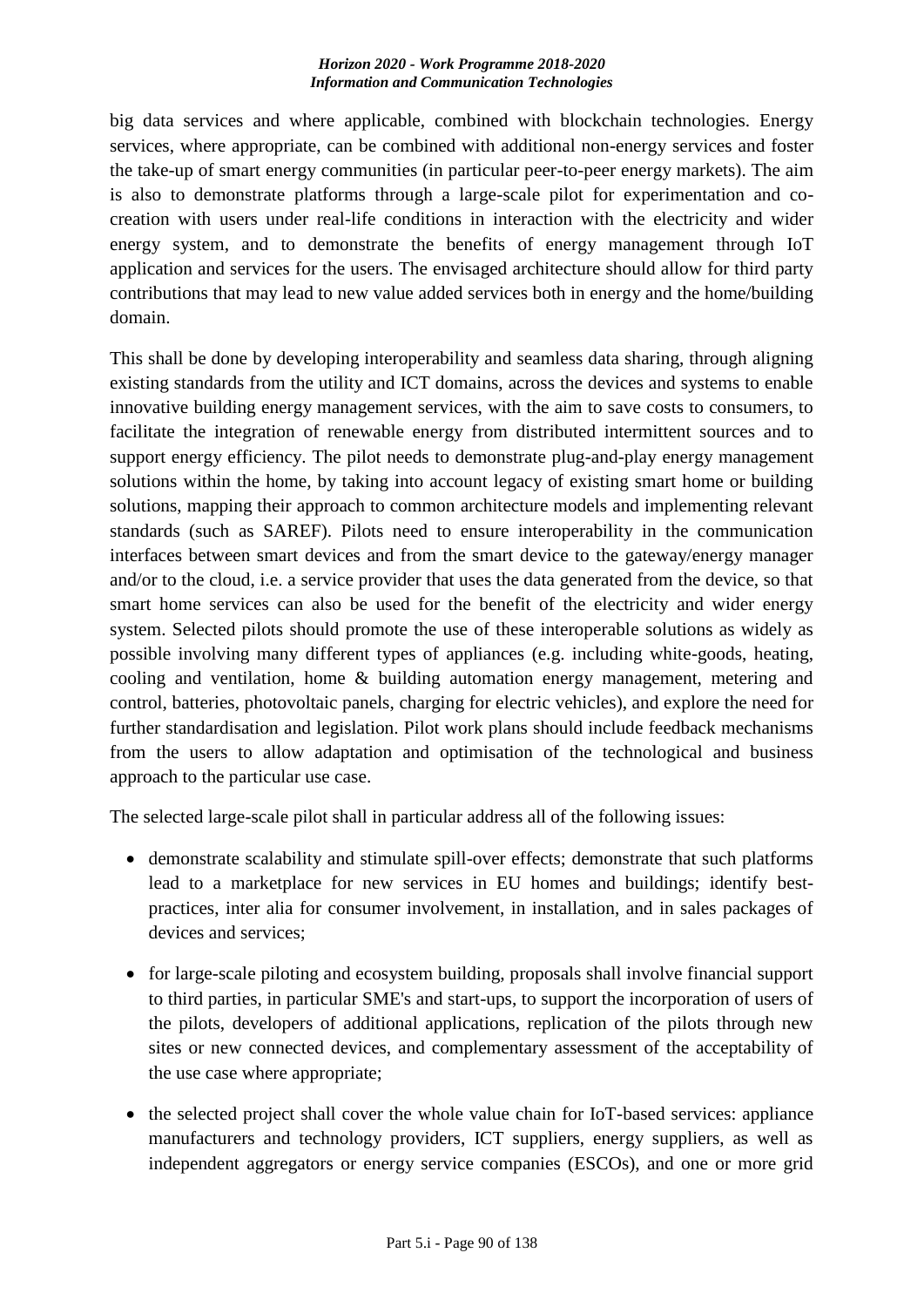service operators (transmission system operators (TSOs) and distribution system operators (DSOs));

- the selected project is expected to contribute to the consolidation and coherence work in cooperation with similar EU-funded projects<sup>70</sup> through the BRIDGE initiative  $^{71}$  and the CSA supporting the activities defined under "DT-ICT-13-2019: Digital Platforms/Pilots Horizontal Activities a)" below by contributing their results of horizontal nature (interoperability approach, standards, security and privacy approaches, business validation and sustainability, methodologies, metrics, etc.);
- link with Member States' and Associated Countries' initiatives in this area.

For this topic, the four activities and impact criteria described in the introductory section 'Platforms and Pilots' have to be applied. The Commission considers that proposals requesting a contribution from the EU up to EUR 30 million for Innovation Actions would allow the areas to be addressed appropriately. Nonetheless, this does not preclude submission and selection of proposals requesting other amounts.

# Expected Impact:

- Increasing number of energy apps/services and home devices and appliances that are connected through the Internet allowing to shift consumption according to wholesale market or grid-constraints-related price signals.
- Validation of user acceptance, as well as demonstration of viable concepts that ensure privacy, liability, security and trust in connected data spaces.
- Accelerated wider deployment and adoption of IoT standards and platforms in smart homes and buildings in Europe and development of secure, cost-effective and sustainable European IoT ecosystems and related business models.
- Demonstration that such platforms lead to a marketplace for new services in EU homes and buildings with opportunities also for SMEs and start-ups.
- Contribution to increasing the use of renewable energy and increased energy efficiency, offering access to cheaper and sustainable energy for consumers and maximising social welfare.

# Type of Action: Innovation action

# *The conditions related to this topic are provided at the end of this call and in the General Annexes.*

1

<sup>&</sup>lt;sup>70</sup> Wherever appropriate, actions should seek synergies from other R&I initiatives like LC-SC3-EE-13-2018-2019-2020, LC-SC3-EC-1-2018-2019-2020, LC-SC3-ES-5-2018-2020.

 $71$  http://www.h2020-bridge.eu/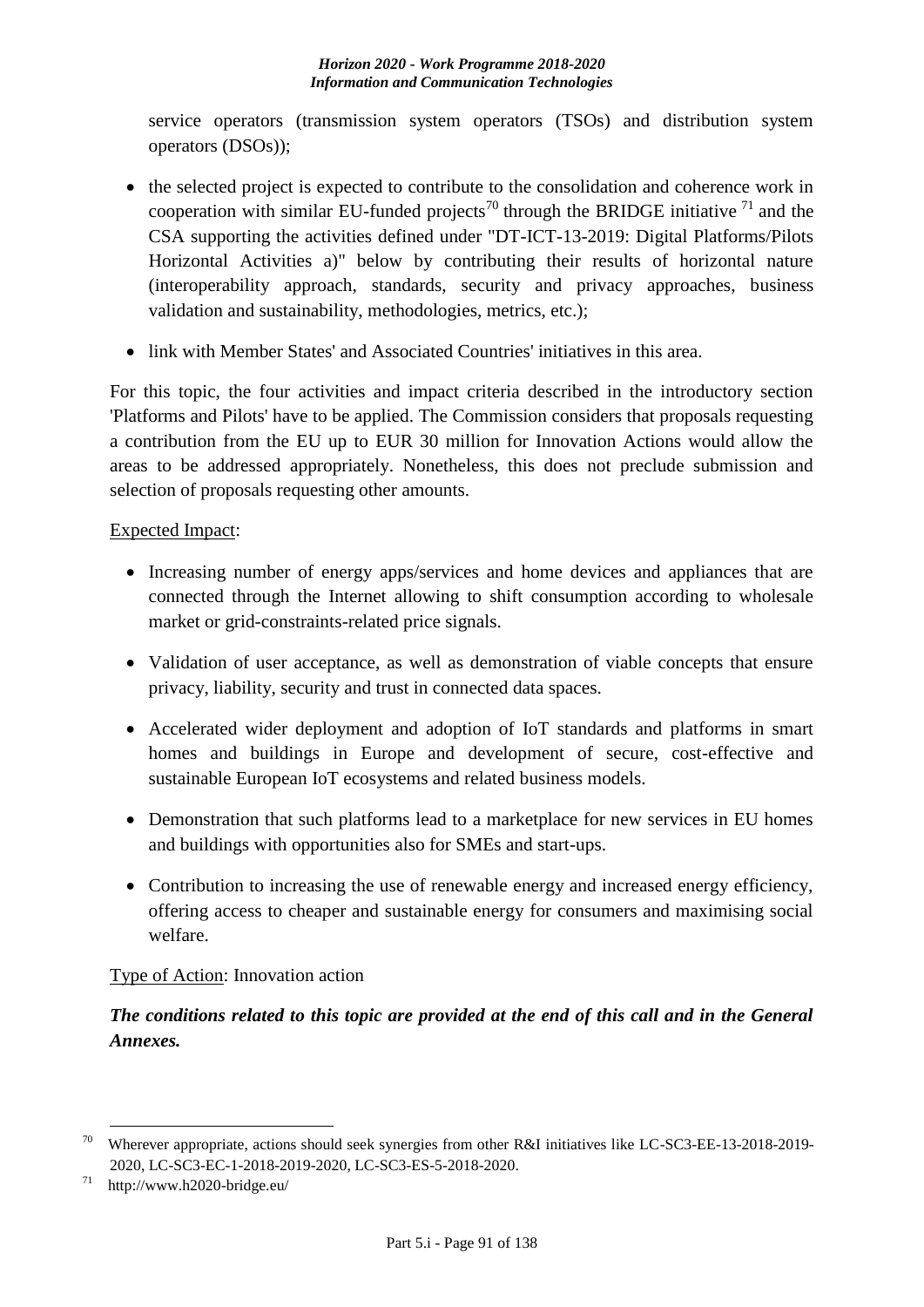#### **DT-ICT-11-2019: Big data solutions for energy**

Specific Challenge: Tomorrow's energy grids consist of heterogeneous interconnected systems, of an increasing number of small-scale and of dispersed energy generation and consumption devices, generating huge amounts of data. The electricity sector, in particular, needs big data tools and architectures for optimized energy system management under these demanding conditions.

Scope: **Innovation Actions** targeting large-scale pilot test-beds for big data application in the electricity sector. The aim is to develop/pilot and deploy a reference architecture for largescale multi-party data exchange, management & governance and real-time processing (including distributed/edge processing) in the electricity sector and to translate this reference architecture into an open, modular data analytics toolbox for the safe and effective operation of grids and provision of innovative energy services. The reference architecture should ensure compatibility with legacy formats, interfaces and operating systems of the energy system, allow replication and scale-up, be compliant with applicable EU standards, and should enable the integration of relevant digital technologies like IoT, AI, cloud and big data services. The analytics toolbox shall be able to handle a wide variety of data and support the development of a wide range of energy services, at least to increase the efficiency and reliability of the operation of the electricity network (e.g. by predictive maintenance), to optimize the management of assets connected to the grid (in particular small-scale/renewable electricity generation and those used for demand response), to increase the efficiency and comfort of buildings, and to de-risk investments in energy efficiency (e.g. by reliably predicting and monitoring energy savings). Proposers should demonstrate that they have access to appropriate large-scale and realistic datasets, and should involve as many as necessary of the following types of participants: network operators, suppliers, independent aggregators, ESCO's, power exchanges, building management and renovation sectors, software integrators/developers. Proposals should address, as appropriate, analytics, simulation, prediction, cloud computing. Projects shall collaborate with EU-funded projects through the BRIDGE initiative <sup>72</sup>.

For this topic, the four activities and impact criteria described in the introductory section 'Platforms and Pilots' have to be applied.

The Commission considers that proposals requesting a contribution from the EU of around 10 million EUR would allow this area to be addressed appropriately. Nonetheless, this does not preclude submission and selection of proposals requesting other amounts.

All grants under both subtopics will be subject to Article 30.3 of the grant agreement (Commission right to object to transfers or licensing).

Expected Impact: Proposals should address the following impact criteria, **providing metrics to measure success** where appropriate:

<sup>&</sup>lt;u>.</u> http://www.h2020-bridge.eu/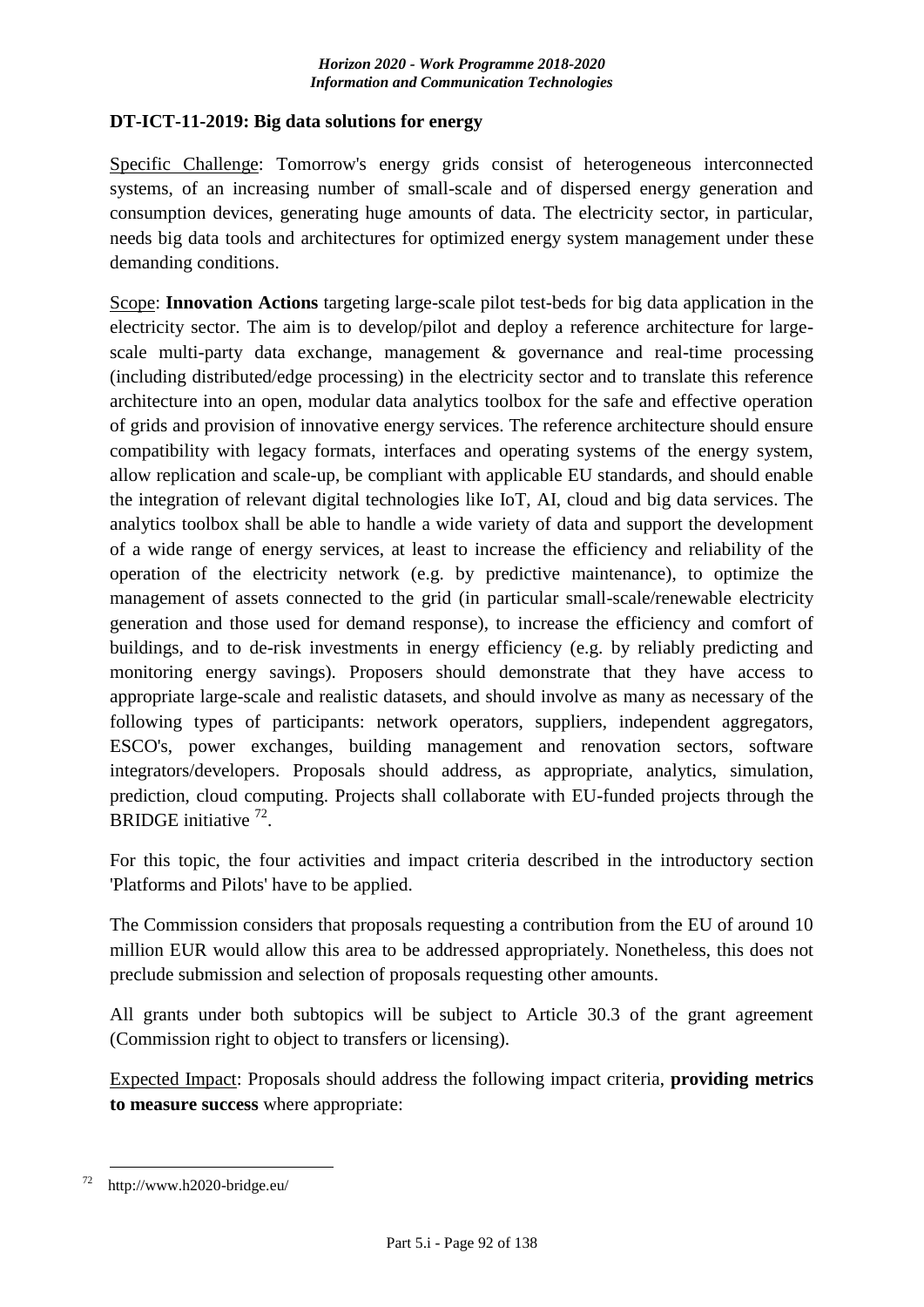- Effective integration of relevant digital technologies in the energy sector, resulting in integrated value chains and efficient business processes of the participating organizations;
- Enhancing energy asset management, increasing consumer participation and innovative network management, creating new data-driven business models and opportunities and innovative energy services;
- Contribution to increasing the use of renewable energy and increased energy efficiency based on optimised energy asset management, offering access to cheaper and sustainable energy for energy consumers and maximising social welfare;
- New data-driven paradigms for energy management systems able to deal with increased complexity of the energy systems;
- Improving availability of big data and big data management & analysis facilities for reallife scale research, simulation and test purposes.

# Type of Action: Innovation action

# *The conditions related to this topic are provided at the end of this call and in the General Annexes.*

## **DT-ICT-12-2020: The smart hospital of the future**

### **DT-ICT-13-2019: Digital Platforms/Pilots Horizontal Activities**

Specific Challenge: Coordination and Support activities are needed to support the operation of the pilot projects under the Platforms and Pilots topics in this Focus Area, and to support exploitation of the outcomes of these projects. These activities are expected to identify synergies among the pilot projects of the Focus Area, to promote cross-fertilisation, and to exchange best-practices and lessons learned. There is a need to increase coverage in technological, application, innovation, and geographic terms of these projects, as well as improve their engagement with relevant external stakeholders, and their links with regional/national and other European initiatives.

In addition, coordination and support activities are needed to pave the way for future digital industrial platforms in another promising sector, the construction sector. There is major improvement potential in optimising resource use, environmental performance, health, comfort, and resilience to climate change.

Scope: a) **Support pilot activities and knowledge transfer across different sectors**: Coordination of the selected platform and pilot projects under the topics of this Focus Area, and where applicable with similar initiatives in Member States and Associated Countries, and with standardisation initiatives and support in ecosystem building to increase the impact of the overall set of projects. Exploitation of synergies between technology-based platform and pilot activities such as IoT and data value chains and the sector-specific platform and piloting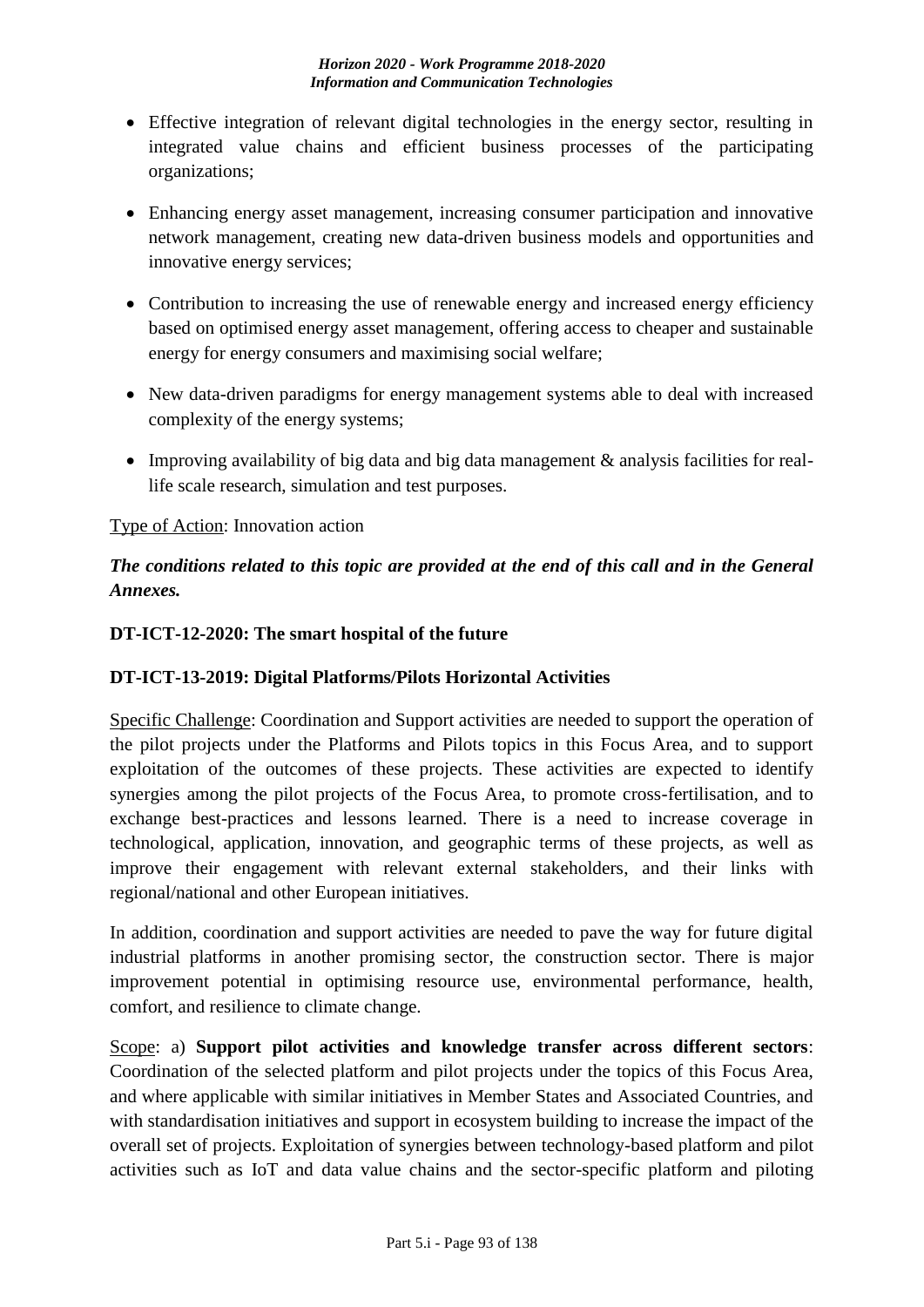projects of the Focus Area related to issues such as architecture, interoperability and standards approaches. Exchange on requirements for the development of common methodologies for design, testing and validation and for success and impact measurement. Furthermore, proposals need to promote the results obtained, support the enlargement of the ecosystems around the projects, facilitate the access for entrepreneurs/API developers/Makers and SMEs in general, and support the transfer of skills and know-how to industry.

b) **Legal, regulatory and security support:** Further development and exploitation of security and privacy mechanisms towards best practices for digital platforms and pilots including contribution to pre-normative activities and to standardization; regulatory and legal support in relation to data ownership and protection, security, liability, across sector legislations. The corresponding activities will be developed and addressed in the pilots and consolidated at programme level under this horizontal support activity line.

c) **Preparation of a digital industrial platform for the construction sector:** proposals should bring together relevant stakeholders and define a reference architecture for a digital industrial platform for the construction sector that increases productivity and optimises material usage in the construction sector, including for SMEs. It needs to take into account the recently developed framework with core indicators to assess the environmental performance of buildings, including circular economy aspects<sup>73</sup>. Proposals should take stock of other ongoing initiatives, promote mutual learning and coordination, and identify knowledge and intervention gaps. Widespread use of Building Information Modelling and building passports will promote information sharing about different resources and their life cycles, re-use of materials, productive processes, including improved engineering, procurement and supply chain management and are therefore part of the scope.

Proposals should address only one of the above-mentioned subtopics a), b), or c). The Commission considers that proposals requesting a contribution from the EU up to EUR 2 million for a) and EUR 1 million for each of b) and c) would allow above areas to be addressed appropriately. Nonetheless, this does not preclude submission and selection of proposals requesting other amounts. At least one coordination and support action is supported for each of the areas above.

### Expected Impact:

- Tangible contributions from European key players to actively engage with the platform building process;
- Efficient information sharing across the programme stakeholders for horizontal issues of common interests;
- Maintaining and extending an active eco-system of relevant stakeholders, including start-ups and SMEs;

<sup>&</sup>lt;u>.</u> <sup>73</sup><http://ec.europa.eu/environment/eussd/buildings.htm>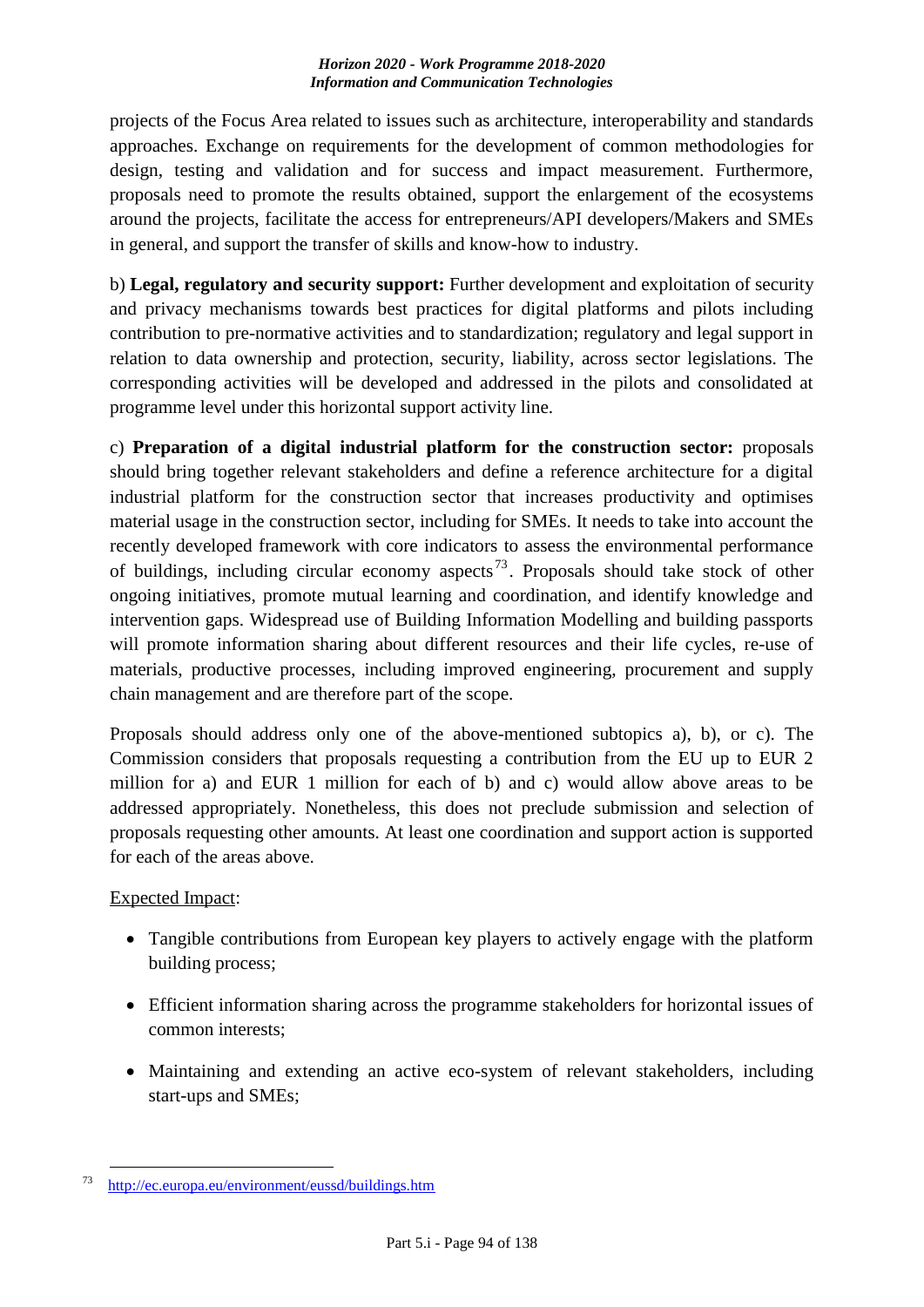- Validation in usage context of usability, risk and security assessment and identification of gaps related to trust, security and privacy, respect for the scarcity and vulnerability of human attention, and liability and sustainability;
- Strengthening of the role of EU on the global scale, in particular in terms of standardisation activities and access to foreign markets;
- Increased prospects on productivity improvements in the construction sector, and on a contribution to a more sustainable construction sector.

Type of Action: Coordination and support action

*The conditions related to this topic are provided at the end of this call and in the General Annexes.*

# **Conditions for the Call - Digitising and transforming European industry and services: digital innovation hubs and platforms**

| Topics (Type of Action)  | Budgets (EUR million) |              |      | <b>Deadlines</b> |
|--------------------------|-----------------------|--------------|------|------------------|
|                          | 2018                  | 2019         | 2020 |                  |
|                          | Opening: 31 Oct 2017  |              |      |                  |
| DT-ICT-02-2018 (IA)      | 64.00                 |              |      | 17 Apr 2018      |
| DT-ICT-02-2018 (CSA)     | 2.00                  |              |      |                  |
| DT-ICT-06-2018 (CSA)     | 1.00                  |              |      |                  |
| DT-ICT-07-2018-2019 (IA) | 48.00                 |              |      |                  |
| Opening: 26 Jul 2018     |                       |              |      |                  |
| DT-ICT-08-2019 (IA)      |                       | $30.00^{75}$ |      | 14 Nov 2018      |

Opening date(s), deadline(s), indicative budget(s):  $^{74}$ 

<sup>&</sup>lt;u>.</u> <sup>74</sup> The Director-General responsible for the call may decide to open the call up to one month prior to or after the envisaged date(s) of opening.

The Director-General responsible may delay the deadline(s) by up to two months.

All deadlines are at 17.00.00 Brussels local time.

The deadline(s) in 2019 and 2020 are indicative and subject to separate financing decisions for 2019 and 2020.

The budget amounts for the 2018 budget are subject to the availability of the appropriations provided for in the draft budget for 2018 after the adoption of the budget 2018 by the budgetary authority or, if the budget is not adopted, as provided for in the system of provisional twelfths.

The budget amounts for the 2019 and 2020 budget are indicative and will be subject to separate financing decisions to cover the amounts to be allocated for 2019 and for 2020.

<sup>&</sup>lt;sup>75</sup> of which EUR 15.00 million from the 'Food security, sustainable agriculture and forestry, marine, maritime and inland water research and the bioeconomy' WP part.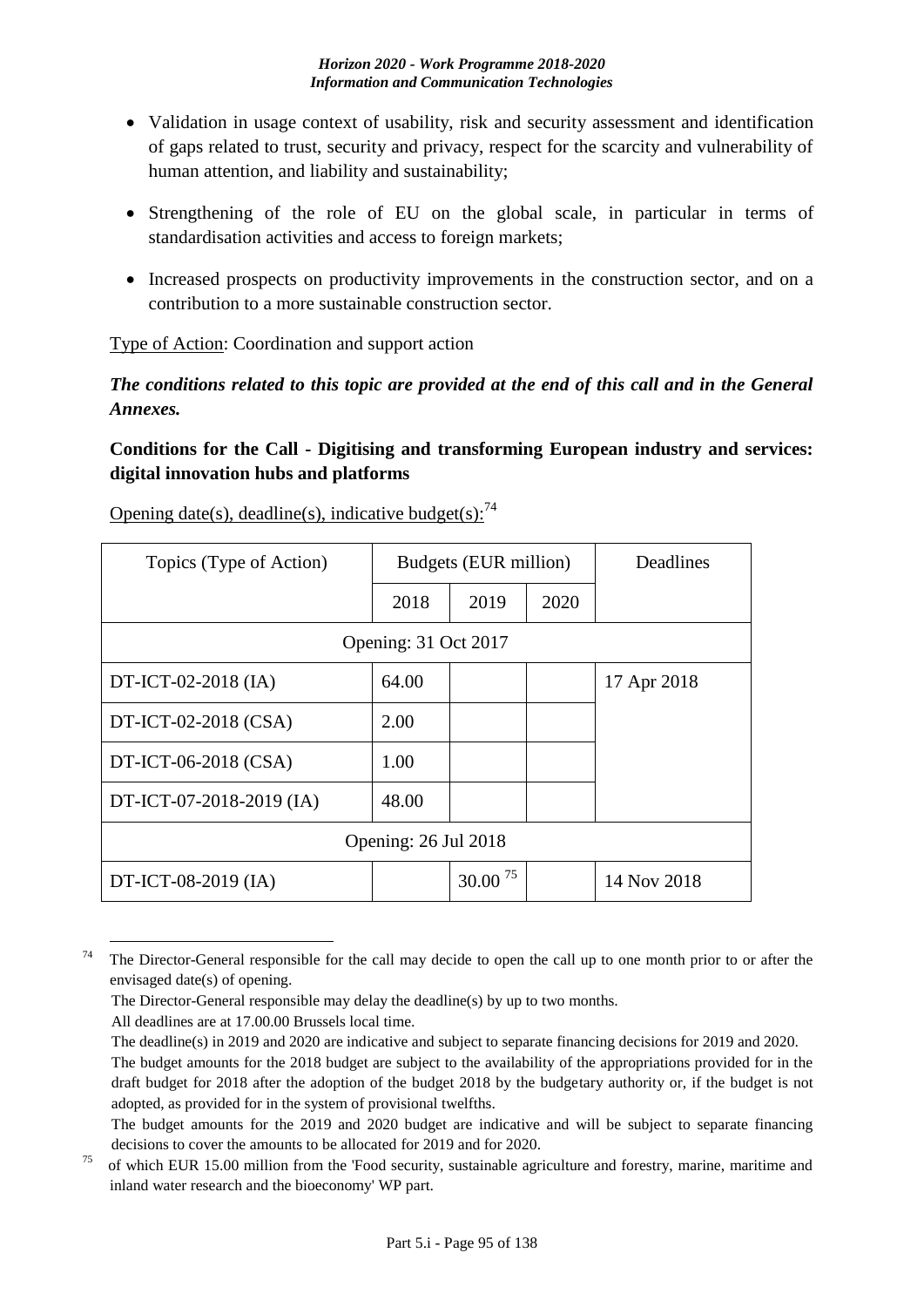| DT-ICT-10-2018-19 (IA)         | $15.00^{76}$           | 15.00        |        |               |
|--------------------------------|------------------------|--------------|--------|---------------|
| DT-ICT-13-2019 (CSA)           |                        | 4.00         |        |               |
|                                | Opening: 16 Oct 2018   |              |        |               |
| DT-ICT-01-2019 (IA)            |                        | 48.00        |        | 02 Apr 2019   |
| DT-ICT-01-2019 (CSA)           |                        | 1.00         |        |               |
| DT-ICT-07-2018-2019 (IA)       |                        | 45.00        |        |               |
| DT-ICT-07-2018-2019 (CSA)      |                        | 2.00         |        |               |
| DT-ICT-11-2019 (IA)            |                        | $30.00^{77}$ |        |               |
|                                | Opening: To be defined |              |        |               |
| Focus area topic(s) for $2020$ |                        |              | 166.00 | To be defined |
| Overall indicative budget      | 130.00                 | 175.00       | 166.00 |               |

Indicative timetable for evaluation and grant agreement signature:

For single stage procedure:

- Information on the outcome of the evaluation: Maximum 5 months from the final date for submission; and
- Indicative date for the signing of grant agreements: Maximum 8 months from the final date for submission.

Eligibility and admissibility conditions: The conditions are described in General Annexes B and C of the work programme.

Evaluation criteria, scoring and threshold: The criteria, scoring and threshold are described in General Annex H of the work programme.

Evaluation Procedure: The procedure for setting a priority order for proposals with the same score is given in General Annex H of the work programme.

The full evaluation procedure is described in the relevant [guide](http://ec.europa.eu/research/participants/docs/h2020-funding-guide/grants/applying-for-funding/submit-proposals_en.htm) published on the Participant Portal.

#### Grant Conditions:

1

| DT-ICT-01-2019, DT-   For grants awarded under this topic for Innovation actions |  |  |  |  |  |  |  |  |  |
|----------------------------------------------------------------------------------|--|--|--|--|--|--|--|--|--|
|----------------------------------------------------------------------------------|--|--|--|--|--|--|--|--|--|

<sup>&</sup>lt;sup>76</sup> of which EUR 15.00 million from the 'Secure, clean and efficient energy' WP part.<br><sup>77</sup> efective EUP 15.00 million from the 'Secure, clean and efficient energy' WP part.

of which EUR 15.00 million from the 'Secure, clean and efficient energy' WP part.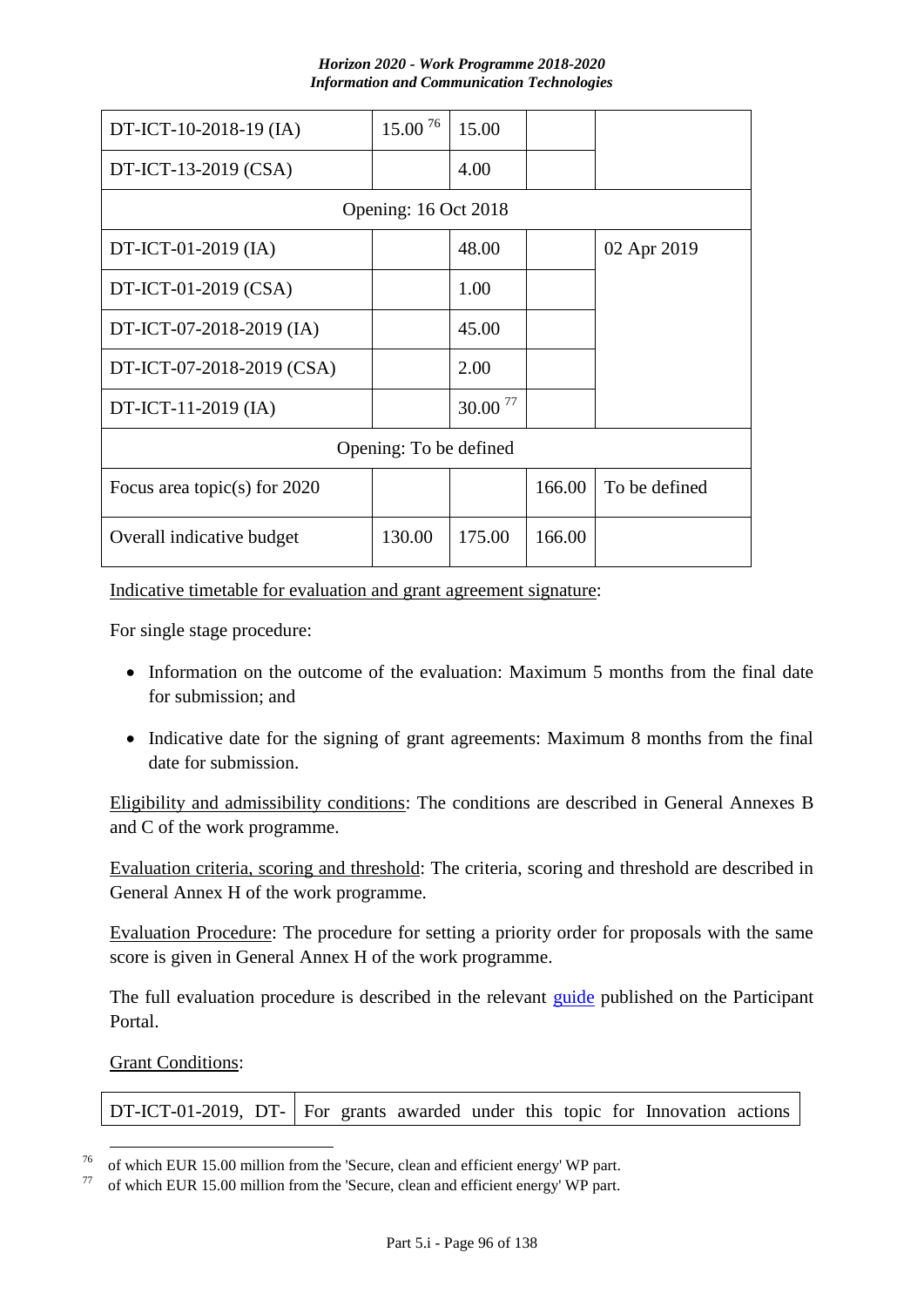|         | ICT-02-2018, DT-ICT-   beneficiaries may provide support to third parties as described in |
|---------|-------------------------------------------------------------------------------------------|
|         | 07-2018-2019, DT-   part K of the General Annexes of the Work Programme. The              |
|         | ICT-08-2019, DT-ICT- support to third parties can only be provided in the form of         |
|         | 10-2018-19, DT-ICT- grants. The respective options of Article 15.1 and Article 15.3 of    |
| 11-2019 | the Model Grant Agreement will be applied.                                                |
|         |                                                                                           |

### Consortium agreement:

| All topics of this call | Members of consortium are required to conclude a consortium |
|-------------------------|-------------------------------------------------------------|
|                         | agreement, in principle prior to the signature of the grant |
|                         | agreement.                                                  |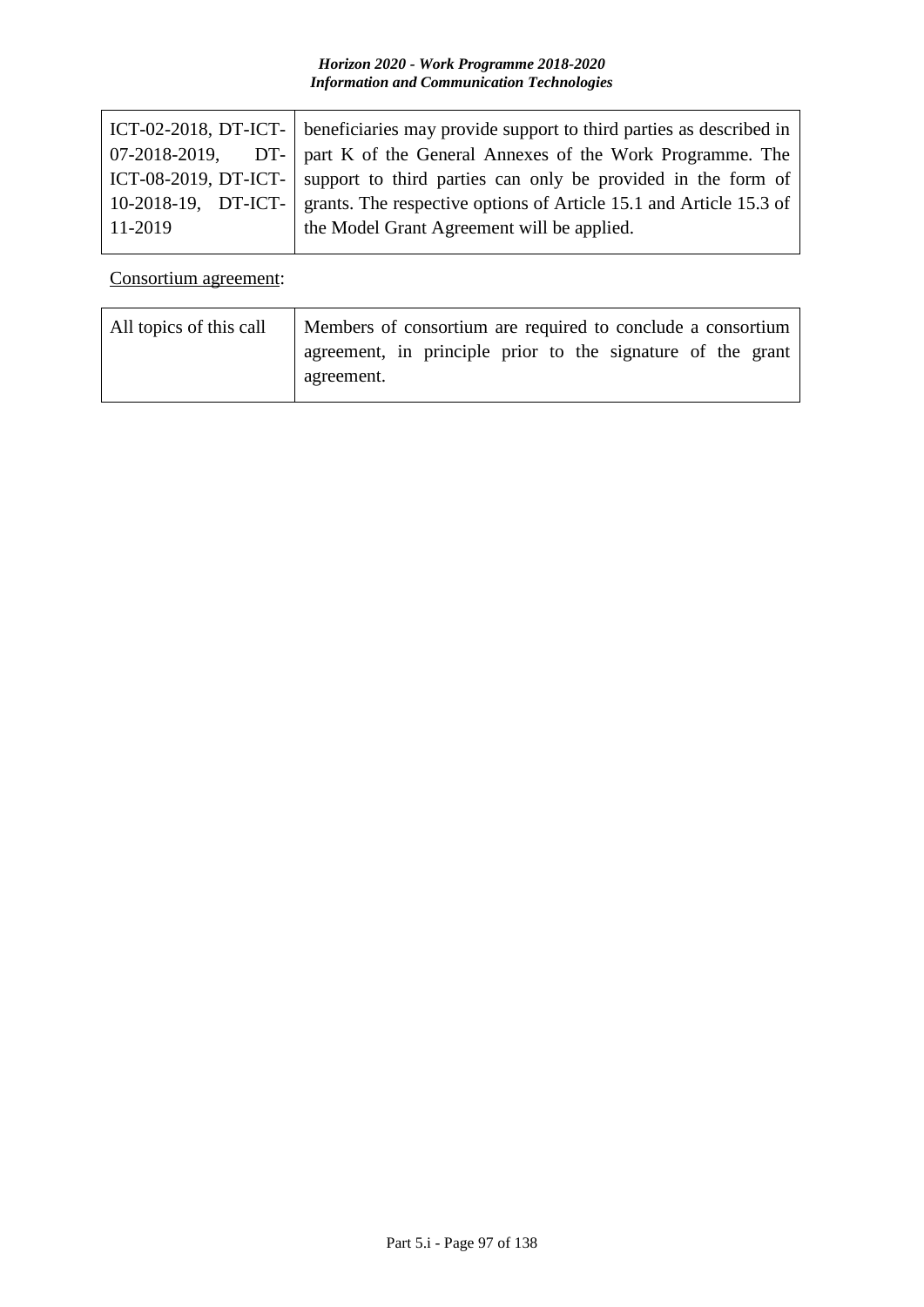# **Call - Cybersecurity<sup>78</sup>**

### *H2020-SU-ICT-2018-2020*

Within the next decade cybersecurity and privacy technologies should become complementary enablers of the EU digital economy, ensuring a trusted networked ICT environment for governments, businesses and individuals. The EU ambition is to become a world leader in secure digital economy. The compliance of the European infrastructures, products and services with relevant directives/regulations (e.g.  $NIS^{79}$ , eIDAS<sup>80</sup>, GDPR<sup>81</sup>, proposal for an e-Privacy regulation) and standards will promote trust and confidence to the European consumers and providers/suppliers, paving the way for a competitive, trustworthy Digital Single Market.

The Communication on Strengthening Europe's Cyber Resilience System and Fostering a Competitive and Innovative Cybersecurity Industry<sup>82</sup> shaped the main related challenges and several strategic initiatives to address them. The Cybersecurity contractual Public Private Partnership (cPPP) was established in July 2016 aiming at building trust among Member States and industry by fostering cooperation at early stages in the research and innovation process and helping to align demand and supply. It has been an important mean of consultation providing input for H2020 WP2018-2020 and it will facilitate the engagement of end-users in sectors that are important beneficiaries and customers of cybersecurity solutions (e.g. energy, transport, health, finance) towards defining and providing to the industry their sector-specific digital security, privacy and data protection common requirements. The topics below belonging to this Cybersecurity call are part of the contribution of the Commission to the cybersecurity cPPP. They also contribute to the Focus Area "Boosting the effectiveness of the Security Union".

*For more details about the impact of the focus area, please refer to the annex 1 of the general introduction to the work programme.*

Proposals under this call may be subject to security scrutiny if they could potentially lead to security-sensitive results that should be classified (see guide for classification).

Proposals under this call should consider the relevant human factor and social aspects when developing innovative solutions.

1

<sup>&</sup>lt;sup>78</sup> It is expected that this call will continue in 2020.

<sup>&</sup>lt;sup>79</sup> Directive (EU) 2016/1148 of the European Parliament and of the Council of 6 July 2016 concerning measures for a high common level of security of network and information systems across the Union.

<sup>&</sup>lt;sup>80</sup> Regulation (EU) No 910/2014 of the European Parliament and of the Council of 23 July 2014 on electronic identification and trust services for electronic transactions in the internal market and repealing Directive 1999/93/EC.

<sup>&</sup>lt;sup>81</sup> Regulation (EU) 2016/679 of the European Parliament and of the Council of 27 April 2016 on the protection of natural persons with regard to the processing of personal data and on the free movement of such data, and repealing Directive 95/46/EC (General Data Protection Regulation).

 $82$  Brussels, 5.7.2016 COM(2016) 410 final.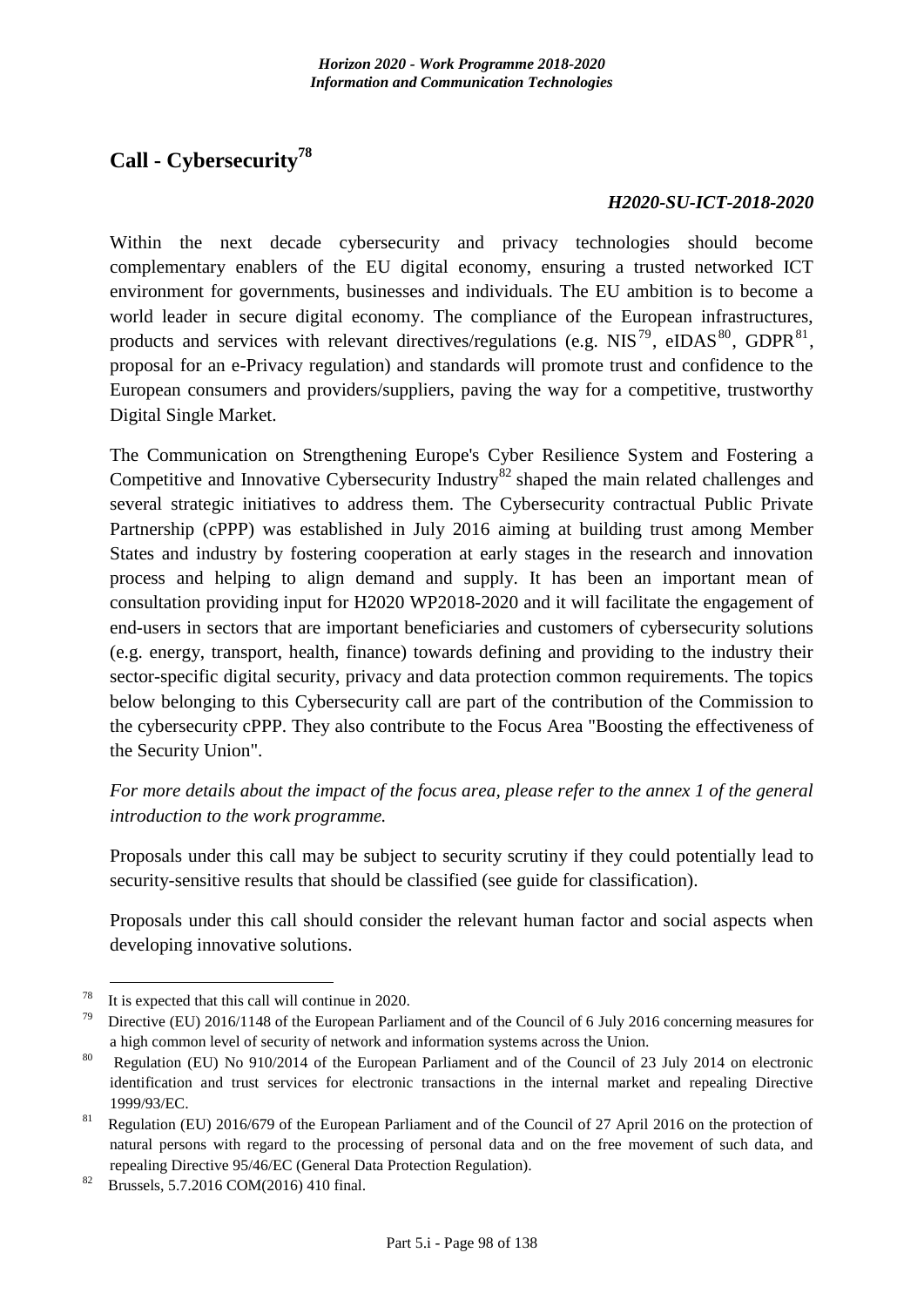Proposals are invited against the following topic(s):

#### **SU-ICT-01-2018: Dynamic countering of cyber-attacks**

Specific Challenge: The prevention of and the protection against attacks that target modern ICT components, complex ICT infrastructures and emerging technologies (e.g. IoT) remains a difficult task. The complexity of heterogeneous collections of hardware and software components finds its roots in the diversity of development contexts and of levels of maturity, in the growing means of networked interactions, in the massive exchange of information and data, and in the varied schedules of systems lifecycles that generate highly dynamic behaviours. The increase of encrypted flows over the Internet should lead to adopt new techniques for detection of suspicious cyber activities and traffic patterns, and for classification of flows, while keeping privacy and confidentiality. Another relevant challenge is to use machine learning and analytics for cybersecurity.

Scope: Proposals are invited against at least one of the following two subtopics:

#### **a) Cyber-attacks management - advanced assurance and protection**

Innovative, integrated and holistic approaches in order to minimize attack surfaces through appropriate configuration of system elements, trusted and verifiable computation systems and environments, secure runtime environments, as well as assurance, advanced verification tools and secure-by-design methods. This may entail a whole series of activities, including behavioural, social and human aspects in the engineering process until developed systems and processes address the planned security/privacy/accountability properties.

Proposals should explore how recent progress in artificial intelligence, in deep learning and in other related technologies can be used to provide breakthroughs in the fight against cyberattacks (e.g. recognition of malicious activities on the network). Deep learning applications may also be used for cyber threat intelligence in anticipation of cyberattacks to identify malicious activity trends in the cyber space and correlate with attackers' information, tools and techniques.

Proposals may also cover secure execution environments not only including the execution platforms themselves plus the operating systems, but also the mechanisms (e.g. security supporting services, authentication/access control mechanisms) that ensure an adequate level of security, privacy and accountability in the execution of all processes.

Proposals are encouraged to provide mechanisms for informing the users on their security/privacy levels, for providing warnings and assisting them in handling security and privacy related incidents.

#### **b) Cyber-attacks management – advanced response and recovery**

Innovative capabilities to dynamically support human operators (e.g. Incident Response professionals), in controlling response and recovery actions, including information visualization. The capabilities should include the assessment how attacks propagate in a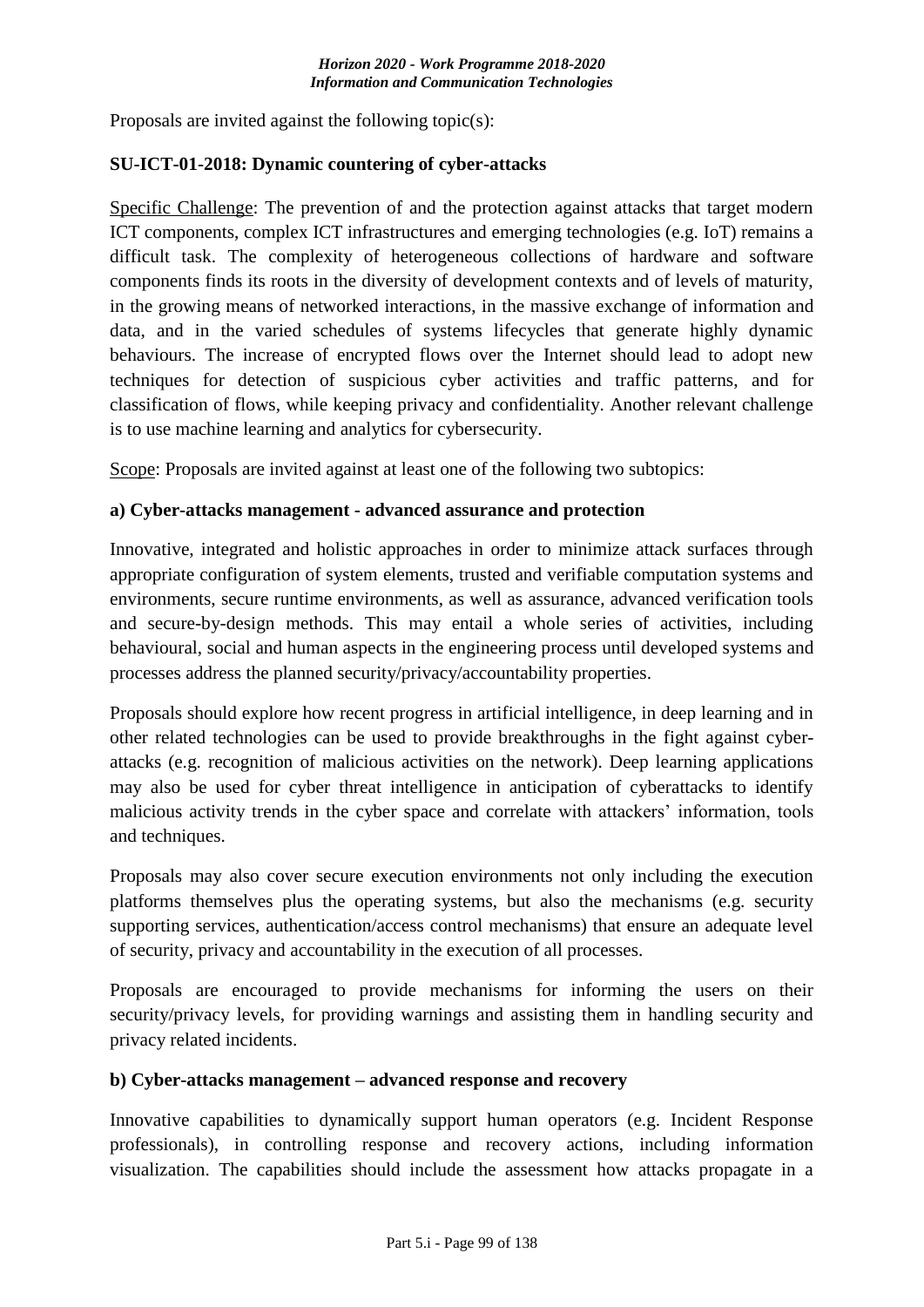particular infrastructure and/or across interconnected infrastructures (e.g. attack-defence graphs) and what the best measures are to withstand and recover from a threat/attack, including the convergence with measures beyond cyber that can be needed (e.g. security policies).

Proposals should address the use of -and the contribution to- appropriate threat intelligence sources as well as the share of information with relevant parties (e.g. industry cooperation groups, Computer Security Incident Response Teams - CSIRTs).

Proposals should explore forensics, penetration testing, investigation and attack attribution services -local or remote- to achieve proper identification and better protection against future attacks and zero-day vulnerabilities. Approaches can include the combination of massive data and logs collection from various sources (e.g. network traffic, dark web) to facilitate investigation on security alerts and to find suspicious files trajectories in order to have the most appropriate response. Efficient utilization of both structured data (e.g. logs) and unstructured data (e.g. data coming from social networks such as pictures, tweets, discussions on forums) should be addressed.

Applicants should also consider the efficient handling (e.g. classification, anomaly detection) of encrypted network traffic and in particular where data stays encrypted, while keeping compliance with end user's privacy requirements.

Proposals need to consider dynamic, evidence based security and privacy risk assessment methodologies and management tools targeting emerging/advanced technologies (e.g. IoT, virtualised and service-oriented systems/networks).

Proposals are encouraged to provide mechanisms for informing the users on their security/privacy levels, for providing warnings and assisting them in handling security and privacy related incidents.

The outcome of the proposal is expected to lead to development up to Technology Readiness level (TRL) 6; please see Annex G of the General Annexes.

The Commission considers that proposals requesting a contribution from the EU of between EUR 4 and 5 million would allow this area to be addressed appropriately. Nonetheless, this does not preclude submission and selection of proposals requesting other amounts.

For grants awarded under this topic for Innovation Action the Commission or Agency may object to a transfer of ownership or the exclusive licensing of results to a third party established in a third country not associated to Horizon 2020. The respective option of Article 30.3 of the Model Grant Agreement will be applied.

Expected Impact: Short/medium term

- Enhanced protection against novel advanced threats.
- Advanced technologies and services to manage complex cyber-attacks and to reduce the impact of breaches.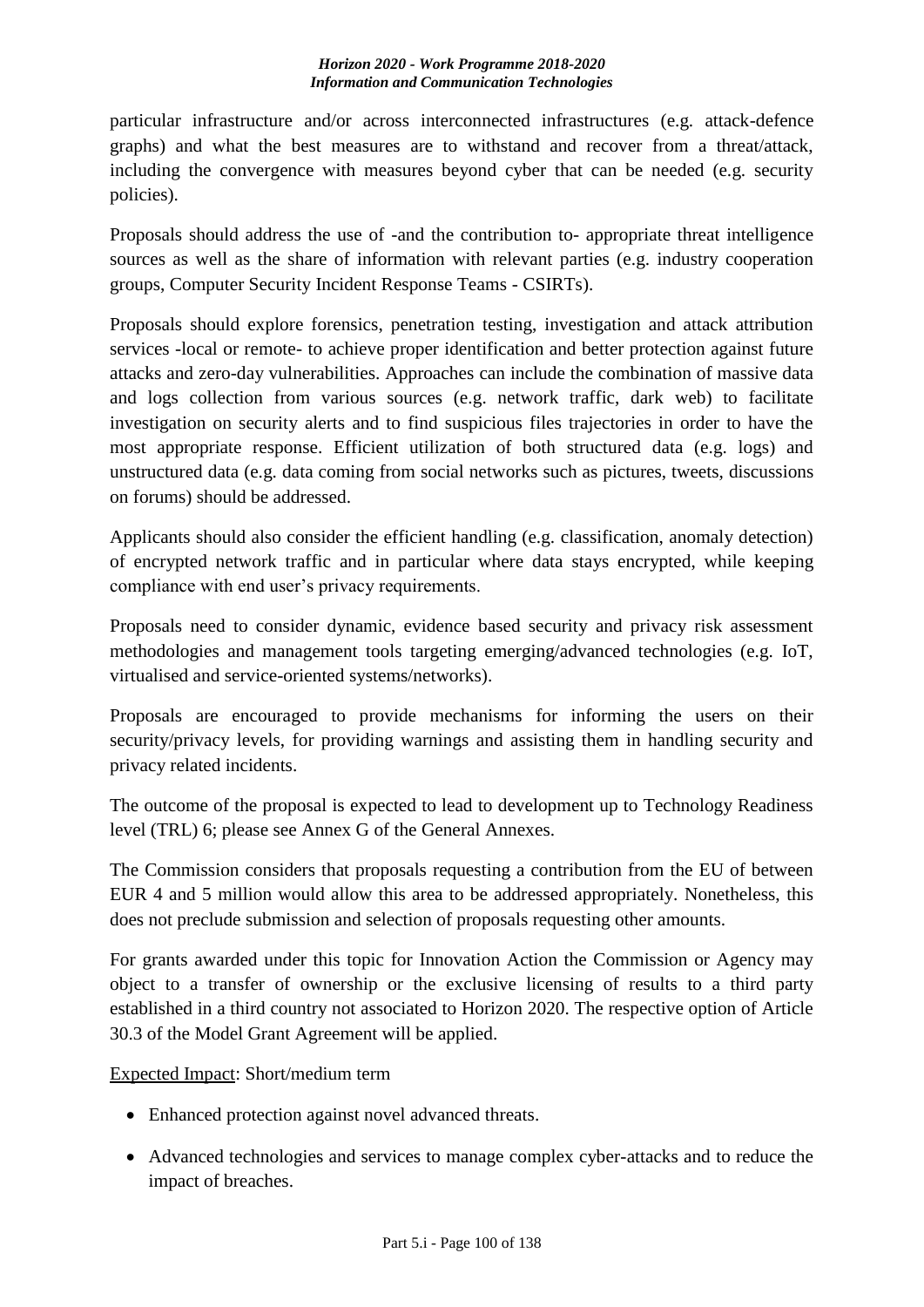• The technological and operational enablers of co-operation in response and recovery will contribute to the development of the CSIRT Network across the EU, which is one of the key targets of the NIS Directive.

Long term

• Robust, transversal and scalable ICT infrastructures resilient to cyber-attacks that can underpin relevant domain specific ICT systems (e.g. for energy) providing them with sustainable cybersecurity, digital privacy and accountability.

### Type of Action: Innovation action

# *The conditions related to this topic are provided at the end of this call and in the General Annexes.*

## **SU-ICT-02-2020: Building blocks for resilience in evolving ICT systems**

Specific Challenge: Algorithms, software and hardware systems must be designed having security, privacy, data protection and accountability in mind from their design phase in a measurable manner. Relevant challenges include: (a) to develop mechanisms that measure the performance of ICT systems with regards to cybersecurity and privacy and (b) to enhance control and trust of the consumer of digital products and services with innovative tools aiming to ensure the accountability of the security and privacy levels in the algorithms, in the software, and ultimately in the ICT systems, products and services across the supply chain.

Scope: Proposals are invited against at least one of the following three subtopics:

### **a) Cybersecurity/privacy audit, certification and standardisation**

Innovative approaches to (i) design and develop automated security validation and testing, exploiting the knowledge of architecture, code, and development environments (e.g. white box) (ii) design and develop automated security verification at code level, focusing on scalable taint analysis, information-flow analysis, control-flow integrity, security policy, and considering the relation to secure development lifecycles, (iii) develop mechanisms, key performance indicators and measures that ease the process of certification at the level of services and (iv) develop mechanisms to better audit and analyse open source and/or open license software, and ICT systems with respect to cybersecurity and digital privacy.

### **b) Trusted supply chains of ICT systems**

Innovative approaches to (i) develop advanced, evidence based, dynamic methods and tools for better forecasting, detecting and preventing propagated vulnerabilities, (ii) estimate both dynamically and accurately supply chain cyber security and privacy risks, (iii) design and develop security, privacy and accountability measures and mitigation strategies for all entities involved in the supply chain, (iv) design and develop techniques, methods and tools to better audit complex algorithms (e.g. search engines), interconnected ICT components/systems (v) devise methods to develop resilient systems out of potentially insecure components and (vi)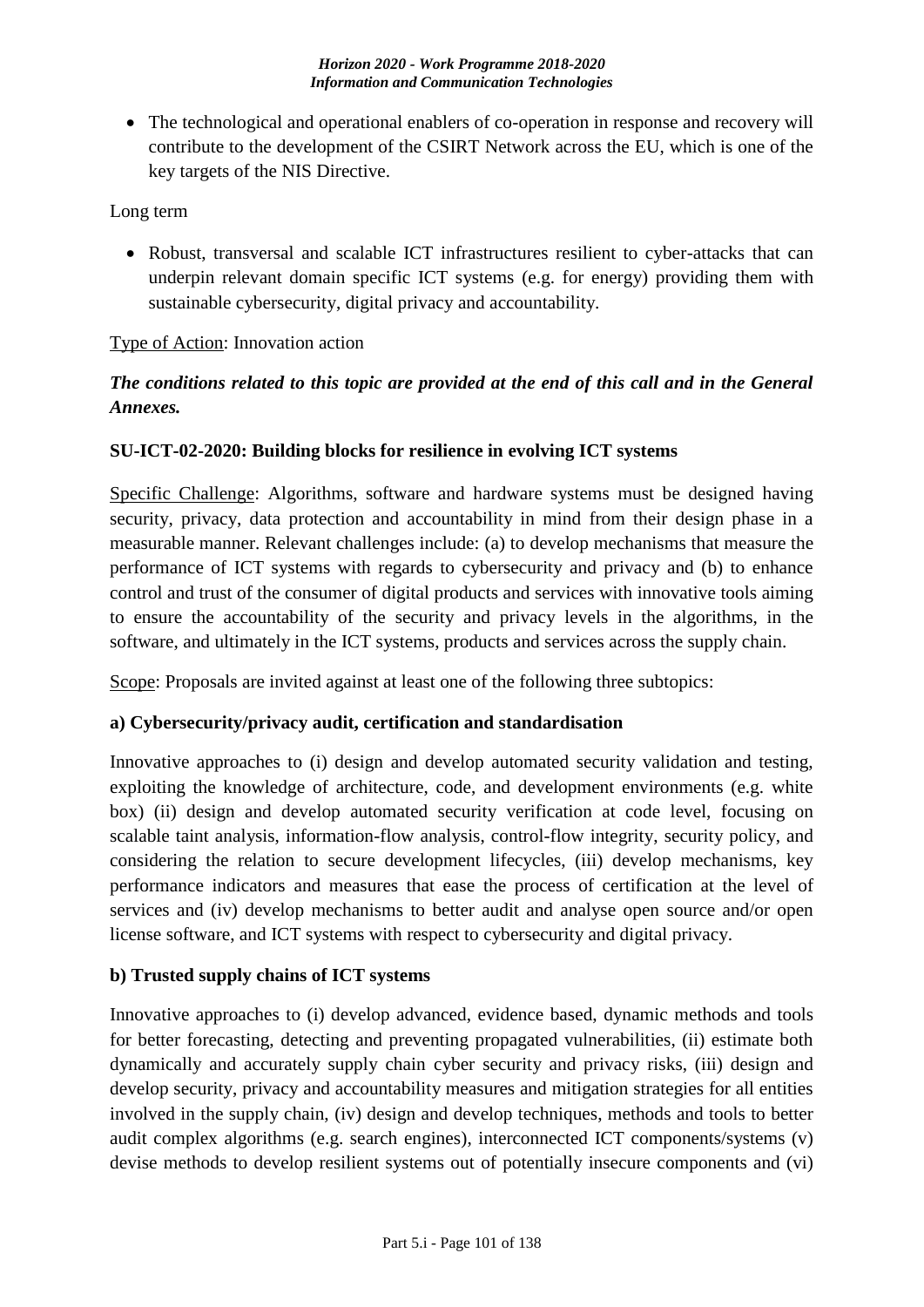devise security assurance methodologies and metrics to define security claims for composed systems and certification methods, allowing harmonisation and mutual recognition based on evidence and not only on trust.

The trusted supply chain for ICT systems/components should be considered by proposals in its entirety, in particular by addressing the IoT ecosystems/devices that are part of the supply chain.

### **c) Designing and developing privacy-friendly and secure software and hardware**

Innovative approaches to establish methods and tools for (i) security and privacy requirements engineering (including dynamic threat modelling/ attack trees, attack ontologies, dynamic taxonomies and dynamic, evidence based risk analysis), (ii) embedded algorithmic accountability (in order to monitor the security, privacy and transparency of the algorithms/software/systems/services), (iii) system-wide consistency including connection between models, security/privacy/accountability objectives, policies, and functional implementations, (iv) metrics to assess a secure, reliable and privacy-friendly development, (v) secure, privacy-friendly and accountability-enabled programming languages (including machine languages), hardware design languages, development frameworks, as well as secure compilation and execution, (vi) novel, secure and privacy-friendly IoT architectures enabling consistent trustworthy and accountable authentication, authorization and accounting services across all IoT devices/ecosystems with enhancement of Public Key Infrastructures (PKIs) aiming to support PKI services (e.g. registration, revocation) for IoT devices.

For each of the sub-topics above, the outcome of the proposals is expected to lead to development up to Technology Readiness level (TRL) 5.

The Commission considers that proposals requesting a contribution from the EU of between EUR 4 and 5 million would allow this area to be addressed appropriately. Nonetheless, this does not preclude submission and selection of proposals requesting other amounts.

For grants awarded under this topic for Research and Innovation Action the Commission or Agency may object to a transfer of ownership or the exclusive licensing of results to a third party established in a third country not associated to Horizon 2020. The respective option of Article 30.3 of the Model Grant Agreement will be applied.

Expected Impact: Short/medium term

- Improved market opportunities for the EU vendors of security components.
- Increased trust both by developers using/integrating the ICT components and by the endusers of IT systems and services.
- Protect the privacy of citizens and trustworthiness of ICT.
- Acceleration of the development and implementation of certification processes.

Long term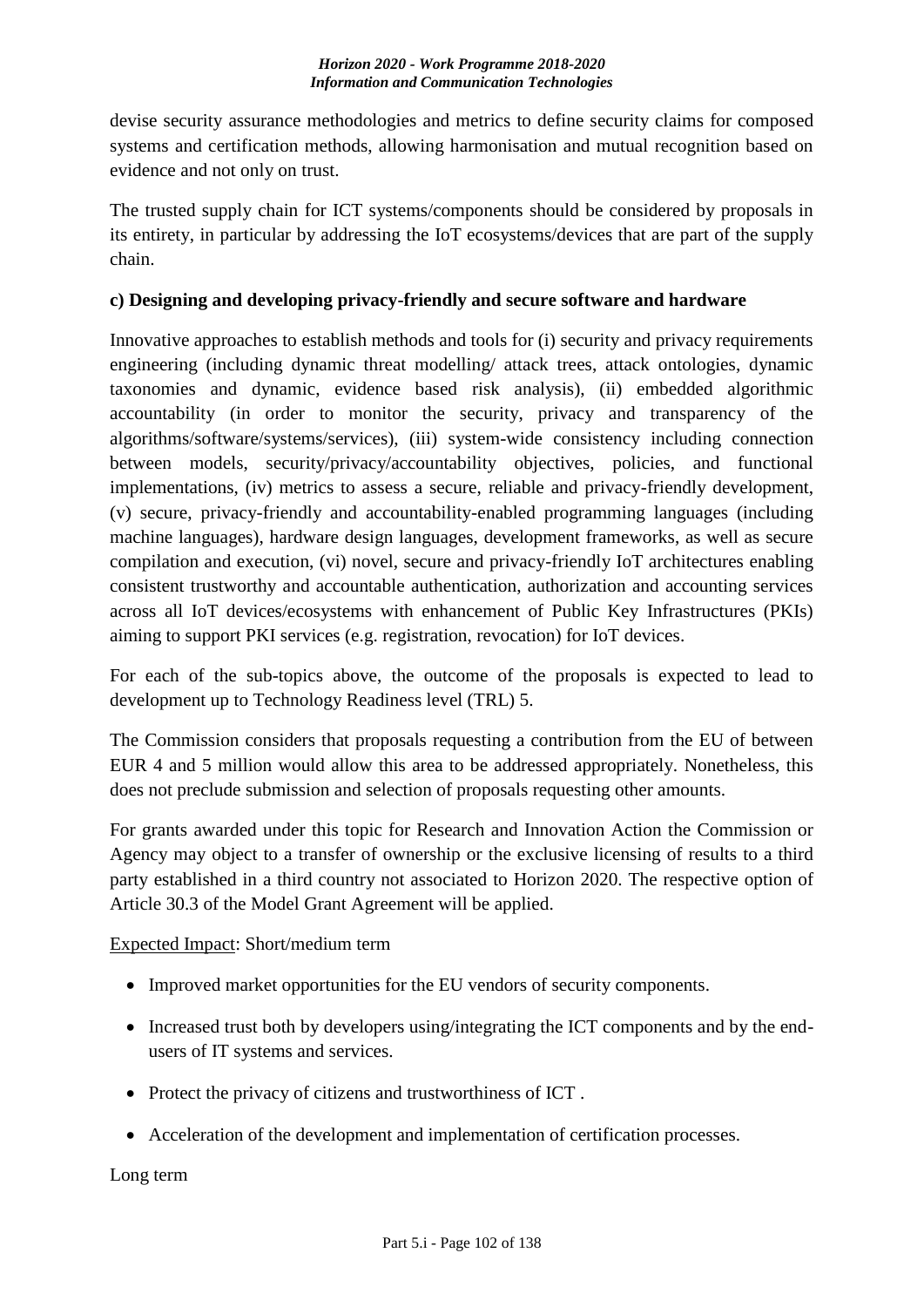- Advanced cybersecurity products and services will be developed improving trust in the Digital Single Market.
- The use of more harmonized certification schemes will increase the business cases for cybersecurity services as they will become more reliable.
- Validation platforms will provide assessments with less effort compared with nowadays and assure a better compliance with relevant regulations and standards.

## Type of Action: Research and Innovation action

# *The conditions related to this topic are provided at the end of this call and in the General Annexes.*

## **SU-ICT-03-2020: Advanced cybersecurity and digital privacy technologies**

### **SU-ICT-04-2019: Quantum Key Distribution testbed**

Specific Challenge: Europe's economic activities and Europe's single market is dependent on well-functioning underlying digital infrastructures, services and data integrity, not the least for critical infrastructures like energy, transport, health, finance, etc. Current security of the digital infrastructures and services will soon be under threat of no longer providing long-term security. Confidentiality of data and communications, authentication, as well as the long-term integrity of stored data have to be guaranteed, even in the advent of quantum computers. Introducing Quantum Key Distribution (QKD) in the underlying infrastructure has the potential to maintain end-to-end security in the long-term.

Scope: Building an experimental platform to test and validate the concept of end-to-end security, providing quantum key distribution as a service. Proposals should develop an open, robust, reliable and fully monitored metropolitan area testbed network (ring or mesh configuration). The aim is to integrate equipment, components, protocols and network technologies with QKD systems and current digital security and communication networks. Where necessary, R&D activities can be addressed. The testbed should be modular, to test different components, configurations and approaches from multiple suppliers and benchmark the different approaches against overall performance. The proposed solutions should demonstrate resistance against known hacking techniques, including quantum hacking techniques. The testbed should make use as much as possible of existing network infrastructure (fibres and/or satellites), provide a quantum key exchange rate compatible with concrete application requirements over metropolitan distances (i.e. of at least 40km). The proposed testbed should demonstrate different applications and use cases of QKD (including for authentication), optimizing end-to-end security rather than the security of individual elements.

Proposals should include an assessment of the applications and parts of the infrastructure for which the integration of QKD is economically justified, as well as an assessment of the minimal acceptable key rate for each application and its total cost of ownership.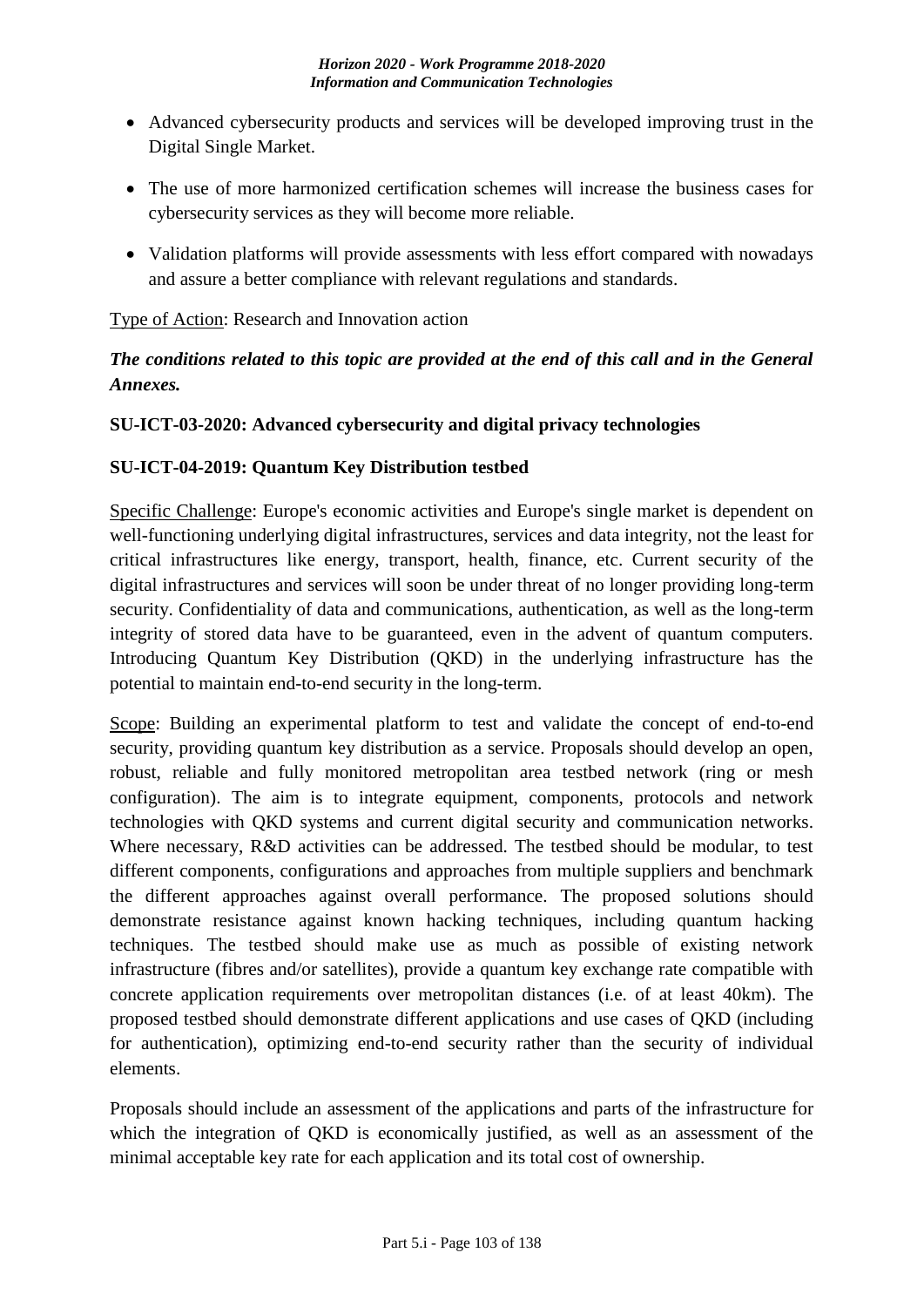Proposals should bring together relevant stakeholders such as telecommunication equipment manufacturers, users, network operators, QKD equipment providers, digital security professionals and scientists.

The Commission considers that proposals requesting a contribution from the EU of up to EUR 15 million would allow this specific challenge to be addressed appropriately. Nonetheless, this does not preclude submission and selection of proposals requesting other amounts.

For grants awarded under this topic the Commission may object to a transfer of ownership or the exclusive licensing of results to a third party established in a third country not associated to Horizon 2020. The respective option of Article 30.3 of the Model Grant Agreement will be applied.

Expected Impact:

- Demonstrating the feasibility of quantum communication networks.
- Validation of quantum network technologies, architectures, protocols, including broader cryptographic services based on QKD infrastructure.
- Interoperability of quantum and classical networks, as well as multi-vendor interoperability.
- Development of standards for QKD components, equipment and protocols.

### Type of Action: Innovation action

# *The conditions related to this topic are provided at the end of this call and in the General Annexes.*

### **Conditions for the Call - Cybersecurity**

Opening date(s), deadline(s), indicative budget(s):  $83$ 

| Topics (Type of Action) | Budgets (EUR million) |      | Deadlines |  |
|-------------------------|-----------------------|------|-----------|--|
|                         | 2018                  | 2019 | 2020      |  |

<sup>&</sup>lt;sup>83</sup> The Director-General responsible for the call may decide to open the call up to one month prior to or after the envisaged date(s) of opening.

1

The Director-General responsible may delay the deadline(s) by up to two months.

All deadlines are at 17.00.00 Brussels local time.

The deadline(s) in 2019 and 2020 are indicative and subject to separate financing decisions for 2019 and 2020. The budget amounts for the 2018 budget are subject to the availability of the appropriations provided for in the draft budget for 2018 after the adoption of the budget 2018 by the budgetary authority or, if the budget is not adopted, as provided for in the system of provisional twelfths.

The budget amounts for the 2019 and 2020 budget are indicative and will be subject to separate financing decisions to cover the amounts to be allocated for 2019 and for 2020.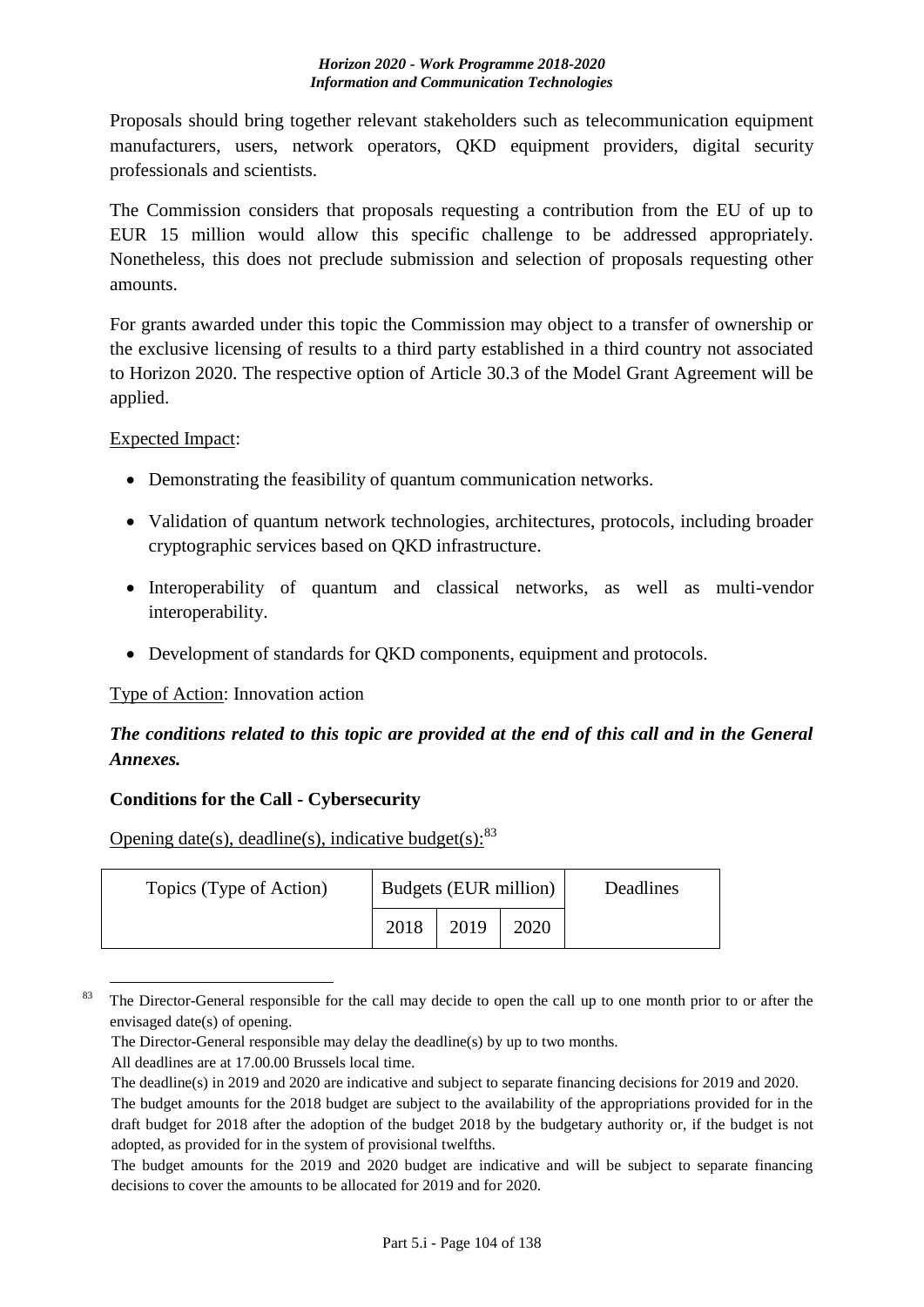| Opening: 15 Mar 2018        |       |       |       |             |  |
|-----------------------------|-------|-------|-------|-------------|--|
| $SU-ICT-01-2018$ (IA)       | 40.00 |       |       | 28 Aug 2018 |  |
| SU-ICT-04-2019 (IA)         |       | 15.00 |       |             |  |
| <b>Opening: 25 Jul 2019</b> |       |       |       |             |  |
|                             |       |       | 37.00 | 19 Nov 2019 |  |
| SU-ICT-02-2020 (RIA)        |       |       | 47.00 |             |  |
| Overall indicative budget   | 40.00 | 15.00 | 84.00 |             |  |

Indicative timetable for evaluation and grant agreement signature:

For single stage procedure:

- Information on the outcome of the evaluation: Maximum 5 months from the final date for submission; and
- Indicative date for the signing of grant agreements: Maximum 8 months from the final date for submission.

Eligibility and admissibility conditions: The conditions are described in General Annexes B and C of the work programme.

Evaluation criteria, scoring and threshold: The criteria, scoring and threshold are described in General Annex H of the work programme.

Evaluation Procedure: The procedure for setting a priority order for proposals with the same score is given in General Annex H of the work programme.

The full evaluation procedure is described in the relevant [guide](http://ec.europa.eu/research/participants/docs/h2020-funding-guide/grants/applying-for-funding/submit-proposals_en.htm) published on the Participant Portal.

**Grant Conditions:** 

| SU-ICT-01-2018, SU-   For grants awarded under this topic the Commission may object              |
|--------------------------------------------------------------------------------------------------|
| ICT-02-2020, SU-ICT- $\vert$ to a transfer of ownership or the exclusive licensing of results to |
| a third party established in a third country not associated to                                   |
| Horizon 2020. The respective option of Article 30.3 of the                                       |
| Model Grant Agreement will be applied.                                                           |
|                                                                                                  |

Consortium agreement:

| SU-ICT-01-2018, SU-   Members of consortium are required to conclude a consortium  |
|------------------------------------------------------------------------------------|
| ICT-02-2020, SU-ICT-   agreement, in principle prior to the signature of the grant |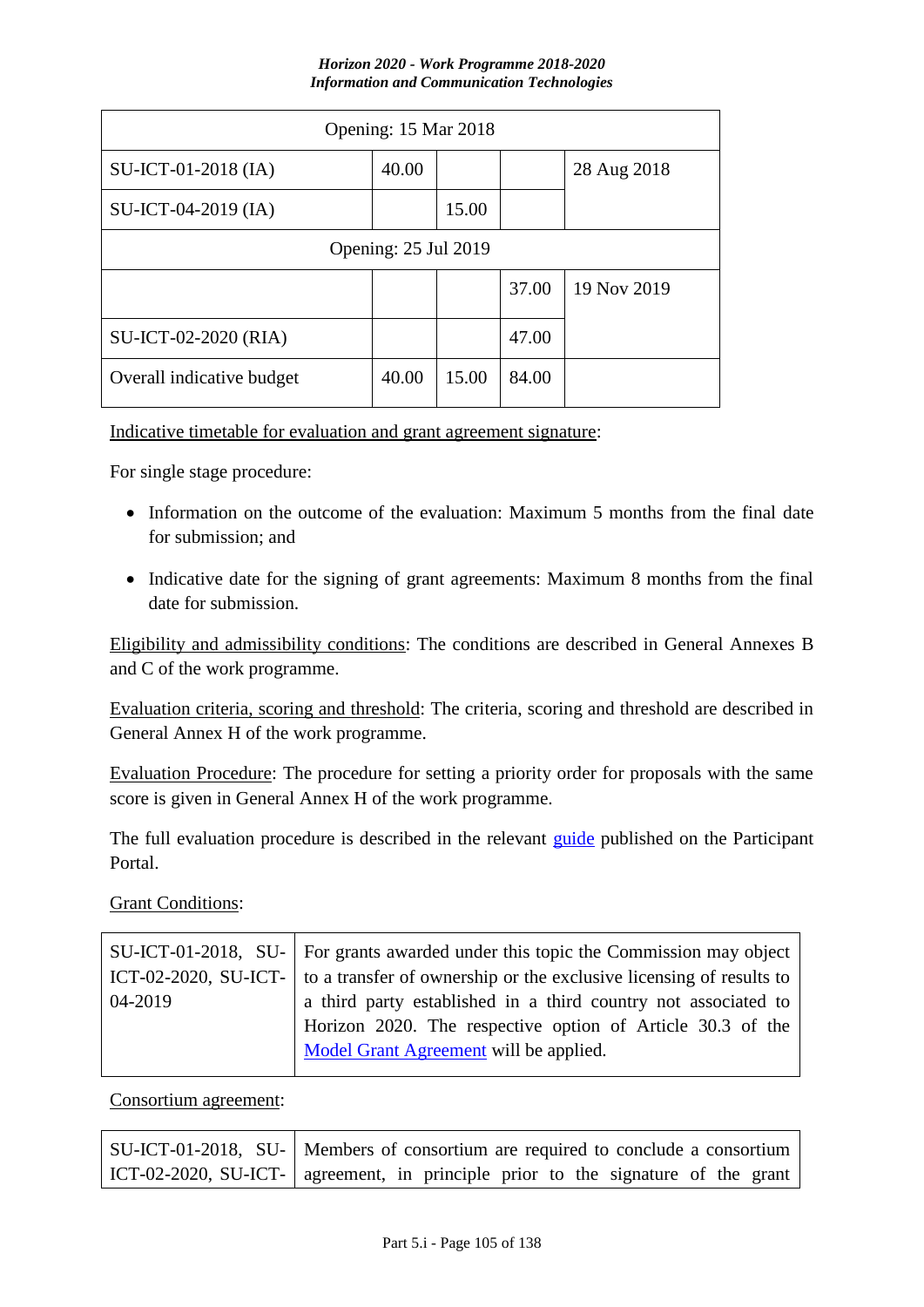| 04-2019 | agreement. |
|---------|------------|
|         |            |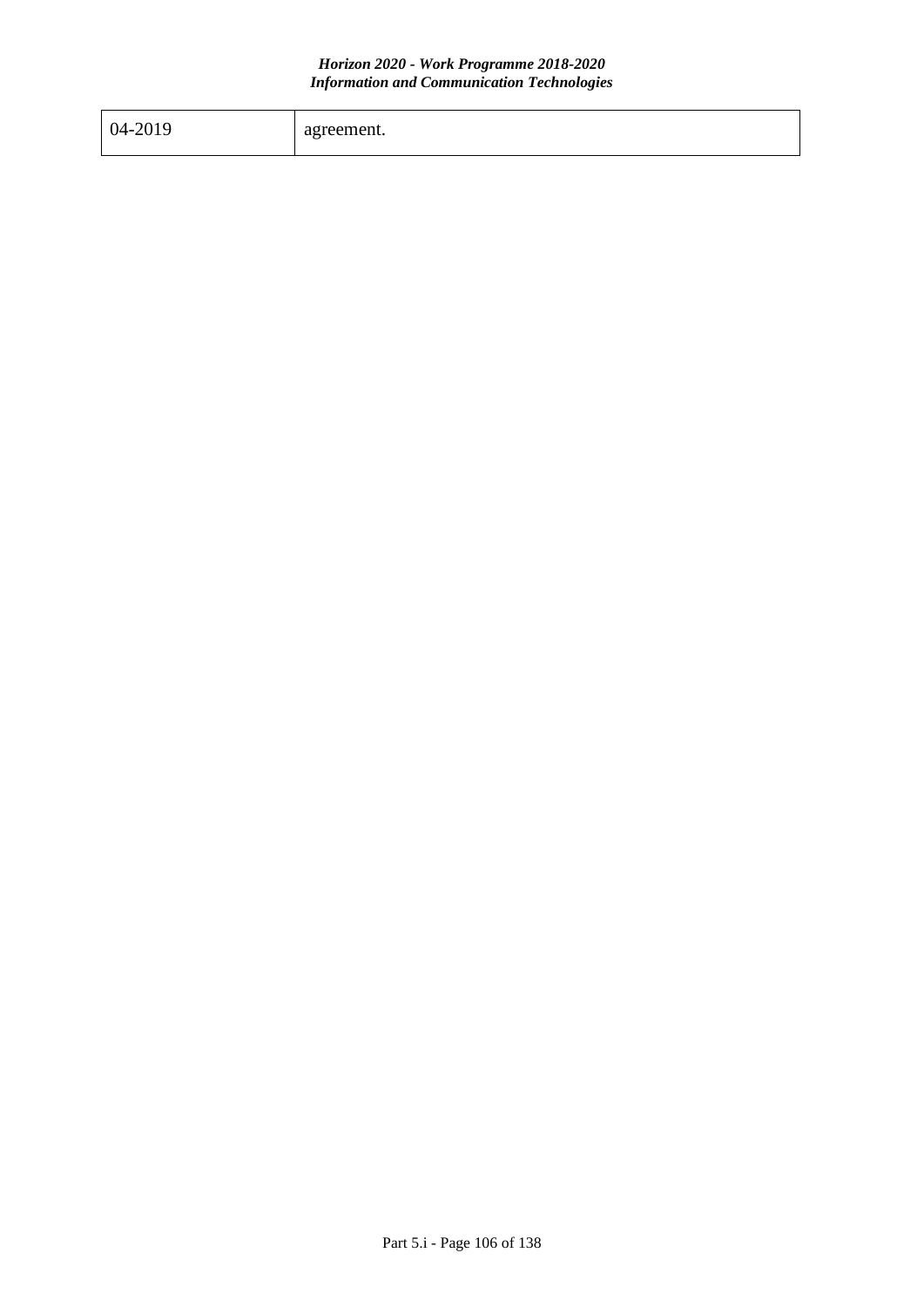# **Call - EU-Japan Joint Call**

*H2020-EUJ-2018*

Proposals are invited against the following topic(s):

# **EUJ-01-2018: Advanced technologies (Security/Cloud/IoT/BigData) for a hyperconnected society in the context of Smart City**

Specific Challenge: Following the integration and federation of IoT with Big Data and Cloud, which has been explored in past coordinated calls, a remaining challenge to address is **enhanced security and privacy** and how the human user deals with the ever-increasing amount of sensors, smart objects and data. Both EU and Japan have excellent competences in the fields of cybersecurity systems and visualisation technologies. Especially, security aspects are of increasing importance in these years. **There is a need for simple, efficient and trustable systems based on advanced technologies combining Security, Cloud and IoT/Big Data technologies** that can provide **intelligent** detection and countermeasures for device malware attacks, automatic vulnerability discovery and patching, analytics and IoT/Big Data applications. All of these require **advanced cloud and edge computing technologies** and **interoperable IoT devices and platforms.**

These new requirements, including security aspects, will have an enormous impact on the underlying cloud/IoT platforms and associated services, especially for cross-border demonstrations of technologies and applications.

Furthermore, **interoperability** of IoT devices/platforms is of particular interest in the context of Smart Cities (the areas of energy, social infrastructure, traffic/transport, healthcare, and disaster/crime prevention) in order to promote collaboration between a variety of business operators and platforms connecting to various IoT devices, open source, standards, SDKs, common APIs, are the cornerstone of the EU-Japan collaboration.

Scope: The proposals should address one of the two following areas:

# **1) Advanced technologies combining Security, IoT, Cloud and Big data for a hyperconnected society**

The focus is to research, develop and test advanced technologies combining Security, IoT, Cloud and Big data. The following technologies are expected for research and development: agility against emerging threats; automatic vulnerability discovery and patching; opensourcing of security tools; IoT security; cloud security; data security; privacy protection; data anonymization; blockchain in the context of IoT/Cloud; critical information infrastructure protection, cross border application demonstrations; etc.

### **2) Interoperable technologies of IoT devices/platforms in the context of Smart Cities**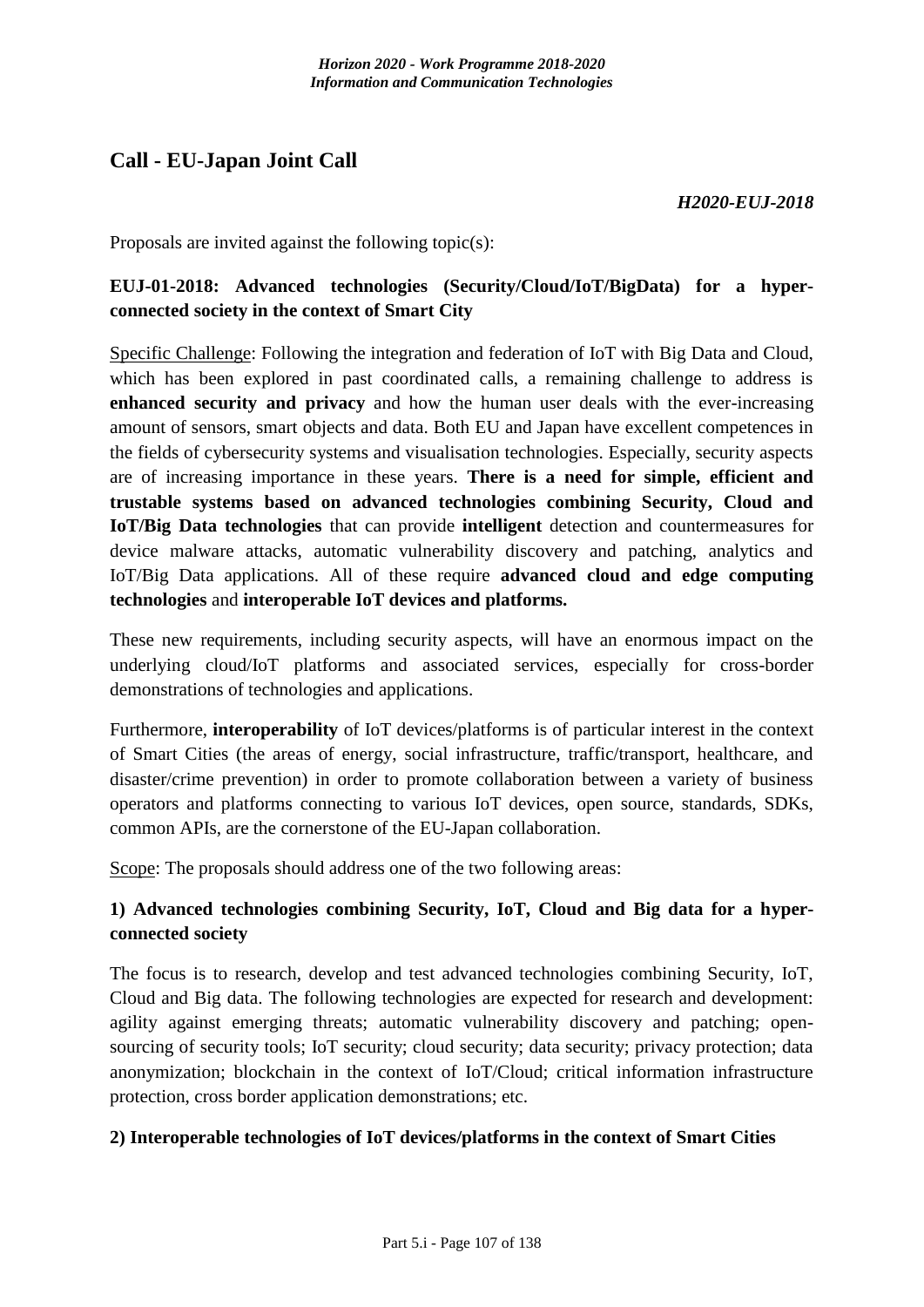The focus is to research, develop and test interoperable technologies of IoT devices/platforms in the context of Smart Cities. The following technologies are expected for research and development: edge/fog/cloud computing; low power; scalability; open-standards-based platforms; system and reference architectures; open application programming interfaces (API); data sharing among cross-market/cultural platforms; managing distributed data among different communities and regions; bridging different standardizations; technical verification; cross border application demonstrations; energy management; transportation systems; maintenance systems for life infrastructure; etc. A further objective is to contribute to standardization activities under the cooperation of EU-JP research institutes and IoT-related consortia (e.g. the Alliance for IoT Innovation (AIOTI) and IoT Acceleration Consortium), and promote a global expansion of research results in Smart Cities.

The Commission considers that proposals requesting a contribution from the EU up to EUR 1.5 million would allow this specific challenge to be addressed appropriately by one project of EUR 1.5 million in each of the suggested areas. Nonetheless, this does not preclude submission and selection of proposals requesting other amounts.

### Expected Impact:

- Credible demonstrations based on cross-border business and/or societal applications of robust interoperable technologies identifying policy/legal obstacles (i.e., free flow of data, data protection, data portability etc.).
- Concrete implementations of interoperable solutions that integrate IoT, Cloud and Big Data including security that are candidates for standardisation.
- Facilitation of the development of cloud-enabled, secure and trustworthy IoT/big data applications (i.e., integrating intelligent security systems and visualisation technologies and devices/interfaces).
- Promotion of the use of data related to Smart Cities and the creation of new increasingly efficient services in urban and regional administrative management.
- Joint contributions to standardization activities under the cooperation of EU-Japan research institutes and IoT-related consortia (e.g. AIOTI and IoT Acceleration Consortium).

### Type of Action: Research and Innovation action

# *The conditions related to this topic are provided at the end of this call and in the General Annexes.*

#### **EUJ-02-2018: 5G and beyond**

Specific Challenge: The next phase of 5G activities running during the 2018-20 period covers both in EU and in Japan, technologies and systems demonstrations and trials. The challenge is hence to demonstrate technologies and system interoperability for 5G applications of interest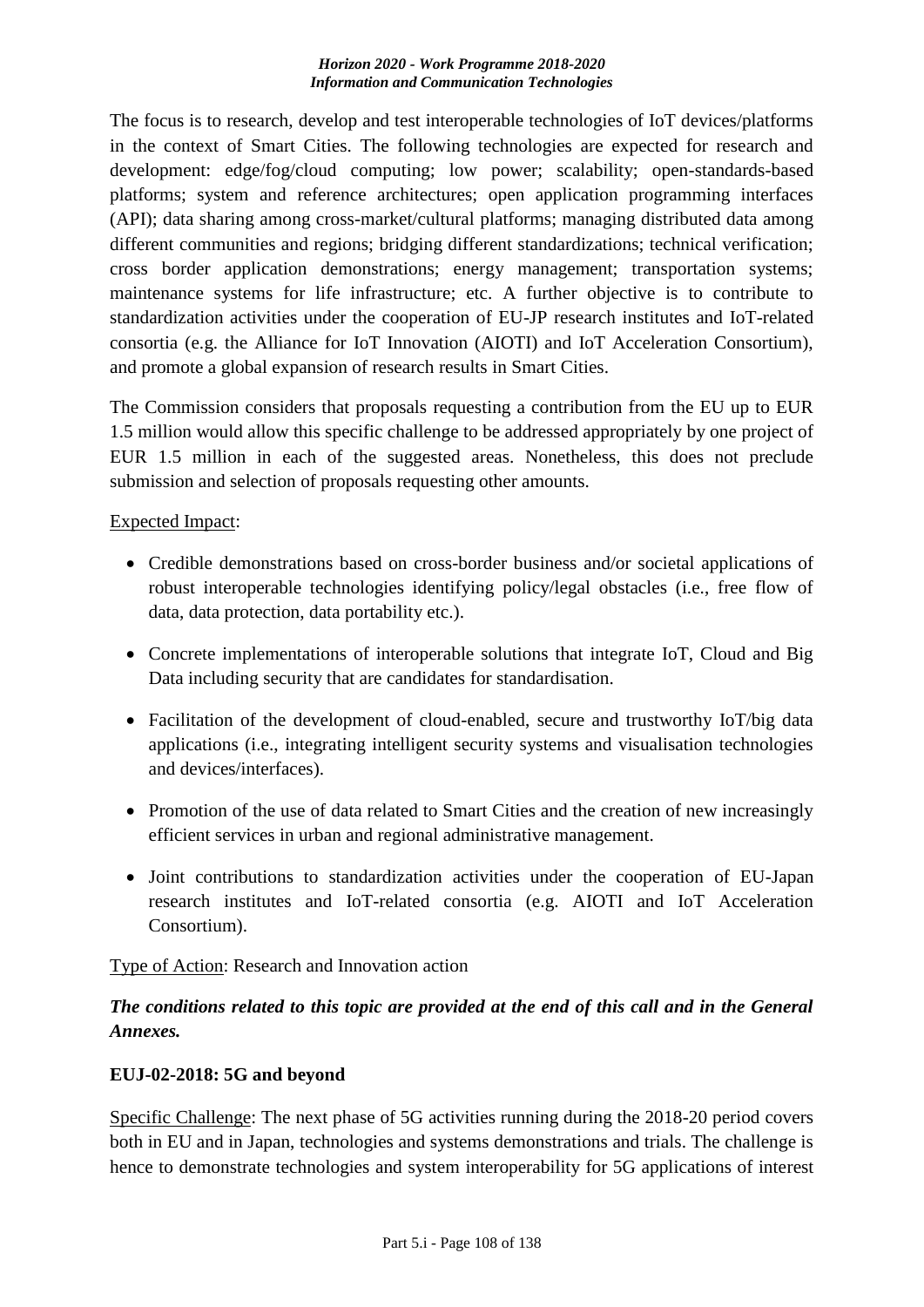in the two regions in early version of the IMT-2020 standards, but also to go further to address long-term challenges beyond 5G.

The overall goal is to evaluate in real setup innovative end-to-end 5G systems built on the outcomes of previous phases of the 5G R&I. The optimisation of the frequency bands and their usage with different coverage requirements as well as the validation of geographic interoperability are key targets.

Scope: The proposals should address one of the two following areas:

**1) Large-scale demonstrations and trials towards 5G applications:** The objective is to research, develop and test technologies to enable applications developers and researchers to take advantage of the 5G integrated access/core network infrastructures and testbeds in Europe and Japan, in order to showcase the adaptability of the latest 5G systems, technologies and early version of the IMT-2020 standards.

The area of large-scale demonstrations and trials towards 5G applications, should showcase the adaptability of the 5G infrastructure to the 5G KPI's and the use of the integrated environment to contribute to global R&D and standardization efforts of 5G systems by having an open environment for the trials.

The focus should be on trials and demonstrations of 5G applications in the use cases of Enhanced Mobile Broadband (eMBB) and Broadband Access in Dense Areas. Typical applications scenarios could cover, but are not limited to, mobile 3D immersive experience, ultra high definition live video and HD video sharing in crowded environments. Typical test/demonstration environments will include high user density shopping malls, stadiums and open crowded streets.

To try out highly innovative solutions targeting new opportunities which will emerge with the worldwide deployment of 5G ecosystems, the participation of industry from both regions, and particularly SMEs, is key.

**2) Joint research on enabling technologies for beyond 5G:** 5G mobile technology is expected to handle a fully mobile and connected society. The demands for this are characterized by the tremendous growth in connectivity and data traffic density/volume as well as the required multi-layer densification to enable this. Beyond 5G should further support such trend.

Focus should be towards the enormous capacities foreseen to be needed in the backhaul and fronthaul networks to carry the traffic, as fibre-optic networks, may not be an option everywhere. A viable alternative in such cases is to use radio-based backhaul/fronthaul links in the millimeter or sub-millimeter wave bands to support super high rate applications,  $> 100$ Gb/s, and targeting use new of very high frequency, notably spectrum > 275 GHz.

The goal is for an alternative transmission system occupying bandwidths as large as several tens of GHz to allow the realization of such high data rates with less complexity in the baseband.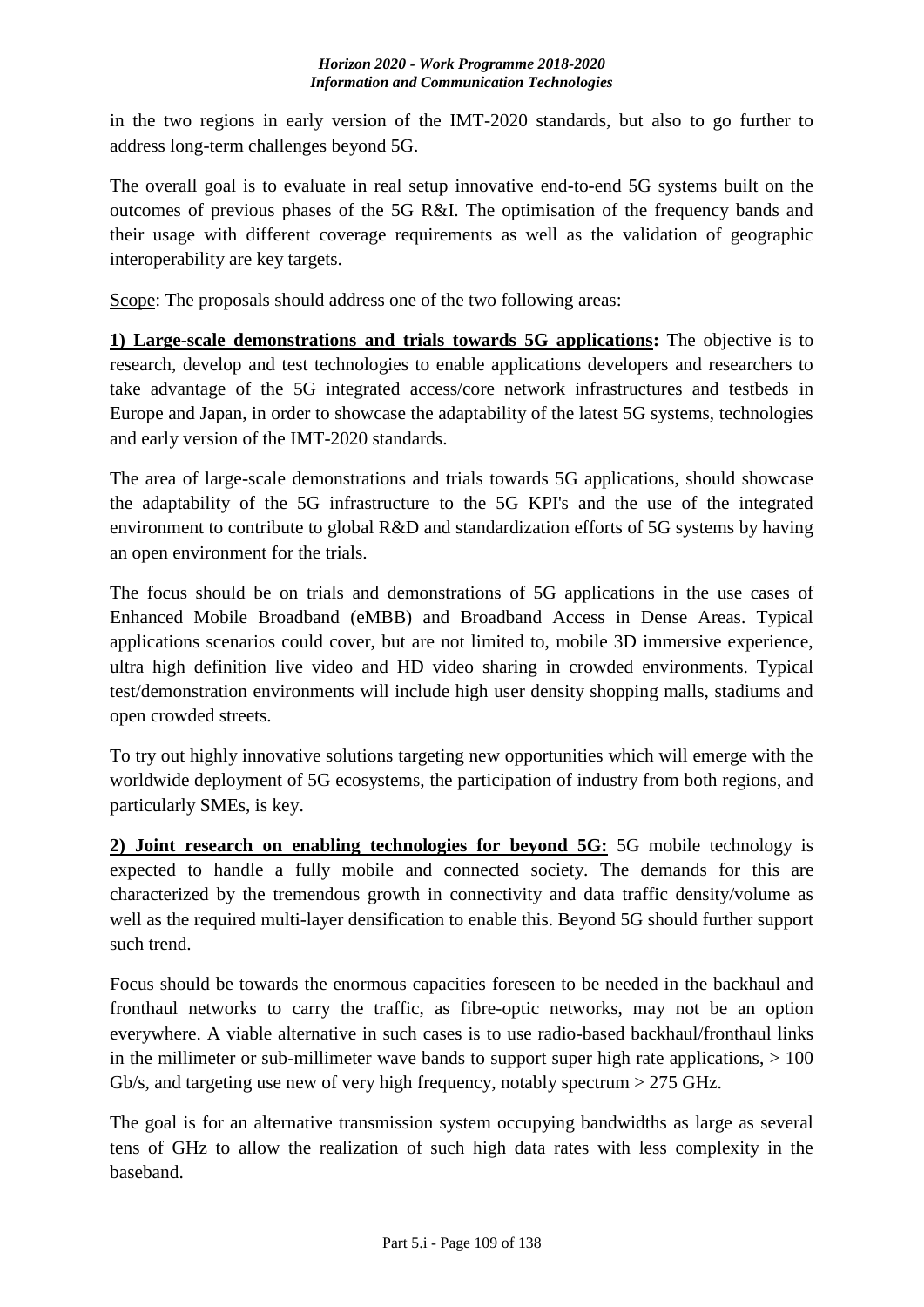Communication system and networks using both of advanced optical/photonic technologies and radio technologies should be expected for Beyond 5G.

The Commission considers that proposals requesting a contribution from the EU up to EUR 1.5 million would allow each area to be addressed appropriately. Nevertheless this does not preclude submission and selection of proposals requesting other amounts.

## Expected Impact:

- Large-scale joint demonstrators converging towards open 5G applications.
- Global interoperability demonstrations for 5G networks.
- Support of common standardisation roadmaps for 5G starting with 3GPP Release14, including coordinated and common standards in the SDN/NFV domain. Standardization impact through EU and Japanese research efforts are addressed through H2020 as well as 5GPF (5G Promotion Forum) and should also be relevant in the context of the 5G spectrum process for WRC-19
- Joint contributions to global 5G specifications for IMT-2020 in relevant organisations (e.g. 3GPP, ITU-R), especially in view of 5G phase 2 standardisation (beyond eMBB) and spectrum harmonization for IMT-2020.
- Open new prospects for wireless technologies in terms of applications and use of novel spectrum.
- Relevant results for wireless links in the millimeter or sub-millimeter wave bands in support of the identification of frequency bands above 275 GHz for use by administrations for the land-mobile and fixed services applications for WRC-19 agenda item 1.15.

Type of Action: Research and Innovation action

*The conditions related to this topic are provided at the end of this call and in the General Annexes.*

## **Conditions for the Call - EU-Japan Joint Call**

Opening date(s), deadline(s), indicative budget(s):  $84$ 

| Topics (Type of Action) | Budgets (EUR million) | Deadlines |
|-------------------------|-----------------------|-----------|
|-------------------------|-----------------------|-----------|

<sup>1</sup> <sup>84</sup> The Director-General responsible for the call may decide to open the call up to one month prior to or after the envisaged date(s) of opening.

The Director-General responsible may delay the deadline(s) by up to two months.

All deadlines are at 17.00.00 Brussels local time.

The budget amounts for the 2018 budget are subject to the availability of the appropriations provided for in the draft budget for 2018 after the adoption of the budget 2018 by the budgetary authority or, if the budget is not adopted, as provided for in the system of provisional twelfths.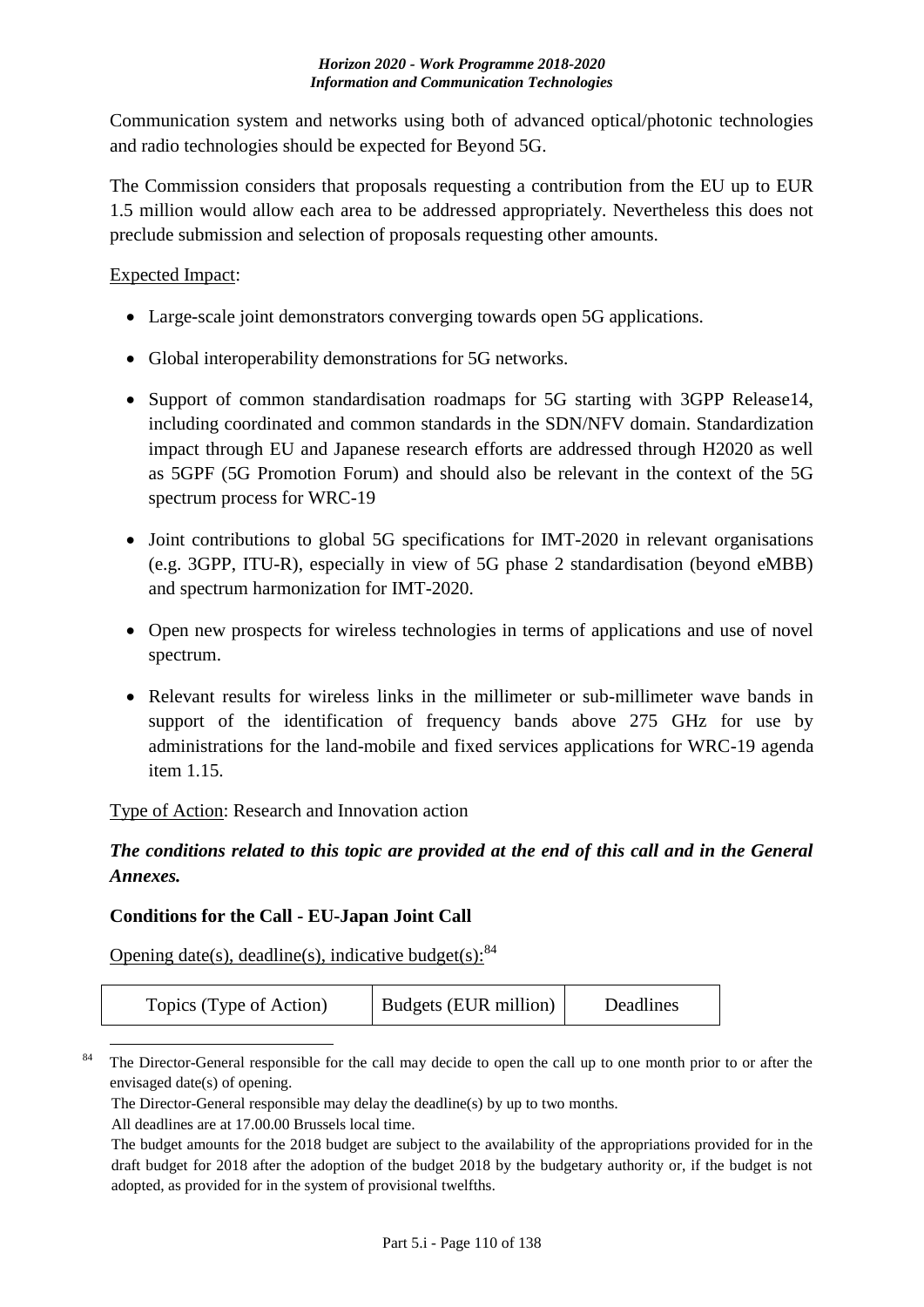|                           | 2018 |             |
|---------------------------|------|-------------|
| Opening: 31 Oct 2017      |      |             |
| EUJ-01-2018 (RIA)         | 3.00 | 31 Jan 2018 |
| EUJ-02-2018 (RIA)         | 3.00 |             |
| Overall indicative budget | 6.00 |             |

Indicative timetable for evaluation and grant agreement signature:

For single stage procedure:

- Information on the outcome of the evaluation: Maximum 5 months from the final date for submission; and
- Indicative date for the signing of grant agreements: Maximum 8 months from the final date for submission.

Eligibility and admissibility conditions: The conditions are described in General Annexes B and C of the work programme. The following exceptions apply:

| EUJ-01-2018 | Additional admissibility criterion:                                                                                                                                                                                                                                                                                                                                                                                        |
|-------------|----------------------------------------------------------------------------------------------------------------------------------------------------------------------------------------------------------------------------------------------------------------------------------------------------------------------------------------------------------------------------------------------------------------------------|
|             | Participants in the EU collaborative projects are required to<br>conclude a coordination agreement with the participants in the<br>coordinated project of the scope 1) funded by NICT (National<br>Institute of Information and Communications Technology) or the<br>scope 2) funded by MIC (Ministry of Internal Affairs and<br>Communications). A final draft of this agreement has to be<br>provided with the proposal. |
|             | Additional eligibility criteria:                                                                                                                                                                                                                                                                                                                                                                                           |
|             | • Proposals submitted to this call which do not include<br>coordination with a Japanese proposal submitted to MIC<br>or NICT for evaluation will be considered ineligible.                                                                                                                                                                                                                                                 |
|             | • The proposed project duration shall not exceed 36 months.                                                                                                                                                                                                                                                                                                                                                                |
|             | Japanese authorities can consider non-eligible<br>The<br>proposals with participation of partners from third<br>countries (countries other than Japan, EU and Associated<br>states). Consultation to MIC or NICT representatives is<br>highly advisable before submitting proposals involving<br>third country organisations.                                                                                              |
|             | Proposals will only be selected on the condition that their                                                                                                                                                                                                                                                                                                                                                                |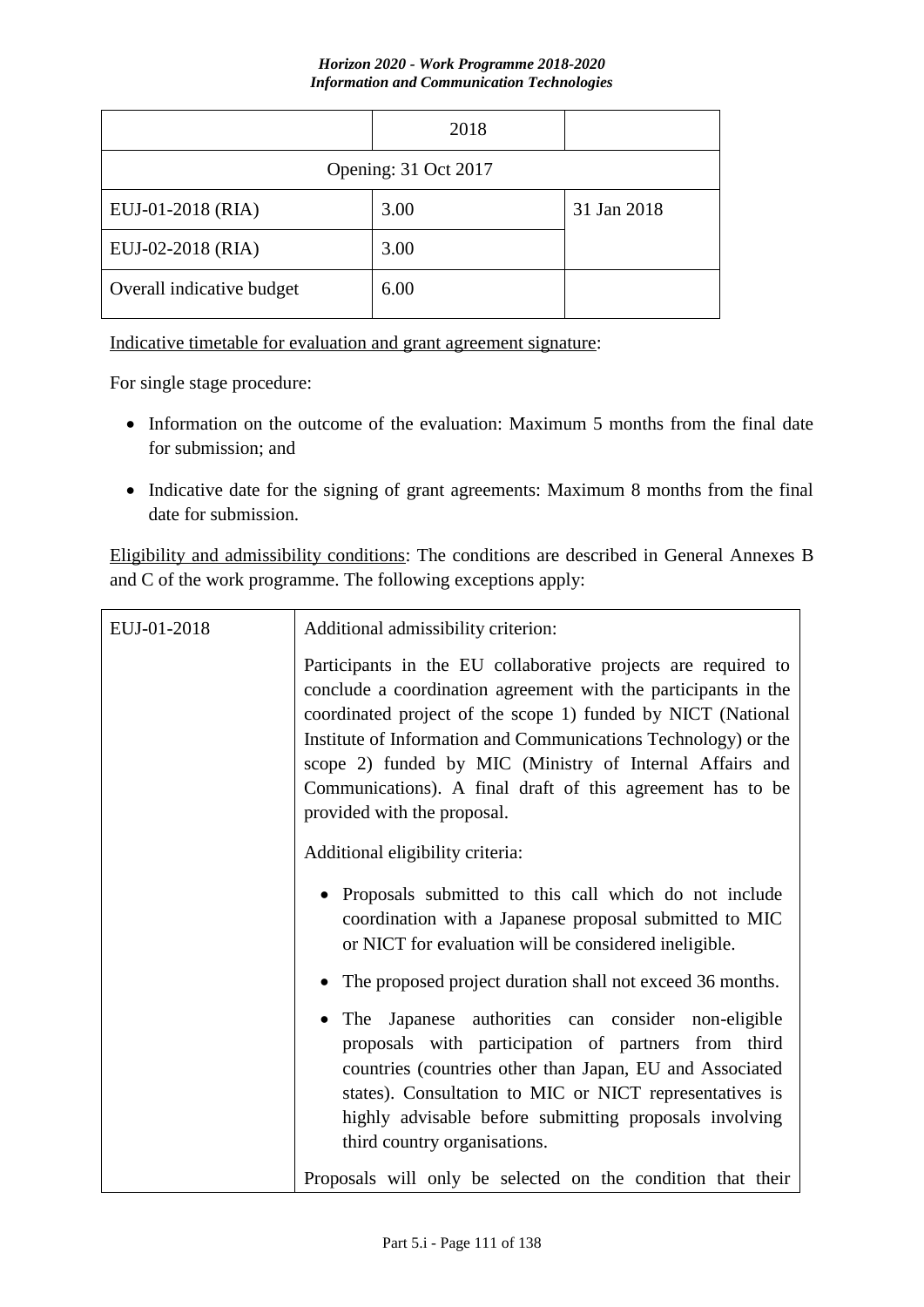|             | corresponding coordinated Japanese project will be funded by<br>MIC or NICT.                                                                                                                                                                                                                                                                                                                                               |
|-------------|----------------------------------------------------------------------------------------------------------------------------------------------------------------------------------------------------------------------------------------------------------------------------------------------------------------------------------------------------------------------------------------------------------------------------|
| EUJ-02-2018 | Participants in the EU collaborative projects are required to<br>conclude a coordination agreement with the participants in the<br>coordinated project of the scope 1) funded by MIC (Ministry of<br>Internal Affairs and Communications) or the scope 2) funded by<br>NICT (National Institute of Information and Communications<br>Technology). A final draft of this agreement has to be provided<br>with the proposal. |
|             | Additional eligibility criteria:                                                                                                                                                                                                                                                                                                                                                                                           |
|             | Proposals submitted to this call which do not include<br>coordination with a Japanese proposal submitted to MIC<br>or NICT for evaluation will be considered ineligible.                                                                                                                                                                                                                                                   |
|             | The proposed project duration shall not exceed 36 months.                                                                                                                                                                                                                                                                                                                                                                  |
|             | The Japanese authorities can consider non-eligible<br>proposals with participation of partners from third<br>countries (countries other than Japan, EU and Associated<br>states). Consultation to MIC or NICT representatives is<br>highly advisable before submitting proposals involving<br>third country organisations.                                                                                                 |
|             | Proposals will only be selected on the condition that their<br>corresponding coordinated Japanese project will be funded by<br>MIC or NICT.                                                                                                                                                                                                                                                                                |

Evaluation criteria, scoring and threshold: The criteria, scoring and threshold are described in General Annex H of the work programme.

Evaluation Procedure: The procedure for setting a priority order for proposals with the same score is given in General Annex H of the work programme.

The full evaluation procedure is described in the relevant [guide](http://ec.europa.eu/research/participants/docs/h2020-funding-guide/grants/applying-for-funding/submit-proposals_en.htm) published on the Participant Portal.

## **Grant Conditions:**

| EUJ-01-2018 | Grants awarded under this topic will be jointly funded with:                         |
|-------------|--------------------------------------------------------------------------------------|
|             | NICT (National Institute of Information and Communications<br>Technology). (Scope 1) |
|             | MIC (Ministry of Internal Affairs and Communications) (Scope                         |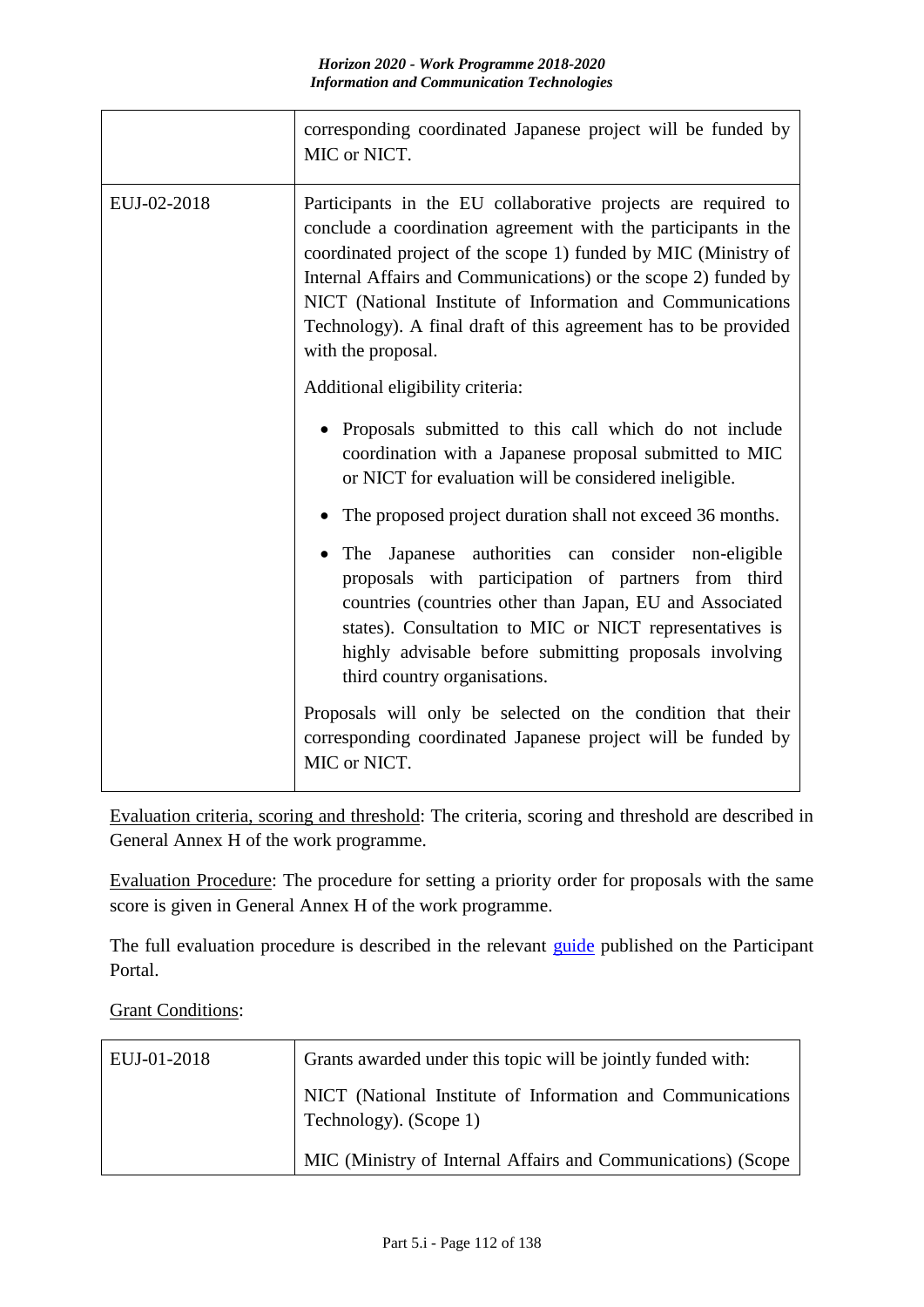|             | 2)                                                                                                                            |
|-------------|-------------------------------------------------------------------------------------------------------------------------------|
|             | The respective options of Article 2, Article 41.5 and Article<br>50.3.1 (i) (j) of the Model Grant Agreement will be applied. |
| EUJ-02-2018 | Grants awarded under this topic will be jointly funded with:                                                                  |
|             | MIC (Ministry of Internal Affairs and Communications) (Scope<br>1)                                                            |
|             | NICT (National Institute of Information and Communications<br>Technology). (Scope 2)                                          |
|             | The respective options of Article 2, Article 41.5 and Article<br>50.3.1 (i) (j) of the Model Grant Agreement will be applied. |

## Consortium agreement:

|      | EUJ-01-2018, EUJ-02-   Members of consortium are required to conclude a consortium |
|------|------------------------------------------------------------------------------------|
| 2018 | agreement, in principle prior to the signature of the grant                        |
|      | agreement.                                                                         |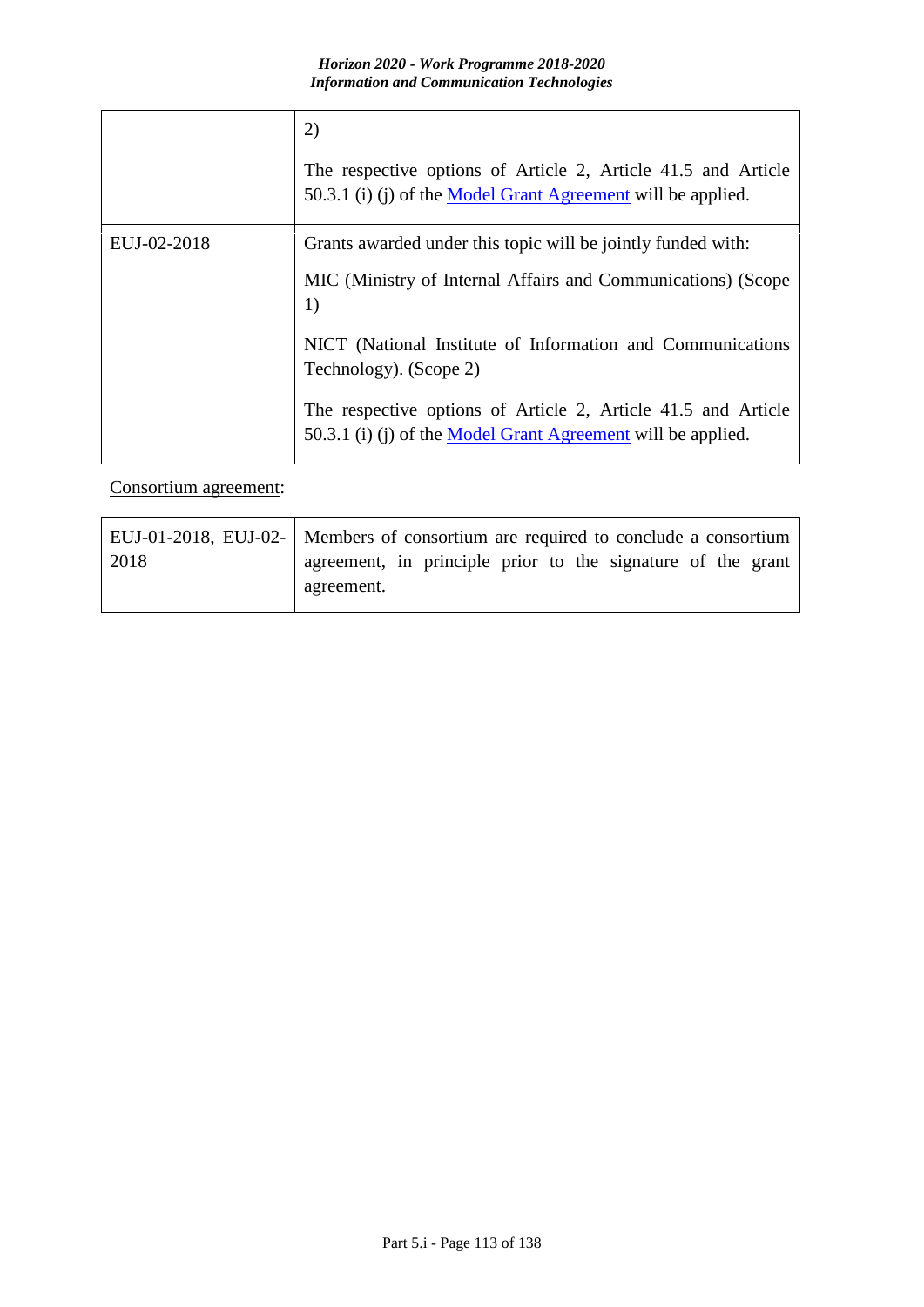## **Call - EU-Korea Joint Call**

### *H2020-EUK-2018*

Proposals are invited against the following topic(s):

### **EUK-01-2018: Cloud, IoT and AI technologies**

Specific Challenge: Over the last years Cloud computing technologies have evolved into the major driver that brought together IoT, Big Data and mobile computing into an integrated and ubiquitous computing platform. The capability offered by the cloud platforms to deliver ondemand computing power and the ability to process the vast amount of data coming from an abundance of devices/sensors will provide a huge impetus to AI technologies as never realized before. In order to provide AI services on Cloud computing platforms, the harmonious management of computing resources through multi-cloud federation environment as well as huge data management and analytics are necessary. In addition, there is a need for new mechanisms using intelligence to manage the deluge of data from various surroundings; standardizing open IoT data management platforms to enable launching new value-added AI services; data acquisition method using IoT technologies.

Combining Cloud, IoT and AI will bring tremendous technological advances with enormous benefits to business and societal applications.

Scope: The main focus of the joint research is to develop innovative solutions integrating AI with Cloud and IoT technologies to support future AI applications in an efficient way.

A number of R&D areas need to be considered so as to deliver these **advanced cloud platforms with IoT for AI** (i.e., innovative cloud computing models to deliver cross-border future AI applications; new data management models built on AI-based optimal resource allocation; new approaches for cloud resources orchestration for AI data processing; new approaches to handle a dynamic dataset in the federated clouds for AI functions; Cloud and IoT combined platforms managing intelligence from IoT objects and surroundings and supporting data-intensive applications; efficient navigation, device control and enhanced decision-making technologies using intelligence, etc.).

The technologies developed should be validated through concrete cross-border AI applications in business (cross-border enterprise settings) and/or societal contexts (e.g. autonomous vehicles in a complex urban area, smart living environments, personal health systems, etc.).

The Commission considers that proposals requesting a contribution from the EU of EUR 2.2 million would allow this specific challenge to be addressed appropriately. Nonetheless, this does not preclude submission and selection of proposals requesting other amounts.

Expected Impact: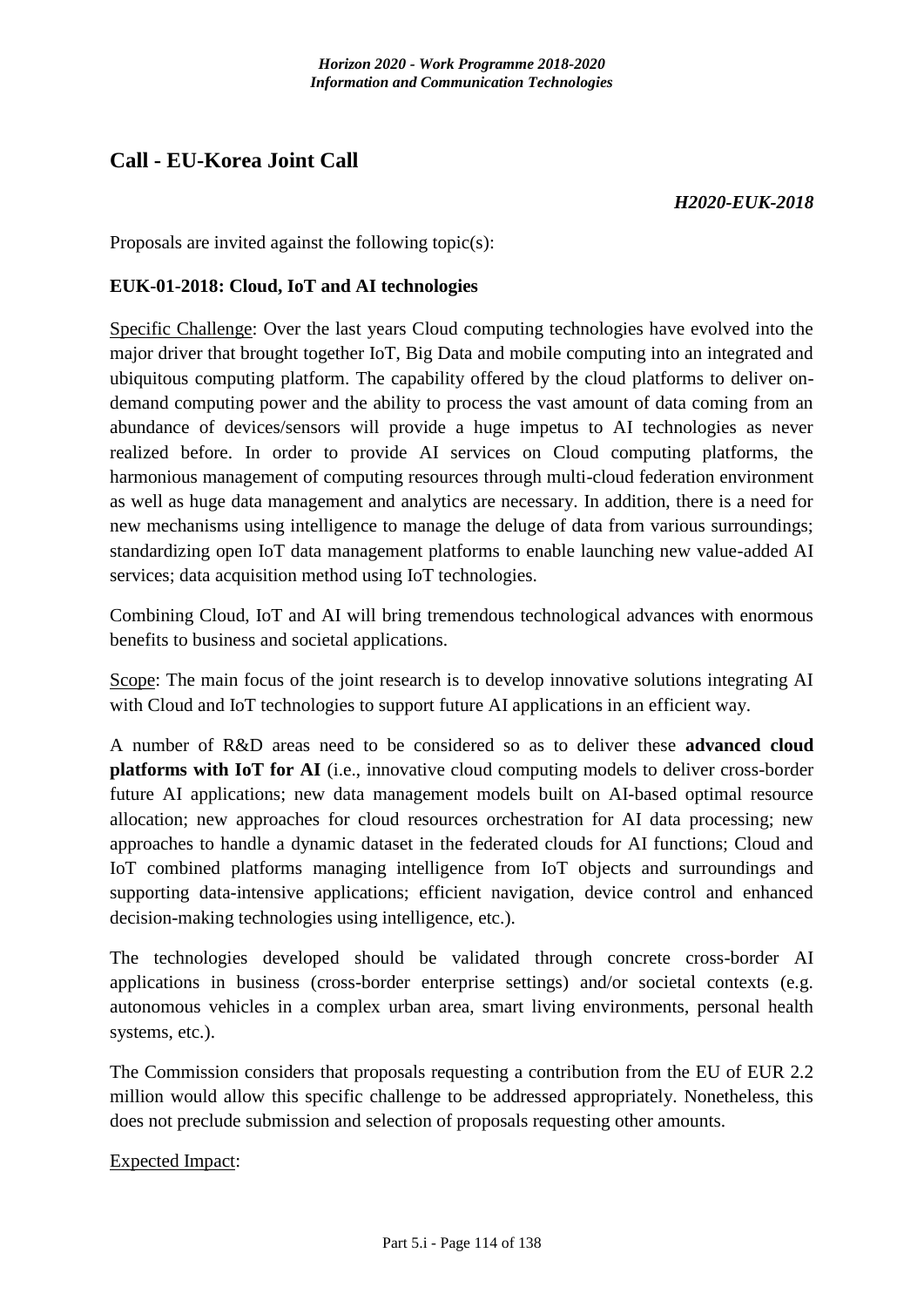- Concrete implementation of interoperable and reliable combined cloud/IoT solutions to support robust AI applications.
- Facilitate and enhance the adoption of combined cloud/IoT platforms and development, operation and delivery of AI services in future.
- Credible demonstrations based on cross-border business and/or societal AI applications on the cloud platform developed.
- Joint contributions to international standardization and/or forum activities.

## Type of Action: Research and Innovation action

## *The conditions related to this topic are provided at the end of this call and in the General Annexes.*

## **EUK-02-2018: 5G**

Specific Challenge: The next phase of 5G covers, both in EU and in South Korea, technologies and systems demonstrations and trials. The challenge is hence to demonstrate innovative use of 5G technologies and system interoperability for a number of 5G applications of interest in the two regions in early version of the 5G standard. The possibilities of even broader regional test beds or demonstrators can be proposed, e.g. through extension to other countries or regions as this could further strengthen the co-operation towards a global 5G.

The overall goal is to evaluate in real setup innovative end-to-end 5G systems built on the outcomes of the previous phase of the 5G R&I in the earlier joint call with South Korea and focus on demonstrations of applications and use cases in joint pilots in line with the phase 3 targets of 5G-PPP and their validation in a system context and in the context of multiple use cases, with performances well beyond those of early 5G trials planned over the 2018-20 period.

The call will further advance common interests in standards (e.g. cell free networks and related RAN architecture) as well as advances concerning the core network, such as slicing and virtualisation which require more efforts in cloud like core environments and open source approaches.

Scope: The focus should be on large-scale demonstrations and trials towards 5G applications, this to have a strong focus on the harmonization for 5G standards and spectrum.

The proposals should address one of the two areas (a or b):

**a) Focus on mmwave and super broadband services:** The 5G vision on super broadband services mainly related to very high definition immersive video services (virtual reality) using mmWave frequency bands. This should be in the proposed specific context of the ground/aerial vehicles and also possibly include a focus towards autonomous network technologies toward safe and automated 5G networks.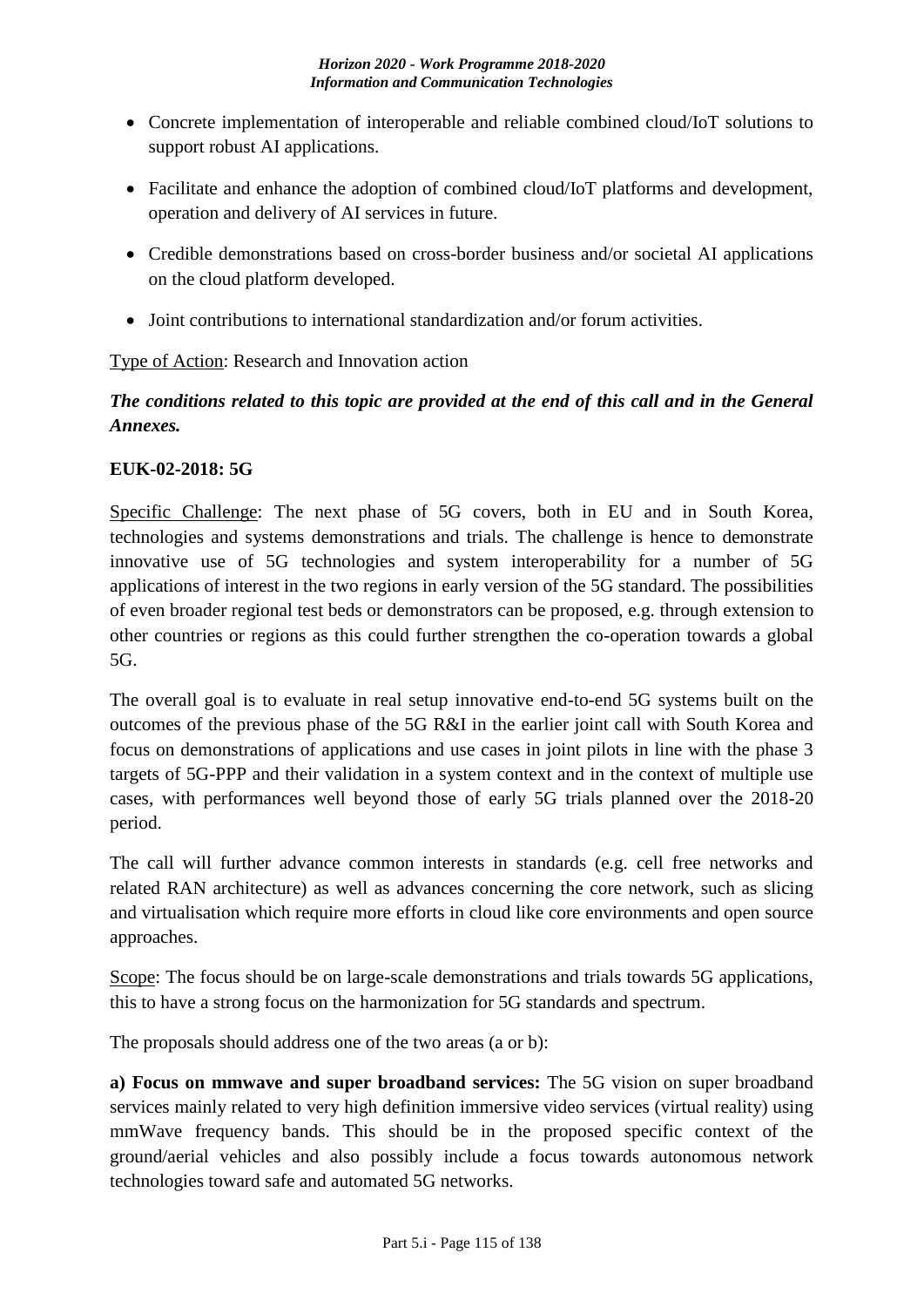This focus should include demonstration of 5G technologies concerning,

(1) Access networks, notably: i) Various duplexing technologies with (or without) interference cancellation; ii) Efficient radio transmission technology for the mmwave relay links; iii) Advanced beamforming (fast switching & adaptive hybrid.

(2) Core networks, notably: i) Implementation and Proof of Concepts of 5G core systems prototype software (e.g. AMF, SMF, UPF); ii) Implementation of end-to-end network slicing and orchestration and management of autonomous 5G networks; iii) Implementation of Multi-Access Edge Computing (MEC).

**b) Focus on interoperability and integration of 5G vertical testbeds on heterogeneous environments:** An open approach is to be taken to achieve a closer co-operation in spectrum harmonisation and co-operation in interoperability testing, e.g. in the C-band and/or Ka-band, to achieve coexistence and inter-working between same/different radio access technologies considering both terrestrial (i.e., cellular) and non- terrestrial links (i.e., satellite) incorporating QoS transparency between difference 5G mobile core networks.

The Commission considers that proposals requesting a contribution from the EU of up to EUR 2 million would allow each area to be addressed appropriately. Nonetheless, this does not preclude submission and selection of proposals requesting other amounts.

Expected Impact: - Global interoperability demonstrations for 5G networks, contribution to the integration framework towards access and core.

- Joint contributions to global 5G standards specifications in relevant organisations (e.g. 3GPP, ITU-R), especially in view of 5G phase 2 standardisation (beyond eMBB) and IMT2020 spectrum harmonization.

- Succesful showcasing trials or testbeds with, ideally, joint demonstration across regions.

Type of Action: Research and Innovation action

*The conditions related to this topic are provided at the end of this call and in the General Annexes.*

## **Conditions for the Call - EU-Korea Joint Call**

Opening date(s), deadline(s), indicative budget(s):  $85$ 

| Topics (Type of Action) | Budgets (EUR million) | Deadlines |
|-------------------------|-----------------------|-----------|
|-------------------------|-----------------------|-----------|

1 <sup>85</sup> The Director-General responsible for the call may decide to open the call up to one month prior to or after the envisaged date(s) of opening.

All deadlines are at 17.00.00 Brussels local time.

The Director-General responsible may delay the deadline(s) by up to two months.

The budget amounts for the 2018 budget are subject to the availability of the appropriations provided for in the draft budget for 2018 after the adoption of the budget 2018 by the budgetary authority or, if the budget is not adopted, as provided for in the system of provisional twelfths.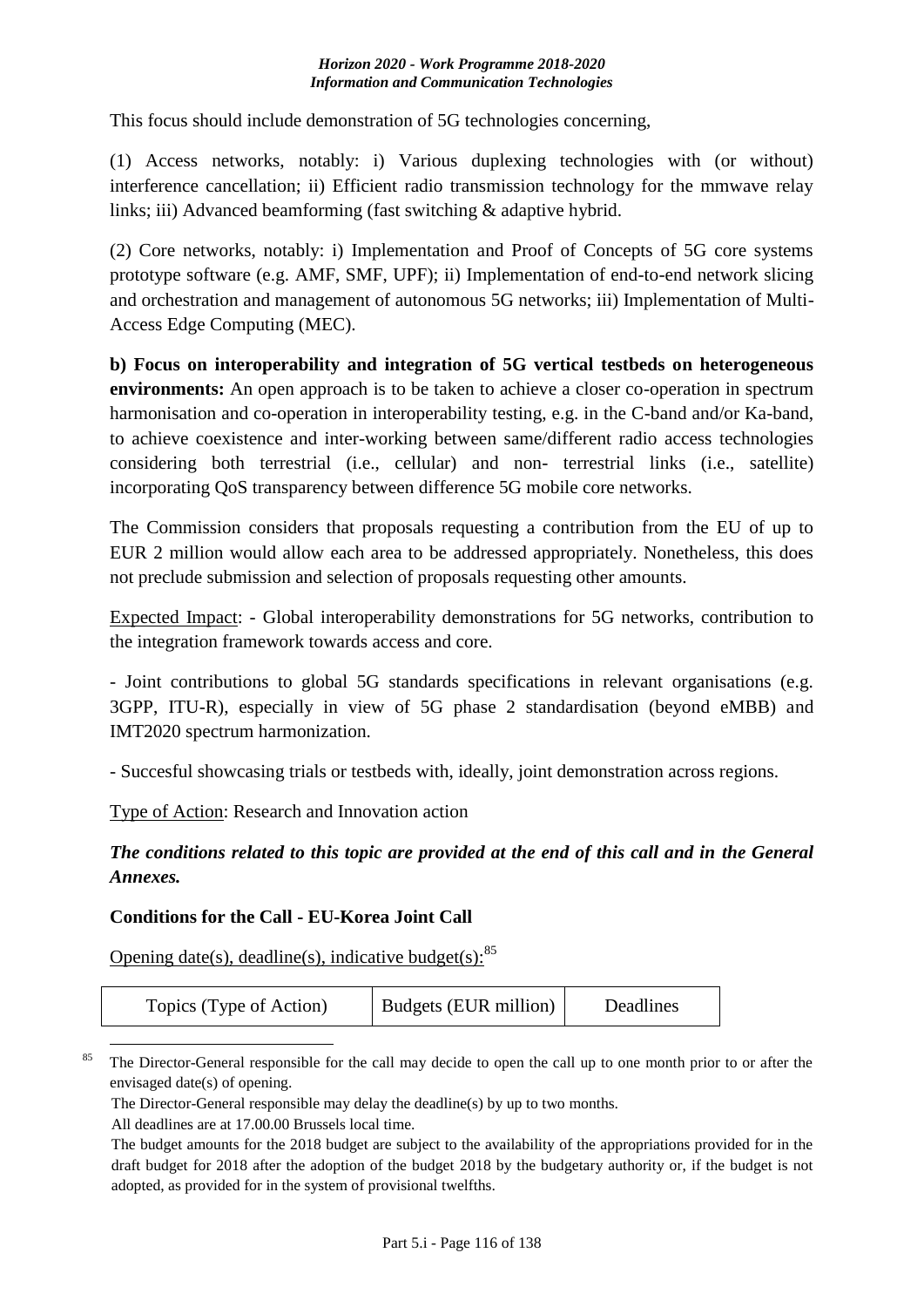|                           | 2018 |             |
|---------------------------|------|-------------|
| Opening: 31 Oct 2017      |      |             |
| EUK-01-2018 (RIA)         | 2.20 | 31 Jan 2018 |
| EUK-02-2018 (RIA)         | 4.00 |             |
| Overall indicative budget | 6.20 |             |

Indicative timetable for evaluation and grant agreement signature:

For single stage procedure:

- Information on the outcome of the evaluation: Maximum 5 months from the final date for submission; and
- Indicative date for the signing of grant agreements: Maximum 8 months from the final date for submission.

Eligibility and admissibility conditions: The conditions are described in General Annexes B and C of the work programme. The following exceptions apply:

| All topics of this call | Additional admissibility criterion:                                                                                                                                                                                                                                                                                                                         |
|-------------------------|-------------------------------------------------------------------------------------------------------------------------------------------------------------------------------------------------------------------------------------------------------------------------------------------------------------------------------------------------------------|
|                         | Participants in the EU collaborative projects are required to<br>conclude a coordination agreement with the participants in the<br>coordinated project funded by MSIT (Ministry of Science and<br>ICT/IITP (Institute for Information and Communications<br>Technology Promotion). A final draft of this agreement has to be<br>provided with the proposal. |
|                         | Additional eligibility criteria:                                                                                                                                                                                                                                                                                                                            |
|                         | • Proposals submitted to this call which do not include<br>coordination with a South Korean proposal submitted to<br>MSIT/IITP for evaluation will be considered ineligible.                                                                                                                                                                                |
|                         | • The proposed project duration shall not exceed 36 months.                                                                                                                                                                                                                                                                                                 |
|                         | Korean authorities can consider non-eligible<br>The<br>proposals with participation of partners from third<br>countries (countries other than South Korea, EU and<br>Associated<br>states). Consultation<br><b>MSIT/IITP</b><br>to<br>representatives is highly advisable before submitting<br>proposals involving third country organisations.             |
|                         | Proposals will only be selected on the condition that their<br>corresponding coordinated South Korean project will be                                                                                                                                                                                                                                       |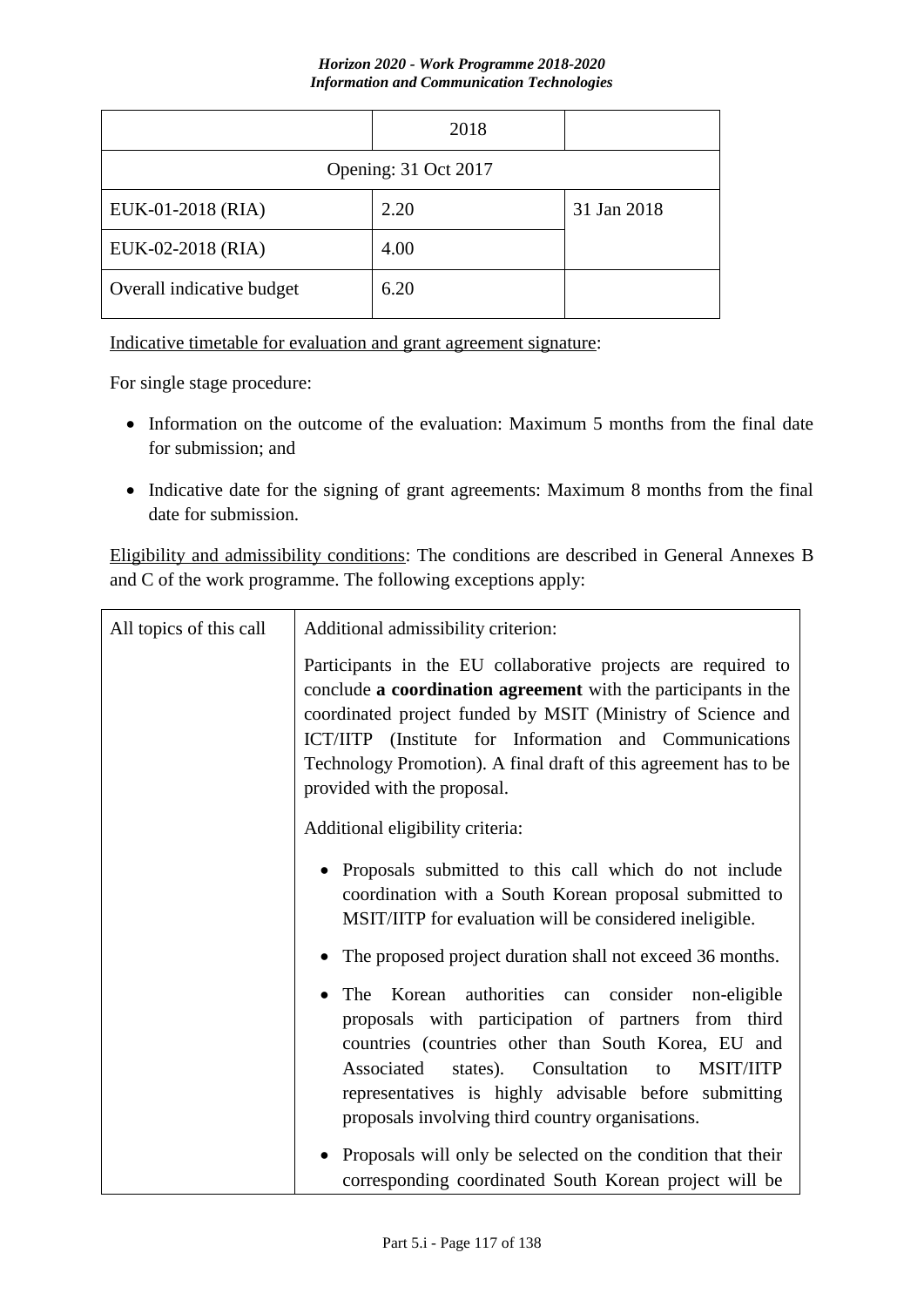| funded by MSIT/IITP. |
|----------------------|
|                      |

Evaluation criteria, scoring and threshold: The criteria, scoring and threshold are described in General Annex H of the work programme.

Evaluation Procedure: The procedure for setting a priority order for proposals with the same score is given in General Annex H of the work programme.

The full evaluation procedure is described in the relevant [guide](http://ec.europa.eu/research/participants/docs/h2020-funding-guide/grants/applying-for-funding/submit-proposals_en.htm) published on the Participant Portal.

Grant Conditions:

| EUK-01-2018 | Grants awarded under this topic will be jointly funded with:                                                                  |
|-------------|-------------------------------------------------------------------------------------------------------------------------------|
|             | MSIT (Ministry of science and ICT)/IITP (Institute for<br>Information and Communications Technology Promotion)                |
|             | The respective options of Article 2, Article 41.5 and Article<br>50.3.1 (i) (j) of the Model Grant Agreement will be applied. |
| EUK-02-2018 | Grants awarded under this topic will be jointly funded with:                                                                  |
|             | MSIT (Ministry of science and ICT/IITP (Institute for<br>Information and Communications Technology Promotion)                 |
|             | The respective options of Article 2, Article 41.5 and Article<br>50.3.1 (i) (j) of the Model Grant Agreement will be applied. |

Consortium agreement:

|             | EUK-01-2018, EUK- Members of consortium are required to conclude a consortium |  |  |  |  |  |  |  |
|-------------|-------------------------------------------------------------------------------|--|--|--|--|--|--|--|
| $02 - 2018$ | agreement, in principle prior to the signature of the grant                   |  |  |  |  |  |  |  |
|             | agreement.                                                                    |  |  |  |  |  |  |  |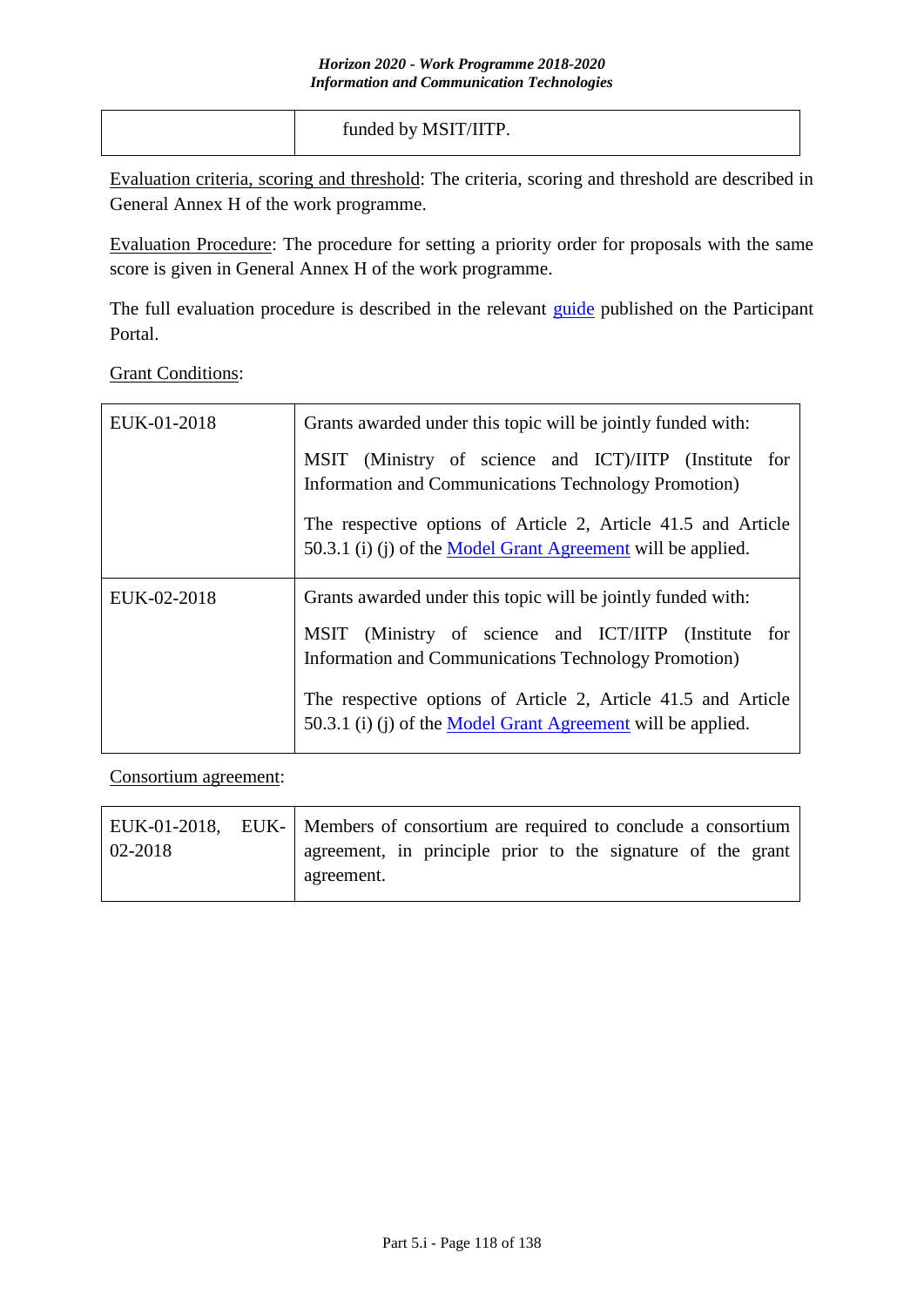### **SME instrument & Fast-Track-to-Innovation**

The respective calls for the EIC-SME instrument call (H2020-EIC-SMEInst-2018-2020) and EIC-Fast-Track-to-Innovation (H2020-EIC-FTI-2018-2020) are found under the Horizon 2020 Work Programme Part – *Towards the next EU Framework Programme for Research and Innovation: European Innovation Council (EIC) Pilot* (part 17 of this work programme).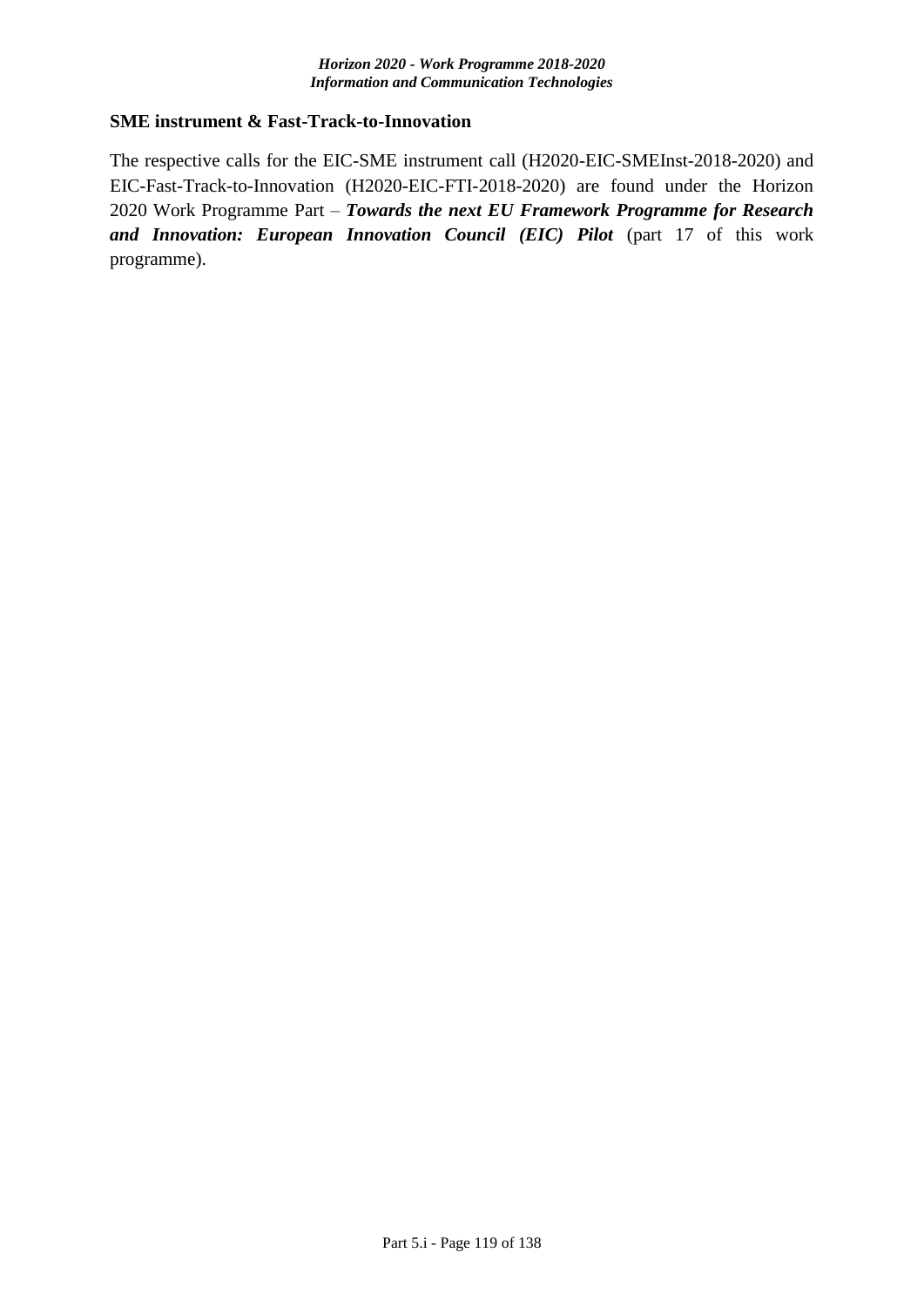## **Other actions<sup>86</sup>**

## **1. External expertise**

This action will support:

- The use of appointed independent experts for the monitoring of running projects.
- The use of individual independent experts to advise on, or support, the design and implementation of EU research policy. The activities carried out by the experts will be essential to the development and monitoring of the Union policy on Research, Technological development and demonstration. They will be paid a special allowance of EUR 450/day for each full working day spent assisting the Commission. This amount is considered to be proportionate to the specific tasks to be assigned to the experts, including the number of meetings to be attended and possible preparatory work.

## Type of Action: Expert Contracts

Indicative timetable: All along the two years according to operational needs.

Indicative budget: EUR 6.50 million from the 2018 budget and EUR 6.50 million from the 2019 budget and EUR 6.50 million from the 2020 budget

## **2. Digital Assembly Events 2018 and 2019**

DG CONNECT is organising the Digital Assembly Events 2018 and 2019. DG CONNECT plans to procure via Framework Contracts and call for tenders for indicatively 10 contracts before the end of 2019. The events are expected to take place in the  $2<sup>rd</sup>$  calendar quarter of 2018 and in the  $2<sup>nd</sup>$  calendar quarter of 2019. The call for tenders are expected to be launched on the  $1<sup>st</sup>$  and  $2<sup>nd</sup>$  calendar quarter of 2018 and 2019.

Type of Action: Public Procurement - null

Indicative timetable: Q2 2018 and Q2 2019

1

Indicative budget: EUR 1.00 million from the 2018 budget and EUR 1.00 million from the 2019 budget and EUR 1.00 million from the 2020 budget

## **3. ICT conferences, studies and other activities**

In addition to calls for proposals, other actions are also expected to be undertaken on specific activities that the DG CONNECT will support. These include:

The budget amounts for the 2018 budget are subject to the availability of the appropriations provided for in the draft budget for 2018 after the adoption of the budget 2018 by the budgetary authority or, if the budget is not adopted, as provided for in the system of provisional twelfths.

The budget amounts for the 2019 and 2020 budget are indicative and will be subject to separate financing decisions to cover the amounts to be allocated for 2019 and for 2020.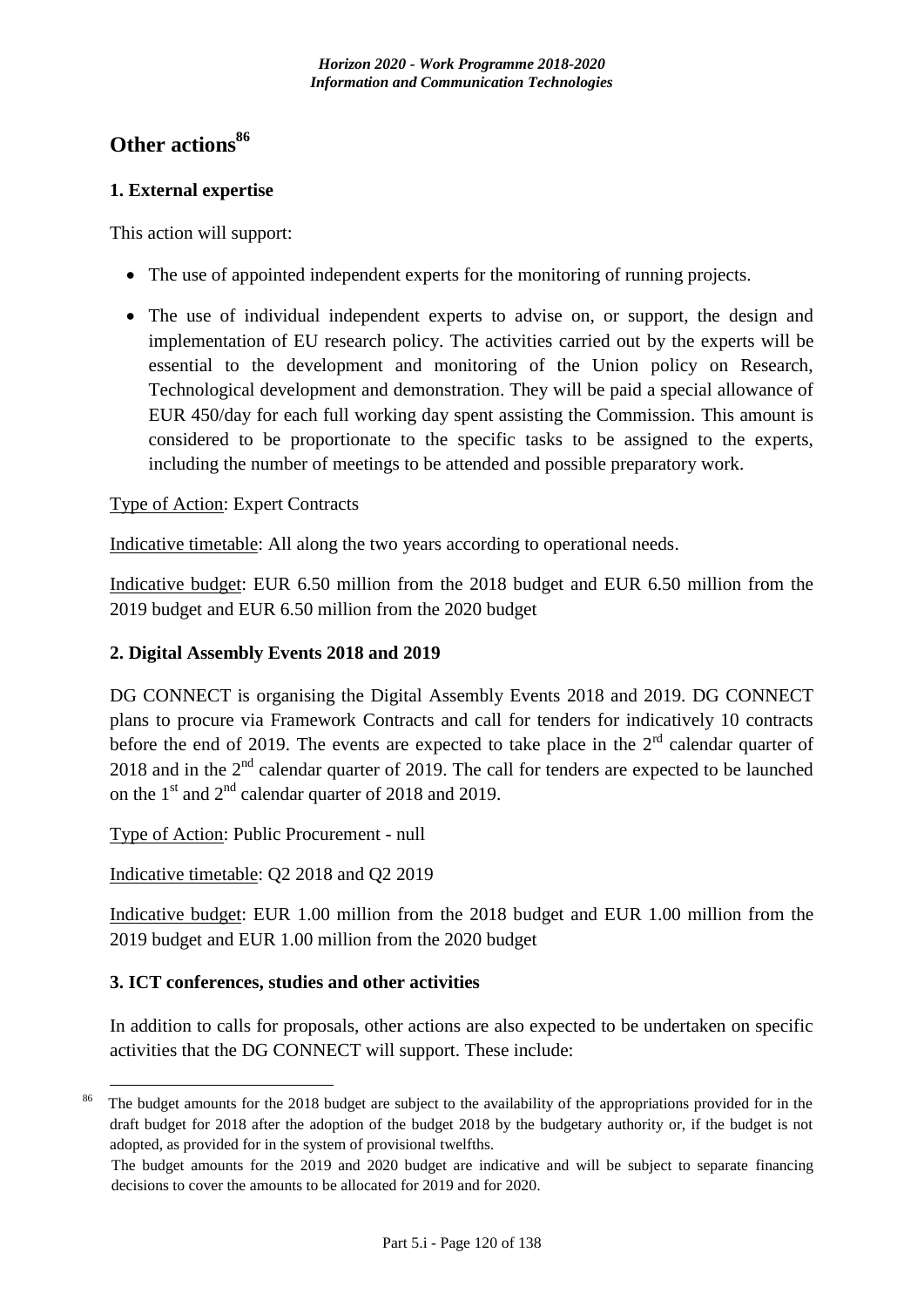- The organisation of two ICT conferences (2018 and 2020) and the organisation of an ICT proposers' day. DG CONNECT plans to conclude service contracts in 2018 and 2019, and also use existing Framework Contracts for this purpose. The events are expected to take place in the  $4<sup>th</sup>$  calendar quarter of 2018,  $4<sup>th</sup>$  Calendar quarter of 2020 and in the  $3<sup>rd</sup>$  calendar quarter of 2019 respectively. Indicative budget in 2018: EUR 4.5 million. Indicative budget in 2019: EUR 3.5 million. DG CONNECT plans to procure via framework contracts and calls for tender for a total of indicatively 25 contracts before the end of 2019 for the three events, depending on the operational needs. The calls for tenders are expected to be launched in the  $1<sup>st</sup>$  calendar quarter of 2018 and 2019 respectively.
- Studies including socio-economics and impact analysis studies and studies to support the monitoring, evaluation and strategy definition for the ICT priority of LEIT in H2020. DG CONNECT plans to procure via framework contracts and calls for tender indicatively 40 study contracts before the end of 2019. The calls for tenders are expected to be launched in the  $2^{nd}$  and  $3^{rd}$  calendar quarter of 2018 and 2019. Indicative budget in 2018: EUR 4.0 million. Indicative budget in 2019: EUR 4.0 million.
- Policy support activities, including benchmarking activities, evaluation and impact assessments, the development of ad hoc support software, possibly using existing Framework Contracts. DG CONNECT plans to procure via framework contracts and calls for tender indicatively 10 contracts before the end of 2019. The calls for tenders are expected to be launched in the  $2<sup>nd</sup>$  and  $3<sup>rd</sup>$  calendar quarter of 2018 and 2019. Indicative budget in 2018: EUR 3.0 million. Indicative budget in 2019: EUR 3.0 million.
- Publications and support to other events (e.g. information, communication, dissemination etc.), either through the use of existing Framework Contracts, or the launch of indicatively 15 calls for tenders during 2018 and 2019. The calls for tenders are expected to be launched in the  $2<sup>nd</sup>$  and  $3<sup>rd</sup>$  calendar quarter of 2018 and 2019. Indicative budget in 2018: EUR 1 million. Indicative budget in 2019: EUR 1 million.

Details will be provided in the texts of these calls for tender.

Type of Action: Public Procurement - null

Indicative timetable: As described in detail above

Indicative budget: EUR 12.50 million from the 2018 budget and EUR 13.00 million from the 2019 budget and EUR 13.00 million from the 2020 budget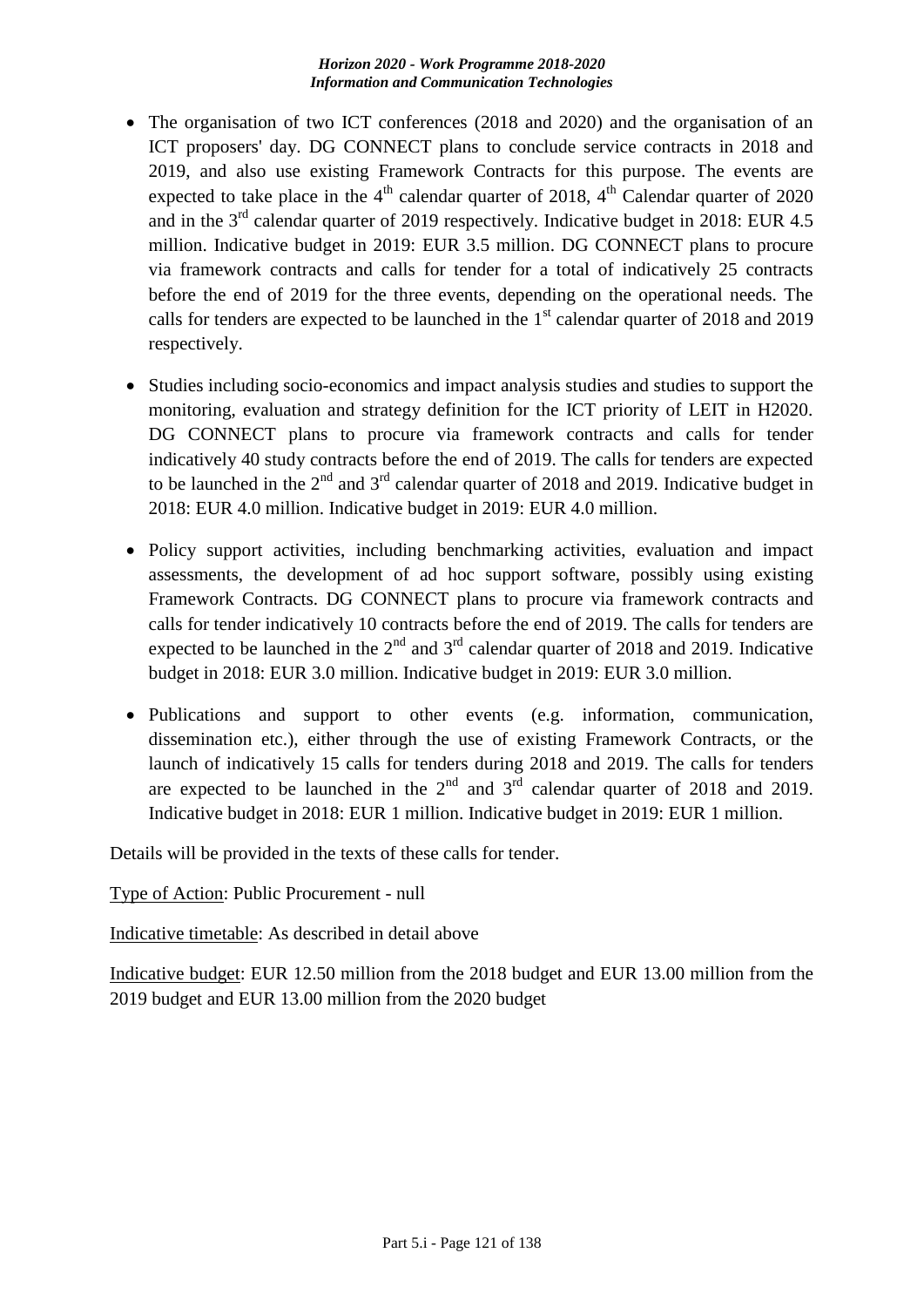## **4. EUROSTAT<sup>87</sup>**

EUROSTAT subvention for benchmarking ICT Take up by households and by enterprises.

Eurostat, on the basis of co-delegation, will coordinate the Households and Enterprises surveys that will be conducted by the national statistical institutes and other competent national authorities of the Member States and Associated Countries where appropriate.

Legal entities: To perform these surveys, grants will be awarded to the national statistical institutes <sup>88</sup> and other competent national authorities in accordance with Article 5 of Regulation (EC) No 223/2009 on European Statistics.

Funding rate: up to 90%.

Eligibility conditions for participation: At least one legal entity established in an EU Member State or Horizon 2020 Associated Country in accordance with Article 9(3)(d) of the Regulation (EU) No 1290/2013.

Award criteria: The following aspects of the applications will be assessed on the basis of the following main criteria:

- 1. Excellence: Relevance of applications in relation to the objectives and priorities of the Eurostat annual work programme;
- 2. Impact: Furthering the objectives and priorities of the Eurostat annual work programme;
- 3. Quality and efficiency of the implementation: Quality of the proposal including the efficiency of the proposed approach, the organisation and/or the methods proposed, etc.

Type of Action: Grants to identified beneficiaries in accordance with Article 5 of Regulation (EC) No 223/2009 on European Statistics

Indicative timetable: Q2 2018 and Q2 2019

Indicative budget: EUR 2.00 million from the 2018 budget and EUR 2.00 million from the 2019 budget and EUR 2.00 million from the 2020 budget

<sup>&</sup>lt;u>.</u> <sup>87</sup> This grant will be awarded without call for proposals in line with Article 190(1)(e) of the Rules of applications of Regulation (EU, Euratom) 966/2012, Regulation No 1268/2012 and Article 11(2) of the Rules for participation and dissemination in "Horizon 2020 - the Framework Programme for Research and Innovation (2014-2020)", Regulation (EU) No 1290/2013

<sup>&</sup>lt;sup>88</sup> In line with Regulation (EC) No 808/2004 of the European Parliament and of the Council of 21 April 2004 concerning Community statistics on the information society (OJ L 286, 31.10.2009, p. 31) and Regulation (EC) No 223/2009 of the European Parliament and of the Council of 11 March 2009 on European statistics (OJ L 87, 31.3.2009, p.164).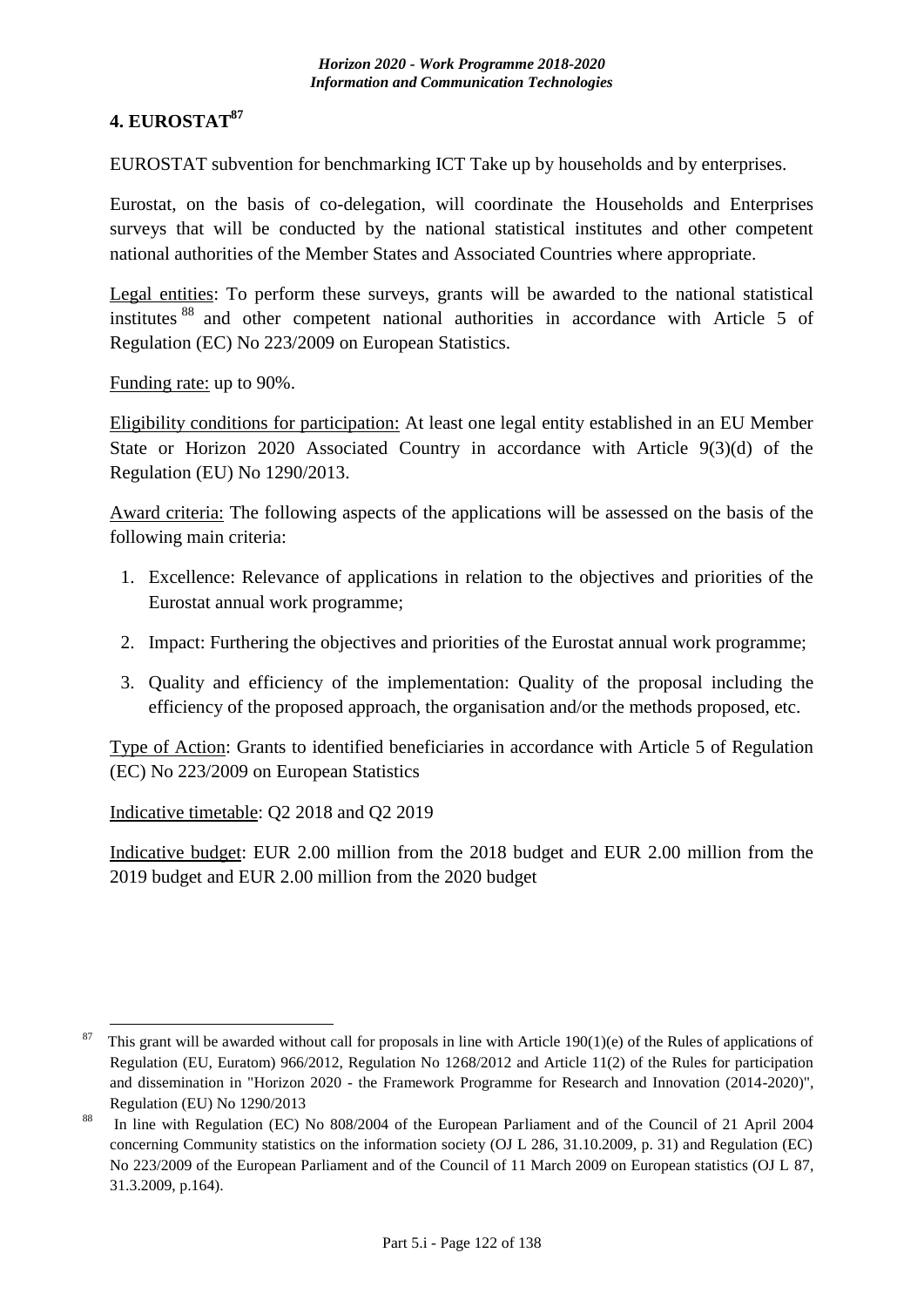## **5. Framework Partnership Agreement in European low-power microprocessor technologies (Phase 1)**

Within the Framework Partnership Agreement in European low-power microprocessor technologies awarded in 2017, the selected consortium will be invited to submit a Research and Innovation Action proposal for the design and development of European low-power processors and related technologies for extreme-scale, high-performance big-data and emerging applications, in the automotive sector for example, in accordance with the research roadmap defined in the FPA. The designs should follow a modular approach that would allow a rapid scale-up or scale-down.

The grant will be subject to Article 30.3 of the grant agreement (Commission right to object to transfers or licensing).

In particular, the proposal is expected to cover both of the following topics

a) Low-power Processing System Units demonstrating the synergies between high performance computing at the exascale level and scalability to distributed collaborating systems in emerging computing applications, in the automotive sector for example, providing industry in Europe with a competitive edge in processor technology to be further exploited across a wide range of applications from engineering, science and bio-medical to automotive, manufacturing, finance and emerging big-data and smart objects fields.

Generate the functional and non-functional requirements for low-power Processing System Units (using representative HPC and big-data benchmarks, emerging applications specifications, in the automotive sector for example, and targeting maximum energyefficiency and reliability); design the architecture of the Processing System Units; verify, tape-out, validate, test and bring up the Processing System Units; develop the required firmware and system software leveraging, as much as possible, on open source efforts and solutions. Sustainability and economic viability of the developed solutions are key aspects.

b) Low-power Processing Units for application acceleration

Generate the functional and non-functional requirements for low-power Processing Units (using relevant representative benchmarks/applications) and design the architecture of the Processing Units to accelerate specific applications such as connected and autonomous driving, cognitive computing, deep learning or other emerging applications. The applications must have high-volume potential. Processing Units may be realised as standalone components, distributed collaborating systems or IP-blocks. Where relevant, open-source hardware approaches may be employed. Work in this topic is required to interface with topic a) in order to achieve maximum interoperability (including IP-block interfacing) and roadmap synchronisation.

Wherever appropriate, the proposal, and in particular in addressing topic a), could seek synergies and co-financing from relevant national / regional research and innovation programmes, including structural funds addressing smart specialisation. Work combining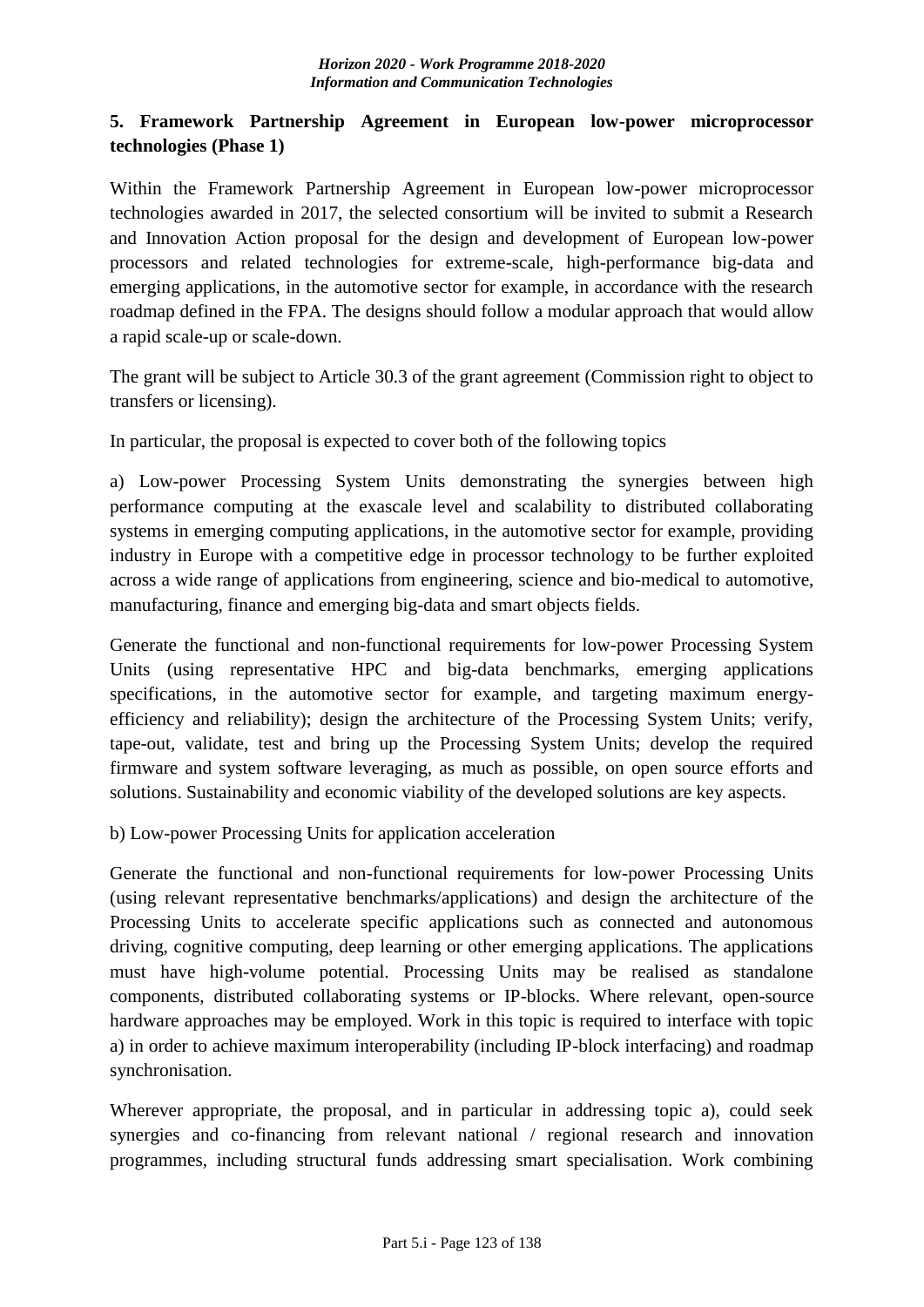different sources of financing should include a concrete financial plan detailing the use of these funding sources for the different parts of the activities.

The standard evaluation criteria, thresholds, weighting for award criteria and the maximum rate of co-financing for this type of action are provided in parts D and H of the General Annexes.

Expected impact:

- Demonstrating the synergies of the design for high performance computing at the exascale level and computing demanding emerging applications, in the automotive sector for example.
- Strengthening the competitiveness and leadership of European industry & science, in particular of the European technology supply in low-power microprocessor technologies for HPC, Big-Data and emerging applications based on on-site distributed collaborating systems such as connected and autonomous driving, cognitive computing, deep learning, etc.
- Availability of European processing units with drastically better performance/power ratios compared to current offerings for HPC, Big-Data and other emerging applications, such as connected and autonomous driving, cognitive computing, deep learning, etc.
- Covering important segments of the broader and/or emerging high-end computing markets.

Type of Action: Specific Grant Agreement

Indicative timetable: Q1 2018

Indicative budget: EUR 80.00 million from the 2018 budget

## **6. Framework Partnership Agreement in European low-power microprocessor technologies (Phase 2)**

Within the Framework Partnership Agreement in European low-power microprocessor technologies awarded in 2017, the selected consortium will be invited to submit a Research and Innovation Action proposal for the test and validation of European low-power processors and related technologies for extreme-scale, high-performance big-data and emerging applications, in the automotive sector for example, in accordance with the research roadmap defined in the FPA. The designs should follow a modular approach that would allow a rapid scale-up or scale-down.

The grant will be subject to Article 30.3 of the grant agreement (Commission right to object to transfers or licensing).

In particular, building on results of phase 1, the phase 2 proposal is expected to validate the  $1<sup>st</sup>$ generation of innovative low-power Processing System Units (using representative HPC and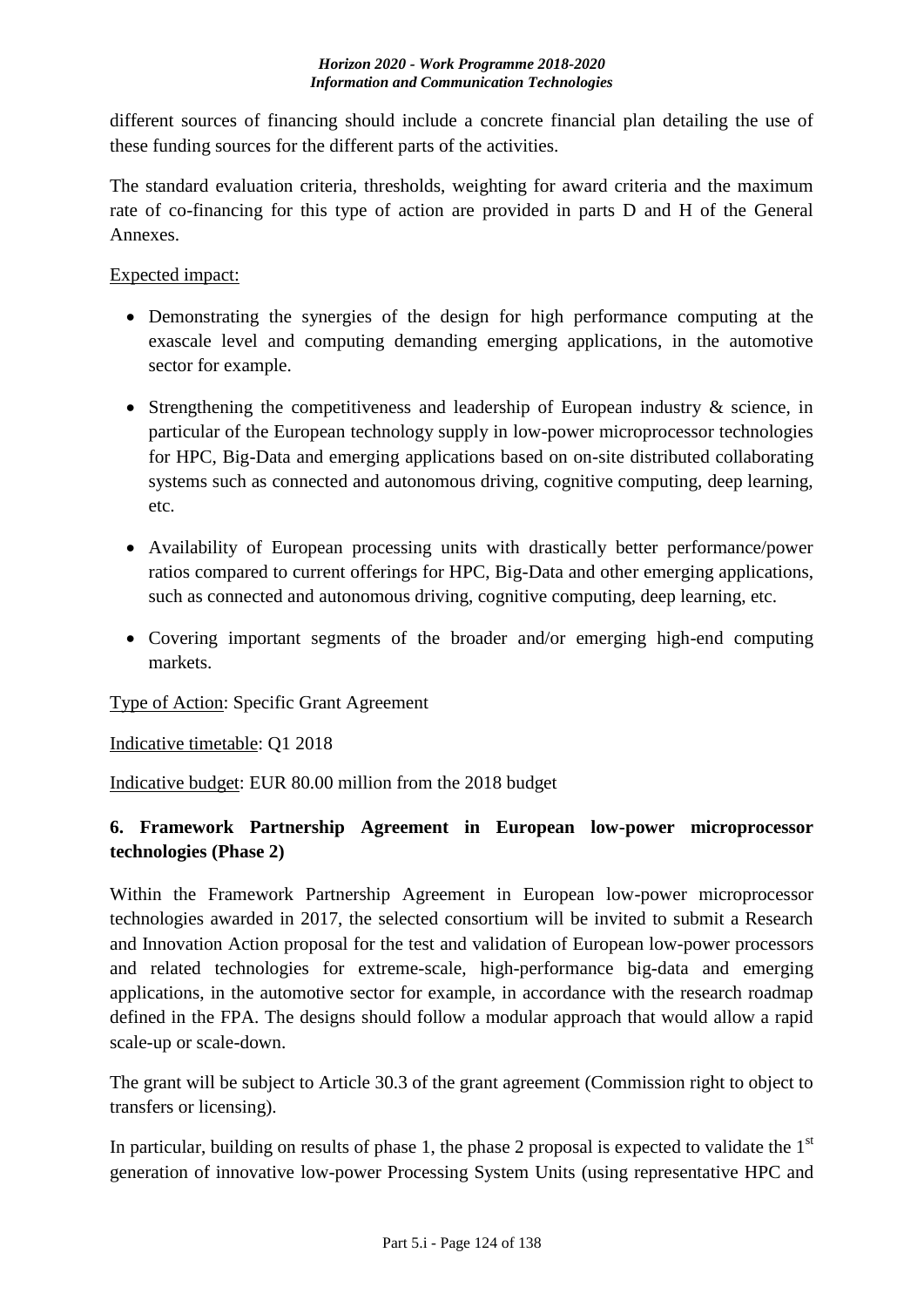big-data benchmarks and emerging applications, in the automotive sector for example, and targeting maximum energy-efficiency and reliability); finalize the required firmware and system software leveraging, as much as possible, on open source efforts and solutions; develop the boards and blades; validate the  $1<sup>st</sup>$  generation Processing System Units in complete rack(s) with the porting of a representative set of real-life HPC and big data kernels and emerging applications incl. on-site distributed collaborating systems, in the automotive sector for example. Sustainability and economic viability of the developed solutions are key aspects.

Wherever appropriate in order to address specific technology needs and/or activities, the consortium may seek additional partners to join the FPA consortium, provided they respect the objectives of the project.

Wherever appropriate, the proposal could seek synergies and co-financing from relevant national / regional research and innovation programmes, including structural funds addressing smart specialisation. Work combining different sources of financing should include a concrete financial plan detailing the use of these funding sources for the different parts of the activities.

The standard evaluation criteria, thresholds, weighting for award criteria and the maximum rate of co-financing for this type of action are provided in parts D and H of the General Annexes.

## Expected impact:

- Validating the synergies of the design for high performance computing at the exascale level and computing demanding emerging applications, in the automotive sector for example.
- Strengthening the competitiveness and leadership of European industry  $\&$  science, in particular of the European technology supply in low-power microprocessor technologies for HPC, Big-Data and other emerging applications.
- Availability of European processing units with drastically better performance/power ratios compared to current offerings for HPC and Big-Data and other emerging applications.
- Covering important segments of the broader and/or emerging HPC and Big-Data markets.

Type of Action: Specific Grant Agreement

Indicative timetable: Q3 2020

Indicative budget: EUR 40.00 million from the 2020 budget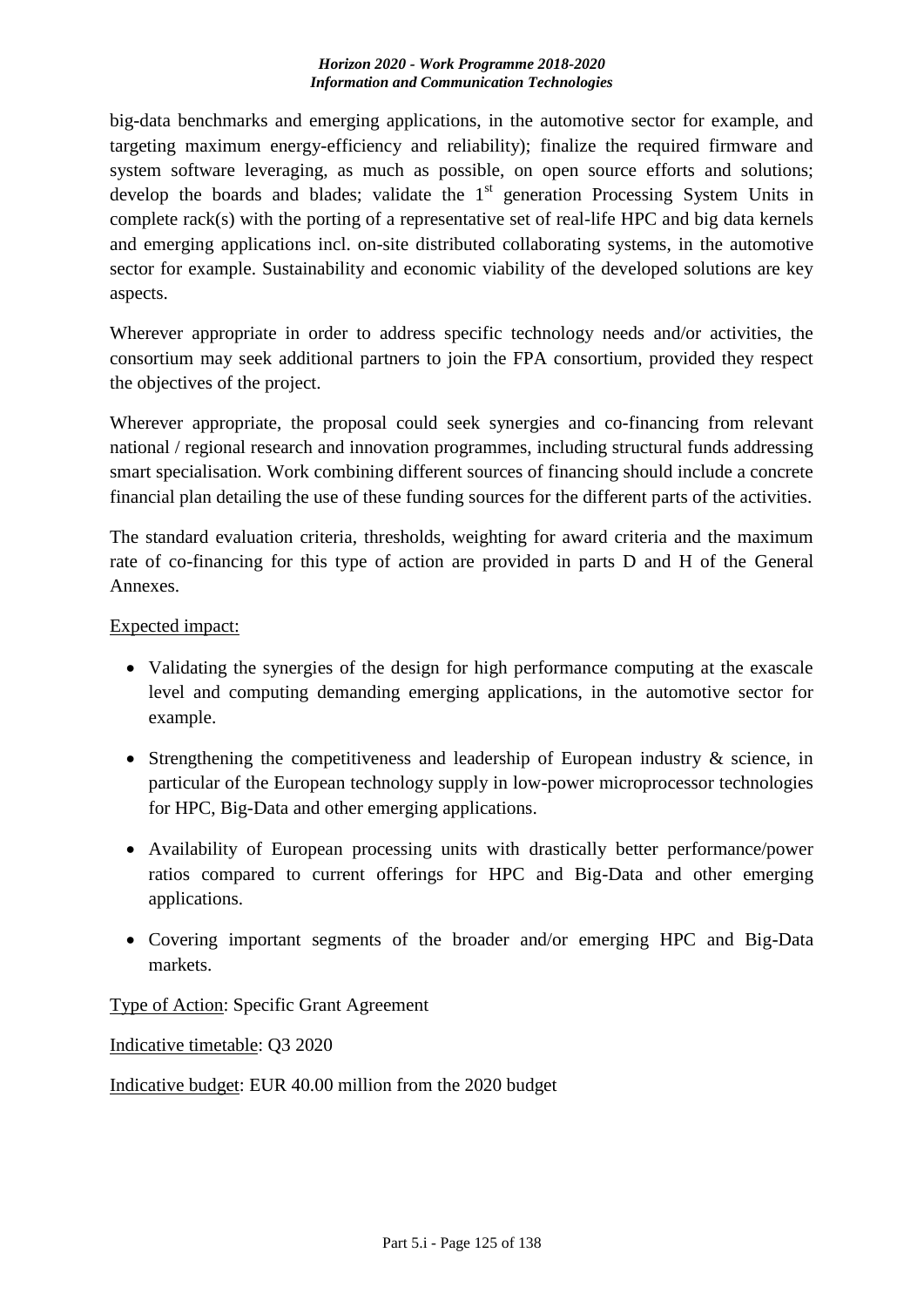## **7. Fostering transnational cooperation between National Contact Points (NCP) in the area of ICT: follow-up project<sup>89</sup>**

The action will facilitate transnational cooperation between Horizon 2020 NCPs in the area of ICT with a view to identifying and sharing good practices and raising the general standard of support to programme applicants, taking into account the diversity of actors that make up the constituency of the ICT sector. It will involve one consortium of NCPs focussing on transnational cooperation on issues specific to the ICT sector, within the context of Horizon 2020 calls for proposals.

All activities must be tailored according to the nature of this sector.

The proposal should show that the activities put forward will deliver tangible benefits to potential applicants. Activities should capitalise on relevant work of the previous NCP network project in this sector, and of the 'NCP Academy' (*www.ncpacademy.eu*). Various mechanisms may be included, such as benchmarking, joint workshops, enhanced cross-border brokerage events, and specific training linked to the ICT sector.

Where relevant, activities should make use of commonly available tools (e.g. for brokerage and partner search, benchmarking tools, guidebooks, promotional tools etc).

To help close the innovation divide, a substantial component of the proposed activities must be devoted to activities aimed at helping NCPs in those countries that have been participating at low levels in the programme up to now. These activities should help these NCPs rapidly acquire the know-how on NCP operations accumulated in other countries including, for example, training, mentoring, and twinning. They may also include awareness raising actions aimed at increasing visibility of well-qualified potential applicant organisations in the above mentioned countries.

The action is a continuation the project Idealist2018 (Grant Ageement Number 645216) and builds on its current participants and network. Therefore, the legal entities listed below are beneficiaries of the Project Idealist2018 or the host organisations of NCPs from EU Member States and Associated Countries who have been officially appointed by the relevant national authorities, and who have expressed a willingness to participate in this proposal. NCPs opting not to be a beneficiary are nevertheless invited and encouraged to participate in the project activities (e.g. workshops), and costs for such participation (e.g. travel costs paid by the consortium) may be included in the estimated budget and be eligible for funding by the Commission.

In line with Articles 2, 31.6 and 41.4 of the Model Grant agreement, the project arising from this grant will complement other NCP network projects. This means that the beneficiaries and those of the complementary grants must cooperate and provide access to their results. They

<sup>1</sup> <sup>89</sup> This grant will be awarded without call for proposals in line with Article 190(1)(e) of the Rules of applications of Regulation (EU, Euratom) 966/2012, Regulation No 1268/2012 and Article 11(2) of the Rules for participation and dissemination in "Horizon 2020 - the Framework Programme for Research and Innovation (2014-2020)", Regulation (EU) No 1290/2013.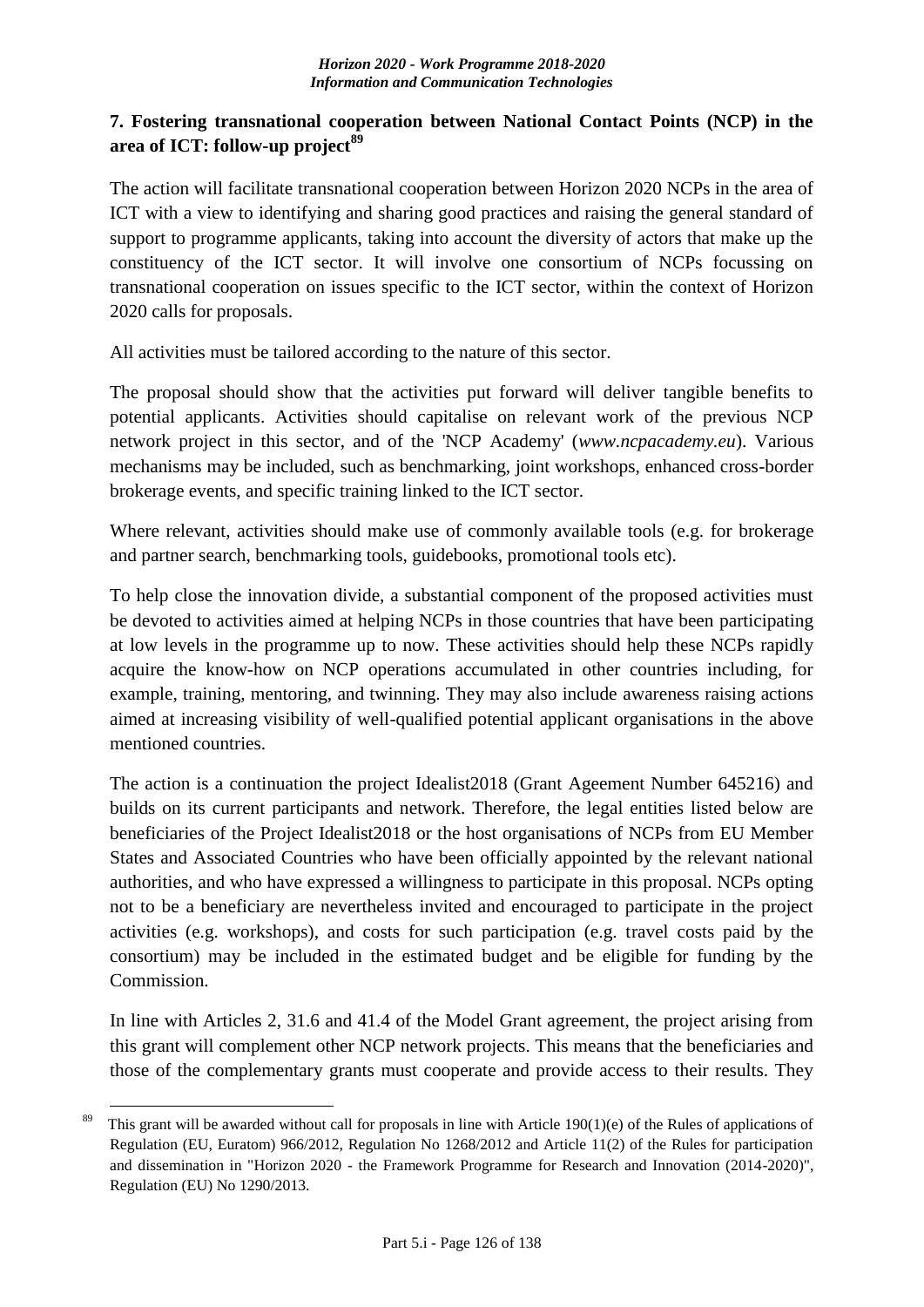must conclude a written collaboration agreement regarding the coordination of the complementary grants and the work of the action.

The duration of the action will be 2 years from 1 January 2019.

Expected impact:

- An improved, more consistent and professionalised NCP service across Europe, thereby helping simplify access to Horizon 2020 calls, and lowering the entry barriers for newcomers,
- An increase in the quality of proposals submitted, including those from countries where success rates are currently lower than average.

Legal entities:

Agjencia e Kerkimit, Teknologjise dhe Inovacionit, Rruga "Papa Gjon Pali i II", Nr 3, Tiranë, Shqipëri, Albania

INFORMATION SOCIETY TECHNOLOGIES CENTER, P SEVAK 1 , 0014 , YEREVAN, Armenia

OESTERREICHISCHE FORSCHUNGSFOERDERUNGSGESELLSCHAFT MBH , Sensengasse 1, 1090 Vienna, Austria

Univerzitet "Džemal Bijedić" u Mostaru, University Campus, 88104 Mostar, Bosnia and Herzegovina

AGENCE BRUXELLOISE POUR L'ENTREPRISE, Chaussée de Charleroi 110, 1060 Brussels, Belgium

INSTITUTE OF INFORMATION AND COMMUNICATION TECHNOLOGIES, UL. ACAD G BONCHEV BL 2, Sofia 1113, Bulgaria

VEREIN EURESEARCH, Effingerstrasse 19 , 3008 , BERN, Switzerland

RESEARCH PROMOTION FOUNDATION, STROVOLOS AVENUE 123 , 2042 , NICOSIA, Cyprus

TECHNOLOGICKE CENTRUM AKADEMIE VED CESKE REPUBLIKY, Ve Struhach 1076/27 , 160 00 , PRAHA, Czech Republic

Centro para el Desarrollo Tecnológico Industrial, Calle Cid 4, 28001 Madrid, Spain

Business France, BOULEVARD SAINT JACQUES 77 , 75014 , PARIS 14, France

International Center for Advancement of Research, Technology and Innovation, Bakhtrioni Str. Block I , 0194 , Tbilisi, Georgia

ETHNIKO IDRYMA EREVNON, VAS KONSTANTINOU 48 , 11635 , ATHINA, Greece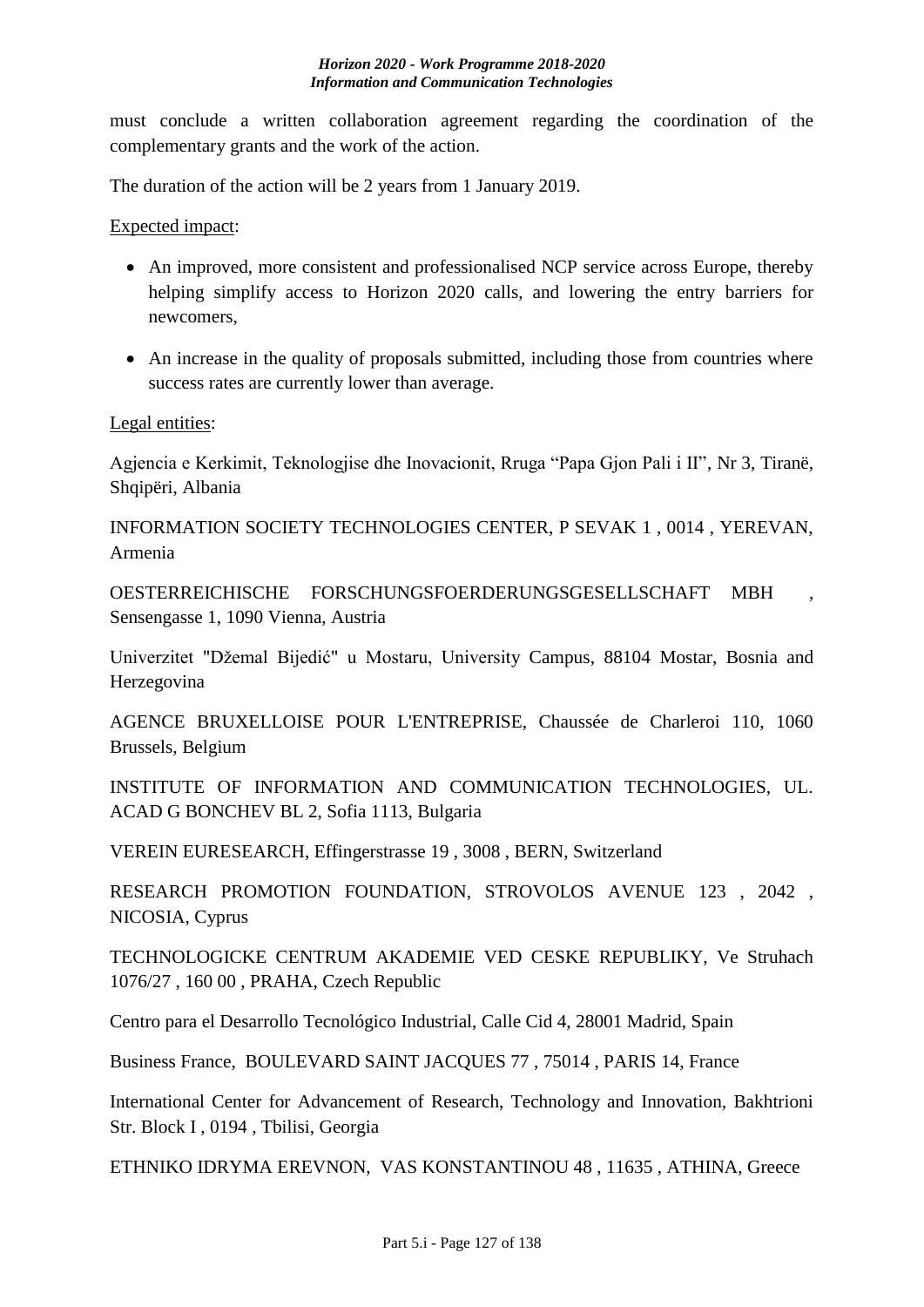AGENCY FOR MOBILITY AND EU PRPGRAMMES, FRANKOPANSKA 26 , 10000 , ZAGREB, Croatia

Nemzeti Kutatasi Fejlesztesi es Innovacios Hivatal, "Kethly Anna ter 1 1077 BUDAPEST Hungary"

Israel's National Technological Innovation Authority , Hamered Street 29 , 61500 , TEL AVIV, Israel

Rannsóknamiðstöð Íslands, Borgartún 30, REYKJAVIK, Iceland

AGENZIA PER LA PROMOZIONE DELLA RICERCA EUROPEA, Via Cavour n.71, 00184 – Rome (Italy)

Luxinnovation GIE, 5 avenue des Hauts-Fourneaux L-4362 Esch-sur-Alzette, Luxembourg

VALSTS IZGLITIBAS ATTISTIBAS AGENTURA , Valnu street 1, Riga, LV-1050, Latvia

DAS Solutions S.R.L, 1/7 Studentilor str, Chisinau, MD-2045, Moldova

MASIT ICT CHAMBER OF COMMERCE, Blvd: Partizanski odredi br: 4, 1000 Skopje, Former Yugoslav Republic Of Macedonia

Norges Forskningsråd / The Research Council of Norway, Drammensveien 288 0283 Oslo / Postboks 564, 1327 Lysaker, Norway

INSTYTUT PODSTAWOWYCH PROBLEMOW TECHNIKI POLSKIEJ AKADEMII NAUK, Adolfa Pawinskiego 5B , 02-106 , WARSAW, Poland

Fundação para a Ciência e a Tecnologia, AVENIDA D CARLOS I 126 , 1249-074 , LISBOA, Portugal

INSTITUTUL NATIONAL DE CERCETARE-DEZVOLTARE IN INFORMATICA , MARESAL AVERESCU AVENUE 8-10 , 011455 , BUCURESTI, Romania

CENTRUM VEDECKO-TECHNICKYCH INFORMACII SR, LAMACSKA CESTA 8 A , 811 04 , BRATISLAVA, Slovakia

Ministry of Higher Education and Scientific Research, Bureau 710, 50, Avenue Mohamed V, 1002 Tunis, Tunisia

Non-governmental organization «Agency of European innovations», 11/3 Petra Pancha str., Lviv, 79020, Ukraine

EFPC ( UK ) LTD, OAKFIELD HOUSE, 378 BRANDON STREET, ML1 1XA, MOTHERWELL, Scotland, United Kingdom

SINGLEIMAGE LIMITED, BOXWORTH END 26 , CB4 5RA , SWAVESEY CAMBRIDGESHIRE, United Kingdom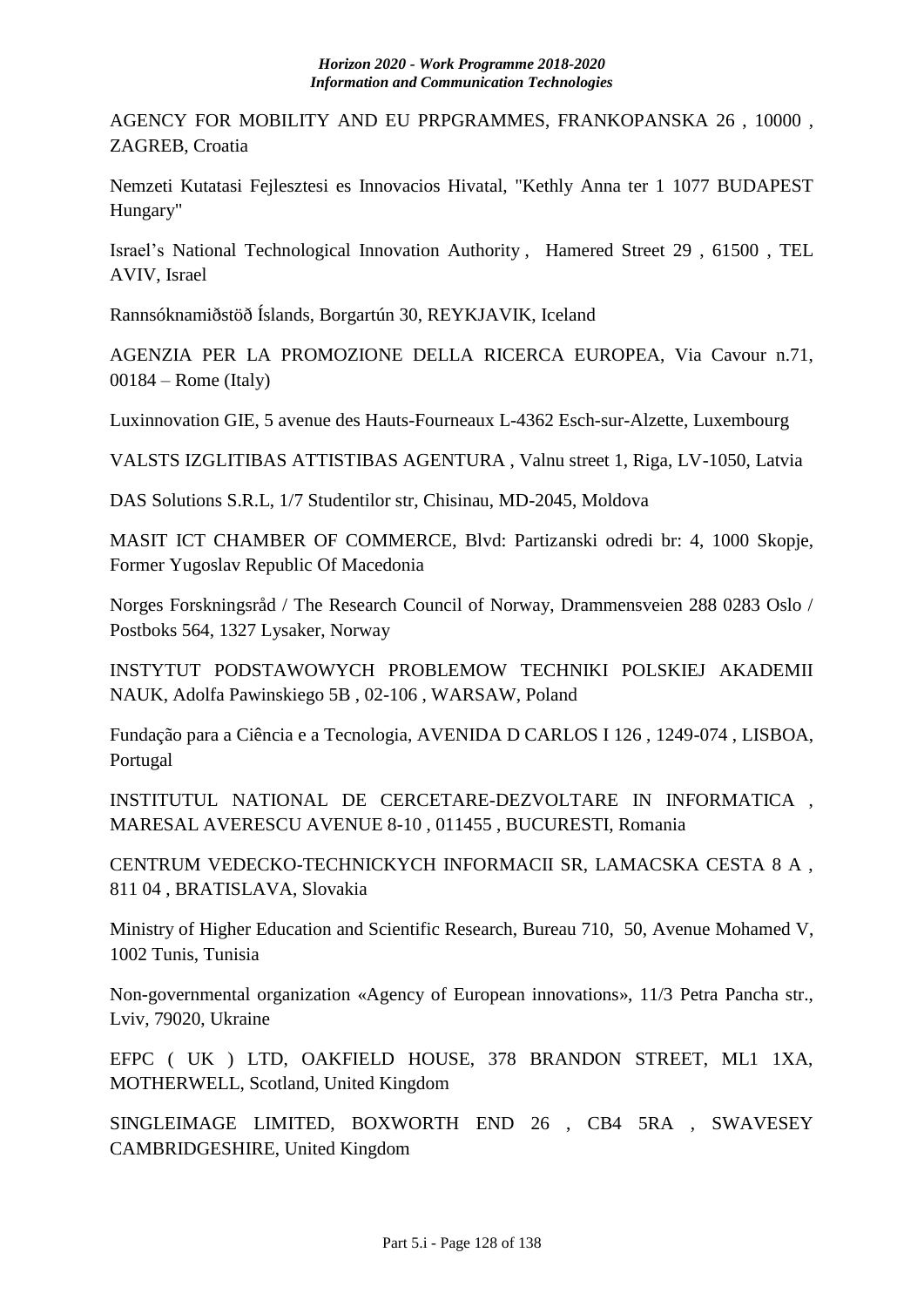Type of Action: Grant to identified beneficiary - Coordination and support actions

## Indicative timetable: Q1 2019

Indicative budget: EUR 1.50 million from the 2019 budget

### **8. "Digital Opportunity" pilot scheme**

Specific Challenge: Digital skills are needed to take full advantage of the opportunities emerging from LEIT ICT areas, as the presence of non-technical barriers such as the availability of appropriate skills can act as an obstacle to the effective uptake of technologies. This is the case for instance for Artificial Intelligence, Cybersecurity, HPC and quantum computing, Internet of Things (IoT), cloud computing, big data and data analytics, where Europe experiences a shortage of specialists. Currently, 40% of enterprises in need of ICT specialists (most of them SMEs) find it difficult to recruit them. Any strategy aiming at the diffusion of LEIT ICT technologies can't neglect the importance of having adequate human capital for their use. Education is not adapting at the necessary pace, and the acquisition of digital skills is increasingly taking place on the job. The private sector can therefore contribute effectively by facilitating on-the-job learning through internships.

Scope: To fully exploit the potential of LEIT ICT and to overcome the lack of appropriately skilled workforce in these technologies, the action supports internships for higher education students and recent graduates in companies in ICT producing and using sectors.

### Expected Impact:

1

The activities supported under this Action are meant to increase the offer of deep-tech skills required to perform tasks and jobs in an economy which is being quickly and continuously digitally transformed. The action will be monitored through the following indicator:

• Number of higher education students and graduates performing an internship in digital skills. The target is 5,000 for the period 2018-2020

The action will be implemented by the Erasmus+ National Agencies for higher education. Grants will be financed in the form of lump sums. The use of these types of grants for crossborder internships have been authorised by Commission Decision  $C(2013)8550^{90}$ . The action will comply with conditions laid in Regulation (EU) No  $1290/2013^{91}$ ; in particular, applicants from countries associated to Horizon 2020 Framework Programme will be eligible to receive funding.

Type of Action: Indirect Management

 $^{90}$  C(2013)8550 of 4 December 2013 authorising the use of lump sums, reimbursement on the basis of unit costs and flat-rate financing under the "Erasmus +" Programme.

<sup>&</sup>lt;sup>91</sup> Regulation (EU) No 1290/2013 of the European Parliament and of the Council of 11 December 2013 laying down the rules for participation and dissemination in "Horizon 2020 - the Framework Programme for Research and Innovation (2014-2020)" and repealing Regulation (EC) No 1906/2006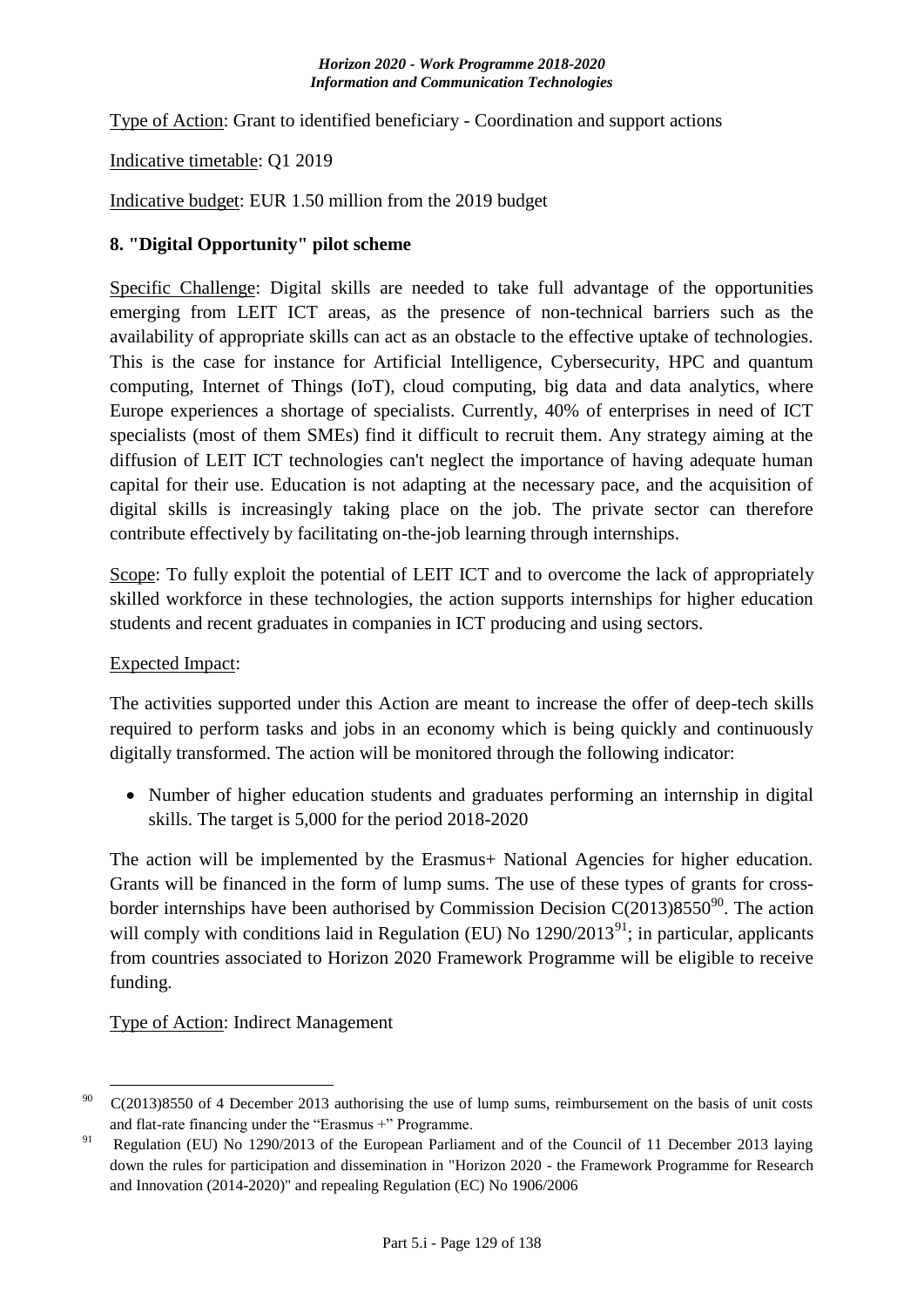Indicative timetable: Q4 2017 and Q4 2018

Indicative budget: EUR 5.00 million from the 2018 budget and EUR 5.00 million from the 2019 budget

### **9. Inducement prize: Tactile Displays for the Visually Impaired**

The detailed information for this prize were included in the work programme 2016-2017 part 5.i *'Information and Communication Technologies'*, adopted with Commission Decision C(2017)2468 of 24 April 2017 available at the following link:

[http://ec.europa.eu/research/participants/data/ref/h2020/wp/2016\\_2017/main/h2020-wp1617](http://ec.europa.eu/research/participants/data/ref/h2020/wp/2016_2017/main/h2020-wp1617-leit-ict_en.pdf) [leit-ict\\_en.pdf.](http://ec.europa.eu/research/participants/data/ref/h2020/wp/2016_2017/main/h2020-wp1617-leit-ict_en.pdf)

The Contest for this prize was published by the Commission on 23 May 2017 and information is available at the following link:

[http://ec.europa.eu/research/participants/portal/desktop/en/opportunities/h2020/topics/tactilepr](http://ec.europa.eu/research/participants/portal/desktop/en/opportunities/h2020/topics/tactileprize-01-2017.html) [ize-01-2017.html](http://ec.europa.eu/research/participants/portal/desktop/en/opportunities/h2020/topics/tactileprize-01-2017.html)

The indicative budget for the prize is EUR 3 million from the 2019 budget<sup>92</sup>.

Type of Action: Prize

1

Indicative budget: EUR 3.00 million from the 2019 budget

<sup>&</sup>lt;sup>92</sup> The budget amounts for the 2019 budget are indicative and will be subject to a separate financing decision to cover the amounts to be allocated for 2019.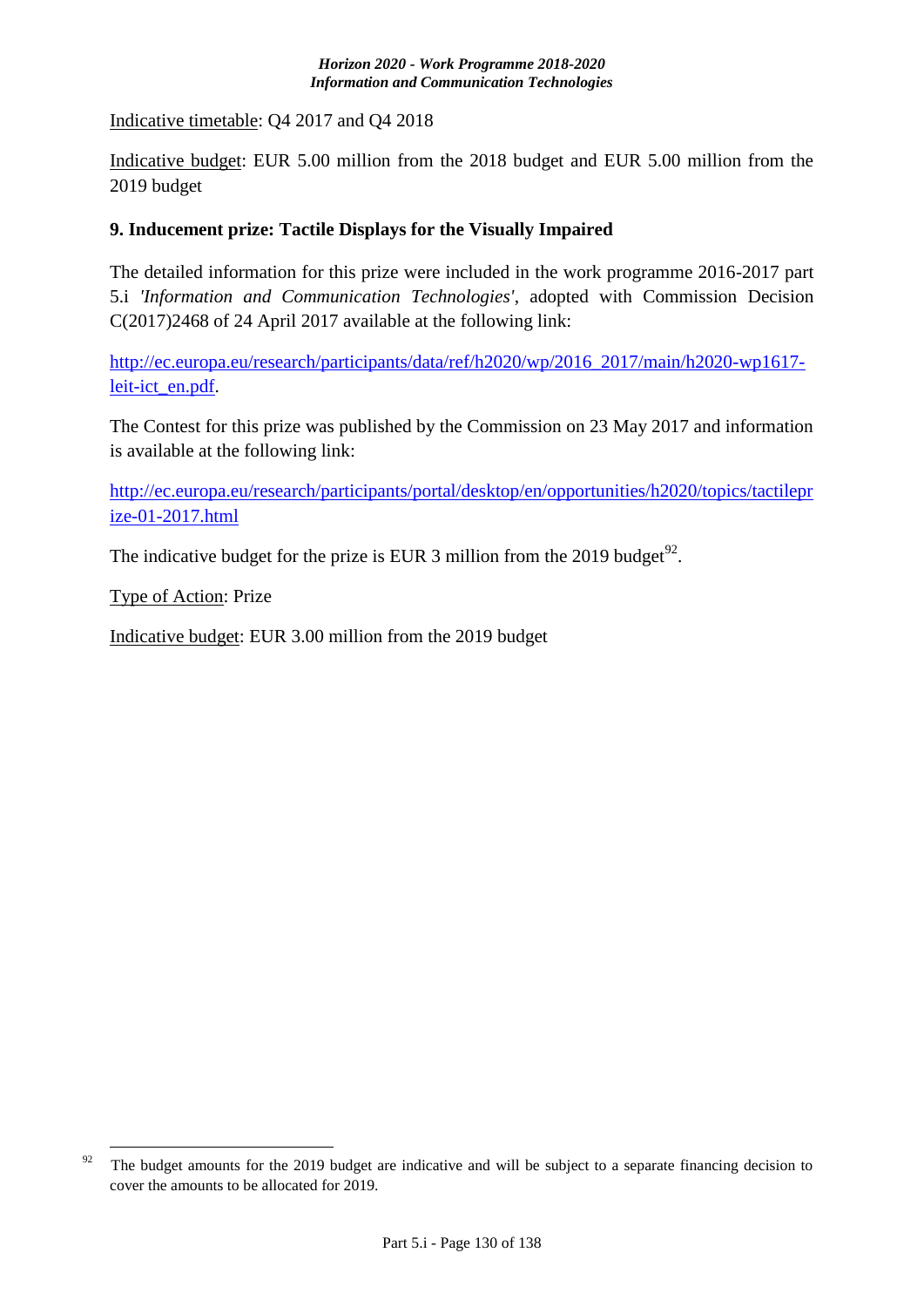**Calls and other actions for 2020<sup>93</sup>**

<sup>1</sup> <sup>93</sup> The budget amounts for the 2020 budget are indicative and will be subject to a separate financing decision to cover the amounts to be allocated for 2020.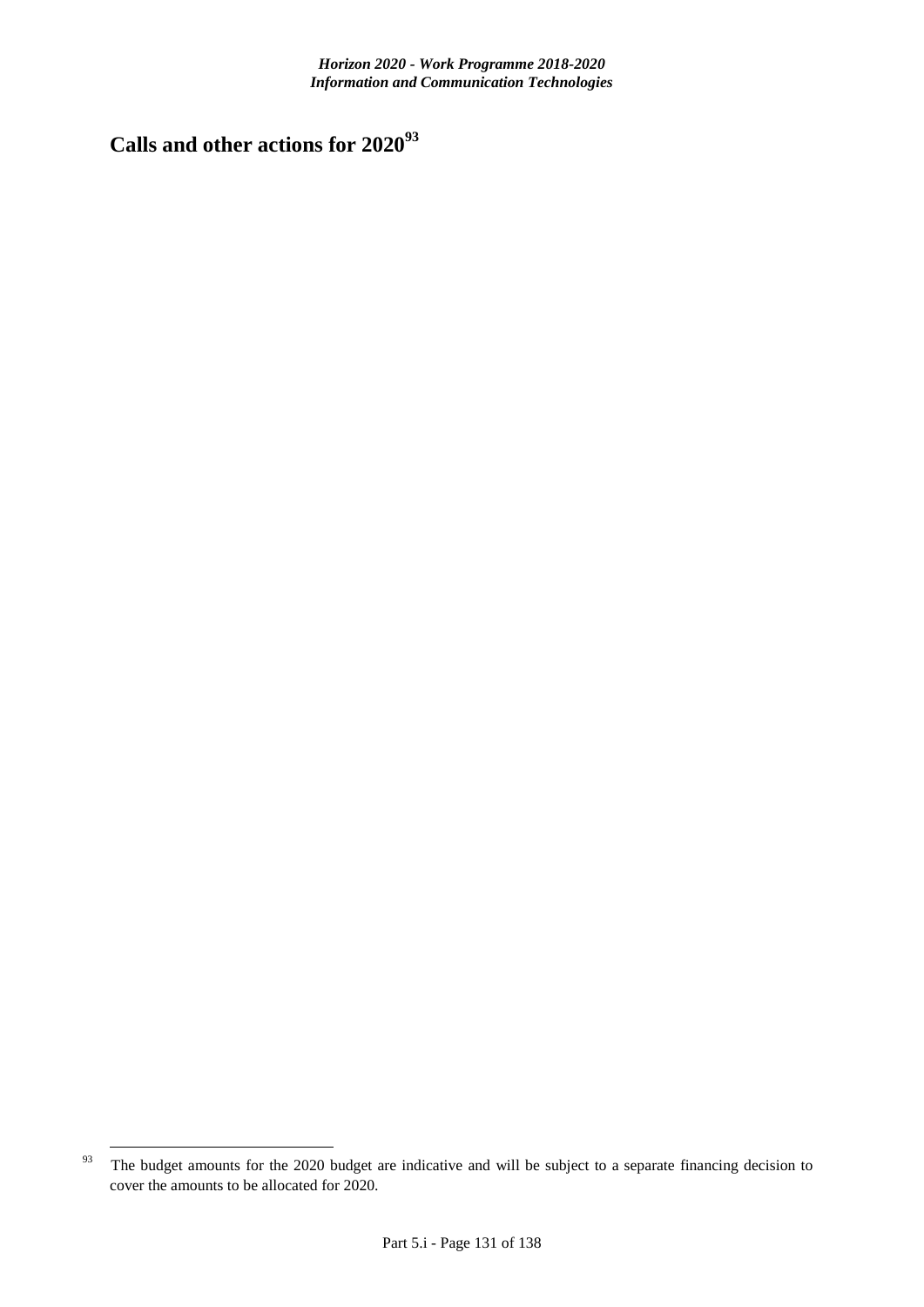## **Call - Information and Communication Technologies - Continued<sup>94</sup>**

*H2020-ICT-2018-2020-continued*

### **ICT 2020 Topics**

### **Digitising European Industry**

ICT-36-2020 Disruptive photonics technologies

ICT-37-2020 Advancing photonics technologies and application driven photonics components and the innovation ecosystem

ICT-38-2020 Artificial intelligence for manufacturing

ICT-39-2020 Digital advances for local/urban manufacturing

ICT-09-2020 Robotics in Applications Areas

ICT-10-2020 Robotics Core Technology

### **European Data Infrastructure: HPC, Big Data and Cloud technologies**

ICT-12-2020 Big Data technologies and extreme-scale analytics

ICT-15-2020 Cloud Computing

ICT-40-2020 Advanced testbeds for innovative cloud technologies

### **5G**

<u>.</u>

ICT–20-2020 5G Long Term Evolution

ICT–41-2020 Network innovations with 5G third party services

ICT–42-2020 5G core technologies innovation

ICT-43-2020 EU-Brazil 5G collaboration

### **Next Generation Internet**

ICT-25-2020 Interactive Technologies

ICT-26-2020 Artificial Intelligence: Consolidation of the European AI-on-demand platform through Research and Use-cases

ICT-27-2020 Internet of Things

ICT-44-2020 Next Generation Media

This is the continuation of a call for which information is provided in the first sections of this work programme.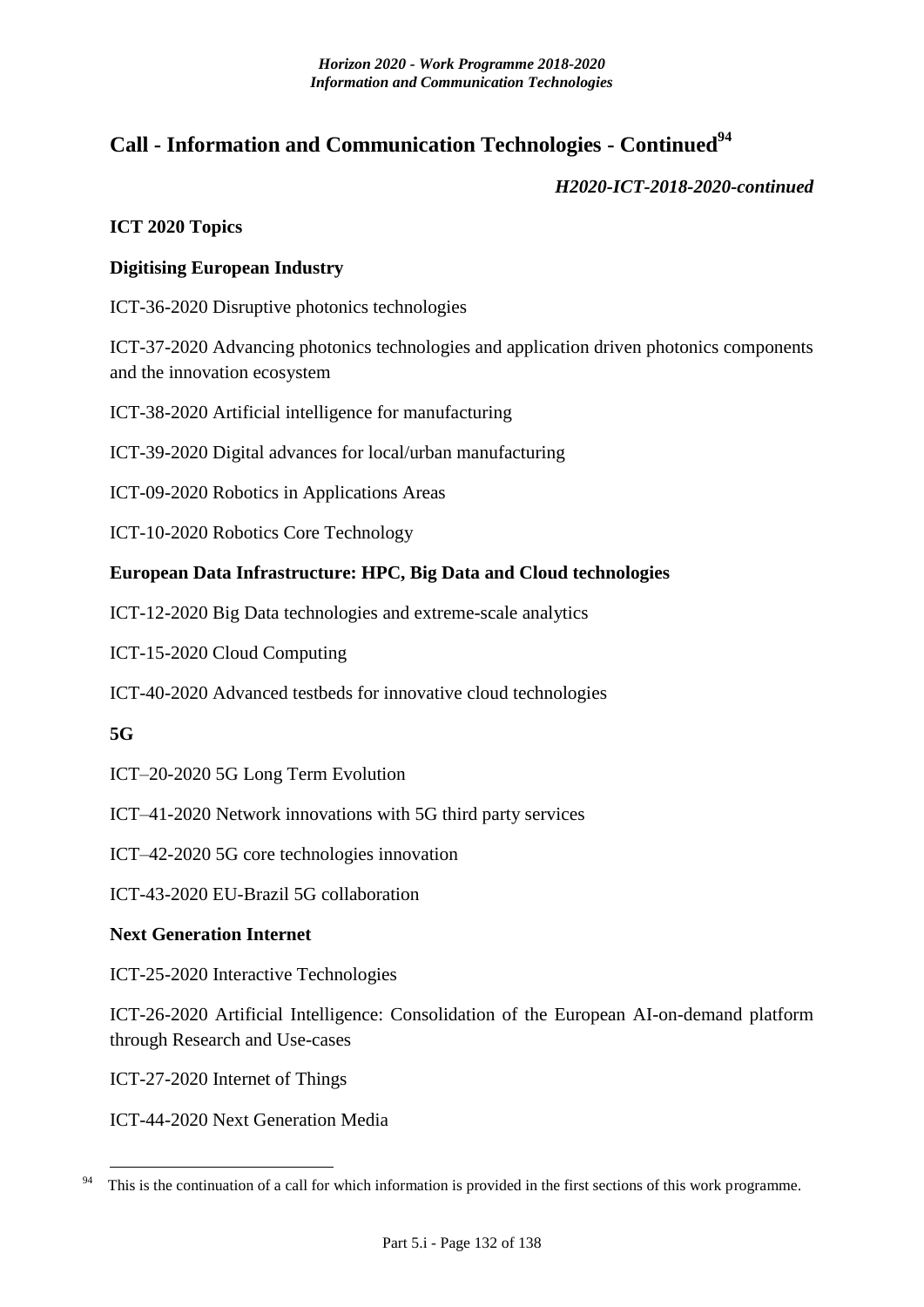ICT-30-2020 An empowering, inclusive Next Generation Internet

### **Cross-cutting activities**

ICT-45-2020 Reinforcing European presence in international ICT standardisation: Standardisation Observatory and Support Facility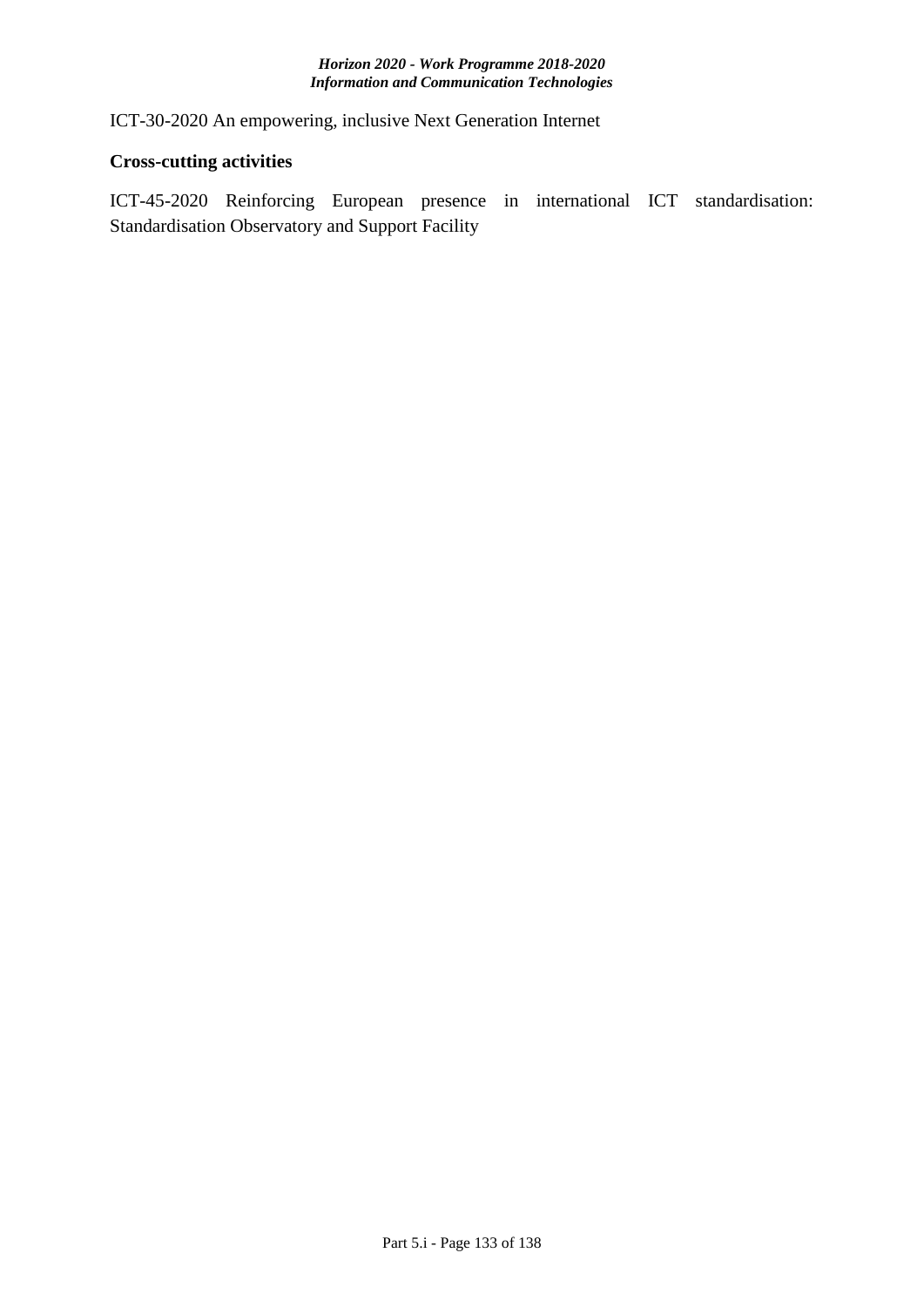# **Call- Digitising and transforming European industry and services continued in 2020**

## **H2020-DT-2018-2020**<sup>95</sup>

Topics:

<u>.</u>

DT-ICT-03-2020 I4MS (phase 4) - uptake of digital game changers and digital manufacturing platforms

DT-ICT-04-2020 Photonics innovation hubs

DT-ICT-05-2020 Big data Innovation hubs

DT-ICT-09-2020 Digital service platforms for rural economies

DT-ICT-12-2020 The smart hospital of the future

<sup>&</sup>lt;sup>95</sup> This is the continuation of a call for which information is provided in the first sections of this workprogramme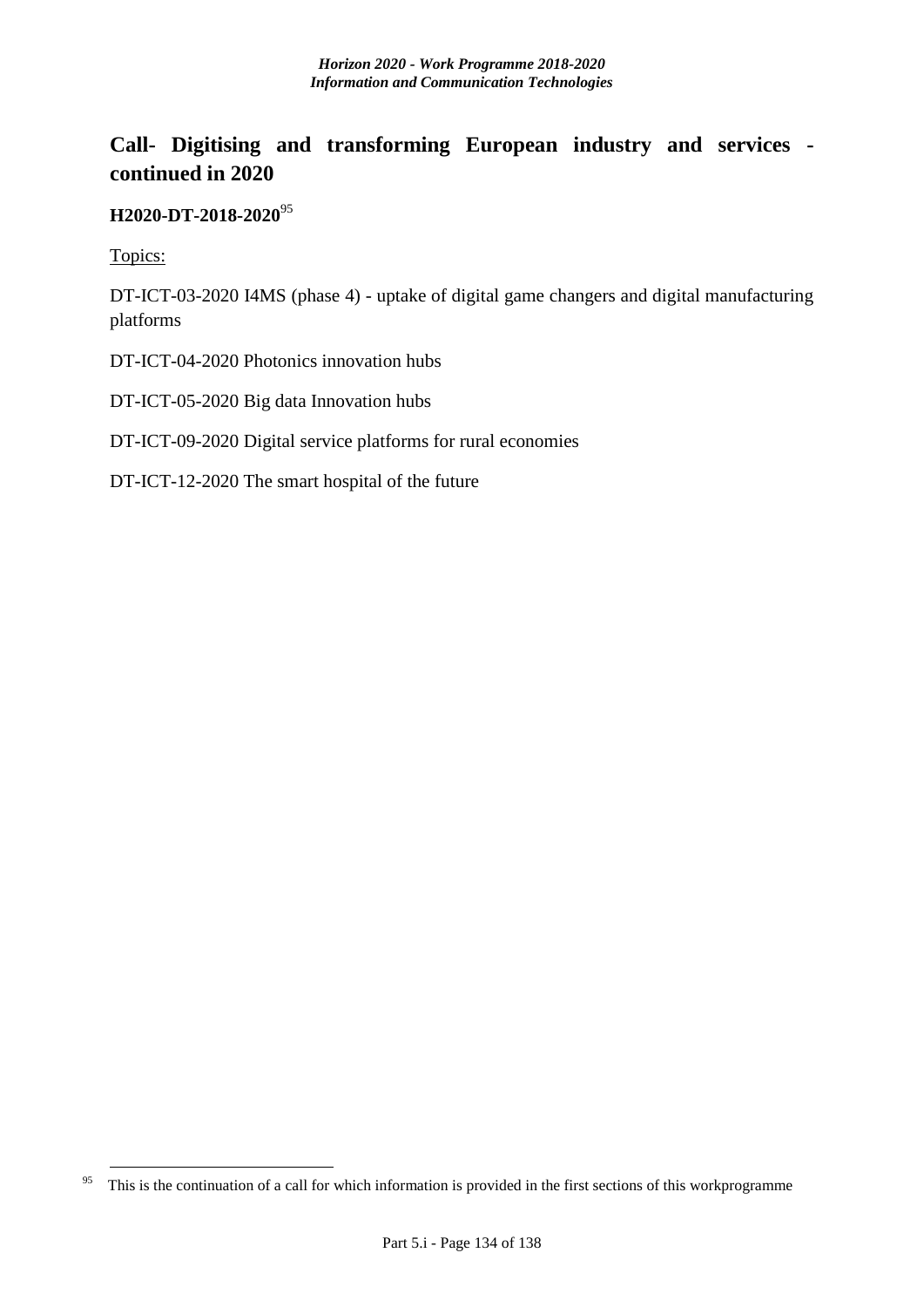# **Other actions for 2020**

- 1. External expertise
- 2. Digital Assembly Event 2020
- 3. ICT conferences, studies and other activities
- 4. EUROSTAT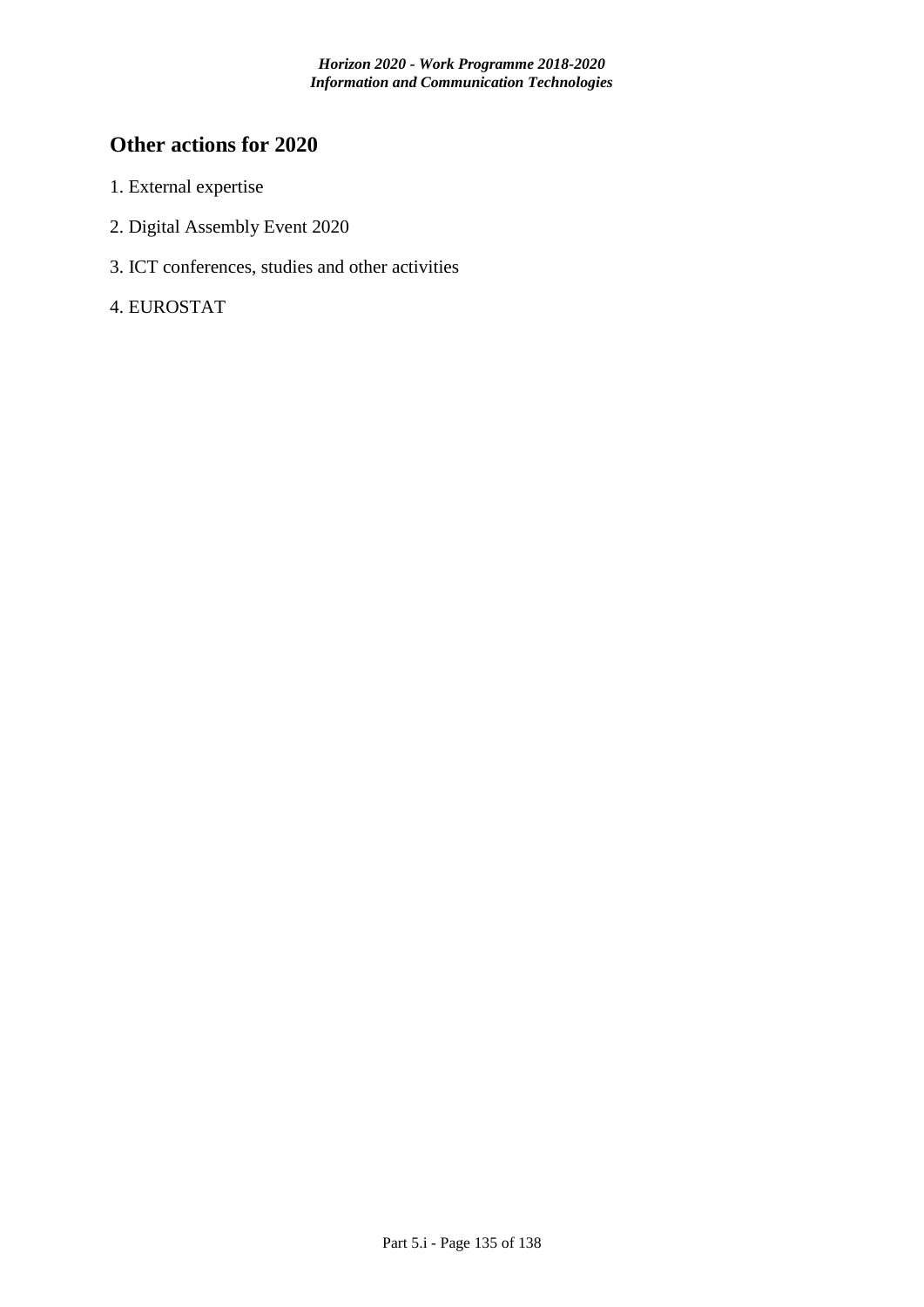# **Budget<sup>96</sup>**

<u>.</u>

|                        | <b>Budget</b><br>line(s) | 2018<br>Budget (EUR<br>million) | 2019<br>Budget (EUR<br>million) | 2020<br>Budget (EUR<br>million) |
|------------------------|--------------------------|---------------------------------|---------------------------------|---------------------------------|
| <b>Calls</b>           |                          |                                 |                                 |                                 |
| H2020-ICT-2018-2020    |                          | 514.00                          | 688.00                          |                                 |
|                        | from<br>09.040201        | 514.00                          | 688.00                          |                                 |
| H2020-DT-2018-2020     |                          | $115.00^{97}$                   | $145.00^{98}$                   | 166.00                          |
|                        | from<br>09.040201        | 115.00                          | 145.00                          | 166.00                          |
| H2020-SU-ICT-2018-2020 |                          | 40.00                           | 15.00                           | 84.00                           |
|                        | from<br>09.040201        | 40.00                           | 15.00                           | 84.00                           |
| H2020-EUJ-2018         |                          | 6.00                            |                                 |                                 |
|                        | from<br>09.040201        | 6.00                            |                                 |                                 |
| H2020-EUK-2018         |                          | 6.20                            |                                 |                                 |
|                        | from<br>09.040201        | 6.20                            |                                 |                                 |
| H2020-ICT-2018-2020-   |                          |                                 |                                 | 625.00                          |
| continued              | from<br>09.040201        |                                 |                                 | 625.00                          |

<sup>&</sup>lt;sup>96</sup> The budget figures given in this table are rounded to two decimal places. The budget amounts for the 2018 budget are subject to the availability of the appropriations provided for in the draft budget for 2018 after the adoption of the budget 2018 by the budgetary authority or, if the budget is not adopted, as provided for in the system of provisional twelfths.

The budget amounts for the 2019 and 2020 budget are indicative and will be subject to separate financing decisions to cover the amounts to be allocated for 2019 and for 2020.

<sup>&</sup>lt;sup>97</sup> To which EUR 15.00 million from the 'Secure, clean and efficient energy' WP part will be added making a total of EUR 130.00 million for this call.

<sup>&</sup>lt;sup>98</sup> To which EUR 15.00 million from the 'Food security, sustainable agriculture and forestry, marine, maritime and inland water research and the bioeconomy' WP part and EUR 15.00 million from the 'Secure, clean and efficient energy' WP part will be added making a total of EUR 175.00 million for this call.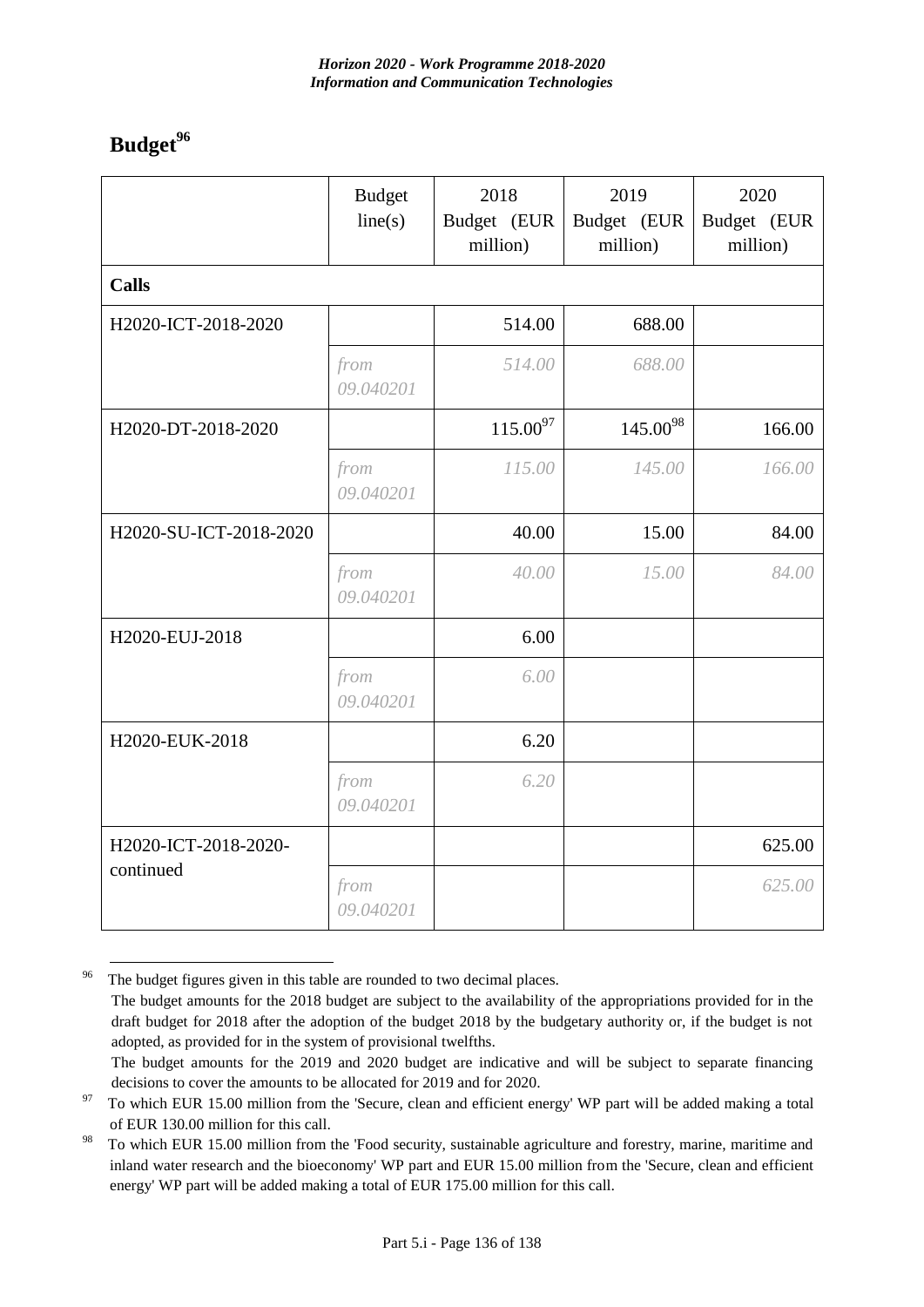| Contribution from this part                                                                                                                          |                   |       | 10.00 |       |
|------------------------------------------------------------------------------------------------------------------------------------------------------|-------------------|-------|-------|-------|
| to call H2020-NMBP-TR-<br>IND-2018-2020 under Part<br>5.ii of the work programme                                                                     | from<br>09.040201 |       | 10.00 |       |
| Contribution from this part                                                                                                                          |                   | 17.82 | 17.82 | 17.82 |
| H2020-EIC-FTI-<br>call<br>to<br>2018-2020 under Part 17 of<br>the work programme                                                                     | from<br>09.040201 | 17.82 | 17.82 | 17.82 |
| Contribution from this part                                                                                                                          |                   |       | 25.00 |       |
| H2020-SC1-FA-<br>call<br>to<br>DTS-2018-2020 under Part<br>8 of the work programme                                                                   | from<br>09.040201 |       | 25.00 |       |
| <b>Other actions</b>                                                                                                                                 |                   |       |       |       |
| <b>Expert Contracts</b>                                                                                                                              |                   | 6.50  | 6.50  | 6.50  |
|                                                                                                                                                      | from<br>09.040201 | 6.50  | 6.50  | 6.50  |
| <b>Public Procurement</b>                                                                                                                            |                   | 13.50 | 14.00 | 14.00 |
|                                                                                                                                                      | from<br>09.040201 | 13.50 | 14.00 | 14.00 |
| identified<br>Grants<br>to                                                                                                                           |                   | 2.00  | 2.00  | 2.00  |
| beneficiaries in accordance<br>with<br>Article<br>of<br>5<br>N <sub>o</sub><br>Regulation<br>(EC)<br>223/2009<br>European<br>on<br><b>Statistics</b> | from<br>09.040201 | 2.00  | 2.00  | 2.00  |
| <b>Specific Grant Agreement</b>                                                                                                                      |                   | 80.00 |       | 40.00 |
|                                                                                                                                                      | from<br>09.040201 | 80.00 |       | 40.00 |
| Grant<br>Identified<br>to                                                                                                                            |                   |       | 1.50  |       |
| beneficiary                                                                                                                                          | from<br>09.040201 |       | 1.50  |       |
| <b>Indirect Management</b>                                                                                                                           |                   | 5.00  | 5.00  |       |
|                                                                                                                                                      | from<br>09.040201 | 5.00  | 5.00  |       |